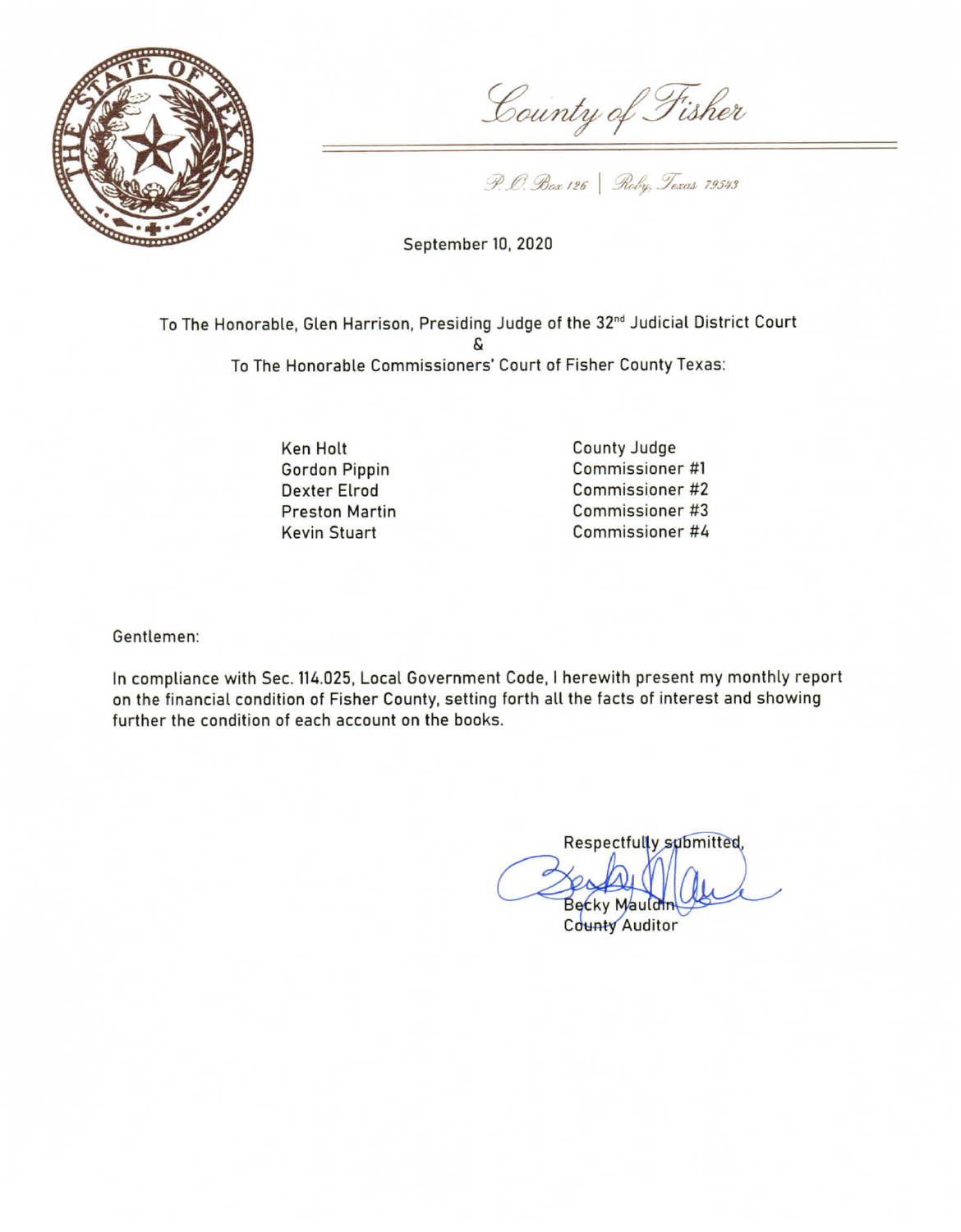|                     | REPORTING FUND: 0010 GENERAL FUND                                                 |                           |                           |           |                                     |              | EFFECTIVE MONTH - 09             |                |
|---------------------|-----------------------------------------------------------------------------------|---------------------------|---------------------------|-----------|-------------------------------------|--------------|----------------------------------|----------------|
| 0100 CASH ACCOUNTS  |                                                                                   |                           |                           |           |                                     |              |                                  |                |
|                     |                                                                                   |                           |                           |           |                                     |              |                                  |                |
|                     | 10-100-100 CFC: GENERAL FUND                                                      |                           |                           |           | 664,882.80                          |              | 83,599.01-2,000,778.90           |                |
|                     | 10-100-130 MONEY MARKET CHECKING                                                  |                           |                           |           | 1,482.54                            | 0.00         | 231,978.05                       |                |
|                     | 10-100-140 GRANT FUND CHECKING                                                    |                           |                           |           | 0.00                                | 0.00         | 0.00                             |                |
|                     | 10-100-150 DRUG FORFEITURE CHECKING                                               |                           |                           |           | 0.00                                | 0.00         | 0.00                             |                |
|                     | 10-100-185 DUE FROM I&S FUND                                                      |                           |                           |           | 0.00                                | 0.00         | 133,602.02                       |                |
|                     | 10-100-201 CERTIFICATE OF DEPOSIT - 1                                             |                           |                           |           | 1,566.23                            | 0.00         | 156,254.32                       |                |
|                     | 10-100-202 CERTIFICATE OF DEPOSIT - 2                                             |                           |                           |           | 1,566.23                            | 0.00         | 156,254.32                       |                |
|                     | 10-100-203 CERTIFICATE OF DEPOSIT - 3                                             |                           |                           |           | 1,566.23                            | 0.00         | 156,254.32                       |                |
|                     | 10-100-204 CERTIFICATE OF DEPOSIT - 4                                             |                           |                           |           | 1,566.23                            | 0.00         | 156,254.32                       |                |
|                     | 10-100-205 CERTIFICATE OF DEPOSIT - 5                                             |                           |                           |           | 1,566.23                            | 0.00         | 156,254.32                       |                |
|                     | 10-100-206 CERTIFICATE OF DEPOSIT - 6                                             |                           |                           |           | 2,450.62                            | 0.00         | 257,879.26                       |                |
|                     | 10-100-211 REIMBURSEMENT CLEARING                                                 |                           |                           |           | 0.00                                | 0.00         | 4.40                             |                |
|                     | 10-100-230 DISTRICT CLERK EFILE                                                   |                           |                           |           | $4,048.45-$                         | $555.35 -$   | $4,262.10-$                      |                |
|                     | 10-100-231 COUNTY CLERK EFILE                                                     |                           |                           |           | 5,484.82-                           | 1,436.02-    | 3,885.49-                        |                |
|                     | 10-100-232 JP CREDIT CARD                                                         |                           |                           |           |                                     |              | 26, 377.10-3, 083.00-19, 382.88- |                |
|                     | 10-100-280 DELINQUENT TAXES RECEIVABLE                                            |                           |                           |           | 0.00                                |              | $0.00$ 108,436.19                |                |
|                     | 10-100-285 ALLOWANCE-UNCOLLETABLE TAXES                                           |                           |                           |           | 0.00                                | 0.00         | 23,734.89-                       |                |
|                     | 10-100-290 DUE FROM APPRAISAL DISTRICT                                            |                           |                           |           | 0.00                                | 0.00         | 0.00                             |                |
|                     | CASH ACCOUNTS                                                                     |                           |                           |           | 640,736.74                          |              | 88,673.38- 3,462,685.06          |                |
|                     | 0300 GENERAL REVENUE ACCOUNTS                                                     |                           |                           |           |                                     |              |                                  |                |
|                     |                                                                                   |                           |                           |           |                                     |              |                                  |                |
|                     | 10-300-100 ADVALOREM TAXES                                                        | 2,418,322.00 2,418,322.00 |                           |           | 2,439,358.24 4,536.27 21,036.24+101 |              |                                  |                |
|                     | 10-300-104 TDEM GRANT                                                             | 0.00                      | 0.00                      |           | 19,976.00                           | 0.00         | 19,976.00+                       |                |
|                     | 10-300-105 DELINQUENT ADVALOREM TAXES                                             | 0.00                      | 0.00                      |           | 0.00                                | 0.00         | 0.00                             |                |
|                     | 10-300-106 DC EFILE CLEARING ACCOUNT                                              | 0.00                      | 0.00                      |           | 0.00                                | 0.00         | 0.00                             |                |
|                     | 10-300-107 CC EFILE CLEARING ACCOUNT                                              | 0.00                      | 0.00                      |           | 0.00                                | 0.00         | 0.00                             |                |
|                     | 10-300-108 JP C-CARD CLEARING ACCOUNT                                             | 0.00                      | 0.00                      |           | 0.00                                | 0.00         | 0.00                             |                |
|                     | 10-300-109 CREDIT CARD INTEREST EARNED<br>10-300-149 APPRAISAL DIST EXCESS REFUND | 0.00                      | 0.00                      |           | 145.19                              | 0.00         | 145.19+                          |                |
|                     | 10-300-150 OTHER INCOME                                                           | 0.00<br>800.00            | 0.00<br>800.00            |           | 33,516.00<br>219.82                 | 0.00<br>0.00 | 33,516.00+<br>580.18             | 27             |
|                     | 10-300-151 TAX COLLECTOR ANNUAL SALES TAX COMM                                    | 7,200.00                  | 7,200.00                  |           | 6,539.75                            | 0.00         | 660.25                           | 91             |
|                     | 10-300-152 MISC REIMBURSEMENTS                                                    | 300.00                    | 300.00                    |           | 0.00                                | 0.00         | 300.00                           | 0 <sub>0</sub> |
|                     | 10-300-153 DPS REIMBURSEMENTS/PHONE& INTERNET                                     | 0.00                      | 0.00                      |           | 1,686.14                            | 0.00         | $1,686.14+$                      |                |
|                     | 10-300-155 DRUG FOR REIMBURSING GF JAIL ASSIST                                    | 0.00                      | 0.00                      |           | 0.00                                | 0.00         | 0.00                             |                |
|                     | 10-300-156 DRUG FOR REIMBURSING FICA                                              | 0.00                      | 0.00                      |           | 0.00                                | 0.00         | 0.00                             |                |
|                     | 10-300-157 DRUG FOR REIMBURSING RETIREMENT                                        | 0.00                      | 0.00                      |           | 0.00                                | 0.00         | 0.00                             |                |
|                     | 10-300-180 INTEREST EARNED                                                        | 28,000.00                 | 28,000.00                 |           | 17,717.70                           | 1.39         | 10,282.30                        | 63             |
|                     | 10-300-185 INSURANCE PROCEEDS                                                     | 0.00                      | 0.00                      |           | 0.00                                | 0.00         | 0.00                             |                |
|                     | 10-300-190 INTEREST EARNED CD'S                                                   | 10,400.00                 | 10,400.00                 |           | 10,281.77                           | 0.00         | 118.23                           | 99             |
|                     | 10-300-195 INSURANCE REMIBURSEMENTS                                               | 0.00                      | 0.00                      |           | 31,423.64                           | 0.00         | 31,423.64+                       |                |
|                     | 10-300-200 COUNTY RESTITUTION INCOME                                              | 1,600.00                  | 1,600.00                  |           | 1,418.91                            | 0.00         | 181.09                           | 89             |
|                     | 10-300-202 DRUG PROG CCP - 10% COUNTY                                             | 176.00                    | 176.00                    |           | 215.84                              | 0.00         | $39.84 + 123$                    |                |
|                     | 10-300-204 OIL & GAS INCOME                                                       | 700.00                    | 700.00                    |           | 302.46                              | 0.00         | 397.54                           | 43             |
|                     | 10-300-205 GAS PIPELINE INCOME                                                    | 0.00                      | 0.00                      |           | 0.00                                | 0.00         | 0.00                             |                |
|                     | 10-300-206 NSF INCOME                                                             | 0.00                      | 0.00                      |           | 0.00                                | 0.00         | 0.00                             |                |
|                     | 10-300-212 HEALTHY COUNTY INCOME                                                  | 0.00                      | 0.00                      |           | 0.00                                | 0.00         | 0.00                             |                |
|                     | 10-300-214 COURT APPT ATTY - C & D CLERK                                          | 1,400.00                  | 1,400.00                  |           | 2,687.71                            | 0.00         | 1,287.71+ 192                    |                |
|                     | 10-300-216 JUROR REIMBURSEMENT                                                    | 0.00                      | 0.00                      |           | 408.00                              | 0.00         | $408.00+$                        |                |
|                     | 10-300-218 TX-TF-IND DEFENSE GRANT 2019                                           | 7,000.00                  | 7,000.00                  |           | 0.00                                | 0.00         | 7,000.00                         | - 00           |
|                     | 10-300-222 AD LITEM TAX SUIT T REES                                               | 0.00                      | 0.00                      |           | 54.42                               | 0.00         | $54.42+$                         |                |
|                     | 10-300-224 OUT OF COUNTY SHERIFF CITATIONS                                        | 0.00                      | 0.00                      |           | 0.00                                | 0.00         | 0.00                             |                |
|                     | 10-300-225 OUT OF COUNTY SHERIFF SERVICE                                          | 400.00                    | 400.00                    |           | 400.00                              | 0.00         | 0.00 100                         |                |
|                     | 10-300-226 INSURANCE BUILDING REPAIRS                                             | 400.00                    | 400.00                    |           | 0.00                                | 0.00         | 400.00                           | 00             |
|                     | 10-300-228 UNCLAIMED PROPERTY REFUND                                              | 0.00                      | 0.00                      |           | 0.00                                | 0.00         | 0.00                             |                |
|                     | 10-300-229 VOL FIRE DEPT REIMBURSEMENTS                                           | 0.00                      | 0.00                      |           | 0.00                                | 0.00         | 0.00                             |                |
|                     | 10-300-230 TOBACCO SETTLEMENT INCOME                                              | 50.00                     | 50.00                     |           | 43.03                               | 0.00         | 6.97                             | 86             |
|                     | 10-300-231 FISHER COUNTY SHERIFF'S POSSE                                          | 1.00                      | 1.00                      |           | 1.00                                | 0.00         | 0.00 100                         |                |
|                     | 10-300-232 WIND FARM TAX ABATEMENTS                                               | 0.00                      | 0.00                      |           | 0.00                                | 0.00         | 0.00                             |                |
|                     | 10-300-234 SHERIFF - DRUG FORF REIMBURSEMENT                                      | 0.00                      | 0.00                      |           | 0.00                                | 0.00         | 0.00                             |                |
|                     | 10-300-236 SHERIFF - MISC INCOME                                                  | 14,500.00                 | 14,500.00                 |           | 15,145.61                           | 0.00         | 645.61+ 104                      |                |
|                     | 10-300-237 SHERIFF BODY ARMOR GRANT                                               | 0.00                      | 0.00                      |           | 0.00                                | 0.00         | 0.00                             |                |
|                     | 10-300-239 SB1849 PRISONER SAFETY FUND GRANT                                      | 0.00                      | 0.00                      |           | 0.00                                | 0.00         | 0.00                             |                |
|                     | 10-300-241 SHERIFF SALE INCOME                                                    | 0.00                      | 0.00                      |           | 938.30                              | 0.00         | $938.30+$                        |                |
|                     | 10-300-242 NEW AG BARN 2020                                                       | 0.00                      | 0.00                      | 50,010.00 | 50,010.00                           | 0.00         | $100,020.00+$                    |                |
|                     | 10-300-245 HAVA CARES ACT - 2020                                                  | 0.00                      | 0.00                      |           | 4,128.56                            | 0.00         | 4,128.56+                        |                |
|                     | 10-300-250 HAVA SECURITY GRANT                                                    | 0.00                      | 0.00                      |           | 120,000.00                          | 0.00         | $120,000.00+$                    |                |
|                     | 10-300-713 BUILDING RENT                                                          | 10.00                     | 10.00                     |           | 0.00                                | 0.00         | 10.00 00                         |                |
|                     |                                                                                   |                           |                           |           |                                     |              |                                  |                |
|                     | GENERAL REVENUE ACCOUNTS                                                          |                           | 2,491,259.00 2,491,259.00 |           | 50,010.00 2,756,618.09              |              | 4,537.66 315,369.09+113          |                |
| 0310 FEES OF OFFICE |                                                                                   |                           |                           |           |                                     |              |                                  |                |
|                     | 10-310-400 FEES - COUNTY JUDGE                                                    | 200.00                    | 200.00                    |           | 72.00                               | 0.00         | 128.00                           | 36             |
|                     |                                                                                   |                           |                           |           |                                     |              |                                  |                |

ACCOUNT NO ACCOUNT-TITLE BUDGET-AMOUNT BUDGET-AMOUNT YEAR-TO-DATE YEAR-TO-DATE MONTH-TO-DATE BALANCE PCT

09-10-2020\*\*BUDGET ANALYSIS USAGE REPORT \*\* ASSET, INCOME, & EXPENSE ACCOUNTS PAGE 1<br>TIME:01:15 PM - EFFECTIVE MONTH:09 TIME:01:15 PM - EFFECTIVE MONTH:09

-------------------------------------------------------------------------------------------------------------------------------------------

ORIGINAL AMENDED ENCUMBERED ACTIVITY ACTIVITY CURRENT USED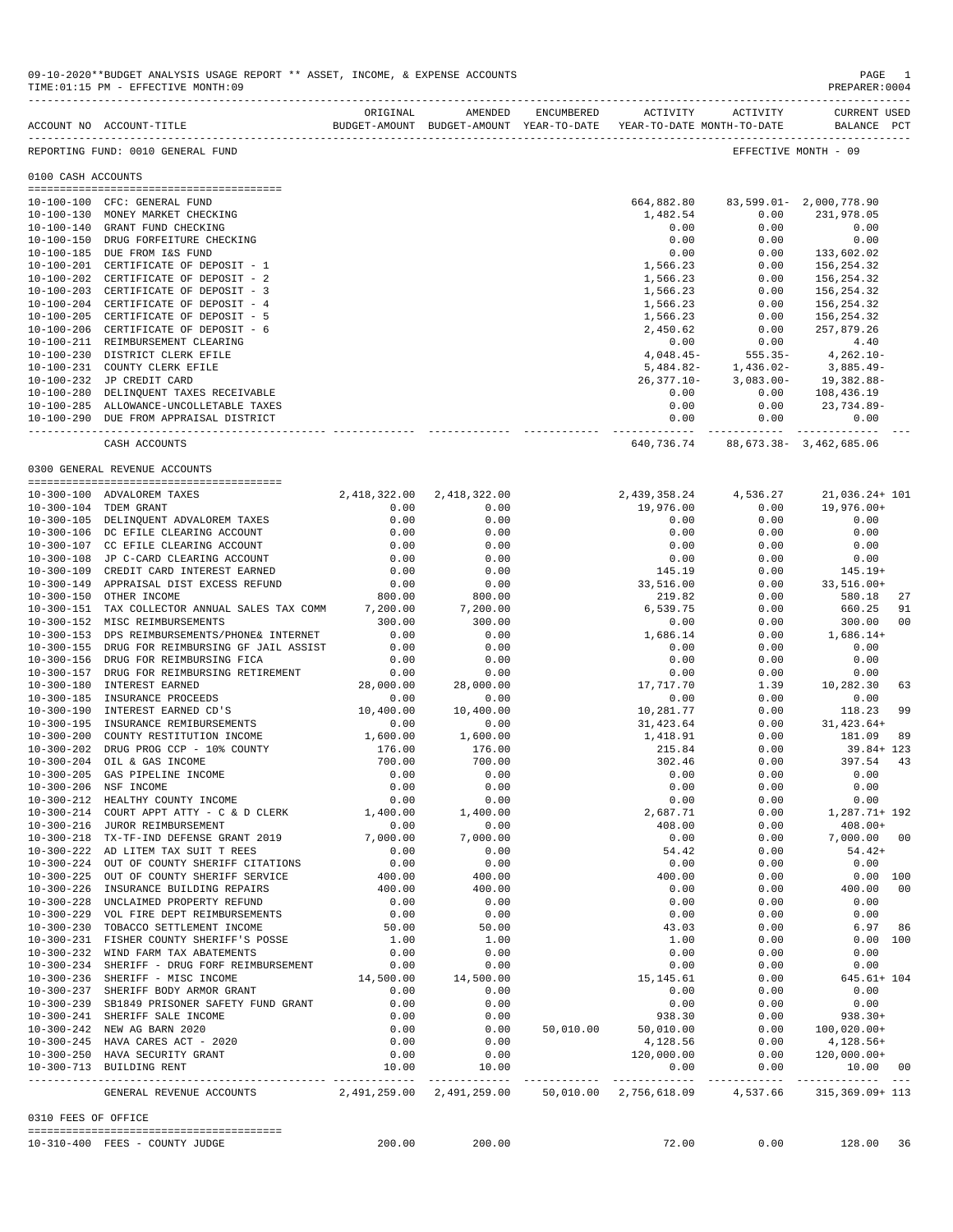09-10-2020\*\*BUDGET ANALYSIS USAGE REPORT \*\* ASSET, INCOME, & EXPENSE ACCOUNTS<br>TIME:01:15 PM - EFFECTIVE MONTH:09  $TIME:01:15 PM - EFFECTIVE MOMTH:09$ 

|                     | ACCOUNT NO ACCOUNT-TITLE                     | ORIGINAL                  | AMENDED<br>BUDGET-AMOUNT BUDGET-AMOUNT YEAR-TO-DATE | <b>ENCUMBERED</b>    | ACTIVITY                  | ACTIVITY<br>YEAR-TO-DATE MONTH-TO-DATE | <b>CURRENT USED</b><br>BALANCE | PCT            |
|---------------------|----------------------------------------------|---------------------------|-----------------------------------------------------|----------------------|---------------------------|----------------------------------------|--------------------------------|----------------|
|                     | REPORTING FUND: 0010 GENERAL FUND            |                           |                                                     |                      |                           |                                        | EFFECTIVE MONTH - 09           |                |
|                     | 10-310-410 FEES - COUNTY CLERK               | 63,000.00                 | 63,000.00                                           |                      | 74,032.09                 | 1,227.60                               | 11,032.09+ 118                 |                |
| $10 - 310 - 420$    | FEES - COUNTY & DISTRICT COURT               | 1,000.00                  | 1,000.00                                            |                      | 540.00                    | 25.00                                  | 460.00                         | 54             |
| $10 - 310 - 425$    | FEES - DISTRICT CLERK                        | 10,000.00                 | 10,000.00                                           |                      | 10,670.44                 | 139.00                                 | $670.44 + 107$                 |                |
| $10 - 310 - 426$    | FEES - DIST CLERK TAX RESEARCH               | 700.00                    | 700.00                                              |                      | 1,050.40                  | 500.00                                 | 350.40+ 150                    |                |
| $10 - 310 - 427$    | REPAYMENT OF REWARD FINE                     | 0.00                      | 0.00                                                |                      | 0.00                      | 0.00                                   | 0.00                           |                |
| $10 - 310 - 430$    | $FEES - JP$ #1                               | 45,000.00                 | 45,000.00                                           |                      | 37,962.80                 | 1,205.39                               | 7,037.20                       | 84             |
| $10 - 310 - 432$    | FEES - JP ATTY DELINQUENT COL                | 400.00                    | 400.00                                              |                      | 472.22                    | 138.00                                 | $72.22 + 118$                  |                |
| $10 - 310 - 433$    | FEES - JP WRIT OF POSSESS                    | 0.00                      | 0.00                                                |                      | 0.00                      | 0.00                                   | 0.00                           |                |
| $10 - 310 - 440$    | FEES - COUNTY ATTORNEY                       | 450.00                    | 450.00                                              |                      | 544.28                    | 0.00                                   | $94.28 + 121$                  |                |
| $10 - 310 - 445$    | FEES - TAX COLLECTOR                         | 8,500.00                  | 8,500.00                                            |                      | 8,877.25                  | 92.45                                  | $377.25 + 104$                 |                |
| $10 - 310 - 447$    | FEES - TITLE                                 | 2,500.00                  | 2,500.00                                            |                      | 2,174.38                  | 75.00                                  | 325.62                         | 87             |
|                     | 10-310-448 FEES - LIQUOR LICENSE             | 200.00                    | 200.00                                              |                      | 704.00                    | 0.00                                   | $504.00 + 352$                 |                |
| $10 - 310 - 450$    | FEES - FAMILY PROTECTION                     | 0.00                      | 0.00                                                |                      | 0.00                      | 0.00                                   | 0.00                           |                |
|                     | 10-310-451 FEES - CHILD CARE                 | 0.00                      | 0.00                                                |                      | 0.00                      | 0.00                                   | 0.00                           |                |
|                     | 10-310-455 FEES - SHERIFF                    | 8,000.00                  | 8,000.00                                            |                      | 5,015.25                  | 365.00                                 | 2,984.75                       | 63             |
|                     | 10-310-465 FEES - COUNTY COURT AT LAW JUDGE  | 0.00<br>---------         | 0.00                                                |                      | 0.00                      | 0.00                                   | 0.00                           |                |
|                     | FEES OF OFFICE                               | 139,950.00                | 139,950.00                                          | 0.00                 | 142,115.11                | 3,767.44                               | 2, 165. 11+ 102                |                |
|                     | 0320 STATE SUPPLEMENTS                       |                           |                                                     |                      |                           |                                        |                                |                |
|                     |                                              |                           |                                                     |                      |                           |                                        |                                |                |
|                     | 10-320-405 SUPPLEMENT - COUNTY JUDGE         | 25,200.00                 | 25,200.00                                           |                      | 25, 387. 15               | 0.00                                   | 187.15+ 101                    |                |
|                     | 10-320-420 SUPPLEMENT - COUNTY ATTORNEY      | 23, 333.00<br>----------  | 23, 333.00                                          |                      | 0.00                      | 0.00<br>------                         | 23,333.00<br>------------      | 00             |
|                     | STATE SUPPLEMENTS                            | 48,533.00                 | 48,533.00                                           | 0.00                 | 25,387.15                 | 0.00                                   | 23, 145.85                     | 52             |
| 0400 COUNTY JUDGE   |                                              |                           |                                                     |                      |                           |                                        |                                |                |
|                     | 10-400-100 SALARY - COUNTY JUDGE             | 41,007.00                 |                                                     | 0.00                 |                           |                                        |                                | 96             |
|                     | 10-400-105 COUNTY JUDGE - STATE SUPPLEMENT   | 25,200.00                 | 41,007.00<br>25,200.00                              | 0.00                 | 39,429.00<br>24, 230.75   | 1,577.16<br>969.23                     | 1,578.00<br>969.25             | 96             |
|                     | 10-400-110 SALARY - ADMINISTRATIVE ASSISTANT | 24,888.00                 | 24,888.00                                           | 0.00                 | 24, 136.98                | 957.22                                 | 751.02                         | 97             |
|                     | 10-400-115 LONGEVITY PAY                     | 600.00                    | 600.00                                              | 0.00                 | 0.00                      | 0.00                                   | 600.00                         | 0 <sub>0</sub> |
|                     | 10-400-200 FICA EXPENSE                      | 6,969.00                  | 6,969.00                                            | 0.00                 | 6,680.02                  | 268.03                                 | 288.98                         | 96             |
|                     | 10-400-205 RETIREMENT                        | 7,498.00                  | 7,498.00                                            | 0.00                 | 7,269.44                  | 290.77                                 | 228.56                         | 97             |
| $10 - 400 - 210$    | MEDICAL INSURANCE                            | 20,246.00                 | 20,246.00                                           | 0.00                 | 20,128.50                 | 805.14                                 | 117.50                         | 99             |
| $10 - 400 - 300$    | TRAVEL & SCHOOL                              | 3,000.00                  | 3,000.00                                            | 0.00                 | 425.68                    | 0.00                                   | 2,574.32                       | 14             |
| $10 - 400 - 305$    | SUPPLIES                                     | 2,000.00                  | 2,000.00                                            | 350.00               | 657.74                    | 0.00                                   | 992.26                         | 50             |
| $10 - 400 - 310$    | COMMUNICATIONS                               | 700.00                    | 700.00                                              | 0.00                 | 509.92                    | 0.00                                   | 190.08                         | 73             |
| $10 - 400 - 315$    | BONDS & NOTARY                               | 1,420.00                  | 1,420.00                                            | 0.00                 | 197.90                    | $71.00 -$                              | 1,222.10                       | 14             |
| $10 - 400 - 320$    | COMPUTER REPAIRS & MAINTENANCE               | 200.00                    | 200.00                                              | 0.00                 | 0.00                      | 0.00                                   | 200.00                         | 0 <sup>0</sup> |
|                     | 10-400-325 SCHOOL & DUES                     | 475.00                    | 475.00                                              | 0.00                 | 110.00                    | 0.00                                   | 365.00                         | 23             |
|                     | 10-400-333 LAST YEARS BILLS                  | 0.00                      | 0.00                                                | 0.00                 | 1,077.80                  | 0.00                                   | $1,077.80-$                    |                |
|                     | COUNTY JUDGE                                 | -----------<br>134,203.00 | ----------<br>134,203.00                            | ----------<br>350.00 | -----------<br>124,853.73 | ------------<br>4,796.55               | 8,999.27                       | 93             |
| 0410 COUNTY CLERK   |                                              |                           |                                                     |                      |                           |                                        |                                |                |
|                     |                                              |                           |                                                     |                      |                           |                                        |                                |                |
|                     | 10-410-100 SALARY - COUNTY CLERK             | 39,007.00                 | 39,007.00                                           | 0.00                 | 37,506.00                 | 1,500.24                               | 1,501.00                       | 96             |
|                     | 10-410-105 LONGEVITY PAY                     | 3,000.00                  | 3,000.00                                            | 0.00                 | 0.00                      | 0.00                                   | 3,000.00                       | 0 <sup>0</sup> |
|                     | 10-410-110 SALARY - ADMINISTRATIVE ASSISTANT | 24,888.00                 | 24,888.00                                           | 0.00                 | 23, 228.02                | 957.22                                 | 1,659.98                       | 93             |
|                     | 10-410-115 PHONE ALLOWANCE                   | 360.00                    | 360.00                                              | 0.00                 | 332.16                    | 0.00                                   | 27.84 92                       |                |
|                     | 10-410-200 FICA EXPENSE                      | 4,986.00                  | 4,986.00                                            | 0.00                 | 4,636.52                  | 187.98                                 | 349.48 93                      |                |
|                     | 10-410-205 RETIREMENT                        | 5,364.00                  | 5,364.00                                            | 0.00                 | 5,055.90                  | 203.94                                 | 308.10 94                      |                |
|                     | 10-410-210 MEDICAL INSURANCE                 | 20,246.00                 | 20,246.00                                           | 0.00                 | 18,083.19                 | 798.42                                 | 2,162.81 89                    |                |
|                     | 10-410-300 TRAVEL & SCHOOL                   | 3,000.00                  | 3,000.00                                            | 487.60               | 2,390.14                  | 176.33                                 | 122.26                         | 96             |
| 10-410-305 SUPPLIES |                                              | 3,000.00                  | 3,000.00                                            | 387.00               | 2,613.00                  | 0.00                                   | 0.00 100                       |                |
|                     | 10-410-310 COMMUNICATONS                     | 1,210.00                  | 1,210.00                                            | 0.00                 | 1,210.00                  | 772.01                                 | 0.00 100                       |                |
| 10-410-315 BONDS    |                                              | 400.00                    | 400.00                                              | 0.00                 | 400.00                    | 0.00                                   | 0.00 100                       |                |
|                     | 10-410-320 COPY MACHINE                      | 3,000.00                  | 3,000.00                                            | 59.62                | 2,176.30                  | 0.00                                   | 764.08                         | 75             |
|                     | 10-410-325 ELECTION SCHOOL                   | 1,500.00                  | 1,500.00                                            | 1,076.41             | 374.52                    | 0.00                                   | 49.07 97                       |                |
|                     | 10-410-330 SOFTWARE MAINTENANCE              | 9,100.00                  | 9,100.00                                            | 0.00                 | 9,100.00                  | 0.00                                   | 0.00 100                       |                |
|                     | 10-410-335 SUPPL GUAR FUND EXPENSE           | 0.00                      | 0.00                                                | 0.00                 | 0.00                      | 0.00                                   | 0.00                           |                |
|                     | 10-410-340 RESTITUTION EXPENSE               | 0.00                      | 0.00                                                | 0.00<br>---------    | 0.00<br>-----------       | 0.00                                   | 0.00<br>---------              |                |
|                     | COUNTY CLERK                                 | 119,061.00                | 119,061.00                                          | 2,010.63             | 107,105.75                | 4,596.14                               | 9,944.62 92                    |                |
| 0420 DISTRICT CLERK |                                              |                           |                                                     |                      |                           |                                        |                                |                |
|                     | 10-420-100 SALARY - DISTRICT CLERK           | 39,005.00                 | 39,005.00                                           | 0.00                 | 37,506.00                 | 1,500.24                               | 1,499.00                       | 96             |
|                     | 10-420-120 SALARY - ADMINISTRATIVE ASSISTANT | 10,000.00                 | 10,000.00                                           | 0.00                 | 9,693.50                  | 430.00                                 | 306.50                         | 97             |
|                     | 10-420-200 FICA EXPENSE                      | 3,749.00                  | 3,749.00                                            | 0.00                 | 3,514.05                  | 147.66                                 | 234.95 94                      |                |
|                     | 10-420-205 RETIREMENT                        | 4,034.00                  | 4,034.00                                            | 0.00                 | 3,897.76                  | 160.20                                 | 136.24                         | 97             |
|                     | 10-420-210 MEDICAL INSURANCE                 | 10,123.00                 | 10,123.00                                           | 0.00                 | 10,064.25                 | 402.57                                 | 58.75                          | 99             |
|                     | 10-420-300 TRAVEL/SCHOOL/TUITION/DUES        | 3,000.00                  | 3,000.00                                            | 648.61               | 749.23                    | 0.00                                   | 1,602.16                       | 47             |
| 10-420-305 SUPPLIES |                                              | 2,000.00                  | 2,000.00                                            | 467.36               | 1,532.64                  | 0.00                                   | 0.00 100                       |                |
|                     | 10-420-310 COMMUNICATIONS                    | 0.00                      | 0.00                                                | 0.00                 | 0.00                      | 0.00                                   | 0.00                           |                |

10-420-315 BONDS 250.00 250.00 0.00 119.00 0.00 131.00 48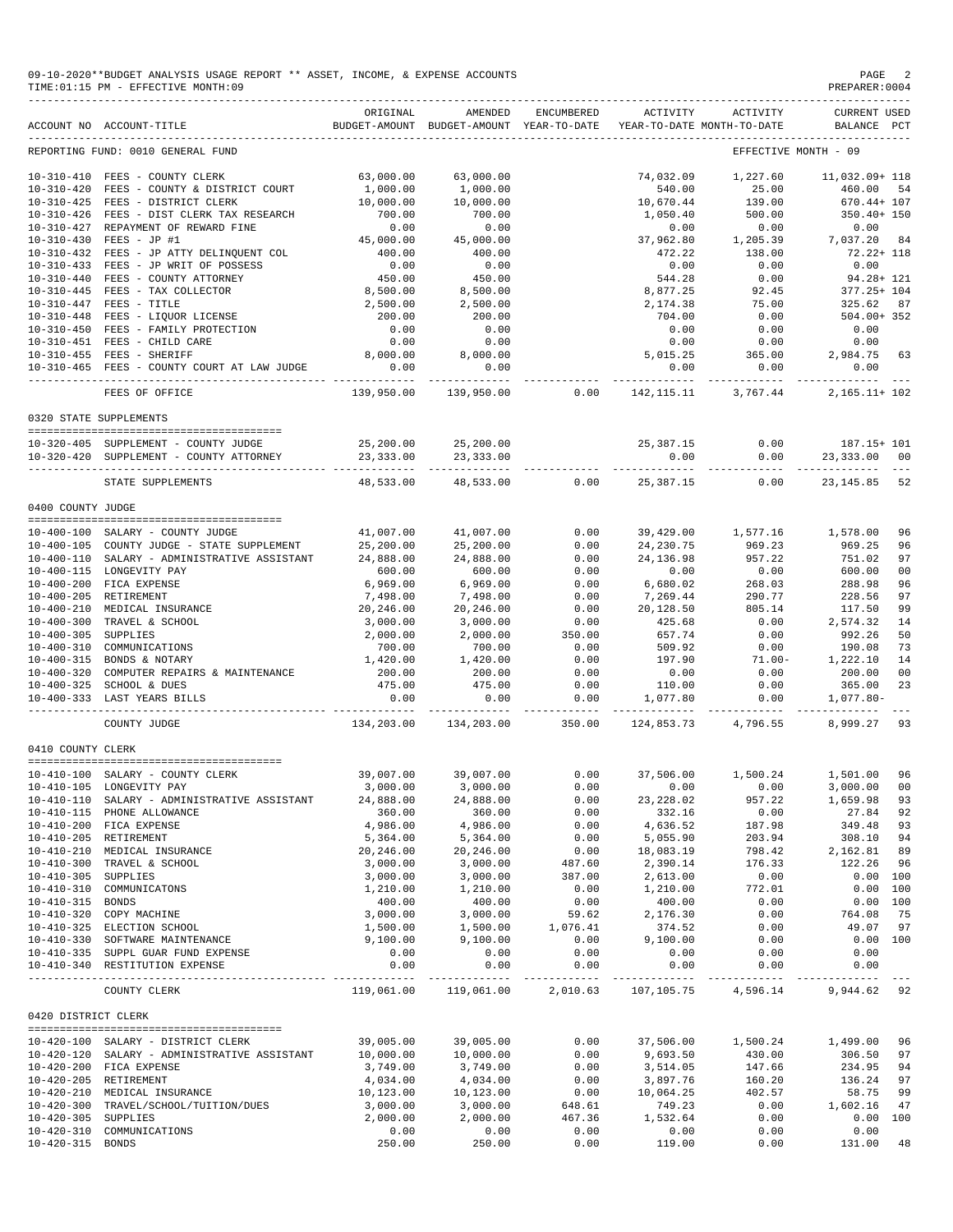## 09-10-2020\*\*BUDGET ANALYSIS USAGE REPORT \*\* ASSET, INCOME, & EXPENSE ACCOUNTS<br>TIME:01:15 PM - EFFECTIVE MONTH:09  $TIME:01:15 PM - EFFECTIVE MOMTH:09$

|                                      | ACCOUNT NO ACCOUNT-TITLE                                              | ORIGINAL              | AMENDED<br>BUDGET-AMOUNT BUDGET-AMOUNT YEAR-TO-DATE | <b>ENCUMBERED</b>     | ACTIVITY              | ACTIVITY<br>YEAR-TO-DATE MONTH-TO-DATE          | <b>CURRENT USED</b><br>BALANCE | PCT            |
|--------------------------------------|-----------------------------------------------------------------------|-----------------------|-----------------------------------------------------|-----------------------|-----------------------|-------------------------------------------------|--------------------------------|----------------|
|                                      |                                                                       |                       |                                                     |                       |                       |                                                 |                                |                |
|                                      | REPORTING FUND: 0010 GENERAL FUND                                     |                       |                                                     |                       |                       |                                                 | EFFECTIVE MONTH - 09           |                |
| $10 - 420 - 320$                     | SOFTWARE MAINTENANCE                                                  | 3,960.00              | 3,960,00                                            | 0.00                  | 3,960.00              | 330.00                                          | $0.00$ 100                     |                |
|                                      | 10-420-333 LAST YEARS BILLS                                           | 0.00                  | 0.00                                                | 0.00                  | 134.35                | 0.00                                            | $134.35-$                      |                |
|                                      | 10-420-345 TAX RESEARCH FEE                                           | 0.00                  | 0.00                                                |                       | 750.00                | 0.00                                            | $750.00+$                      |                |
|                                      | DISTRICT CLERK                                                        | $76, 121.00 -$        | $76, 121.00 -$                                      | 1,115.97              | 71,920.78             | 2,970.67                                        | $4,584.25+96$                  |                |
|                                      | 0430 JUSTICE OF THE PEACE #1                                          |                       |                                                     |                       |                       |                                                 |                                |                |
|                                      |                                                                       |                       |                                                     |                       |                       |                                                 |                                |                |
| $10 - 430 - 100$                     | SALARY - JUSTICE OF THE PEACE #1<br>10-430-105 LONGEVITY PAY          | 39,005.00<br>0.00     | 39,005.00<br>0.00                                   | 0.00<br>0.00          | 37,506.00<br>0.00     | 1,500.24<br>0.00                                | 1,499.00<br>0.00               | 96             |
| $10 - 430 - 110$                     | SALARY - ADMINISTRATIVE ASSISTANT                                     | 24,888.00             | 24,888.00                                           | 0.00                  | 23,617.38             | 957.22                                          | 1,270.62                       | 95             |
| $10 - 430 - 200$                     | FICA EXPENSE                                                          | 4,986.00              | 4,986.00                                            | 0.00                  | 4,627.04              | 187.05                                          | 358.96                         | 93             |
| $10 - 430 - 205$                     | RETIREMENT                                                            | 5,364.00              | 5,364.00                                            | 0.00                  | 5,061.08              | 203.95                                          | 302.92                         | 94             |
| $10 - 430 - 210$                     | MEDICAL INSURANCE                                                     | 20,246.00             | 20,246.00                                           | 0.00                  | 18, 115.61            | 805.10                                          | 2,130.39                       | 89             |
| $10 - 430 - 300$                     | TRAVEL/SCHOOL/TUITION/DUES                                            | 3,000.00              | 3,000.00                                            | 175.80                | 120.00                | 0.00                                            | 2,704.20                       | 10             |
| $10 - 430 - 305$                     | SUPPLIES                                                              | 2,000.00              | 2,000.00                                            | 635.86                | 1,340.81              | 22.09                                           | 23.33                          | 99             |
| $10 - 430 - 310$<br>$10 - 430 - 315$ | COMMUNICATIONS<br><b>BONDS</b>                                        | 0.00<br>200.00        | 0.00<br>200.00                                      | 0.00<br>0.00          | 312.56<br>0.00        | 0.00<br>0.00                                    | $312.56-$<br>200.00            | 00             |
| $10 - 430 - 320$                     | VIDEO MAGISTRATE OR LAW BOOKS                                         | 4,000.00              | 4,000.00                                            | 0.00                  | 1,919.63              | 0.00                                            | 2,080.37                       | 48             |
| $10 - 430 - 330$                     | SOFTWARE MAINTENANCE                                                  | 5,100.00              | 5,100.00                                            | 0.00                  | 3,000.00              | 250.00                                          | 2,100.00                       | 59             |
| $10 - 430 - 333$                     | LAST YEARS BILLS                                                      | 0.00                  | 0.00                                                | 0.00                  | 237.81                | 0.00                                            | $237.81 -$                     |                |
| $10 - 430 - 350$                     | OUT OF COUNTY SHERIFF CITATIONS                                       | 200.00                | 200.00                                              | 0.00                  | 0.00                  | 0.00                                            | 200.00                         | 00             |
|                                      | 10-430-355 PERMANENT RECORDS BINDERS                                  | 0.00                  | 0.00                                                | 0.00                  | 0.00                  | 0.00                                            | 0.00                           |                |
| $10 - 430 - 360$                     | JUVENILE TRUANCY REINBURSE EXPENSE                                    | 0.00<br>--------      | 0.00                                                | 0.00                  | 0.00                  | 0.00                                            | 0.00                           |                |
|                                      | JUSTICE OF THE PEACE #1                                               | 108,989.00            | 108,989.00                                          | 811.66                | 95,857.92             | 3,925.65                                        | 12,319.42                      | 89             |
|                                      | 0450 DISTRICT ATTORNEY                                                |                       |                                                     |                       |                       |                                                 |                                |                |
|                                      |                                                                       |                       |                                                     |                       |                       |                                                 |                                |                |
|                                      | 10-450-105 D.A. - STATE SUPPLEMENT                                    | 2,628,00              | 2,628.00                                            | 0.00                  | 2,526.00              | 101.04                                          | 102.00                         | 96             |
|                                      | 10-450-110 SALARY - ASSISTANT D.A.                                    | 7,602.00              | 7,602.00                                            | 0.00                  | 7,016.40              | 292.35                                          | 585.60                         | 92             |
| $10 - 450 - 130$<br>$10 - 450 - 132$ | SALARY - D.A. SECRETARY<br>SALARY - ASST D.A. SECRETARY               | 6,066.00<br>6,066.00  | 6,066.00<br>6,066.00                                | 0.00<br>0.00          | 5,832.00<br>5,832.00  | 233.28<br>233.28                                | 234.00<br>234.00               | 96<br>96       |
| 10-450-134                           | SALARY - D.A. INVESTIGATOR                                            | 7,264.00              | 7,264.00                                            | 0.00                  | 6,984.50              | 279.38                                          | 279.50                         | 96             |
| $10 - 450 - 200$                     | FICA EXPENSE                                                          | 2,267.00              | 2,267.00                                            | 0.00                  | 2,156.38              | 87.15                                           | 110.62                         | 95             |
| $10 - 450 - 205$                     | RETIREMENT                                                            | 2,438.00              | 2,438.00                                            | 0.00                  | 2,334.23              | 94.55                                           | 103.77                         | 96             |
| $10 - 450 - 210$                     | MEDICAL INSURANCE                                                     | 6,300.00              | 6,697.79                                            | 0.00                  | 6,697.79              | 0.00                                            | 0.00                           | 100            |
| $10 - 450 - 300$                     | TRAVEL                                                                | 1,200.00              | 1,200.00                                            | 0.00                  | 0.00                  | 0.00                                            | 1,200.00                       | 0 <sup>0</sup> |
| $10 - 450 - 305$                     | SUPPLIES                                                              | 1,128.00              | 730.21                                              | 0.00                  | 10.16                 | 0.00                                            | 720.05                         | 01             |
| $10 - 450 - 308$                     | COURT TRANSCRIPTS                                                     | 0.00                  | 0.00                                                | 0.00                  | 0.00                  | 0.00                                            | 0.00                           |                |
| $10 - 450 - 310$                     | COMMUNICATIONS<br>CRIME VICTIMS EXPENSE                               | 0.00                  | 0.00                                                | 0.00<br>0.00          | 0.00<br>0.00          | 0.00<br>0.00                                    | 0.00<br>1,400.00               |                |
| $10 - 450 - 365$                     | 10-450-538 LEGAL STATEMENTS OF FACT                                   | 1,400.00<br>7,500.00  | 1,400.00<br>7,500.00                                | 0.00                  | 0.00                  | 0.00                                            | 7,500.00                       | 00<br>00       |
|                                      |                                                                       |                       |                                                     | $- - - -$             |                       |                                                 |                                |                |
|                                      | DISTRICT ATTORNEY                                                     | 51,859.00             | 51,859.00                                           | 0.00                  | 39,389.46             | 1,321.03                                        | 12,469.54                      | 76             |
| 0460 COUNTY ATTORNEY                 |                                                                       |                       |                                                     |                       |                       |                                                 |                                |                |
|                                      | 10-460-100 SALARY - COUNTY ATTORNEY                                   | 39,007.00             | 39,007.00                                           | 0.00                  | 37,506.00             | 1,500.24                                        | 1,501.00                       | 96             |
|                                      | 10-460-105 COUNTY ATTY - STATE SUPPLEMENT                             | 23, 333.00            | 23, 333.00                                          | 0.00                  | 22, 435.50            | 897.42                                          | 897.50                         | 96             |
| $10 - 460 - 110$                     | SALARY - ADMINISTRATIVE ASSISTANT                                     | 10,000.00             | 10,000.00                                           | 0.00                  | 8,280.00              | 340.00                                          | 1,720.00                       | 83             |
|                                      | 10-460-200 FICA EXPENSE                                               | 5,400.00              | 5,400.00                                            | 0.00                  | 5, 157. 22            | 206.96                                          | 242.78                         | 96             |
|                                      | 10-460-205 RETIREMENT                                                 | 5,954.00              | 5,954.00                                            | 0.00                  | 5,648.58              | 227.19                                          | 305.42 95                      |                |
|                                      | 10-460-210 MEDICAL INSURANCE                                          | 10,123.00             | 10,123.00                                           | 0.00                  | 10,064.25             | 402.57                                          | 58.75                          | 99             |
|                                      | 10-460-300 TRAVEL/SCHOOL/TUITION                                      | 3,000.00              | 3,000.00                                            | 0.00                  | 278.30                | 0.00                                            | 2,721.70 09                    |                |
| 10-460-305 SUPPLIES                  | 10-460-310 COMMUNICATIONS                                             | 2,000.00<br>0.00      | 2,000.00<br>0.00                                    | 0.00<br>0.00          | 631.12<br>312.83      | 116.44<br>0.00                                  | 1,368.88<br>$312.83-$          | 32             |
| 10-460-315 BONDS                     |                                                                       | 250.00                | 250.00                                              | 0.00                  | 0.00                  | 0.00                                            | 250.00                         | 00             |
|                                      | 10-460-330 COMPUTER SOFTWARE & MAINTENCE                              | 0.00                  | 0.00                                                | 0.00                  | 0.00                  | 0.00                                            | 0.00                           |                |
|                                      | 10-460-333 LAST YEARS BILLS                                           | 0.00                  | 0.00                                                | 0.00                  | 665.73                | 0.00                                            | $665.73-$                      |                |
|                                      | 10-460-370 ELECTRONIC FORMS/ LEGAL RESEARCH                           | 2,000.00              | 2,000.00                                            | 0.00                  | 1,952.00              | 168.00                                          | 48.00                          | 98             |
|                                      | COUNTY ATTORNEY                                                       | 101,067.00            | -------------<br>101,067.00                         | -------------<br>0.00 |                       | ------------ ------------<br>92,931.53 3,858.82 | 8.135.47 92                    |                |
|                                      | 0470 MAINTENANCE - BUILDING & GROUNDS                                 |                       |                                                     |                       |                       |                                                 |                                |                |
|                                      |                                                                       |                       |                                                     |                       |                       |                                                 |                                |                |
| 10-470-305 SUPPLIES                  |                                                                       | 6,000.00              | 6,000.00                                            | 503.07                | 3,268.30              | 149.98                                          | 2,228.63 63                    |                |
|                                      | 10-470-333 LAST YEARS BILL                                            | 0.00                  | 0.00                                                | 0.00                  | 103.68                | 0.00                                            | $103.68 -$                     |                |
|                                      | 10-470-375 COURTHOUSE MAINTENANCE<br>10-470-376 EXTERMINATOR SERVICES | 20,000.00<br>4,000.00 | 20,000.00<br>4,000.00                               | 69.00<br>0.00         | 15,559.25<br>4,200.00 | 627.50<br>350.00                                | 4,371.75<br>$200.00 - 105$     | 78             |
| 10-470-380 UTILITIES                 |                                                                       | 35,000.00             | 35,000.00                                           | 0.00                  | 23, 336.91            | 502.42                                          | 11,663.09                      | 67             |
|                                      | 10-470-385 REPAIRS - BUILDINGS                                        | 8,000.00              | 8,000.00                                            | 0.00                  | 6,632.14              | 0.00                                            | 1,367.86                       | 83             |
|                                      | 10-470-387 REPAIRS - AC AND HEATING                                   | 15,000.00             | 15,000.00                                           | 1,000.00              | 7,950.76              | 2,993.89                                        | 6,049.24                       | 60             |
|                                      | 10-470-390 REPAIRS - FC LAW ENFORCEMENT CENTER                        | 2,000.00              | 2,000.00                                            | 279.82                | 1,370.68              | 0.00                                            | 349.50                         | 83             |
|                                      | 10-470-392 REPAIRS - EXTENSION SERVICES                               | 1,000.00              | 1,000.00                                            | 0.00                  | 0.00                  | 0.00                                            | 1,000.00                       | 00             |
|                                      | 10-470-395 REPAIRS - YARD SERVICES                                    | 8,400.00              | 8,400.00                                            | 150.00                | 7,350.00              | 500.00                                          | 900.00                         | 89             |

10-470-397 REPAIRS - HISTORICAL SOCIETY 2,000.00 2,000.00 0.00 0.00 0.00 2,000.00 00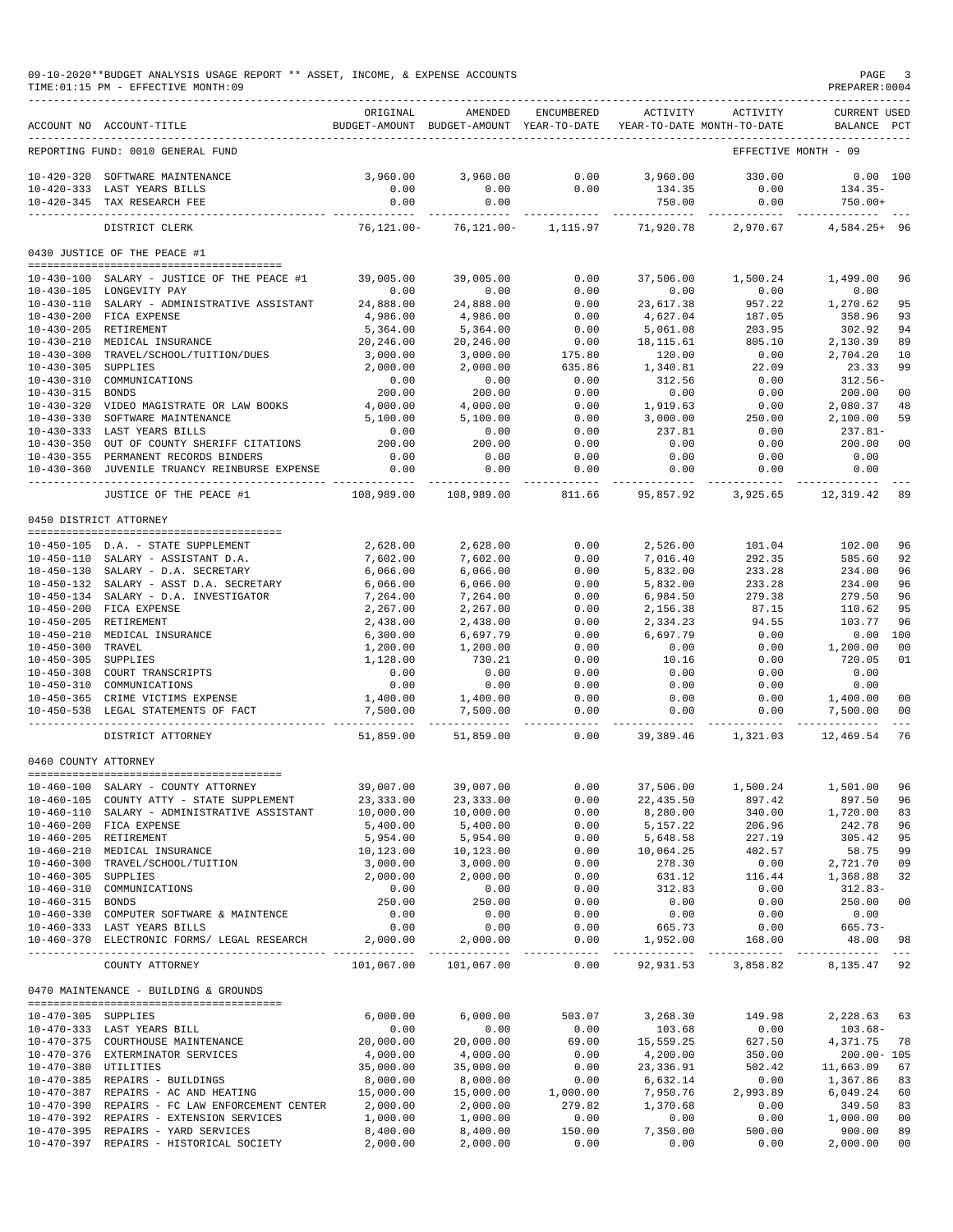|                       | 09-10-2020**BUDGET ANALYSIS USAGE REPORT ** ASSET, INCOME, & EXPENSE ACCOUNTS<br>TIME: 01:15 PM - EFFECTIVE MONTH: 09 |                      |                                                                                |                       |                      |                        | PAGE 4<br>PREPARER: 0004           |          |
|-----------------------|-----------------------------------------------------------------------------------------------------------------------|----------------------|--------------------------------------------------------------------------------|-----------------------|----------------------|------------------------|------------------------------------|----------|
|                       | ACCOUNT NO ACCOUNT-TITLE                                                                                              | ORIGINAL             | AMENDED<br>BUDGET-AMOUNT BUDGET-AMOUNT YEAR-TO-DATE YEAR-TO-DATE MONTH-TO-DATE | ENCUMBERED            | ACTIVITY             | ACTIVITY               | <b>CURRENT USED</b><br>BALANCE PCT |          |
|                       | REPORTING FUND: 0010 GENERAL FUND                                                                                     |                      |                                                                                |                       |                      |                        | EFFECTIVE MONTH - 09               |          |
|                       | 10-470-398 REPAIRS TO DAMAGED ELECTRIC LINES<br>10-470-399 REPAIRS TO CH ELECTRIC BOXES                               | 0.00<br>0.00         | 0.00<br>33,516.00                                                              | 0.00<br>0.00          | 18,386.57            | 0.00<br>31,666.64 0.00 | 18,386.57-<br>1,849.36 94          |          |
|                       | ____________________________________<br>MAINTENANCE - BUILDING & GROUNDS 101,400.00                                   | -------------        | 134,916.00                                                                     | 2,001.89              |                      | 119,824.93 5,123.79    | -------------- ---<br>13,089.18 90 |          |
| 0480 COUNTY AUDITOR   |                                                                                                                       |                      |                                                                                |                       |                      |                        |                                    |          |
|                       |                                                                                                                       |                      |                                                                                |                       |                      |                        |                                    |          |
|                       | 10-480-100 SALARY - COUNTY AUDITOR                                                                                    | 40,166.00            | 40,166.00                                                                      | 0.00                  | 38,620.50            | 1,544.82               | 1,545.50<br>96                     |          |
|                       | 10-480-105 PHONE ALLOWANCE                                                                                            | 336.00               | 336.00                                                                         | 0.00                  | 346.00               | 13.84                  | $10.00 - 103$                      |          |
|                       | 10-480-110 SALARY - ASSISTANT AUDITOR                                                                                 | 25,125.00            | 25.125.00                                                                      | 0.00                  | 24,158.50            | 966.34                 | 966.50                             | 96       |
|                       | 10-480-115 LONGEVITY PAY<br>10-480-200 FICA EXPENSE                                                                   | 0.00<br>5,023.00     | 0.00<br>5,023.00                                                               | 0.00<br>0.00          | 0.00<br>4,768.10     | 0.00<br>191.12         | 0.00<br>254.90                     | 95       |
|                       | 10-480-205 RETIREMENT                                                                                                 | 5,403.00             | 5,403.00                                                                       | 0.00                  | 5,226.75             | 209.56                 | 176.25                             | 97       |
|                       | 10-480-210 MEDICAL INSURANCE                                                                                          | 20,246.00            | 20,246.00                                                                      | 0.00                  | 20,128.50            | 805.14                 | 117.50                             | 99       |
|                       | 10-480-300 TRAVEL/TUITION/DUES                                                                                        | 3,000.00             | 3,000.00                                                                       | 300.00                | 1,306.07             | 305.51                 | 1,393.93                           | -54      |
| 10-480-305 SUPPLIES   |                                                                                                                       | 2,000.00             | 2,000.00                                                                       | 282.20                | 1,188.85             | 16.49                  | 528.95                             | 74       |
|                       | 10-480-310 COMMUNICATIONS - IPAD EXPENSE                                                                              | 0.00                 | 0.00                                                                           | 0.00                  | 0.00                 | 0.00                   | 0.00                               |          |
|                       | 10-480-315 BONDS & NOTARY<br>10-480-320 COMPUTER SOFTWARE & MAINTENANCE 5,190.00                                      | 300.00               | 300.00                                                                         | 0.00                  | 150.00               | 0.00                   | 150.00                             | 50       |
|                       | 10-480-333 LAST YEARS BILLS                                                                                           | 0.00                 | 5,190.00<br>0.00                                                               | 0.00<br>0.00          | 5,190.00<br>1,083.96 | 2,394.49<br>0.00       | 0.00 100<br>1,083.96-              |          |
|                       | 10-480-400 NEW EQUIPMENT                                                                                              | 1,107.00             | 1,107.00                                                                       | 0.00                  | 1,000.00             | 0.00                   | 107.00                             | 90       |
|                       | COUNTY AUDITOR                                                                                                        | 107,896.00           | 107,896.00                                                                     | -----------<br>582.20 | 103,167.23           | 6,447.31               | $  -$<br>96<br>4,146.57            |          |
|                       |                                                                                                                       |                      |                                                                                |                       |                      |                        |                                    |          |
| 0490 COUNTY TREASURER |                                                                                                                       |                      |                                                                                |                       |                      |                        |                                    |          |
|                       | 10-490-100 SALARY - COUNTY TREASURER                                                                                  | 39,005.00            | 39,005.00                                                                      | 0.00                  | 37,506.00            | 1,500.24               | 1,499.00                           | 96       |
|                       | 10-490-105 LONGEVITY PAY                                                                                              | 0.00                 | 0.00                                                                           | 0.00                  | 0.00                 | 0.00                   | 0.00                               |          |
|                       | 10-490-110 SALARY - ADMINISTRATIVE ASSISTANT                                                                          | 10,000.00            | 10,000.00                                                                      | 0.00                  | 8,595.00             | 562.50                 | 1,405.00                           | 86       |
|                       | 10-490-200 FICA EXPENSE<br>10-490-205 RETIREMENT                                                                      | 3,699.00<br>3,979.00 | 3,699.00<br>3,979.00                                                           | 0.00<br>0.00          | 3,526.61<br>3,818.74 | 157.80<br>171.19       | 172.39<br>160.26                   | 95<br>96 |
|                       | 10-490-210 MEDICAL INSURANCE                                                                                          | 10,123.00            | 10,123.00                                                                      | 0.00                  | 10,064.25            | 402.57                 | 58.75                              | 99       |
|                       | 10-490-300 TRAVEL/SCHOOL/TUITIONS/DUES                                                                                | 3,000.00             | 3,000.00                                                                       | 0.00                  | 926.95               | 666.95                 | 2,073.05                           | 31       |
| 10-490-305 SUPPLIES   |                                                                                                                       | 2,000.00             | 2,000.00                                                                       | 46.38                 | 1,222.17             | 389.52                 | 731.45                             | 63       |
| 10-490-310            | COMMUNICATIONS                                                                                                        | 0.00                 | 0.00                                                                           | 0.00                  | 0.00                 | 0.00                   | 0.00                               |          |
| 10-490-315 BONDS      |                                                                                                                       | 200.00               | 200.00                                                                         | 0.00                  | 167.95               | 0.00                   | 32.05                              | 84       |
|                       | 10-490-320 COMPUTER SOFTWARE & MAINTENANCE                                                                            | 5,100.00             | 5,100.00                                                                       | 0.00                  | 5,100.00             | 2,033.05               | $0.00$ 100                         |          |
|                       | 10-490-333 LAST YEARS BILLS                                                                                           | 0.00                 | 0.00<br>1,000.00                                                               | 0.00<br>0.00          | 410.34<br>0.00       | 0.00<br>0.00           | $410.34-$                          | 00       |
|                       | 10-490-400 NEW EQUIPMENT                                                                                              | 1,000.00<br>.        | __________                                                                     | .                     |                      |                        | 1,000.00                           |          |
|                       | COUNTY TREASURER                                                                                                      | 78,106.00            | 78,106.00                                                                      | 46.38                 | 71,338.01            | 5,883.82               | 91<br>6,721.61                     |          |
|                       | 0500 TAX ASSESSOR/COLLECTOR                                                                                           |                      |                                                                                |                       |                      |                        |                                    |          |
|                       | 10-500-100 SALARY - TAX COLLECTOR                                                                                     | 39,007.00            | 39,007.00                                                                      | 0.00                  | 37,506.00            | 1,500.24               | 1,501.00<br>96                     |          |
|                       | 10-500-105 LONGEVITY PAY                                                                                              | 4,200.00             | 4,200.00                                                                       | 0.00                  | 0.00                 | 0.00                   | 4,200.00                           | 00       |
|                       | 10-500-110 SALARY - ADMINISTRATIVE ASSISTANT                                                                          | 24,888.00            | 24,888.00                                                                      | 0.00                  | 23,930.50            | 957.22                 | 957.50                             | 96       |
|                       | 10-500-115 VOTER REGISTRAR                                                                                            | 350.00               | 350.00                                                                         | 0.00                  | 133.10               | 0.00                   | 216.90                             | 38       |
|                       | 10-500-200 FICA EXPENSE<br>10-500-205 RETIREMENT                                                                      | 5,164.00<br>5,555.00 | 5,164.00<br>5,555.00                                                           | 0.00<br>0.00          | 4,596.25<br>5,086.85 | 183.49<br>203.95       | 567.75<br>468.15                   | 89<br>92 |
|                       | 10-500-210 MEDICAL INSURANCE                                                                                          | 20,246.00            | 20,246.00                                                                      | 0.00                  | 20,128.50            | 805.14                 | 117.50                             | 99       |
| 10-500-300 TRAVEL     |                                                                                                                       | 3,000.00             | 3,000.00                                                                       | 966.86                | 1,794.19             | 0.00                   | 238.95                             | 92       |
| 10-500-305 SUPPLIES   |                                                                                                                       | 1,500.00             | 1,500.00                                                                       | 0.00                  | 1,291.35             | 772.70                 | 208.65                             | 86       |
|                       | 10-500-310 COMMUNICATIONS                                                                                             | 0.00                 | 0.00                                                                           | 0.00                  | 0.00                 | 0.00                   | 0.00                               |          |
| 10-500-315 BONDS      |                                                                                                                       | 450.00               | 450.00<br>______________                                                       | 0.00                  | 100.00               | 0.00                   | 350.00                             | 22       |
|                       | TAX ASSESSOR/COLLECTOR                                                                                                | 104,360.00           | 104,360.00                                                                     | 966.86                | 94.566.74            | 4,422.74               | 8,826.40                           | 92       |
| 0530 NON DEPARTMENTAL |                                                                                                                       |                      |                                                                                |                       |                      |                        |                                    |          |
|                       | 10-530-200 FICA EXPENSE                                                                                               | 0.00                 | 151.03                                                                         | 0.00                  | 196.82               | 23.26                  | $45.79 - 130$                      |          |
|                       | 10-530-205 RETIREMENT                                                                                                 | 0.00                 | 163.85                                                                         | 0.00                  | 213.52               | 25.23                  | $49.67 - 130$                      |          |
| 10-530-305 SUPPLIES   |                                                                                                                       | 2,500.00             | 2,500.00                                                                       | 127.21                | 1,449.74             | 61.69                  | 923.05 63                          |          |
|                       | 10-530-306 CORONAVIRUS EXPENSE 2020 TDEM                                                                              | 0.00                 | 0.00                                                                           | 30,743.14             | 18,424.21            | 737.79                 | 49,167.35-                         |          |
|                       | 10-530-310 COMMUNICATIONS                                                                                             | 31,720.00            | 31,720.00                                                                      | 0.00                  | 34,643.09            | 1,378.56               | 2,923.09-109                       |          |
|                       | 10-530-311 SOFTWARE FOR AUDITOR & TREASURER<br>10-530-333 LAST YEARS BILLS                                            | 36,000.00<br>0.00    | 36,000.00<br>0.00                                                              | 0.00<br>0.00          | 3,000.00<br>2,064.33 | 0.00<br>0.00           | 33,000.00 08<br>2,064.33-          |          |
|                       | 10-530-415 MISCELLANEOUS REIMBURSEMENTS                                                                               | 0.00                 | 252.51                                                                         | 0.00                  | 252.51               | 0.00                   | 0.00 100                           |          |
|                       | 10-530-418 MISCELLANEOUS EXPENSE                                                                                      | 600.00               | 740.30                                                                         | 0.00                  | 740.30               | 0.00                   | 0.00 100                           |          |
|                       | 10-530-419 IRS TAX PENALTY                                                                                            | 0.00                 | 0.00                                                                           | 0.00                  | 0.00                 | 0.00                   | 0.00                               |          |
|                       | 10-530-420 EMPLOYEE INSURANCE EXPENSE                                                                                 | 0.00                 | 0.00                                                                           | 0.00                  | 0.00                 | 0.00                   | 0.00                               |          |
|                       | 10-530-425 HEALTHY COUNTY EXPENSE                                                                                     | 1,000.00             | 518.16                                                                         | 0.00                  | 0.00                 | 0.00                   | 518.16                             | $_{00}$  |
|                       | 10-530-426 COUNTY RESTITUTION EXPENSE                                                                                 | 0.00                 | 89.03                                                                          | 0.00                  | 89.03                | 0.00                   | 0.00 100                           |          |
|                       | 10-530-427 TAX COLLECTOR REG FEE REFUND<br>10-530-430 BANK CHARGES                                                    | 56.00<br>100.00      | 56.00<br>100.00                                                                | 0.00<br>0.00          | 0.00<br>74.14        | 0.00<br>0.00           | 56.00<br>25.86                     | 00       |
|                       | 10-530-435 ELECTION SUPPLIES/BOXES/JUDGES                                                                             | 20,000.00            | 19,685.12                                                                      | $1,554.33-$           | 12,439.87            | 351.50                 | 8,799.58                           | 74<br>55 |
|                       | 10-530-436 REDISTRICTING CENUS                                                                                        | 10,000.00            | 10,000.00                                                                      | 0.00                  | 0.00                 | 0.00                   | 10,000.00 00                       |          |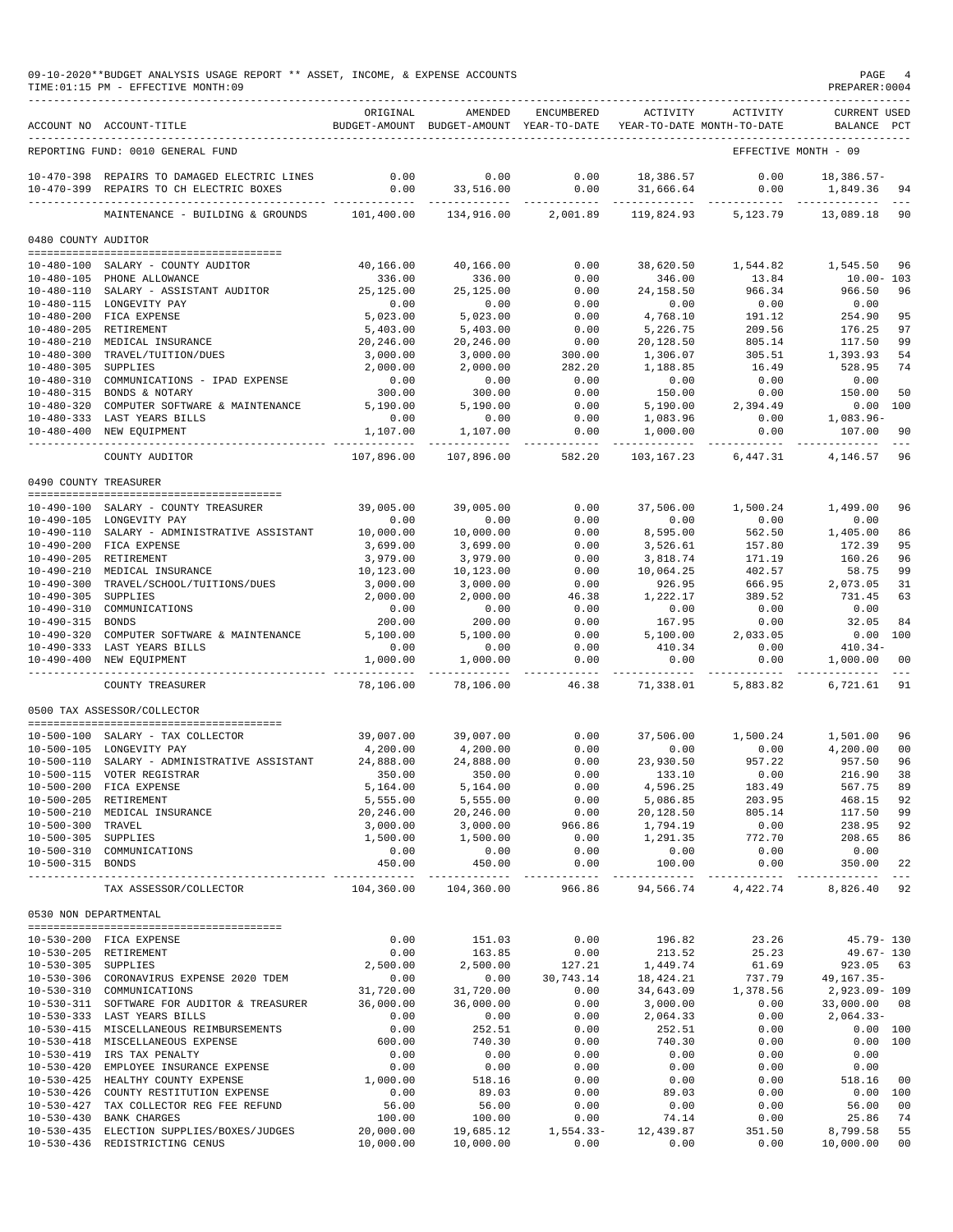|                                      | 09-10-2020**BUDGET ANALYSIS USAGE REPORT ** ASSET, INCOME, & EXPENSE ACCOUNTS<br>TIME: 01:15 PM - EFFECTIVE MONTH: 09 |                        |                                                                |                                           |                     |                                | PAGE<br>PREPARER: 0004                                                                                                                                                                                                                                                           |                |
|--------------------------------------|-----------------------------------------------------------------------------------------------------------------------|------------------------|----------------------------------------------------------------|-------------------------------------------|---------------------|--------------------------------|----------------------------------------------------------------------------------------------------------------------------------------------------------------------------------------------------------------------------------------------------------------------------------|----------------|
|                                      | ACCOUNT NO ACCOUNT-TITLE TO BUDGET-AMOUNT BUDGET-AMOUNT YEAR-TO-DATE YEAR-TO-DATE MONTH-TO-DATE                       | ORIGINAL               | AMENDED                                                        | ENCUMBERED                                | ACTIVITY            | ACTIVITY                       | <b>CURRENT USED</b><br>BALANCE                                                                                                                                                                                                                                                   | PCT            |
|                                      | REPORTING FUND: 0010 GENERAL FUND                                                                                     |                        |                                                                |                                           |                     |                                | EFFECTIVE MONTH - 09                                                                                                                                                                                                                                                             |                |
|                                      | 10-530-445 PAPER & POSTAGE                                                                                            | 10,000.00              | 10,000.00                                                      | 316.77                                    | 7,574.91            | 586.99                         | 2,108.32                                                                                                                                                                                                                                                                         | 79             |
| $10 - 530 - 450$                     | ANIMAL CONTROL                                                                                                        | 500.00                 | 500.00                                                         | 0.00                                      | 236.00              | 0.00                           | 264.00                                                                                                                                                                                                                                                                           | 47             |
|                                      | 10-530-455 LEGAL FEES                                                                                                 | 4,500.00               | 3,985.00                                                       | 0.00                                      | 400.00              | 0.00                           | 3,585.00                                                                                                                                                                                                                                                                         | 10             |
| $10 - 530 - 457$                     | SAFETY PROGRAM                                                                                                        | 0.00                   | 0.00                                                           | 0.00                                      | 0.00                | 0.00                           | 0.00                                                                                                                                                                                                                                                                             |                |
|                                      | 10-530-458 GAME WARDEN TRAINING                                                                                       | 500.00                 | 500.00                                                         | 0.00                                      | 0.00                | 0.00                           | 500.00                                                                                                                                                                                                                                                                           | 00             |
| $10 - 530 - 460$                     | EMERGENCY MANAGEMENT COORDINATOR                                                                                      | 6,000.00               | 6,000.00                                                       | 0.00                                      | 6,000.00            | 0.00                           | $0.00$ 100                                                                                                                                                                                                                                                                       |                |
|                                      | 10-530-462 NSF EXPENSE                                                                                                | 300.00<br>10,000.00    | 300.00                                                         | 0.00                                      | 0.00<br>0.00        | 0.00                           | 300.00                                                                                                                                                                                                                                                                           | 00             |
| $10 - 530 - 467$<br>$10 - 530 - 470$ | SUPPLEMENTAL DEATH BENEFITS<br>WORKERS COMP INSURANCE                                                                 | 25,000.00              | 0.00<br>24,100.00                                              | 0.00<br>0.00                              | 24,087.00           | 0.00<br>6,021.00               | 0.00<br>13.00 100                                                                                                                                                                                                                                                                |                |
| $10 - 530 - 472$                     | UNEMPLOYMENT INSURANCE                                                                                                | 5,000.00               | 5,900.00                                                       | 0.00                                      | 5,874.96            |                                | 25.04 100                                                                                                                                                                                                                                                                        |                |
|                                      | 10-530-475 COPY MACHINE/SUPPLIES/TONER                                                                                | 1,500.00               | 11,500.00                                                      | 0.00                                      | 12, 412.73          | $0.00$<br>$1,407.96$<br>$0.00$ | $912.73 - 108$                                                                                                                                                                                                                                                                   |                |
| 10-530-477                           | OUTSIDE AUDITOR                                                                                                       | 25,000.00              | 25,515.00                                                      | 0.00                                      | 25,515.00           |                                | 0.00 100                                                                                                                                                                                                                                                                         |                |
| $10 - 530 - 480$                     | DUES & FEES - COG MATCH                                                                                               | 6,000.00               | 6,000.00                                                       | 0.00                                      | 1,235.00            | 0.00                           | 4,765.00                                                                                                                                                                                                                                                                         | 21             |
|                                      | 10-530-482 LIABILITY INSURANCE                                                                                        | 60,000.00              | 60,000.00                                                      | 0.00                                      | 51,368.00           | 0.00                           | 8,632.00                                                                                                                                                                                                                                                                         | 86             |
| 10-530-485 LEGAL ADS                 |                                                                                                                       | 2,700.00               | 2,700.00                                                       | 0.00                                      | 2,655.60            | 0.00                           | 44.40                                                                                                                                                                                                                                                                            | 98             |
|                                      | 10-530-486 RURAL FIRE DEPT FUEL EXPENSE                                                                               | 2,500.00               | 3,146.25                                                       | $\begin{array}{c}0.00\\163.79\end{array}$ | 2,212.98            | 0.00                           | 769.48                                                                                                                                                                                                                                                                           | 76             |
| $10 - 530 - 487$                     | RURAL FIRE EQUIPMENT                                                                                                  | 5,000.00               | 5,440.42                                                       | 0.00                                      | 5,440.42            | 0.00                           | $0.00$ 100                                                                                                                                                                                                                                                                       |                |
|                                      | 10-530-488 RURAL FIRE SCHOOL                                                                                          | 2,500.00               | 1,559.58                                                       | 0.00                                      | 982.00              | 0.00                           | 577.58                                                                                                                                                                                                                                                                           | 63             |
| $10 - 530 - 489$                     | RURAL FIRE INSURANCE TRUCKS                                                                                           | 5,000.00               | 5,000.00                                                       | 0.00                                      | 0.00                | 0.00                           | 5,000.00                                                                                                                                                                                                                                                                         | - 00           |
| $10 - 530 - 490$                     | COUNTY LIBRARIES                                                                                                      | 5,000.00               | 5,000.00                                                       | 0.00                                      | 5,000.00            | 0.00                           | 0.00 100                                                                                                                                                                                                                                                                         |                |
|                                      | 10-530-492 INTERLOCAL AGREEMENTS-LUBBOCK                                                                              | 1,000.00               | 1,000.00                                                       | $0.00$<br>$0.00$                          | 1,000.00            | 0.00                           |                                                                                                                                                                                                                                                                                  | 0.00 100       |
|                                      | 10-530-495 D.A. LEGAL STATEMENT OF FACTS                                                                              | 5,000.00               |                                                                |                                           | 0.00                |                                |                                                                                                                                                                                                                                                                                  | 00             |
|                                      | 10-530-497 CASH MATCH SENIOR CITIZENS                                                                                 | 36,000.00              |                                                                |                                           |                     |                                | $\begin{array}{cccc} 1\, , 000\, . \, 00 & 0\, . \, 00 & 0\, . \, 00 & 0\, . \, 00 \\ 0\, . \, 00 & 0\, . \, 00 & 5\, , 000\, . \, 00 \\ 5\, , 545\, . \, 25 & 1\, , 064\, . \, 48 & 29\, , 617\, . \, 94 \\ 963\, . \, 00 & 163\, . \, 00 & 1\, , 037\, . \, 00 \\ \end{array}$ | 18             |
|                                      | 10-530-500 DRUG & ALCOHOL TESTING                                                                                     | 2,000.00               | $5,000.00$ $0.00$<br>$36,000.00$ $836.81$<br>$2,000.00$ $0.00$ |                                           | 963.00              |                                |                                                                                                                                                                                                                                                                                  | 48             |
|                                      | NON DEPARTMENTAL                                                                                                      | 322,976.00             | 323, 122. 25 30, 633. 39                                       |                                           |                     |                                | 232,090.41 11,821.46 60,398.45                                                                                                                                                                                                                                                   | 81             |
|                                      | 0540 COUNTY & DISTRICT COURT                                                                                          |                        |                                                                |                                           |                     |                                |                                                                                                                                                                                                                                                                                  |                |
|                                      | 10-540-310 COMMUNICATIONS                                                                                             | 0.00                   | 0.00                                                           | 0.00                                      | 0.00                | 0.00                           | 0.00                                                                                                                                                                                                                                                                             |                |
|                                      | 10-540-502 AD LITEM TAX SUITS - T REES                                                                                | 1,000.00               | 1,000.00                                                       | 0.00                                      | 0.00                | 0.00                           | 1,000.00                                                                                                                                                                                                                                                                         | 00             |
|                                      | 10-540-504 ADULT PROBATION SUPPLIES                                                                                   | 200.00                 | 200.00                                                         | 0.00                                      | 0.00                | 0.00                           | 200.00                                                                                                                                                                                                                                                                           | 0 <sub>0</sub> |
|                                      | 10-540-506 JUVENILE OFFICER EXPENSES                                                                                  | 19,460.00              | 19,460.00                                                      | 0.00                                      | 14,726.37           | 0.00                           | 4,733.63                                                                                                                                                                                                                                                                         | 76             |
|                                      | 10-540-508 GRAND JURY                                                                                                 | 3,000.00               | 3,000.00                                                       | 0.00                                      | 1,970.00            | 0.00                           | 1,030.00                                                                                                                                                                                                                                                                         | 66             |
|                                      | 10-540-510 PETIT JURY                                                                                                 | 3,000.00               | 3,000.00                                                       | 0.00                                      | $40.00 -$           | 0.00                           | 3,040.00                                                                                                                                                                                                                                                                         | 01             |
| 10-540-512 J.P. JURY                 |                                                                                                                       | 100.00                 | 100.00                                                         | 0.00                                      | 90.00               | 0.00                           | 10.00                                                                                                                                                                                                                                                                            | 90             |
|                                      | 10-540-513 J.P. ATTORNEY COLLECTIONS                                                                                  | 2,000.00               | 2,000.00                                                       | 0.00                                      | 1,554.48            | 1,072.79                       | 445.52                                                                                                                                                                                                                                                                           | 78             |
|                                      | 10-540-514 JURY LODGING & MEALS                                                                                       | 600.00                 | 600.00                                                         | 0.00                                      | 0.00                | 0.00                           | 600.00                                                                                                                                                                                                                                                                           | 00             |
|                                      | 10-540-516 JURY COMMISSION                                                                                            | 200.00                 | 200.00                                                         | 0.00                                      | 0.00                | 0.00                           | 200.00                                                                                                                                                                                                                                                                           | 0 <sub>0</sub> |
|                                      | 10-540-517 COUNTY COURT VISTING COURT REPORTER                                                                        | 0.00                   | 0.00                                                           | 0.00                                      | 0.00                | 0.00                           | 0.00                                                                                                                                                                                                                                                                             |                |
|                                      | 10-540-518 COURT APPOINTED ATTORNEY                                                                                   | 25,000.00              | 25,000.00                                                      | 0.00                                      | 8,977.50            | 0.00                           | 16,022.50                                                                                                                                                                                                                                                                        | 36             |
|                                      | 10-540-520 INTERPRETOR                                                                                                | 250.00                 | 250.00                                                         | 0.00                                      | 0.00                | 0.00                           | 250.00                                                                                                                                                                                                                                                                           | 00             |
|                                      | 10-540-522 PSYCHIATRIC EVALUATION                                                                                     | 2,500.00               | 2,500.00                                                       | 0.00                                      | 1,322.10            | 0.00                           | 1,177.90                                                                                                                                                                                                                                                                         | 53             |
|                                      | 10-540-524 JUVENILE DETENTION                                                                                         | 5,000.00               | 5,000.00                                                       | 0.00                                      | 3,850.77            | 0.00                           | 1,149.23                                                                                                                                                                                                                                                                         | 77             |
| 10-540-525                           | OUT OF COUNTY CITATIONS                                                                                               | 180.00                 | 180.00                                                         | 0.00                                      | 0.00                | 0.00                           | 180.00                                                                                                                                                                                                                                                                           | 00             |
|                                      | 10-540-526 DA & CA DRUG TESTING                                                                                       | 5,000.00               | 5,000.00                                                       | 0.00                                      | 0.00                | 0.00                           | 5,000.00                                                                                                                                                                                                                                                                         | 0 <sub>0</sub> |
|                                      | COUNTY & DISTRICT COURT                                                                                               | 67,490.00              | 67,490.00                                                      | 0.00                                      | 32,451.22           | 1,072.79                       | 35,038.78 48                                                                                                                                                                                                                                                                     |                |
| 0550 32ND JUDICIAL                   |                                                                                                                       |                        |                                                                |                                           |                     |                                |                                                                                                                                                                                                                                                                                  |                |
|                                      | 10-550-100 SALARY - DIST COURT ADMINISTRATOR                                                                          | 8,553.00               | 8,553.00                                                       | 0.00                                      | 8,223.25            | 328.93                         | 329.75                                                                                                                                                                                                                                                                           | 96             |
|                                      | 10-550-105 DIST JUDGE - STATE SUPPLEMENT                                                                              | 2,628.00               | 2,628.00                                                       | 0.00                                      | 2,526.00            | 101.04                         | 102.00                                                                                                                                                                                                                                                                           | 96             |
|                                      | 10-550-117 SALARY - COURT REPORTER                                                                                    | 12,050.00              | 12,050.00                                                      | 0.00                                      | 11,587.50           | 463.50                         | 462.50                                                                                                                                                                                                                                                                           | 96             |
|                                      | 10-550-200 FICA EXPENSE                                                                                               | 1,778.00               | 1,778.00                                                       | 0.00                                      | 1,708.75            | 68.35                          | 69.25                                                                                                                                                                                                                                                                            | 96             |
|                                      | 10-550-205 RETIREMENT                                                                                                 | 1,888.00               | 1,888.00                                                       | 0.00                                      | 1,849.66            | 74.16                          | 38.34                                                                                                                                                                                                                                                                            | 98             |
|                                      | 10-550-210 MEDICAL INSURANCE                                                                                          | 2,000.00               | 2,000.00                                                       | 0.00                                      | 1,698.60            | 0.00                           | 301.40                                                                                                                                                                                                                                                                           | 85             |
| 10-550-300 TRAVEL                    |                                                                                                                       | 1,000.00               | 1,000.00                                                       | 0.00                                      | 0.00                | 0.00                           | 1,000.00                                                                                                                                                                                                                                                                         | 00             |
| 10-550-305 SUPPLIES                  |                                                                                                                       | 1,127.00               | 1,127.00                                                       | 0.00                                      | 126.26              | 0.00                           | 1,000.74                                                                                                                                                                                                                                                                         | 11             |
|                                      | 10-550-310 COMMUNICATIONS                                                                                             | 0.00                   | 0.00                                                           | 0.00                                      | 0.00                | 0.00                           | 0.00                                                                                                                                                                                                                                                                             |                |
|                                      | 10-550-530 7TH ADM REGION ASSESSMENT                                                                                  | 669.00                 | 669.00                                                         | 0.00                                      | 668.42              | 0.00                           | $0.58$ 100                                                                                                                                                                                                                                                                       |                |
|                                      | 10-550-532 COURT REPORTER INSURANCE                                                                                   | 1,300.00               | 1,300.00                                                       | 0.00                                      | 0.00                | 0.00                           | 1,300.00                                                                                                                                                                                                                                                                         | 00             |
|                                      | 10-550-534 LUNACY COMMITMENT                                                                                          | 3,500.00               | 3,500.00                                                       | 0.00                                      | 3,151.00            | 0.00                           | 349.00                                                                                                                                                                                                                                                                           | 90             |
|                                      | 10-550-536 VISITING JUDGE/COURT REPORTER                                                                              | 2,000.00               | 2,000.00                                                       | 0.00                                      | 0.00                | 0.00                           | 2,000.00                                                                                                                                                                                                                                                                         | 00             |
|                                      | 10-550-538 D.J. LEGAL STATEMENT OF FACTS                                                                              | 7,900.00<br>---------- | 7,900.00<br>-----------                                        | 0.00<br>$- - - - -$                       | 0.00<br>----------- | 0.00                           | 7,900.00<br>.                                                                                                                                                                                                                                                                    | 00             |
|                                      | 32ND JUDICIAL                                                                                                         | 46,393.00              | 46,393.00                                                      | 0.00                                      | 31,539.44           | 1,035.98                       | 14,853.56 68                                                                                                                                                                                                                                                                     |                |
| 0560 INDIGENT WELFARE                |                                                                                                                       |                        |                                                                |                                           |                     |                                |                                                                                                                                                                                                                                                                                  |                |
|                                      |                                                                                                                       |                        |                                                                |                                           | 0.00                | 0.00                           |                                                                                                                                                                                                                                                                                  |                |
|                                      | 10-560-560 CHILD CARE<br>10-560-562 DOCTOR'S SERVICES                                                                 | 500.00                 | 500.00<br>2,500.00                                             | 0.00<br>0.00                              | 0.00                | 0.00                           | 500.00<br>2,500.00                                                                                                                                                                                                                                                               | 00<br>00       |
|                                      | 10-560-563 OUT OF COUNTY COURT COST                                                                                   | 2,500.00<br>400.00     | 400.00                                                         | 0.00                                      | 0.00                | 0.00                           | 400.00                                                                                                                                                                                                                                                                           | 00             |
| 10-560-564 BURIALS                   |                                                                                                                       | 2,500.00               | 2,500.00                                                       | 0.00                                      | 1,545.00            | 0.00                           | 955.00                                                                                                                                                                                                                                                                           | 62             |
|                                      | 10-560-566 EMERGENCY AID                                                                                              | 100.00                 | 100.00                                                         | 0.00                                      | 0.00                | 0.00                           | 100.00                                                                                                                                                                                                                                                                           | 0 <sub>0</sub> |
| 10-560-568 CLOTHING                  |                                                                                                                       | 100.00                 | 100.00                                                         | 0.00                                      | 0.00                | 0.00                           | 100.00                                                                                                                                                                                                                                                                           | 00             |
|                                      |                                                                                                                       |                        |                                                                |                                           |                     |                                |                                                                                                                                                                                                                                                                                  |                |

10-560-570 MEALS, ROOM, CARE 100.00 100.00 0.00 0.00 0.00 100.00 00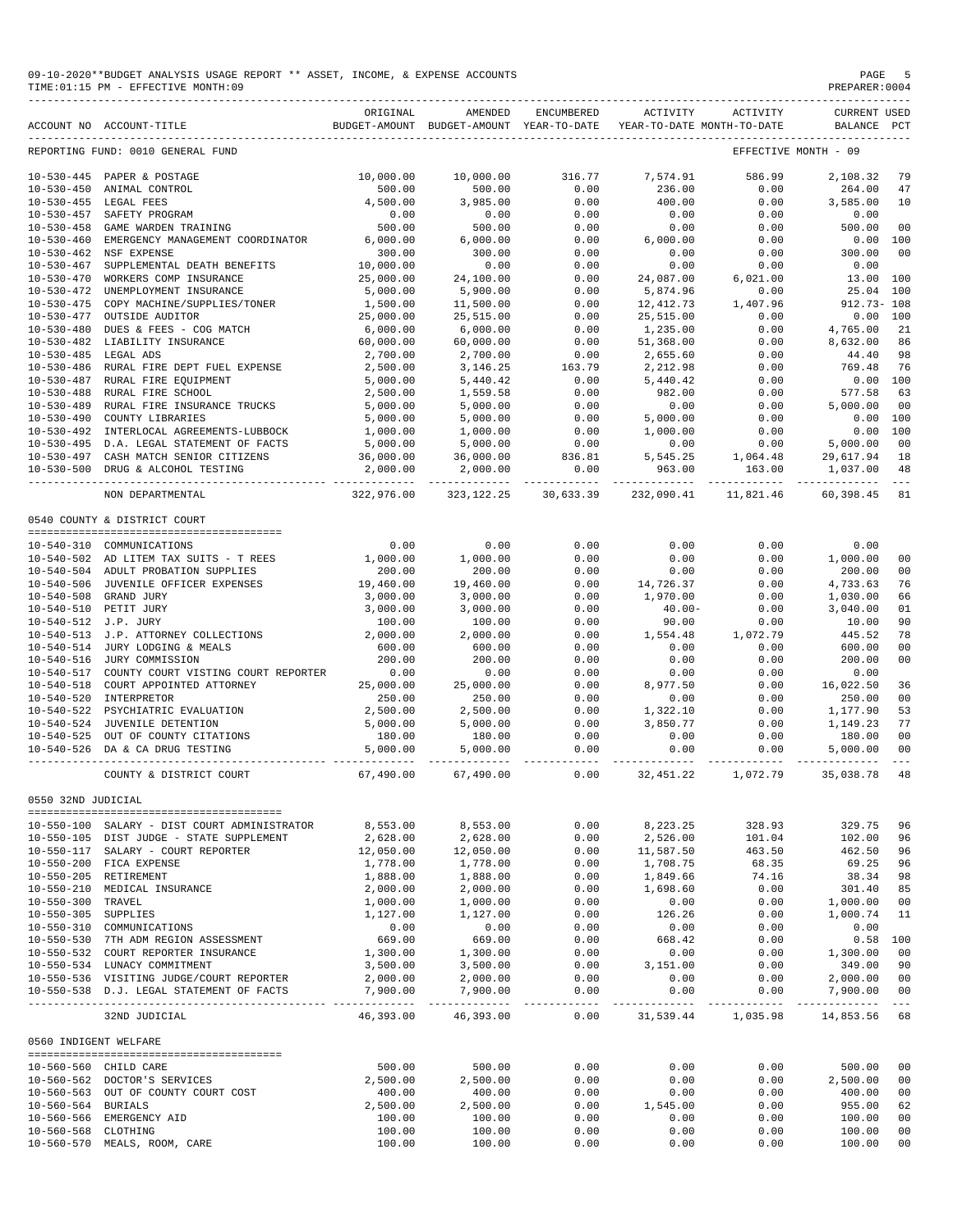09-10-2020\*\*BUDGET ANALYSIS USAGE REPORT \*\* ASSET, INCOME, & EXPENSE ACCOUNTS<br>TIME:01:15 PM - EFFECTIVE MONTH:09

 $TIME:01:15 PM - EFFECTIVE MOMTH:09$ 

|                                      | ACCOUNT NO ACCOUNT-TITLE                                       | ORIGINAL                           | AMENDED<br>BUDGET-AMOUNT BUDGET-AMOUNT YEAR-TO-DATE | ENCUMBERED           | ACTIVITY               | ACTIVITY<br>YEAR-TO-DATE MONTH-TO-DATE | <b>CURRENT USED</b><br>BALANCE | PCT            |
|--------------------------------------|----------------------------------------------------------------|------------------------------------|-----------------------------------------------------|----------------------|------------------------|----------------------------------------|--------------------------------|----------------|
|                                      | REPORTING FUND: 0010 GENERAL FUND                              |                                    |                                                     |                      |                        |                                        | EFFECTIVE MONTH - 09           |                |
| 10-560-572 HOSPITAL                  |                                                                | 100.00                             | 100.00                                              | 0.00                 | 0.00                   | 0.00                                   | 100.00                         | 0 <sub>0</sub> |
| $10 - 560 - 574$                     | MEDICAL BILLS                                                  | 100.00                             | 100.00                                              | 0.00                 | 0.00                   | 0.00                                   | 100.00                         | 0 <sub>0</sub> |
| $10 - 560 - 576$                     | MEDICAL SUPPLIES                                               | 100.00                             | 100.00                                              | 0.00                 | 0.00                   | 0.00                                   | 100.00                         | 0 <sub>0</sub> |
|                                      | 10-560-579 AUTOPSY EXPENSE                                     | 7,500.00                           | 7,500.00                                            | 0.00                 | 3, 151.25              | 0.00                                   | 4,348.75                       | 42             |
|                                      | INDIGENT WELFARE                                               | _____________________<br>14,000.00 | ----------<br>14,000.00                             | .<br>0.00            | ----------<br>4,696.25 | $- - - - -$<br>0.00                    | ---------<br>9,303.75          | 34             |
| 0580 COUNTY SHERIFF                  |                                                                |                                    |                                                     |                      |                        |                                        |                                |                |
|                                      |                                                                |                                    |                                                     |                      |                        |                                        |                                |                |
| $10 - 580 - 100$                     | SALARY - SHERIFF                                               | 46,403.00                          | 46,403.00                                           | 0.00                 | 44,618.00              | 1,784.72                               | 1,785.00                       | 96             |
| $10 - 580 - 105$                     | LONGEVITY PAY                                                  | 1,350.00                           | 1,350.00                                            | 0.00                 | 0.00                   | 0.00                                   | 1,350.00                       | 0 <sub>0</sub> |
| $10 - 580 - 108$                     | SALARY - CHIEF DEPUTY                                          | 0.00                               | 0.00                                                | 0.00                 | 39,587.66              | 1,584.98                               | $39,587.66 -$                  |                |
| $10 - 580 - 110$                     | SALARY - DEPUTY                                                | 154,292.00                         | 154,292.00                                          | 0.00                 | 97,535.43              | 3,080.40                               | 56,756.57                      | 63             |
| $10 - 580 - 115$                     | PHONE ALLOWANCE                                                | 360.00                             | 360.00                                              | 0.00                 | 1,190.24               | 41.52                                  | 830.24-331                     |                |
| $10 - 580 - 120$                     | SALARY - PART TIME DEPUTIES                                    | 10,000.00                          | 10,000.00                                           | 0.00                 | 5,126.44               | 0.00                                   | 4,873.56                       | 51             |
| $10 - 580 - 146$<br>$10 - 580 - 147$ | SALARY - OVER TIME<br>SALARY - HOLIDAY PAY -DEPUTIES           | 0.00<br>0.00                       | 0.00<br>0.00                                        | 0.00<br>0.00         | 7,760.29<br>2,204.16   | 1,371.09<br>0.00                       | $7,760.29 -$<br>$2, 204.16 -$  |                |
| $10 - 580 - 160$                     | SALARY - HOLIDAY PAY -CHIEF DEPUTY                             | 0.00                               | 0.00                                                | 0.00                 | 0.00                   | 0.00                                   | 0.00                           |                |
| $10 - 580 - 161$                     | SALARY - HOLIDAY PAY FT DEPUTIES                               | 0.00                               | 0.00                                                | 0.00                 | 0.00                   | 0.00                                   | 0.00                           |                |
| $10 - 580 - 200$                     | FICA EXPENSE                                                   | 16,238.00                          | 16,238.00                                           | 0.00                 | 15, 147. 25            | 601.50                                 | 1,090.75                       | 93             |
| $10 - 580 - 205$                     | RETIREMENT                                                     | 17,469.00                          | 17,469.00                                           | 0.00                 | 16,397.83              | 652.52                                 | 1,071.17                       | 94             |
| $10 - 580 - 210$                     | MEDICAL INSURANCE                                              | 50,615.00                          | 50,615.00                                           | 0.00                 | 43,074.99              | 1,610.28                               | 7,540.01                       | 85             |
| $10 - 580 - 300$                     | TRAVEL                                                         | 3,000.00                           | 3,000.00                                            | 0.00                 | 2,089.87               | 0.00                                   | 910.13                         | 70             |
| $10 - 580 - 305$                     | SUPPLIES                                                       | 2,000.00                           | 2,000.00                                            | 100.00               | 512.46                 | 0.00                                   | 1,387.54                       | 31             |
| $10 - 580 - 310$                     | COMMUNICATIONS                                                 | 750.00                             | 750.00                                              | 0.00                 | 2,160.09               | 0.00                                   | 1,410.09-288                   |                |
| $10 - 580 - 315$                     | BONDS & NOTARY                                                 | 200.00                             | 200.00                                              | 0.00                 | 79.92                  | 0.00                                   | 120.08                         | 40             |
| $10 - 580 - 320$                     | COMPUTER SOFTWARE & REPAIRS                                    | 0.00                               | 0.00                                                | 0.00                 | 0.00                   | 0.00                                   | 0.00                           |                |
| $10 - 580 - 333$                     | LAST YEARS BILLS                                               | 0.00                               | 0.00                                                | 0.00                 | 1,813.68               | 0.00                                   | $1,813.68-$                    |                |
| $10 - 580 - 475$                     | COPY MACHINE EXPENSE                                           | 0.00                               | 0.00                                                | 0.00                 | 0.00                   | 0.00                                   | 0.00                           |                |
| $10 - 580 - 602$                     | REIMBURSEMENT DRUG FORFEITURE EXPEN                            | 0.00                               | 0.00                                                | 0.00                 | 0.00                   | 0.00                                   | 0.00                           |                |
| $10 - 580 - 603$<br>$10 - 580 - 604$ | SANE TEST CRIM VICTIMS EXPENSE<br>NEW HIRE PSYCHIATRIC TESTING | 0.00<br>0.00                       | 0.00<br>0.00                                        | 0.00<br>0.00         | 0.00<br>0.00           | 0.00<br>0.00                           | 0.00<br>0.00                   |                |
| $10 - 580 - 608$                     | VEHICLE EXPENSE                                                | 10,000.00                          | 10,000.00                                           | 2,735.60             | 4,657.09               | 187.99                                 | 2,607.31                       | 74             |
| $10 - 580 - 609$                     | NEW VEHICLES                                                   | 0.00                               | 0.00                                                | 0.00                 | 94,395.20              | 0.00                                   | $94, 395.20 -$                 |                |
| $10 - 580 - 615$                     | BODY ARMOUR GRANT 3511801 2018                                 | 0.00                               | 0.00                                                | 0.00                 | 0.00                   | 0.00                                   | 0.00                           |                |
| $10 - 580 - 616$                     | VEHICLE GAS                                                    | 30,000.00                          | 30,000.00                                           | 2,702.18             | 19, 145. 74            | 0.00                                   | 8,152.08                       | 73             |
| $10 - 580 - 618$                     | VEHICLE TIRES                                                  | 0.00                               | 0.00                                                | 0.00                 | 0.00                   | 0.00                                   | 0.00                           |                |
| $10 - 580 - 625$                     | BUILDING INSURANCE                                             | 0.00                               | 0.00                                                | 0.00                 | 0.00                   | 0.00                                   | 0.00                           |                |
|                                      | COUNTY SHERIFF                                                 | 342,677.00                         | 342,677.00                                          | 5,537.78             | 397,496.34             | 10,915.00                              | 60, 357.12- 118                |                |
|                                      | 0585 FC LAW ENFORCEMENT CENTER                                 |                                    |                                                     |                      |                        |                                        |                                |                |
|                                      |                                                                |                                    |                                                     |                      |                        |                                        |                                |                |
| $10 - 585 - 110$                     | 10-585-105 LONGEVITY PAY<br>SALARY - JAIL ADMINISTRATOR        | 0.00<br>30,000.00                  | 0.00<br>30,000.00                                   | 0.00<br>0.00         | 0.00<br>28,071.29      | 0.00<br>1,127.28                       | 0.00<br>1,928.71               | 94             |
| $10 - 585 - 111$                     | SALARY - LEC COOK                                              | 0.00                               | 0.00                                                | 0.00                 | 6,095.00               | 0.00                                   | $6,095.00 -$                   |                |
| $10 - 585 - 115$                     | PHONE ALLOWANCE                                                | 0.00                               | 0.00                                                | 0.00                 | 346.00                 | 13.84                                  | $346.00 -$                     |                |
| $10 - 585 - 142$                     | SALARY - JAILERS                                               | 250,817.00                         | 250,817.00                                          | 0.00                 | 193,809.07             | 6,279.84                               | 57,007.93                      | 77             |
| $10 - 585 - 144$                     | SALARY - PART TIME JAILERS                                     | 15,600.00                          | 15,600.00                                           | 0.00                 | 0.00                   | 0.00                                   | 15,600.00                      | 0 <sub>0</sub> |
|                                      | 10-585-146 SALARY - OVER TIME                                  | 7,500.00                           | 7,500.00                                            | 0.00                 | 8,356.02               | 0.00                                   | 856.02- 111                    |                |
|                                      | 10-585-147 LEC - HOLIDAY PAY                                   | 0.00                               | 0.00                                                | 0.00                 | 16,437.82              | 0.00                                   | 16,437.82-                     |                |
|                                      | 10-585-160 SALARY - HOLIDAY PAY JAIL ADMIN                     | 0.00                               | 0.00                                                | 0.00                 | 0.00                   | 0.00                                   | 0.00                           |                |
|                                      | 10-585-161 SALARY - HOLIDAY PAY FT JAILERS                     | 0.00                               | 0.00                                                | 0.00                 | 0.00                   | 0.00                                   | 0.00                           |                |
|                                      | 10-585-200 FICA EXPENSE                                        | 22,575.00                          | 22,575.00                                           | 0.00                 | 19, 118.82             | 567.72                                 | 3,456.18                       | 85             |
| 10-585-205 RETIREMENT                | 10-585-210 MEDICAL INSURANCE                                   | 25,000.00                          | 25,000.00                                           | 0.00<br>0.00         | 20,945.07<br>77,696.01 | 615.86<br>2,817.99                     | 4,054.93                       | 84<br>76       |
| $10 - 585 - 300$                     | TRAVEL                                                         | 101,583.00<br>3,000.00             | 101,583.00<br>3,000.00                              | 0.00                 | 150.00                 | 0.00                                   | 23,886.99<br>2,850.00          | 05             |
| 10-585-305 SUPPLIES                  |                                                                | 5,500.00                           | 5,500.00                                            | 864.49               | 3,369.74               | 0.00                                   | 1,265.77                       | 77             |
|                                      | 10-585-310 COMMUNICATIONS                                      | 16,000.00                          | 16,000.00                                           | 0.00                 | 7,223.58               | 0.00                                   | 8,776.42                       | 45             |
|                                      | 10-585-313 INSPECTIONS & MAINTENCE                             | 0.00                               | 0.00                                                | 0.00                 | 0.00                   | 0.00                                   | 0.00                           |                |
|                                      | 10-585-315 BONDS FOR EMPLOYEES                                 | 500.00                             | 500.00                                              | 0.00                 | 0.00                   | 0.00                                   | 500.00                         | 0 <sup>0</sup> |
|                                      | 10-585-320 COMPUTER SOFTWARE & MAINTENCE                       | 12,060.00                          | 12,060.00                                           | 0.00                 | 75.06                  | 0.00                                   | 11,984.94                      | 01             |
|                                      | 10-585-325 CERT TRAINING FOR JAIL STAFF                        | 2,000.00                           | 2,000.00                                            | 17.00                | 2,020.00               | 0.00                                   | $37.00 - 102$                  |                |
|                                      | 10-585-326 TELECOMMUNICATIONS SCHOOL                           | 0.00                               | 0.00                                                | $17.00 -$            | 0.00                   | 0.00                                   | 17.00                          |                |
|                                      | 10-585-333 LAST YEARS BILLS                                    | 0.00                               | 0.00                                                | 0.00                 | 145.54                 | 0.00                                   | $145.54-$                      |                |
|                                      | 10-585-380 UTILITIES FOR LAW CENTER                            | 35,000.00                          | 35,000.00                                           | 0.00                 | 25,662.58              | 400.00                                 | 9,337.42                       | 73             |
|                                      | 10-585-385 LAW CENTER REPAIRS                                  | 5,000.00                           | 5,000.00                                            | 1,340.60             | 3,659.40               | 0.00                                   | 0.00 100                       |                |
|                                      | 10-585-475 COPY EXPENSE FOR LAW CENTER                         | 3,600.00                           | 3,600.00                                            | 0.00                 | 1,499.75               | 0.00                                   | 2,100.25                       | 42             |
|                                      | 10-585-604 NEW HIRE PSYCHIATRIC TESTING                        | 4,200.00                           | 4,200.00                                            | 0.00                 | 1,869.07               | 45.00                                  | 2,330.93                       | 45             |
|                                      | 10-585-605 OUT OF COUNTY HOUSING<br>10-585-612 INMATE EXPENSE  | 0.00<br>25,000.00                  | 0.00<br>25,000.00                                   | 0.00<br>773.41       | 12,960.00<br>8,500.06  | 1,320.00<br>142.98                     | $12,960.00 -$<br>15,726.53     | 37             |
|                                      | 10-585-614 INMATE MEDICAL                                      | 15,000.00                          | 15,000.00                                           | 0.00                 | 4,326.01               | 203.15                                 | 10,673.99                      | 29             |
|                                      | 10-585-625 LAW CENTER BUILDING INSURANCE                       | 20,000.00                          | 20,000.00                                           | 0.00                 | 20,000.00              | 0.00                                   | 0.00 100                       |                |
|                                      | 10-585-626 SB1849 PRISONER SAFETY FUND GRANT                   | 0.00                               | 0.00                                                | 0.00                 | 0.00                   | 0.00                                   | 0.00                           |                |
|                                      | 10-585-627 NIBRS GRANT                                         | 0.00<br>-------------              | 0.00<br>-------------                               | 0.00<br>------------ | 0.00<br>----------     | 0.00<br>-----------                    | 0.00<br>-----------            |                |
|                                      |                                                                |                                    |                                                     |                      |                        |                                        |                                |                |

FC LAW ENFORCEMENT CENTER 599,935.00 599,935.00 2,978.50 462,335.89 13,533.66 134,620.61 78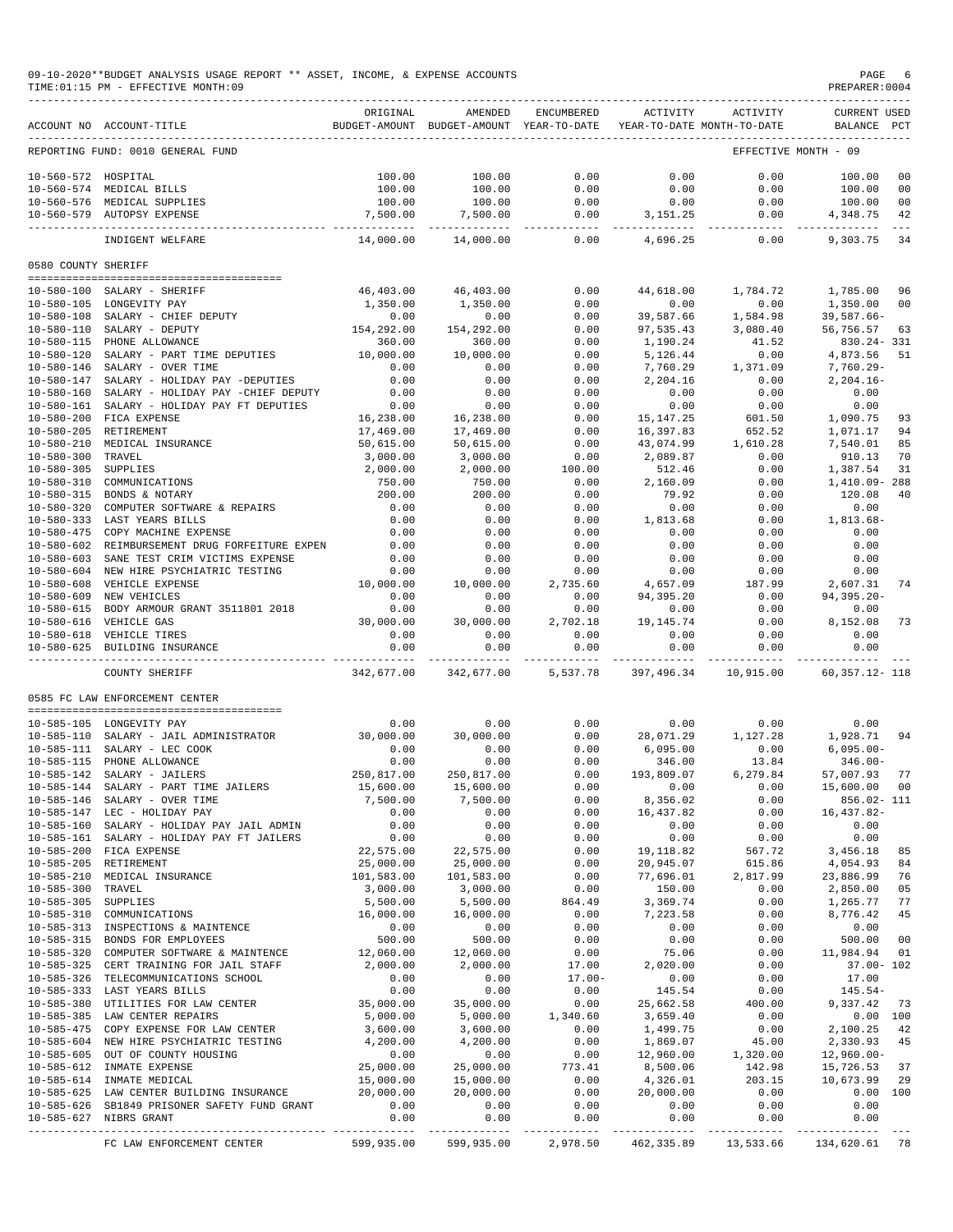|                      | 09-10-2020**BUDGET ANALYSIS USAGE REPORT ** ASSET, INCOME, & EXPENSE ACCOUNTS<br>TIME: 01:15 PM - EFFECTIVE MONTH: 09 |                    |                     |              |                                                                                 |                      | PAGE<br>PREPARER: 0004             |    |
|----------------------|-----------------------------------------------------------------------------------------------------------------------|--------------------|---------------------|--------------|---------------------------------------------------------------------------------|----------------------|------------------------------------|----|
|                      | ACCOUNT NO ACCOUNT-TITLE                                                                                              | ORIGINAL           | AMENDED             | ENCUMBERED   | ACTIVITY<br>BUDGET-AMOUNT BUDGET-AMOUNT YEAR-TO-DATE YEAR-TO-DATE MONTH-TO-DATE | ACTIVITY             | <b>CURRENT USED</b><br>BALANCE PCT |    |
|                      | REPORTING FUND: 0010 GENERAL FUND                                                                                     |                    |                     |              |                                                                                 | EFFECTIVE MONTH - 09 |                                    |    |
| 0590 EXTENSION AGENT |                                                                                                                       |                    |                     |              |                                                                                 |                      |                                    |    |
|                      |                                                                                                                       |                    |                     |              |                                                                                 |                      |                                    |    |
|                      | 10-590-100 SALARY - CEA-AG                                                                                            | 14,151.00          | 14,151.00           | 0.00         | 13,606.00                                                                       | 544.24 545.00        |                                    | 96 |
|                      | 10-590-110 SALARY - ADMINISTRATIVE ASSISTANT                                                                          | 10,000.00          | 10,000.00           | 0.00         | 4,550.00                                                                        | 340.00               | 5,450.00                           | 46 |
|                      | 10-590-200 FICA EXPENSE                                                                                               | 1,847.00           | 1,847.00            | 0.00         | 1,388.83                                                                        | 67.64                | 458.17                             | 75 |
|                      | 10-590-205 RETIREMENT                                                                                                 | 1,988.00           | 1,988.00            | 0.00         | 376.46                                                                          | 28.21                | 1,611.54                           | 19 |
| 10-590-305 SUPPLIES  |                                                                                                                       | 2,750.00           | 2,750.00            | 302.96       | 716.09                                                                          | 0.00                 | 1,730.95                           | 37 |
|                      | 10-590-310 COMMUNICATIONS                                                                                             | 0.00               | 0.00                | 0.00         | 0.00                                                                            | 0.00<br>0.00         | 0.00                               |    |
|                      | 10-590-333 LAST YEARS BILLS<br>10-590-640 CAR ALLOWANCE                                                               | $0.00$<br>6,000.00 | $0.00$<br>6,000.00  | 0.00<br>0.00 | 193.23<br>978.10                                                                | 102.93               | $193.23-$<br>5,021.90              | 16 |
|                      | 10-590-642 STOCK SHOW EXPENSE                                                                                         | 6,000.00           | 6,000.00            | 0.00         | 4,191.06                                                                        | 0.00                 | 1,808.94                           | 70 |
|                      | 10-590-646 CONCESSION STAND                                                                                           | 0.00               | 0.00                | 0.00         | 0.00                                                                            | 0.00                 | 0.00                               |    |
|                      |                                                                                                                       | - - - - - - - - -  | ------------        | .            | -------                                                                         | -----------          | -----------                        |    |
|                      | EXTENSION AGENT                                                                                                       | 42,736.00          | 42,736.00           | 302.96       |                                                                                 | 25,999.77 1,083.02   | 16,433.27                          | 62 |
|                      | 0600 APPRAISAL DISTRICT                                                                                               |                    |                     |              |                                                                                 |                      |                                    |    |
|                      | --------------------------------------<br>10-600-644 APPRAISAL DISTRICT FEES                                          |                    |                     |              | 171,141.00    171,141.00    42,745.95    128,237.85                             | 0.00                 | 157.20 100                         |    |
|                      | 10-600-645 APPRAISAL DISTRICT TAX REFUND                                                                              | 0.00               | 0.00                |              | $0.00$ 0.00                                                                     |                      | $0.00$ 0.00                        |    |
|                      | APPRAISAL DISTRICT                                                                                                    | ---------          | -----------         | .            | $171,141.00$ $171,141.00$ $42,745.95$ $128,237.85$ 0.00                         | . <u>.</u> .         | . _ _ _ _ _ _ _ _ _<br>157.20 100  |    |
| 0605 GRANTS          |                                                                                                                       |                    |                     |              |                                                                                 |                      |                                    |    |
|                      |                                                                                                                       |                    |                     |              |                                                                                 |                      |                                    |    |
|                      | 10-605-646 HOMELAND SECURITY GRANT EXPENSE                                                                            | 0.00               | 0.00                | 0.00         | $0.00$ $0.00$<br>2,736.09 $0.00$                                                |                      | $0.00$ $0.00$<br>0.00 $2,736.09$ - |    |
|                      | 10-605-648 HAVA CARES ACT                                                                                             | 0.00               | 0.00                | 0.00         |                                                                                 |                      |                                    |    |
|                      | 10-605-649 HAVA SECURITY GRANT                                                                                        | 0.00               | 0.00                |              | $82,990.73$ $14,767.00$ $14,767.00$ $97,757.73-$                                |                      |                                    |    |
|                      | 10-605-650 SECO-(EECBG) GRANT EXPENSE                                                                                 | 0.00               | 0.00                | 0.00         | 0.00                                                                            | 0.00                 | 0.00                               |    |
|                      | 10-605-652 SAFE COMMUNITY GRANT EXPENSE                                                                               | 0.00<br>$- - - -$  | 0.00<br>---------   | 0.00         | 0.00                                                                            | 0.00                 | 0.00                               |    |
|                      | <b>GRANTS</b>                                                                                                         | 0.00               | 0.00                |              |                                                                                 |                      |                                    |    |
|                      | 0610 COUNTY COURT AT LAW                                                                                              |                    |                     |              |                                                                                 |                      |                                    |    |
|                      |                                                                                                                       |                    |                     |              |                                                                                 |                      |                                    |    |
|                      | 10-610-654 COUNTY COURT AT LAW JUDGE EXPENSE                                                                          |                    | 11,000.00 11,000.00 |              | $0.00$ 2,467.25 2,467.25 8,532.75                                               |                      |                                    | 22 |
|                      | COUNTY COURT AT LAW                                                                                                   |                    | 11,000.00 11,000.00 |              | $0.00$ $2.467.25$ $2.467.25$ $8.532.75$                                         |                      |                                    | 22 |
|                      | <b>GENERAL FUND</b>                                                                                                   |                    |                     |              |                                                                                 |                      |                                    |    |
|                      | INCOME TOTALS                                                                                                         |                    |                     |              | 2,679,742.00 2,679,742.00 50,010.00 2,924,870.35 8,305.10 295,138.35+ 111       |                      |                                    |    |
|                      | <b>EXPENSE TOTALS</b>                                                                                                 | 2,601,410.00       | 2,635,072.25        |              | 173,074.90 2,255,023.59 100,042.68                                              |                      | 206,973.76 92                      |    |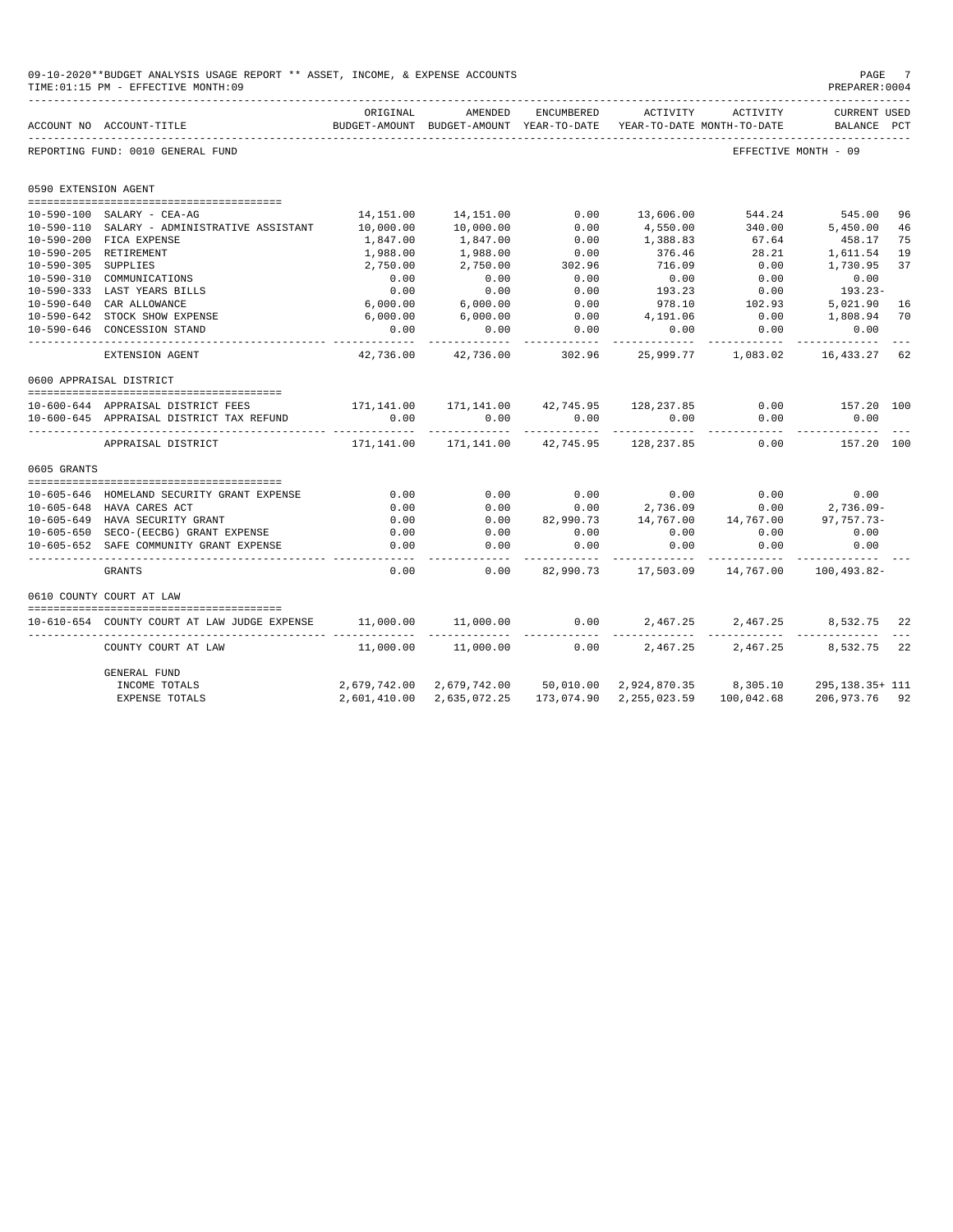|                     | 09-10-2020**BUDGET ANALYSIS USAGE REPORT ** ASSET, INCOME, & EXPENSE ACCOUNTS<br>TIME: 01:15 PM - EFFECTIVE MONTH: 09 |                                         |                                                                                |              |                             |                           | PAGE<br>PREPARER: 0004             | -8                   |
|---------------------|-----------------------------------------------------------------------------------------------------------------------|-----------------------------------------|--------------------------------------------------------------------------------|--------------|-----------------------------|---------------------------|------------------------------------|----------------------|
|                     | ACCOUNT NO ACCOUNT-TITLE                                                                                              | ORIGINAL                                | AMENDED<br>BUDGET-AMOUNT BUDGET-AMOUNT YEAR-TO-DATE YEAR-TO-DATE MONTH-TO-DATE | ENCUMBERED   | ACTIVITY                    | ACTIVITY                  | <b>CURRENT USED</b><br>BALANCE PCT |                      |
|                     | REPORTING FUND: 0011 ROAD & BRIDGE PRECINCT 1                                                                         |                                         |                                                                                |              |                             |                           | EFFECTIVE MONTH - 09               |                      |
| 0100 CASH ACCOUNTS  |                                                                                                                       |                                         |                                                                                |              |                             |                           |                                    |                      |
|                     |                                                                                                                       |                                         |                                                                                |              |                             |                           |                                    |                      |
|                     | 11-100-100 CFC: ROAD & BRIDGE PRECINCT 1                                                                              |                                         |                                                                                |              | 39,352.96                   | 12,807.84                 | 102,876.63                         |                      |
|                     | 11-100-185 DUE FROM I&S FUND                                                                                          |                                         |                                                                                |              | 0.00                        | 0.00                      | 0.00                               |                      |
|                     | 11-100-197 DUE FROM GENERAL FUND                                                                                      |                                         |                                                                                |              | 0.00                        | 0.00                      | 0.00                               |                      |
|                     | 11-100-280 DELINQUENT TAXES RECEIVABLE                                                                                |                                         |                                                                                |              | 0.00                        | 0.00                      | 2,998.17                           |                      |
|                     | 11-100-285 ALLOWANCE-UNCOLLECTABLE TAXES<br>11-100-290 DUE FROM APPRAISAL DISTRICT                                    |                                         |                                                                                |              | 0.56<br>0.00                | 0.00<br>0.00              | 655.69-<br>0.00                    |                      |
|                     | CASH ACCOUNTS                                                                                                         |                                         |                                                                                |              | -------------<br>39, 353.52 | ------------<br>12,807.84 | 105,219.11                         |                      |
|                     | 0311 REVENUE ACCOUNTS                                                                                                 |                                         |                                                                                |              |                             |                           |                                    |                      |
|                     |                                                                                                                       |                                         |                                                                                |              |                             |                           |                                    |                      |
|                     | 11-311-100 ADVALOREM TAXES                                                                                            | 170,000.00                              | 170,000.00                                                                     |              | 169,500.00                  | 0.00                      | 500.00 100                         |                      |
|                     | 11-311-105 ROAD & BRIDGE                                                                                              | 26,875.00                               | 26,875.00                                                                      |              | 26,681.30                   | 38.71                     | 193.70                             | 99                   |
|                     | 11-311-110 MOTOR VEHICLE REGISTRATION                                                                                 | 47,000.00                               | 47,000.00                                                                      |              | 53,526.27<br>14,827.12      | 951.72                    | $6,526.27+114$<br>827.12+ 106      |                      |
|                     | 11-311-120 GROSS WEIGHT AND AXLE FEES<br>11-311-125 I&S REVENUE FOR COMM DEB                                          | 14,000.00<br>19,343.00                  | 14,000.00<br>19,343.00                                                         |              | 19,341.23                   | 0.00<br>19,341.23         | 1.77 100                           |                      |
|                     | 11-311-130 LONG TERM FINANCING INCOME                                                                                 | 0.00                                    | 0.00                                                                           |              | 0.00                        | 0.00                      | 0.00                               |                      |
|                     | 11-311-140 BRIDGE REPAIR INSURANCE                                                                                    | 0.00                                    | 0.00                                                                           |              | 0.00                        | 0.00                      | 0.00                               |                      |
|                     | 11-311-145 RESERVE FEMA FUNDS                                                                                         | 0.00                                    | 0.00                                                                           |              | 0.00                        | 0.00                      | 0.00                               |                      |
|                     | 11-311-150 OTHER INCOME                                                                                               | 0.00                                    | 0.00                                                                           |              | 0.00                        | 0.00                      | 0.00                               |                      |
|                     | 11-311-155 RESERVE FUNDS                                                                                              | 0.00                                    | 0.00                                                                           |              | 0.00                        | 0.00                      | 0.00                               |                      |
|                     | 11-311-160 SALE OF FIXED ASSETS                                                                                       | 0.00                                    | 0.00                                                                           |              | 0.00                        | 0.00                      | 0.00                               |                      |
|                     | 11-311-165 RESERVE CERTZ FUNDS                                                                                        | 0.00                                    | 0.00                                                                           |              | 0.00                        | 0.00                      | 0.00                               |                      |
|                     | 11-311-180 INTEREST EARNED                                                                                            | 0.00<br>---------------- -------------- | 0.00<br>-------------                                                          |              | 0.00<br>-------------       | 0.00<br>------------      | 0.00<br>----------                 |                      |
|                     | REVENUE ACCOUNTS                                                                                                      | 277.218.00                              | 277,218.00                                                                     | 0.00         | 283,875.92                  | 20,331.66                 | $6,657.92+102$                     |                      |
|                     | 0611 EXPENSE ACCOUNTS                                                                                                 |                                         |                                                                                |              |                             |                           |                                    |                      |
|                     |                                                                                                                       |                                         |                                                                                |              |                             |                           |                                    |                      |
|                     | 11-611-100 SALARY - COMMISSIONER PCT 1                                                                                | 35,332.00                               | 35, 332.00                                                                     | 0.00         | 33,973.00                   | 1,358.92                  | 1,359.00                           | 96                   |
|                     | 11-611-105 LONGEVITY PAY                                                                                              | 3,450.00                                | 3,450.00                                                                       | 0.00<br>0.00 | 0.00                        | 0.00                      | 3,450.00<br>1,343.25               | 0 <sub>0</sub><br>96 |
|                     | 11-611-110 SALARY - ROAD FOREMAN<br>11-611-112 SALARY - ROAD HAND                                                     | 35,127.00<br>29,136.00                  | 35,127.00<br>29,136.00                                                         | 0.00         | 33,783.75<br>28,020.00      | 1,351.35<br>1,120.80      | 1,116.00                           | 96                   |
|                     | 11-611-115 PHONE ALLOWANCE                                                                                            | 750.00                                  | 750.00                                                                         | 0.00         | 692.00                      | 27.68                     | 58.00                              | 92                   |
|                     | 11-611-120 SALARY - PART TIME                                                                                         | 10,000.00                               | 10,000.00                                                                      | 0.00         | 9,956.40                    | 0.00                      | 43.60                              | 100                  |
|                     | 11-611-200 FICA EXPENSE                                                                                               | 8,630.00                                | 8,630.00                                                                       | 0.00         | 8,106.84                    | 295.19                    | 523.16                             | 94                   |
|                     | 11-611-205 RETIREMENT                                                                                                 | 9,284.00                                | 9,284.00                                                                       | 0.00         | 8,812.13                    | 320.24                    | 471.87                             | 95                   |
|                     | 11-611-210 MEDICAL INSURANCE                                                                                          | 30,369.00                               | 30,369.00                                                                      | 0.00         | 30,532.40                   | 1,207.71                  | $163.40 - 101$                     |                      |
|                     | 11-611-212 CHILD SUPPORT                                                                                              | 0.00                                    | 0.00                                                                           | 0.00         | 0.00                        | 0.00                      | 0.00                               |                      |
|                     | 11-611-300 TRAVEL & SCHOOL                                                                                            | 3,000.00                                | 3,000.00                                                                       | 0.00         | 110.00                      | 0.00                      | 2,890.00                           | 04                   |
| 11-611-305 SUPPLIES |                                                                                                                       | 8,600.00                                | 8,600.00                                                                       | 1,111.04     | 2,468.23                    | 80.00                     | 5,020.73                           | 42                   |
|                     | 11-611-310 COMMUNICATIONS                                                                                             | 0.00                                    | 0.00                                                                           | 0.00         | 0.00                        | 0.00                      | 0.00                               |                      |
| 11-611-315 BONDS    |                                                                                                                       | 200.00                                  | 200.00                                                                         | 0.00         | 0.00                        | 0.00                      | 200.00                             | 0 <sub>0</sub>       |
|                     | 11-611-320 REPAIRS & MAINTENANCE                                                                                      | 30,000.00                               | 30,000.00                                                                      | 1,356.04     | 23, 270.68                  | 1,454.81                  | 5,373.28                           | 82                   |
|                     | 11-611-333 LAST YEARS BILLS                                                                                           | 0.00                                    | 0.00                                                                           | 0.00         | 11,858.64                   | 0.00                      | $11,858.64-$                       |                      |
|                     | 11-611-380 UTILITIES                                                                                                  | 3,000.00                                | 3,000.00                                                                       | 0.00         | 1,805.39                    | 0.00                      | 1,194.61                           | 60                   |
|                     | 11-611-620 CAPITAL OUTLAY UNIT COST<br>11-611-622 DEBT SERVICE - EQUIPMENT PRINCIPAL                                  | 0.00<br>16,590.00                       | 0.00<br>16,590.00                                                              | 0.00<br>0.00 | 0.00<br>16,589.15           | 0.00<br>0.00              | 0.00<br>$0.85$ 100                 |                      |
|                     | 11-611-624 DEBT SERVICE - EQUIPMENT INTEREST                                                                          | 2,753.00                                | 2,753.00                                                                       | 0.00         | 2,752.08                    | 0.00                      | 0.92 100                           |                      |
|                     | 11-611-625 NEW EQUIPMENT                                                                                              | 0.00                                    | 0.00                                                                           | 0.00         | 0.00                        | 0.00                      | 0.00                               |                      |
|                     | 11-611-700 DIESEL, OIL, AND GASOLINE                                                                                  | 25,000.00                               | 25,000.00                                                                      | 127.50       | 17, 475.93                  | 68.77                     | 7,396.57                           | 70                   |
|                     | 11-611-705 ROAD MATERIAL & CONSTRUCTION                                                                               | 8,000.00                                | 8,000.00                                                                       | 0.00         | 5,334.00                    | 0.00                      | 2,666.00                           | 67                   |
|                     | 11-611-710 LOCAL MATCHING CETRZ GT                                                                                    | 0.00                                    | 0.00                                                                           | 0.00         | 0.00                        | 0.00                      | 0.00                               |                      |
|                     | 11-611-715 FEE REIMBURSEMENT                                                                                          | 0.00                                    | 0.00                                                                           | 0.00         | 0.00                        | 0.00                      | 0.00                               |                      |
|                     | 11-611-720 BRIDGE REPAIR                                                                                              | 0.00                                    | 0.00                                                                           | 0.00         | 0.00                        | 0.00                      | 0.00                               |                      |
|                     | 11-611-725 TIRES & TUBES                                                                                              | 8,000.00                                | 8,000.00                                                                       | 80.00        | 7,902.15                    | 0.00                      | 17.85 100                          |                      |
|                     | 11-611-730 RESERVE MONEY                                                                                              | 0.00                                    | 0.00                                                                           | 0.00         | 0.00                        | 0.00                      | 0.00                               |                      |
|                     | 11-611-735 CERTZ RESERVE                                                                                              | 0.00                                    | 0.00                                                                           | 0.00         | 0.00                        | 0.00                      | 0.00                               |                      |
|                     | 11-611-740 FEMA RESERVE<br>___________________                                                                        | 0.00                                    | 0.00                                                                           | 0.00         | 0.00                        | 0.00                      | 0.00                               |                      |
|                     | EXPENSE ACCOUNTS                                                                                                      | 267, 221.00                             | 267,221.00                                                                     | 2,674.58     | 243,442.77                  | 7,285.47                  | 21,103.65                          | 92                   |
|                     | ROAD & BRIDGE PRECINCT 1                                                                                              |                                         |                                                                                |              |                             |                           |                                    |                      |
|                     | INCOME TOTALS<br>EXPENSE TOTALS                                                                                       | 277,218.00<br>267, 221.00               | 277,218.00<br>267, 221.00                                                      | 2,674.58     | 283,875.92<br>243, 442. 77  | 20, 331.66<br>7,285.47    | $6,657.92 + 102$<br>21,103.65      | 92                   |
|                     |                                                                                                                       |                                         |                                                                                |              |                             |                           |                                    |                      |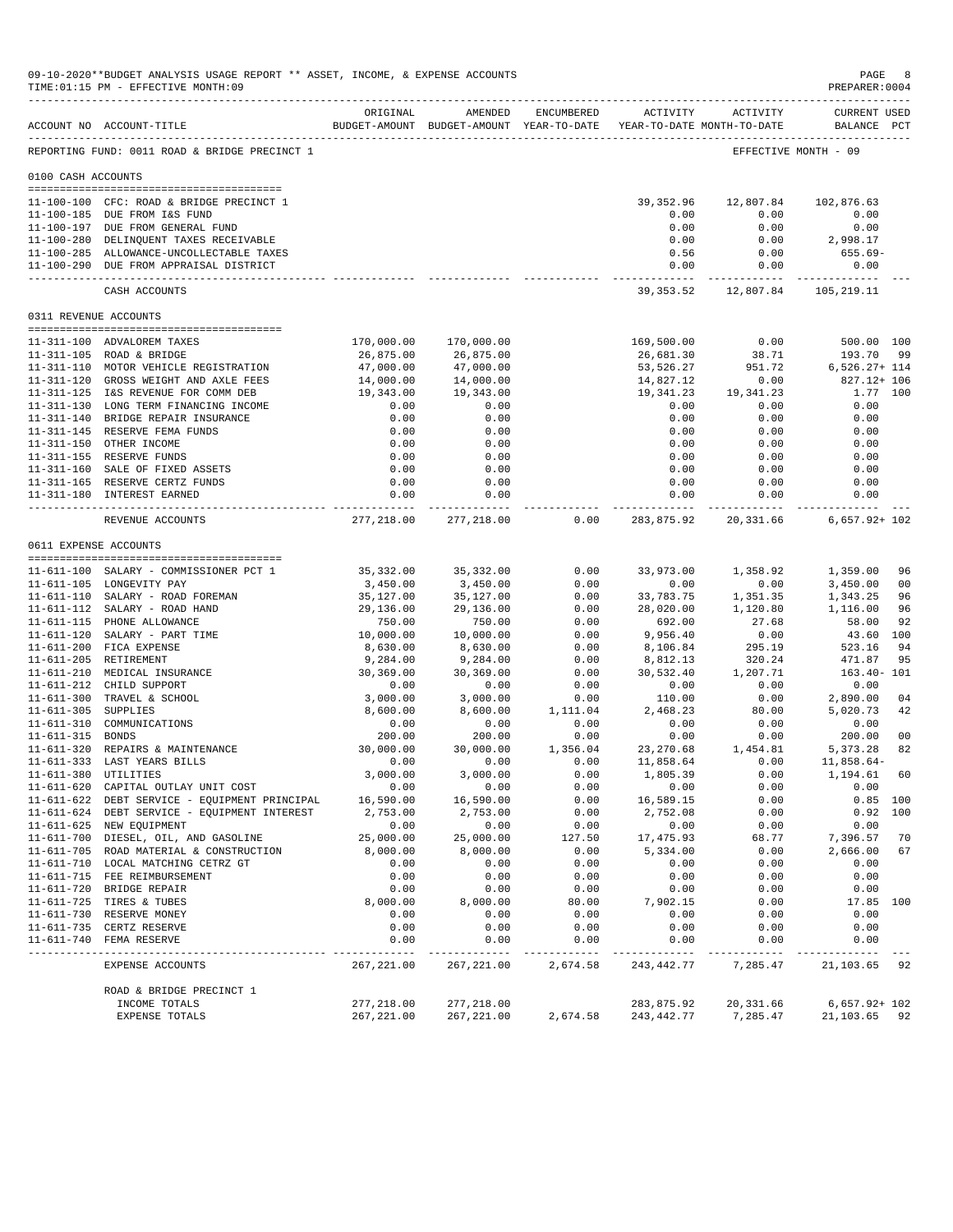|                      | 09-10-2020**BUDGET ANALYSIS USAGE REPORT ** ASSET, INCOME, & EXPENSE ACCOUNTS<br>TIME: 01:15 PM - EFFECTIVE MONTH: 09 |                        |                                                                                                    |                    |                         |                                              | PAGE<br>PREPARER:0004              | - 9            |
|----------------------|-----------------------------------------------------------------------------------------------------------------------|------------------------|----------------------------------------------------------------------------------------------------|--------------------|-------------------------|----------------------------------------------|------------------------------------|----------------|
|                      | ACCOUNT NO ACCOUNT-TITLE                                                                                              | ORIGINAL               | AMENDED<br>BUDGET-AMOUNT BUDGET-AMOUNT YEAR-TO-DATE YEAR-TO-DATE MONTH-TO-DATE                     | ENCUMBERED         |                         | ACTIVITY ACTIVITY                            | <b>CURRENT USED</b><br>BALANCE PCT |                |
|                      | REPORTING FUND: 0012 ROAD & BRIDGE PRECINCT 2                                                                         |                        |                                                                                                    |                    |                         |                                              | EFFECTIVE MONTH - 09               |                |
| 0100 CASH ACCOUNTS   |                                                                                                                       |                        |                                                                                                    |                    |                         |                                              |                                    |                |
|                      | 12-100-100 CFC: ROAD & BRIDGE PRECINCT 2                                                                              |                        |                                                                                                    |                    |                         | 66,668.02 18,947.59 159,173.27               |                                    |                |
|                      | 12-100-185 DUE FROM I&S FUND                                                                                          |                        |                                                                                                    |                    | 0.00                    | 0.00                                         | 0.00                               |                |
|                      | 12-100-186 DUE FROM GENERAL FUND                                                                                      |                        |                                                                                                    |                    | 0.00                    | 0.00                                         | 0.00                               |                |
|                      | 12-100-280 DELINQUENT TAXES RECEIVABLE<br>12-100-285 ALLOWANCE-UNCOLLECTABLE TAXES                                    |                        |                                                                                                    |                    | 0.00<br>0.55            | 0.00<br>0.00                                 | 2,998.17<br>655.70-                |                |
|                      | 12-100-290 DUE FROM APPRAISAL DISTRICT                                                                                |                        |                                                                                                    |                    | 0.00                    | 0.00                                         | 0.00                               |                |
|                      | CASH ACCOUNTS                                                                                                         |                        |                                                                                                    |                    | -----------             | -----------<br>66,668.57 18,947.59           | 161,515.74                         |                |
|                      | 0200 LIABILITY ACCOUNTS                                                                                               |                        |                                                                                                    |                    |                         |                                              |                                    |                |
|                      | 12-200-180 ACCOUNTS PAYABLE                                                                                           |                        |                                                                                                    |                    | 0.00                    | 0.00                                         | $4,343.40-$                        |                |
|                      | LIABILITY ACCOUNTS                                                                                                    |                        |                                                                                                    |                    | -----------<br>0.00     | ----------<br>0.00                           | -----------<br>$4,343.40-$         |                |
|                      | 0312 REVENUE ACCOUNTS                                                                                                 |                        |                                                                                                    |                    |                         |                                              |                                    |                |
|                      |                                                                                                                       |                        |                                                                                                    |                    |                         |                                              |                                    |                |
|                      | 12-312-100 ADVALOREM TAXES                                                                                            | 170,000.00             | 170,000.00                                                                                         |                    | 169,500.00              | 0.00                                         | 500.00 100                         |                |
|                      | 12-312-105 ROAD & BRIDGE<br>12-312-110 MOTOR VEHICLE REGISTRATION                                                     | 26,875.00              | 26,875.00                                                                                          |                    | 26,681.30               | 38.71                                        | 193.70 99                          |                |
|                      | 12-312-120 GROSS WEIGHT AND AXLE FEES                                                                                 | 47,000.00<br>14,000.00 | 47,000.00<br>14,000.00                                                                             |                    | 53,526.28<br>14,827.10  | 951.72<br>0.00                               | 6,526.28+ 114<br>827.10+ 106       |                |
|                      | 12-312-125 I&S REVENUE FOR COMM DEB                                                                                   | 29,774.00              | 29,774.00                                                                                          |                    | 27,596.90               | 27,596.90                                    | 2,177.10                           | 93             |
|                      | 12-312-130 LONG TERM FINANCING INCOME                                                                                 | 0.00                   | 0.00                                                                                               |                    | 185,000.00              | 0.00                                         | 185,000.00+                        |                |
|                      | 12-312-140 BRIDGE REPAIR INSURANCE                                                                                    | 0.00                   | 0.00                                                                                               |                    | 0.00                    | 0.00                                         | 0.00                               |                |
|                      | 12-312-145 RESERVE FEMA FUNDS                                                                                         | 0.00                   | 0.00                                                                                               |                    | 0.00                    | 0.00                                         | 0.00                               |                |
|                      | 12-312-150 OTHER INCOME<br>12-312-155 RESERVE FUNDS                                                                   | 0.00<br>0.00           | 0.00<br>0.00                                                                                       |                    | 50.58<br>0.00           | 0.00<br>0.00                                 | $50.58+$<br>0.00                   |                |
|                      | 12-312-160 SALE OF FIXED ASSETS                                                                                       | 0.00                   | 0.00                                                                                               |                    | 0.00                    | 0.00                                         | 0.00                               |                |
|                      | 12-312-165 RESERVE CERTZ FUNDS                                                                                        | 0.00                   | 0.00                                                                                               |                    | 0.00                    | 0.00                                         | 0.00                               |                |
|                      | 12-312-180 INTEREST EARNED<br>-------------------------------                                                         | 0.00<br>. <u>.</u> .   | 0.00<br>-------------                                                                              |                    | 0.00<br>------------    | 0.00<br>-------------                        | 0.00<br>------------ --            |                |
|                      | REVENUE ACCOUNTS                                                                                                      |                        | 287,649.00 287,649.00                                                                              | 0.00               |                         | 477, 182. 16 28, 587. 33 189, 533. 16+ 166   |                                    |                |
|                      | 0612 EXPENSE ACCOUNTS                                                                                                 |                        |                                                                                                    |                    |                         |                                              |                                    |                |
|                      | 12-612-100 SALARY - COMMISSIONER PCT 2                                                                                | 35,332.00              | 35,332.00                                                                                          | 0.00               | 33,973.00               | 1,358.92                                     | 1,359.00                           | 96             |
|                      | 12-612-105 LONGEVITY PAY                                                                                              | 1,200.00               | 1,200.00                                                                                           | 0.00               | 0.00                    | 0.00                                         | 1,200.00                           | 0 <sub>0</sub> |
|                      | 12-612-110 SALARY - ROAD FOREMAN                                                                                      | 35,127.00              | 30,127.00                                                                                          | 0.00               |                         |                                              | 4,906.89                           | 84             |
|                      | 12-612-112 SALARY - ROAD HAND                                                                                         | 29,136.00              | 27,636.00                                                                                          | 0.00               |                         | 25, 220.11 1, 351.35<br>26, 619.00 1, 120.80 | 1,017.00                           | 96             |
|                      | 12-612-115 PHONE ALLOWANCE                                                                                            | 1,000.00               | 1,000.00                                                                                           | 0.00               | 982.64                  | 41.52                                        | 17.36                              | 98             |
|                      | 12-612-120 SALARY - PART TIME<br>12-612-200 FICA EXPENSE                                                              | 10,000.00              | 16,500.00                                                                                          | 0.00<br>0.00       | 11,789.80               | 0.00<br>296.26                               | 4,710.20                           | 71<br>88       |
|                      | 12-612-205 RETIREMENT                                                                                                 | 8,577.00<br>9,227.00   | 8,577.00<br>9,227.00                                                                               | 0.00               | 7,540.74<br>8,136.33    | 321.39                                       | 1,036.26<br>1,090.67               | 88             |
|                      | 12-612-210 MEDICAL INSURANCE                                                                                          | 30,369.00              | 30,369.00                                                                                          | 0.00               | 19,314.60               | 1,207.71                                     | 11,054.40                          | 64             |
|                      | 12-612-212 CHILD SUPPORT                                                                                              | 0.00                   | 0.00                                                                                               | 0.00               | 0.00                    |                                              | $761.53 - 0.00$                    |                |
|                      | 12-612-300 TRAVEL & SCHOOL                                                                                            | 3,000.00               | 3,000.00                                                                                           | 125.00             | 210.00                  | 0.00                                         | 2,665.00 11                        |                |
| 12-612-305 SUPPLIES  | 12-612-310 COMMUNICATIONS                                                                                             | 8,600.00<br>0.00       | 8,600.00<br>0.00                                                                                   | 84.40<br>0.00      | 3,746.15<br>0.00        | 0.00                                         | 481.52 4,769.45 45<br>0.00         |                |
| 12-612-315 BONDS     |                                                                                                                       | 200.00                 | 200.00                                                                                             | 0.00               | 0.00                    | 0.00                                         | 200.00                             | 0 <sub>0</sub> |
|                      | 12-612-320 REPAIRS & MAINTENANCE                                                                                      | 30,000.00              |                                                                                                    | 30,000.00 3,773.01 |                         | 19,522.15 2,216.55                           | 6,704.84                           | 78             |
|                      | 12-612-333 LAST YEARS BILLS                                                                                           | 0.00                   | 0.00                                                                                               | 400.00             | 5,292.11                | 0.00                                         | 5,692.11-                          |                |
| 12-612-380 UTILITIES |                                                                                                                       | 3,000.00               | 3,000.00                                                                                           | 0.00               | 2,384.08                | 93.30                                        | 615.92                             | 79             |
|                      | 12-612-620 CAPITAL OUTLAY UNIT COST<br>12-612-622 DEBT SERVICE - EQUIPMENT PRINICPAL                                  | 0.00<br>29,774.00      | 0.00<br>29,774.00                                                                                  | 0.00<br>0.00       | 185,000.00<br>27,596.90 |                                              | $0.00 185,000.00 -$<br>2,177.10    | 93             |
|                      | 12-612-624 DEBT SERVICE - EQUIPMENT INTEREST                                                                          | 0.00                   | 0.00                                                                                               | 0.00               | 0.00                    | 0.00<br>0.00                                 | 0.00                               |                |
|                      | 12-612-625 NEW EQUIPMENT                                                                                              | 0.00                   | 0.00                                                                                               | 0.00               | 0.00                    | 0.00                                         | 0.00                               |                |
|                      | 12-612-700 DIESEL, OIL, AND GASOLINE                                                                                  | 25,000.00              | 25,000.00                                                                                          | 961.50             | 22,634.18               | 0.00                                         | 1,404.32                           | 94             |
|                      | 12-612-705 ROAD MATERIAL & CONSTRUCTION                                                                               | 8,000.00               | 8,000.00                                                                                           | 0.00               | 2,688.00                | 0.00                                         | 5,312.00                           | 34             |
|                      | 12-612-710 LOCAL MATCHING CETRZ GT                                                                                    | 0.00<br>0.00           | 0.00<br>0.00                                                                                       | 0.00<br>0.00       | 0.00<br>0.00            | 0.00                                         | 0.00                               |                |
|                      | 12-612-715 FEE REIMBURSEMENT<br>12-612-720 BRIDGE REPAIR                                                              | 0.00                   | 0.00                                                                                               | 0.00               | 0.00                    | 0.00<br>0.00                                 | 0.00<br>0.00                       |                |
|                      | 12-612-725 TIRES & TUBES                                                                                              | 8,000.00               | 8,000.00                                                                                           | 678.50             |                         | $0.00$<br>5,449.42 1,717.58 1,872.08 77      |                                    |                |
|                      | 12-612-730 RESERVE MONEY                                                                                              | 0.00                   | $0.00$<br>$0.00$                                                                                   | 0.00               | 0.00                    | 0.00                                         | 0.00                               |                |
|                      | 12-612-735 CERTZ RESERVE                                                                                              | 0.00                   |                                                                                                    | 0.00               | 0.00                    | 0.00                                         | 0.00                               |                |
|                      | 12-612-740 FEMA RESERVE                                                                                               | 24,710.66              | 24,710.66                                                                                          | 0.00               | 0.00                    | 0.00                                         | 24,710.66 00                       |                |
|                      | EXPENSE ACCOUNTS                                                                                                      | 300,252.66             | 300,252.66                                                                                         |                    | 6,022.41 408,099.21     |                                              | 9,445.37 113,868.96-138            |                |
|                      | ROAD & BRIDGE PRECINCT 2                                                                                              |                        |                                                                                                    |                    |                         |                                              |                                    |                |
|                      | INCOME TOTALS<br>EXPENSE TOTALS                                                                                       |                        | 287,649.00 287,649.00<br>300, 252.66 300, 252.66 6, 022.41 408, 099.21 9, 445.37 113, 868.96 - 138 |                    |                         | 477,182.16 28,587.33 189,533.16+166          |                                    |                |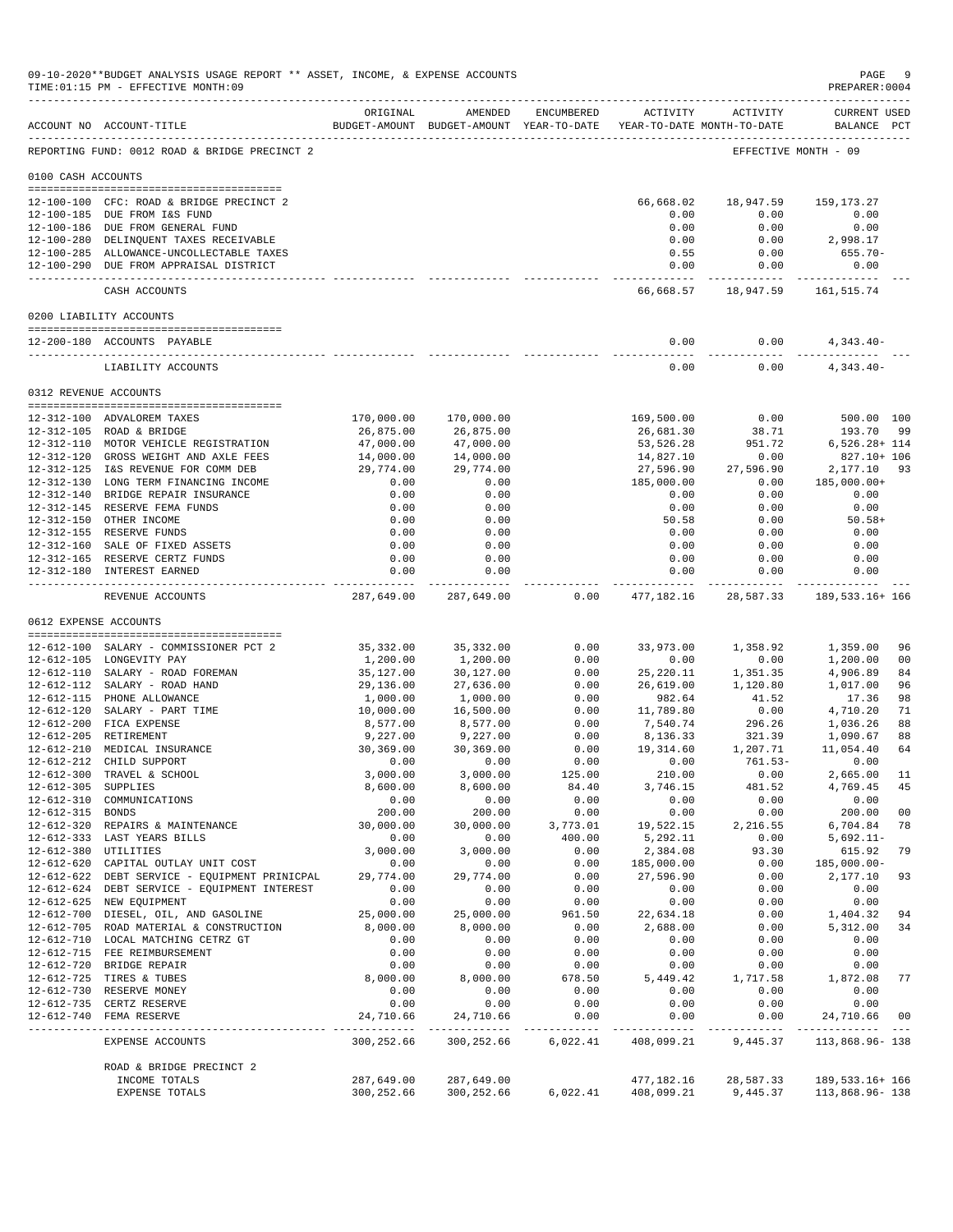|                     |                                                                                       | ORIGINAL                | AMENDED                | ENCUMBERED       | ACTIVITY                                                            | ACTIVITY             | CURRENT USED                   |
|---------------------|---------------------------------------------------------------------------------------|-------------------------|------------------------|------------------|---------------------------------------------------------------------|----------------------|--------------------------------|
|                     | ACCOUNT NO ACCOUNT-TITLE                                                              |                         |                        |                  | BUDGET-AMOUNT BUDGET-AMOUNT YEAR-TO-DATE YEAR-TO-DATE MONTH-TO-DATE |                      | BALANCE PCT                    |
|                     | REPORTING FUND: 0013 ROAD & BRIDGE PRECINCT 3                                         |                         |                        |                  |                                                                     | EFFECTIVE MONTH - 09 |                                |
| 0100 CASH ACCOUNTS  |                                                                                       |                         |                        |                  |                                                                     |                      |                                |
|                     | 13-100-100 CFC: ROAD & BRIDGE PRECINCT 3                                              |                         |                        |                  | $8,322.26 -$                                                        | $5,162.35-$          | 102,996.05                     |
|                     | 13-100-185 DUE FROM I&S FUND<br>13-100-186 DUE TO GENERAL FUND                        |                         |                        |                  | 0.00<br>0.00                                                        | 0.00<br>0.00         | 0.00<br>0.00                   |
|                     | 13-100-280 DELINQUENT TAXES RECEIVABLE                                                |                         |                        |                  | 0.00                                                                | 0.00                 | 2,998.17                       |
|                     | 13-100-285 ALLOWANCE-UNCOLLECTABLE TAXES                                              |                         |                        |                  | 0.55                                                                | 0.00                 | $655.70 -$                     |
|                     | 13-100-290 DUE FROM APPRAISAL DISTRICT                                                |                         |                        |                  | 0.00<br>--------------                                              | 0.00<br>------------ | 0.00<br>.                      |
|                     | CASH ACCOUNTS                                                                         |                         |                        |                  | 8,321.71-                                                           | $5,162.35-$          | 105,338.52                     |
|                     | 0200 LIABILITY ACCOUNTS                                                               |                         |                        |                  |                                                                     |                      |                                |
|                     | 13-200-180 ACCOUNTS PAYABLE                                                           |                         |                        |                  | 0.00                                                                | 0.00                 | 1,428.70-                      |
|                     | LIABILITY ACCOUNTS                                                                    |                         |                        |                  | 0.00                                                                | 0.00                 | $1,428.70-$                    |
|                     | 0313 REVENUE ACCOUNTS                                                                 |                         |                        |                  |                                                                     |                      |                                |
|                     | 13-313-100 ADVALOREM TAXES                                                            | 170,000.00              | 170,000.00             |                  | 169,500.00                                                          | 0.00                 | 500.00 100                     |
|                     | 13-313-105 ROAD & BRIDGE                                                              | 26,785.00               | 26,785.00              |                  | 26,681.27                                                           | 38.71                | 103.73 100                     |
|                     | 13-313-110 MOTOR VEHICLE REGISTRATION<br>13-313-120 GROSS WEIGHT AND AXLE FEES        | 47,000.00<br>14,000.00  | 47,000.00<br>14,000.00 |                  | 53,526.31<br>14,827.11                                              | 951.72<br>0.00       | $6,526.31+114$<br>827.11+ 106  |
|                     | 13-313-125 I&S REVENUE FOR COMM DEB                                                   | 0.00                    | 0.00                   |                  | 0.00                                                                | 0.00                 | 0.00                           |
|                     | 13-313-130 LONG TERM FINANCING INCOME                                                 | 0.00                    | 0.00                   |                  | 255,300.00                                                          | 0.00                 | $255, 300.00+$                 |
|                     | 13-313-140 BRIDGE REPAIR INSURANCE                                                    | 0.00                    | 0.00                   |                  | 0.00                                                                | 0.00                 | 0.00                           |
|                     | 13-313-145 RESERVE FEMA FUNDS                                                         | 0.00                    | 0.00                   |                  | 0.00                                                                | 0.00                 | 0.00                           |
|                     | 13-313-150 OTHER INCOME<br>13-313-155 RESERVE FUNDS                                   | 0.00<br>0.00            | 0.00<br>0.00           |                  | 3,000.00<br>0.00                                                    | 0.00<br>0.00         | $3,000.00+$<br>0.00            |
|                     | 13-313-160 SALE OF FIXED ASSETS                                                       | 0.00                    | 0.00                   |                  | 0.00                                                                | 0.00                 | 0.00                           |
|                     | 13-313-165 RESERVE CERTZ FUNDS                                                        | 0.00                    | 0.00                   |                  | 0.00                                                                | 0.00                 | 0.00                           |
|                     | 13-313-180 INTEREST EARNED                                                            | 0.00                    | 0.00                   |                  | 0.00                                                                | 0.00                 | 0.00                           |
|                     | 13-313-185 PIPELINE INCOME                                                            | 0.00<br>-----------     | 0.00<br>-------------  |                  | 7,000.00                                                            | 0.00                 | $7,000.00+$<br>--------------  |
|                     | REVENUE ACCOUNTS                                                                      | 257,785.00              | 257,785.00             | 0.00             | 529,834.69                                                          | 990.43               | 272,049.69+206                 |
|                     | 0613 EXPENSE ACCOUNTS                                                                 |                         |                        |                  |                                                                     |                      |                                |
|                     | 13-613-100 SALARY - COMMISSIONER PCT 3                                                | 35,332.00               | 35, 332.00             | 0.00             | 33,973.00                                                           | 1,358.92             | 1,359.00<br>96                 |
|                     | 13-613-105 LONGEVITY PAY                                                              | 3,000.00                | 3,000.00               | 0.00             | 0.00                                                                | 0.00                 | 3,000.00<br>00                 |
|                     | 13-613-110 SALARY - ROAD FOREMAN<br>13-613-112 SALARY - ROAD HAND                     | 35,127.00<br>26, 427.00 | 35,127.00<br>26,427.00 | 0.00<br>0.00     | 33,783.75<br>23, 415.30                                             | 1,351.35<br>1,120.80 | 1,343.25<br>3,011.70           |
|                     | 13-613-115 PHONE ALLOWANCE                                                            | 1,620.00                | 1,620.00               | 0.00             | 346.00                                                              | 13.84                | 1,274.00                       |
|                     | 13-613-120 SALARY - PART TIME                                                         | 10,000.00               | 10,000.00              | 0.00             | 7,509.86                                                            | 0.00                 | 2,490.14                       |
|                     | 13-613-200 FICA EXPENSE                                                               | 8,388.00                | 8,388.00               | 0.00             | 7,490.18                                                            | 290.37               | 897.82                         |
|                     | 13-613-205 RETIREMENT<br>13-613-210 MEDICAL INSURANCE                                 | 9,024.00<br>30,369.00   | 9,024.00<br>30,369.00  | 0.00<br>0.00     | 8,201.47<br>29,657.98                                               | 319.09<br>1,207.71   | 822.53<br>711.02               |
|                     | 13-613-212 CHILD SUPPORT                                                              | 0.00                    | 0.00                   | 0.00             | 0.00                                                                | 0.00                 | 0.00                           |
|                     | 13-613-300 TRAVEL & SCHOOL                                                            | 3,000.00                | 3,000.00               | 0.00             | 110.00                                                              | 0.00                 | 2,890.00<br>04                 |
| 13-613-305 SUPPLIES |                                                                                       | 8,600.00                | 11,600.00              | 1,363.30         | 1,911.41                                                            | 31.33                | 8,325.29<br>28                 |
| 13-613-315 BONDS    | 13-613-310 COMMUNICATIONS                                                             | 1,159.00<br>200.00      | 1,159.00<br>200.00     | 0.00<br>0.00     | 0.00<br>0.00                                                        | 0.00<br>0.00         | 1,159.00<br>00<br>200.00<br>00 |
|                     | 13-613-320 REPAIRS & MAINTENANCE                                                      | 30,000.00               | 30,000.00              | 9,825.51         | 9,428.99                                                            | 129.47               | 10,745.50<br>64                |
|                     | 13-613-333 LAST YEARS BILLS                                                           | 0.00                    | 0.00                   | 587.00           | 2,016.70                                                            | 0.00                 | 2,603.70-                      |
|                     | 13-613-380 UTILITIES                                                                  | 2,000.00                | 2,000.00               | 0.00             | 1,398.47                                                            | 32.00                | 601.53<br>70                   |
|                     | 13-613-620 CAPITAL OUTLAY UNIT COST<br>13-613-622 DEBT SERVICE - EQUIPMENT PRINICIPAL | 0.00<br>0.00            | 52,000.00<br>0.00      | 0.00<br>0.00     | 359,300.00<br>0.00                                                  | 0.00<br>0.00         | 307,300.00- 691<br>0.00        |
|                     | 13-613-624 DEBT SERVICE - EQUIPMENT INTEREST                                          | 0.00                    | 0.00                   | 0.00             | 0.00                                                                | 0.00                 | 0.00                           |
|                     | 13-613-625 NEW EQUIPMENT                                                              | 0.00                    | 0.00                   | 0.00             | 0.00                                                                | 0.00                 | 0.00                           |
|                     | 13-613-700 DIESEL, OIL, AND GASOLINE                                                  | 25,000.00               | 25,000.00              | 1,130.13         | 15,145.07                                                           | 0.00                 | 8,724.80<br>65                 |
|                     | 13-613-705 ROAD MATERIAL & CONSTRUCTION<br>13-613-710 LOCAL MATCHING CETRZ GT         | 8,000.00<br>0.00        | 8,000.00<br>0.00       | 1,215.00<br>0.00 | 696.50<br>0.00                                                      | 0.00<br>0.00         | 6,088.50<br>24<br>0.00         |
|                     | 13-613-715 FEE REIMBURSEMENT                                                          | 0.00                    | 0.00                   | 0.00             | 0.00                                                                | 0.00                 | 0.00                           |
|                     | 13-613-720 BRIDGE REPAIR                                                              | 0.00                    | 0.00                   | 0.00             | 0.00                                                                | 0.00                 | 0.00                           |
|                     | 13-613-725 TIRES & TUBES                                                              | 8,000.00                | 8,000.00               | 0.00             | 7,786.43                                                            | 347.00               | 213.57<br>97                   |
|                     | 13-613-730 RESERVE MONEY                                                              | 0.00<br>0.00            | 0.00<br>0.00           | 0.00<br>0.00     | 0.00<br>0.00                                                        | 0.00<br>0.00         | 0.00<br>0.00                   |
|                     | 13-613-735 CERTZ RESERVE<br>13-613-740 FEMA RESERVE                                   | 52,000.00               | 0.00                   | 0.00             | 0.00                                                                | 0.00                 | 0.00                           |
|                     | EXPENSE ACCOUNTS                                                                      | 297,246.00              | 300,246.00             | 14,120.94        | 542, 171. 11 6, 201. 88                                             |                      | ------------<br>256,046.05-185 |
|                     | ROAD & BRIDGE PRECINCT 3                                                              |                         |                        |                  |                                                                     |                      |                                |
|                     | INCOME TOTALS                                                                         | 257,785.00              | 257,785.00             |                  |                                                                     | 529,834.69 990.43    | 272,049.69+206                 |
|                     | EXPENSE TOTALS                                                                        | 297,246.00              |                        |                  | 300,246.00  14,120.94  542,171.11  6,201.88                         |                      | 256,046.05-185                 |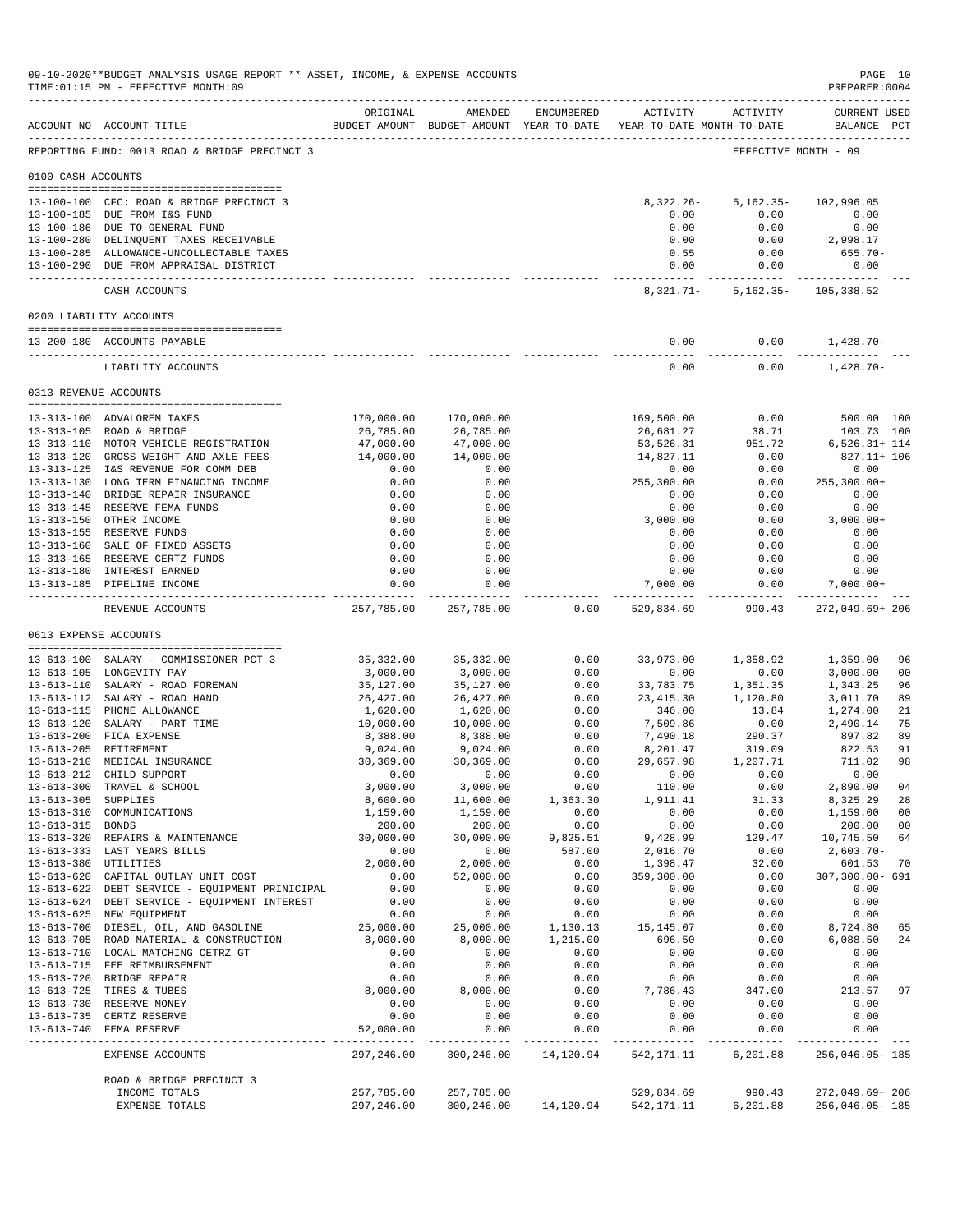|                       | 09-10-2020**BUDGET ANALYSIS USAGE REPORT ** ASSET, INCOME, & EXPENSE ACCOUNTS<br>TIME: 01:15 PM - EFFECTIVE MONTH: 09 |                           |                                                                                |                                     |                      |                                    | PREPARER: 0004                     | PAGE 11        |
|-----------------------|-----------------------------------------------------------------------------------------------------------------------|---------------------------|--------------------------------------------------------------------------------|-------------------------------------|----------------------|------------------------------------|------------------------------------|----------------|
|                       | ACCOUNT NO ACCOUNT-TITLE                                                                                              | ORIGINAL                  | AMENDED<br>BUDGET-AMOUNT BUDGET-AMOUNT YEAR-TO-DATE YEAR-TO-DATE MONTH-TO-DATE | ENCUMBERED                          |                      | ACTIVITY ACTIVITY                  | <b>CURRENT USED</b><br>BALANCE PCT |                |
|                       | REPORTING FUND: 0014 ROAD & BRIDGE PRECINCT 4                                                                         |                           |                                                                                |                                     |                      |                                    | EFFECTIVE MONTH - 09               |                |
| 0100 CASH ACCOUNTS    |                                                                                                                       |                           |                                                                                |                                     |                      |                                    |                                    |                |
|                       | 14-100-100 CFC: ROAD & BRIDGE PRECINCT 4                                                                              |                           |                                                                                |                                     | 19,988.56            | 36,025.93                          | 89,140.31                          |                |
|                       | 14-100-185 DUE FROM I&S FUND                                                                                          |                           |                                                                                |                                     | 0.00                 | 0.00                               | 0.00                               |                |
|                       | 14-100-186 DUE FROM GENERAL FUND                                                                                      |                           |                                                                                |                                     | 0.00                 | 0.00                               | 0.00                               |                |
|                       | 14-100-280 DELINQUENT TAXES RECEIVABLE                                                                                |                           |                                                                                |                                     | 0.00                 | 0.00                               | 2,998.17                           |                |
|                       | 14-100-285 ALLOWANCE-UNCOLLECTABLE TAXES                                                                              |                           |                                                                                |                                     | 0.55                 | 0.00                               | 655.70-                            |                |
|                       | 14-100-290 DUE FROM APPRAISAL DISTRICT                                                                                |                           |                                                                                |                                     | 0.00                 | 0.00                               | 0.00<br>-------------              |                |
|                       | CASH ACCOUNTS                                                                                                         |                           |                                                                                |                                     |                      | 19,989.11 36,025.93 91,482.78      |                                    |                |
| 0314 REVENUE ACCOUNTS |                                                                                                                       |                           |                                                                                |                                     |                      |                                    |                                    |                |
|                       | 14-314-100 ADVALOREM TAXES                                                                                            | 170,000.00                | 170,000.00                                                                     |                                     | 169,500.00           | 0.00                               | 500.00 100                         |                |
|                       | 14-314-105 ROAD & BRIDGE                                                                                              | 26,875.00                 | 26,875.00                                                                      |                                     | 26,681.28            | 38.71                              | 193.72 99                          |                |
|                       | 14-314-110 MOTOR VEHICLE REGISTRATION                                                                                 | 47,000.00                 | 47,000.00                                                                      |                                     | 53,526.30            | 951.72                             | $6,526.30+114$                     |                |
|                       | 14-314-120 GROSS WEIGHT AND AXLE FEES                                                                                 | 14,000.00                 | 14,000.00                                                                      |                                     | 14,827.10            | 0.00                               | 827.10+ 106                        |                |
|                       | 14-314-125 I&S REVENUE FOR COMM DEB                                                                                   | 43,151.00                 | 43,151.00                                                                      |                                     | 43,150.15            | 43,150.15                          | $0.85$ 100                         |                |
|                       | 14-314-130 LONG TERM FINANCING INCOME<br>14-314-140 BRIDGE REPAIR INSURANCE                                           | 0.00<br>0.00              | 0.00<br>0.00                                                                   |                                     | 0.00<br>0.00         | 0.00<br>0.00                       | 0.00<br>0.00                       |                |
|                       | 14-314-145 RESERVE FEMA FUNDS                                                                                         | 0.00                      | 0.00                                                                           |                                     | 0.00                 | 0.00                               | 0.00                               |                |
|                       | 14-314-150 OTHER INCOME                                                                                               | 0.00                      | 0.00                                                                           |                                     | 4,675.93             | 0.00                               | 4,675.93+                          |                |
|                       | 14-314-155 RESERVE FUNDS                                                                                              | 0.00                      | 0.00                                                                           |                                     | 0.00                 | 0.00                               | 0.00                               |                |
|                       | 14-314-160 SALE OF FIXED ASSETS                                                                                       | 0.00                      | 0.00                                                                           |                                     | 0.00                 | 0.00                               | 0.00                               |                |
|                       | 14-314-165 RESERVE CERTZ FUNDS                                                                                        | 0.00                      | 0.00                                                                           |                                     | 0.00                 | 0.00                               | 0.00                               |                |
|                       | 14-314-180 INTEREST EARNED<br>------------------------------                                                          | 0.00<br>-------------     | 0.00<br>. _ _ _ _ _ _ _ _ _ _ _                                                |                                     | 0.00<br>------------ | 0.00<br>------------               | 0.00<br>-----------                |                |
|                       | REVENUE ACCOUNTS                                                                                                      |                           | 301,026.00 301,026.00                                                          | 0.00                                |                      | 312,360.76 44,140.58 11,334.76+104 |                                    |                |
| 0614 EXPENSE ACCOUNTS |                                                                                                                       |                           |                                                                                |                                     |                      |                                    |                                    |                |
|                       | 14-614-100 SALARY - COMMISSIONER PCT 4                                                                                | 35,332.00                 | 35,332.00                                                                      | 0.00                                | 33,973.00            | 1,358.92                           | 1,359.00                           | 96             |
|                       | 14-614-105 LONGEVITY PAY                                                                                              | 1,200.00                  | 1,200.00                                                                       | 0.00                                | 0.00                 | 0.00                               | 1,200.00                           | 0 <sub>0</sub> |
|                       | 14-614-110 SALARY - ROAD FOREMAN                                                                                      | 35,127.00                 | 35,127.00                                                                      | 0.00                                | 33,783.76            | 1,351.35                           | 1,343.24                           | 96             |
|                       | 14-614-112 SALARY - ROAD HAND                                                                                         | 29,136.00                 | 29,136.00                                                                      | 0.00                                | 26,922.79            | 1,120.80                           | 2, 213.21                          | 92             |
|                       | 14-614-115 PHONE ALLOWANCE                                                                                            | 1,000.00                  | 1,000.00                                                                       | 0.00                                | 954.96               | 27.68<br>246.29                    | 45.04                              | 95             |
|                       | 14-614-120 SALARY - PART TIME<br>14-614-200 FICA EXPENSE                                                              | 10,000.00<br>8,445.00     | 10,000.00<br>8,445.00                                                          | 0.00<br>0.00                        | 2,835.12<br>7,528.74 | 314.03                             | 7,164.88<br>916.26                 | 28<br>89       |
|                       | 14-614-205 RETIREMENT                                                                                                 | 9,086.00                  | 9,086.00                                                                       | 0.00                                | 8,153.33             | 340.69                             | 932.67                             | 90             |
|                       | 14-614-210 MEDICAL INSURANCE                                                                                          | 30,369.00                 | 30,369.00                                                                      | 0.00                                | 27,339.42            | 805.14                             | 3,029.58                           | 90             |
|                       | 14-614-212 CHILD SUPPORT                                                                                              | 0.00                      | 0.00                                                                           | 0.00                                | 0.00                 | 0.00                               | 0.00                               |                |
|                       | 14-614-300 TRAVEL & SCHOOL                                                                                            | 3,000.00                  | 3,000.00                                                                       | 0.00                                | 1,054.66             | 619.66                             | 1,945.34                           | 35             |
| 14-614-305 SUPPLIES   |                                                                                                                       | 8,600.00                  | 8,600.00                                                                       | 92.52                               | 8,493.68             | 0.00                               | 13.80 100                          |                |
|                       | 14-614-310 COMMUNICATIONS                                                                                             | 650.00                    | 650.00                                                                         | 0.00                                | 0.00                 | 0.00                               | 650.00                             | 0 <sub>0</sub> |
| 14-614-315 BONDS      |                                                                                                                       | 200.00<br>30,000.00       | 200.00<br>30,000.00                                                            | 0.00<br>6,350.39                    | 0.00<br>23,619.61    | 0.00<br>545.26                     | 200.00                             | 0 <sub>0</sub> |
|                       | 14-614-320 REPAIRS & MAINTENANCE<br>14-614-333 LAST YEARS BILLS                                                       | 0.00                      | 0.00                                                                           | 0.00                                | 9,390.05             | 0.00                               | 30.00 100<br>$9,390.05 -$          |                |
| 14-614-380 UTILITIES  |                                                                                                                       | 2,000.00                  | 2,000.00                                                                       | 0.00                                | 1,276.40             | 0.00                               | 723.60 64                          |                |
|                       | 14-614-620 CAPITAL OUTLAY UNIT COST                                                                                   | 0.00                      | 0.00                                                                           | 0.00                                | 0.00                 | 0.00                               | 0.00                               |                |
|                       | 14-614-622 DEBT SERVICE - EQUIPMENT PRINICIPAL                                                                        | 39,737.00                 | 39,737.00                                                                      | 0.00                                | 39,737.00            | 0.00                               | 0.00 100                           |                |
|                       | 14-614-624 DEBT SERVICE - EQUIPMENT INTEREST                                                                          | 3,414.00                  | 3,414.00                                                                       | 0.00                                | 3, 413.15            | 0.00                               | $0.85$ 100                         |                |
|                       | 14-614-625 NEW EQUIPMENT                                                                                              | 0.00                      | 33,984.49                                                                      | 0.00                                | 33,984.49            | 0.00                               |                                    | 0.00 100       |
|                       | 14-614-700 DIESEL, OIL, AND GASOLINE                                                                                  | 25,000.00                 | 25,000.00                                                                      | 894.41                              | 21,874.66            | 0.00                               | 2,230.93                           | 91             |
|                       | 14-614-705 ROAD MATERIAL & CONSTRUCTION                                                                               | 8,000.00                  | 9,900.00                                                                       | 1,573.31                            | 5,179.57             | 1,573.75                           | 3,147.12                           | 68             |
|                       | 14-614-710 LOCAL MATCHING CETRZ GT<br>14-614-715 FEE REIMBURSEMENT                                                    | 0.00<br>0.00              | 0.00<br>0.00                                                                   | 0.00<br>0.00                        | 0.00<br>0.00         | 0.00                               | 0.00<br>0.00                       |                |
|                       | 14-614-720 BRIDGE REPAIR                                                                                              | 0.00                      | 0.00                                                                           | 0.00                                | 0.00                 | 0.00<br>0.00                       | 0.00                               |                |
|                       | 14-614-725 TIRES & TUBES                                                                                              | 8,000.00                  | 10,600.00                                                                      | 1,417.67                            | 5,576.52             | 0.00                               | 3,605.81                           | 66             |
|                       | 14-614-735 CERTZ RESERVE                                                                                              | 0.00                      | 0.00                                                                           | 0.00                                | 0.00                 | 0.00                               | 0.00                               |                |
|                       | 14-614-740 FEMA RESERVE                                                                                               | 63,607.19                 | 29,622.70                                                                      | 0.00                                | $167.75-$            | 0.00                               | 29,790.45                          | 01             |
|                       | EXPENSE ACCOUNTS                                                                                                      | -----------<br>351,903.19 | 356,403.19                                                                     | 10,328.30                           | 294,923.16           | 8,303.57                           | 51, 151. 73 86                     |                |
|                       | ROAD & BRIDGE PRECINCT 4                                                                                              |                           |                                                                                |                                     |                      |                                    |                                    |                |
|                       | INCOME TOTALS                                                                                                         | 301,026.00                | 301,026.00                                                                     |                                     | 312,360.76           | 44,140.58                          | 11,334.76+ 104                     |                |
|                       | EXPENSE TOTALS                                                                                                        | 351,903.19                |                                                                                | 356,403.19   10,328.30   294,923.16 |                      | 8,303.57                           | 51, 151. 73 86                     |                |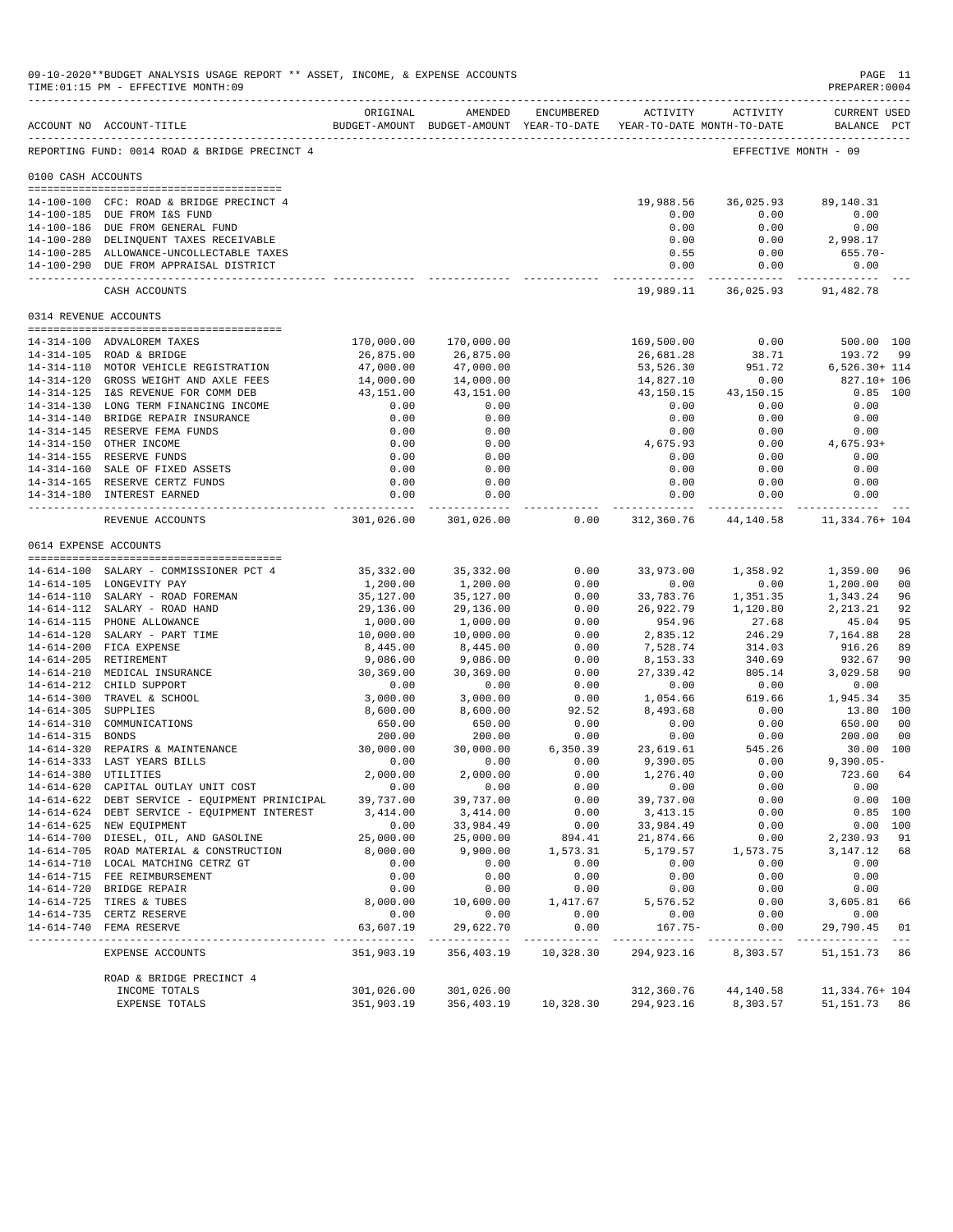|                       | 09-10-2020**BUDGET ANALYSIS USAGE REPORT ** ASSET, INCOME, & EXPENSE ACCOUNTS<br>TIME: 01:15 PM - EFFECTIVE MONTH: 09 |                       |                       |                 |                   |                                                      | PAGE 12<br>PREPARER: 0004                                                                       |
|-----------------------|-----------------------------------------------------------------------------------------------------------------------|-----------------------|-----------------------|-----------------|-------------------|------------------------------------------------------|-------------------------------------------------------------------------------------------------|
|                       | ACCOUNT NO ACCOUNT-TITLE                                                                                              | ORIGINAL              | AMENDED               | ENCUMBERED      | ACTIVITY          | ACTIVITY                                             | CURRENT USED<br>BUDGET-AMOUNT BUDGET-AMOUNT YEAR-TO-DATE YEAR-TO-DATE MONTH-TO-DATE BALANCE PCT |
|                       | REPORTING FUND: 0020 JAIL BOND I&S                                                                                    |                       |                       |                 |                   |                                                      | EFFECTIVE MONTH - 09                                                                            |
| 0100 CASH ACCOUNT     |                                                                                                                       |                       |                       |                 |                   |                                                      |                                                                                                 |
|                       |                                                                                                                       |                       |                       |                 |                   |                                                      |                                                                                                 |
|                       | 20-100-190 I&S ACCOUNT JAIL BOND                                                                                      |                       |                       |                 | 7,926.50          | 89,245.86-                                           | 325,633.39                                                                                      |
|                       | 20-100-280 DELINQUENT TAXES RECEIVABLE                                                                                |                       |                       |                 | 0.00              |                                                      | $0.00$ 21.178.79                                                                                |
|                       | 20-100-285 ALLOWANCE-UNCOLLETABLE TAXES                                                                               |                       |                       |                 | 0.00              | 0.00                                                 | $4,635.69-$                                                                                     |
|                       | 20-100-290 DUE FROM APPRAISAL DISTRICT                                                                                |                       |                       |                 | 0.00              |                                                      | $0.00$ 0.00                                                                                     |
|                       | 20-100-295 DUE FROM GENERAL FUND                                                                                      |                       |                       |                 | 0.00              | 0.00                                                 | 0.00                                                                                            |
|                       | CASH ACCOUNT                                                                                                          |                       |                       |                 |                   | 7,926.50 89,245.86- 342,176.49                       |                                                                                                 |
|                       | 0315 JAIL BOND I&S REVENUE                                                                                            |                       |                       |                 |                   |                                                      |                                                                                                 |
|                       | 20-315-100 BOND TAXES                                                                                                 |                       |                       |                 |                   | $465,569.00$ $465,569.00$ $470,857.81$ $89,245.86$ - | $5,288.81+101$                                                                                  |
|                       | 20-315-180 BOND TAXES INTEREST                                                                                        | 0.00                  | 0.00                  |                 | 2,791.18          | 0.00                                                 | 2,791.18+                                                                                       |
|                       | JAIL BOND I&S REVENUE 465,569.00 465,569.00 0.00 473,648.99 89,245.86-                                                |                       |                       |                 |                   |                                                      | $8.079.99 + 102$                                                                                |
| 0615 EXPENSE ACCOUNTS |                                                                                                                       |                       |                       |                 |                   |                                                      |                                                                                                 |
|                       |                                                                                                                       |                       |                       |                 |                   |                                                      |                                                                                                 |
|                       | 20-615-622 BOND PAYMENT PRINCIPAL                                                                                     |                       | 315,000.00 315,000.00 |                 | $0.00$ 315,000.00 |                                                      | $0.00$ $0.00$ $100$                                                                             |
|                       | 20-615-624 BOND PAYMENT INTEREST                                                                                      | 150,219.00            | 150,219.00            | 0.00            | 150,243.76        |                                                      | $0.00$ 24.76-100                                                                                |
| $20 - 615 - 625$      | BOND WIRE TRANSFER CHARGE                                                                                             | 350.00                | 350.00                | 0.00            | 350.00            | 0.00                                                 | $0.00$ 100                                                                                      |
|                       | EXPENSE ACCOUNTS                                                                                                      | 465,569.00            | 465,569.00            |                 | 0.00 465,593.76   | 0.00                                                 | $24.76 - 100$                                                                                   |
|                       | JAIL BOND I&S                                                                                                         |                       |                       |                 |                   |                                                      |                                                                                                 |
|                       | INCOME TOTALS                                                                                                         | 465,569.00 465,569.00 |                       |                 |                   |                                                      | $473,648.99$ $89,245.86  8,079.99 + 102$                                                        |
|                       | <b>EXPENSE TOTALS</b>                                                                                                 | 465,569.00            | 465,569.00            | 0.000465,593.76 |                   |                                                      | 0.00<br>$24.76 - 100$                                                                           |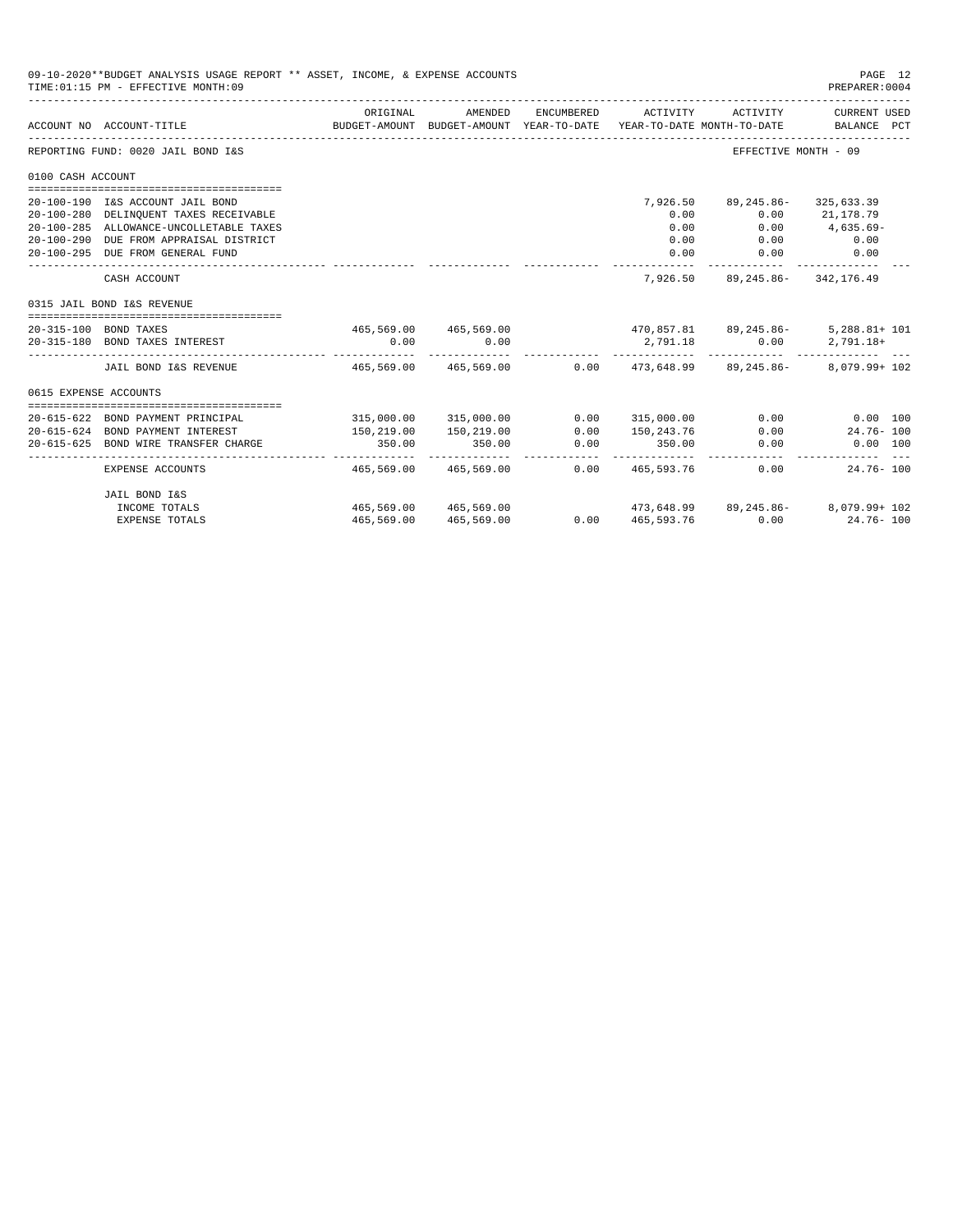| 09-10-2020**BUDGET ANALYSIS USAGE REPORT ** ASSET, INCOME, & EXPENSE ACCOUNTS<br>PAGE 13<br>TIME: 01:15 PM - EFFECTIVE MONTH: 09<br>PREPARER: 0004<br>ORIGINAL AMENDED ENCUMBERED ACTIVITY ACTIVITY CURRENT USED<br>ACCOUNT NO ACCOUNT-TITLE CONTROL BUDGET-AMOUNT BUDGET-AMOUNT YEAR-TO-DATE YEAR-TO-DATE MONTH-TO-DATE BALANCE PCT<br>REPORTING FUND: 0021 LATERAL ROAD PRECINCT 1<br>EFFECTIVE MONTH - 09<br>0100 CASH ACCOUNTS<br>393.86 0.00 1,313.08<br>21-100-100 CFC: LATERAL ROAD PRECINCT 1<br>393.86<br>$0.00$ 1,313.08<br>CASH ACCOUNTS<br>0321 REVENUE ACCOUNTS<br>5, 133.00 5, 133.00<br>5,126.86 0.00 6.14 100<br>21-321-190 STATE ROAD FUND<br>$5.133.00$ $5.133.00$ $0.00$ $5.126.86$ $0.00$<br>6.14 100<br>REVENUE ACCOUNTS<br>0621 EXPENSE ACCOUNTS<br>$0.00$ $0.00$ $0.00$ $0.00$ $0.00$<br>0.00<br>0.00<br>21-621-333 LAST YEARS BILLS<br>$21-621-700$ DIESEL, OIL, AND GASOLINE $2,567.00$ $2,567.00$ $0.00$ $2,567.00$<br>0.00<br>$0.00$ 100<br>21-621-705 ROAD MATERIAL & CONSTRUCTION<br>2,566.00<br>2,566.00<br>2,966.00<br>2,166.00<br>0.00<br>0.00 100<br>4,733.00<br>5.133.00 5.133.00<br>400.00<br>0.00<br>0.00 100<br>EXPENSE ACCOUNTS |          |                   |  |                          |      |                  |  |
|-----------------------------------------------------------------------------------------------------------------------------------------------------------------------------------------------------------------------------------------------------------------------------------------------------------------------------------------------------------------------------------------------------------------------------------------------------------------------------------------------------------------------------------------------------------------------------------------------------------------------------------------------------------------------------------------------------------------------------------------------------------------------------------------------------------------------------------------------------------------------------------------------------------------------------------------------------------------------------------------------------------------------------------------------------------------------------------------------------------------------------------------------------------------------|----------|-------------------|--|--------------------------|------|------------------|--|
|                                                                                                                                                                                                                                                                                                                                                                                                                                                                                                                                                                                                                                                                                                                                                                                                                                                                                                                                                                                                                                                                                                                                                                       |          |                   |  |                          |      |                  |  |
|                                                                                                                                                                                                                                                                                                                                                                                                                                                                                                                                                                                                                                                                                                                                                                                                                                                                                                                                                                                                                                                                                                                                                                       |          |                   |  |                          |      |                  |  |
|                                                                                                                                                                                                                                                                                                                                                                                                                                                                                                                                                                                                                                                                                                                                                                                                                                                                                                                                                                                                                                                                                                                                                                       |          |                   |  |                          |      |                  |  |
|                                                                                                                                                                                                                                                                                                                                                                                                                                                                                                                                                                                                                                                                                                                                                                                                                                                                                                                                                                                                                                                                                                                                                                       |          |                   |  |                          |      |                  |  |
|                                                                                                                                                                                                                                                                                                                                                                                                                                                                                                                                                                                                                                                                                                                                                                                                                                                                                                                                                                                                                                                                                                                                                                       |          |                   |  |                          |      |                  |  |
|                                                                                                                                                                                                                                                                                                                                                                                                                                                                                                                                                                                                                                                                                                                                                                                                                                                                                                                                                                                                                                                                                                                                                                       |          |                   |  |                          |      |                  |  |
|                                                                                                                                                                                                                                                                                                                                                                                                                                                                                                                                                                                                                                                                                                                                                                                                                                                                                                                                                                                                                                                                                                                                                                       |          |                   |  |                          |      |                  |  |
|                                                                                                                                                                                                                                                                                                                                                                                                                                                                                                                                                                                                                                                                                                                                                                                                                                                                                                                                                                                                                                                                                                                                                                       |          |                   |  |                          |      |                  |  |
|                                                                                                                                                                                                                                                                                                                                                                                                                                                                                                                                                                                                                                                                                                                                                                                                                                                                                                                                                                                                                                                                                                                                                                       |          |                   |  |                          |      |                  |  |
|                                                                                                                                                                                                                                                                                                                                                                                                                                                                                                                                                                                                                                                                                                                                                                                                                                                                                                                                                                                                                                                                                                                                                                       |          |                   |  |                          |      |                  |  |
|                                                                                                                                                                                                                                                                                                                                                                                                                                                                                                                                                                                                                                                                                                                                                                                                                                                                                                                                                                                                                                                                                                                                                                       |          |                   |  |                          |      |                  |  |
|                                                                                                                                                                                                                                                                                                                                                                                                                                                                                                                                                                                                                                                                                                                                                                                                                                                                                                                                                                                                                                                                                                                                                                       |          |                   |  |                          |      |                  |  |
|                                                                                                                                                                                                                                                                                                                                                                                                                                                                                                                                                                                                                                                                                                                                                                                                                                                                                                                                                                                                                                                                                                                                                                       |          |                   |  |                          |      |                  |  |
|                                                                                                                                                                                                                                                                                                                                                                                                                                                                                                                                                                                                                                                                                                                                                                                                                                                                                                                                                                                                                                                                                                                                                                       |          |                   |  |                          |      |                  |  |
| LATERAL ROAD PRECINCT 1                                                                                                                                                                                                                                                                                                                                                                                                                                                                                                                                                                                                                                                                                                                                                                                                                                                                                                                                                                                                                                                                                                                                               |          |                   |  |                          |      |                  |  |
| INCOME TOTALS                                                                                                                                                                                                                                                                                                                                                                                                                                                                                                                                                                                                                                                                                                                                                                                                                                                                                                                                                                                                                                                                                                                                                         |          | 5,133.00 5,133.00 |  | 5,126,86                 |      | 0.00<br>6.14 100 |  |
| <b>EXPENSE TOTALS</b>                                                                                                                                                                                                                                                                                                                                                                                                                                                                                                                                                                                                                                                                                                                                                                                                                                                                                                                                                                                                                                                                                                                                                 | 5,133.00 |                   |  | 5,133.00 400.00 4,733.00 | 0.00 | 0.00 100         |  |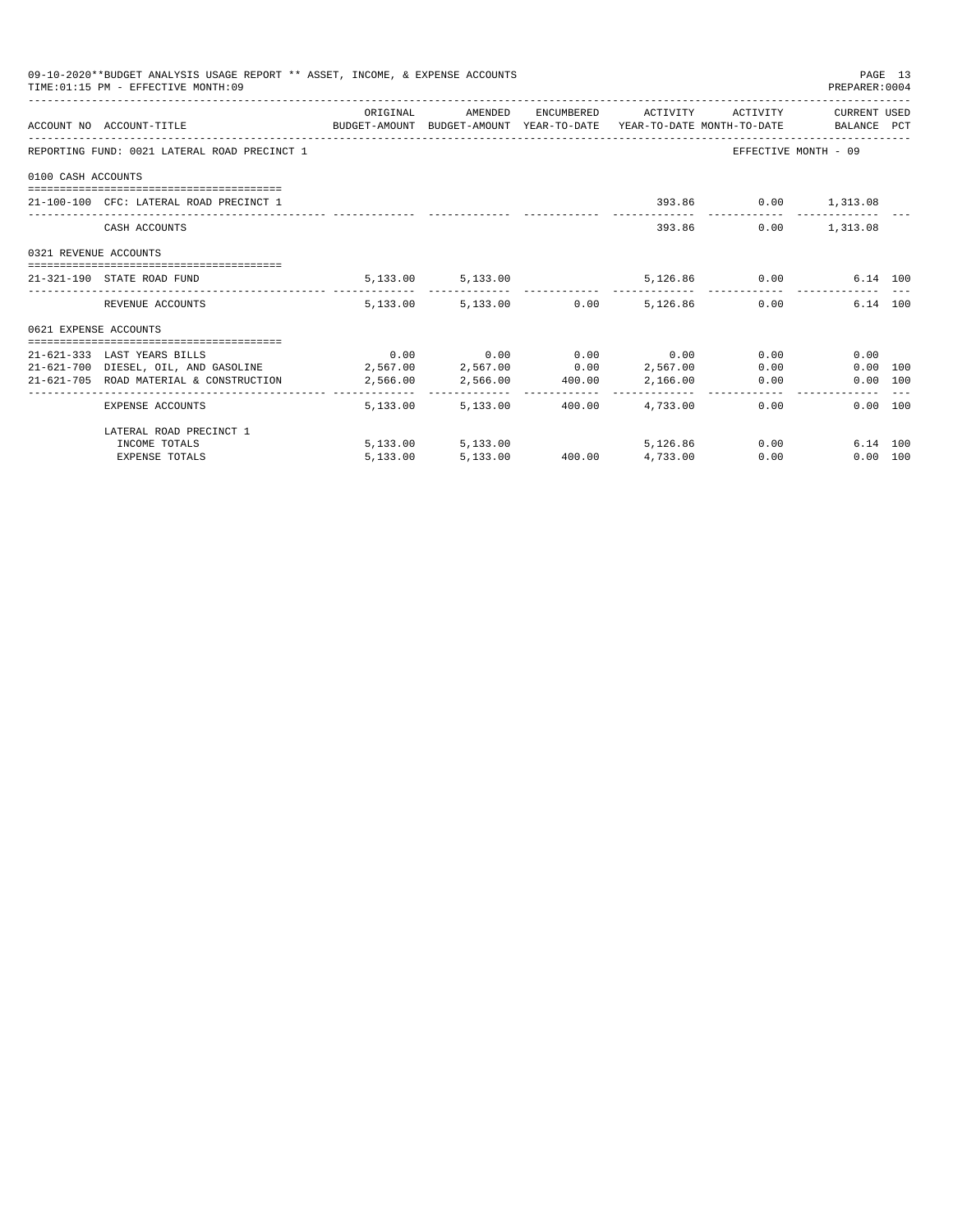|                       | 09-10-2020**BUDGET ANALYSIS USAGE REPORT ** ASSET, INCOME, & EXPENSE ACCOUNTS<br>TIME: 01:15 PM - EFFECTIVE MONTH: 09 |                                         |                        |                                                    |                      | PAGE 14<br>PREPARER: 0004 |  |
|-----------------------|-----------------------------------------------------------------------------------------------------------------------|-----------------------------------------|------------------------|----------------------------------------------------|----------------------|---------------------------|--|
|                       |                                                                                                                       | ORIGINAL                                | AMENDED                | ENCUMBERED ACTIVITY                                |                      | ACTIVITY CURRENT USED     |  |
|                       | ACCOUNT NO ACCOUNT-TITLE CONTROL PRODUCET-AMOUNT BUDGET-AMOUNT YEAR-TO-DATE YEAR-TO-DATE MONTH-TO-DATE BALANCE PCT    |                                         |                        |                                                    |                      |                           |  |
|                       | REPORTING FUND: 0022 LATERAL ROAD PRECINCT 2                                                                          |                                         |                        |                                                    |                      | EFFECTIVE MONTH - 09      |  |
| 0100 CASH ACCOUNTS    |                                                                                                                       |                                         |                        |                                                    |                      |                           |  |
|                       |                                                                                                                       |                                         |                        |                                                    |                      |                           |  |
|                       | 22-100-100 CFC: LATERAL ROAD PRECINCT 2                                                                               |                                         |                        |                                                    | 152.19 0.00 1,880.43 |                           |  |
|                       | CASH ACCOUNTS                                                                                                         |                                         |                        | 152.19                                             | 0.00                 | 1,880.43                  |  |
| 0322 REVENUE ACCOUNTS |                                                                                                                       |                                         |                        |                                                    |                      |                           |  |
|                       | 22-322-190 STATE ROAD FUND                                                                                            |                                         |                        | $5,133.00$ $5,133.00$ $5,126.87$ $0.00$ $6.13$ 100 |                      |                           |  |
|                       | REVENUE ACCOUNTS                                                                                                      |                                         |                        | 5,133.00 5,133.00 0.00 5,126.87                    |                      | 0.00<br>6.13 100          |  |
| 0622 EXPENSE ACCOUNTS |                                                                                                                       |                                         |                        |                                                    |                      |                           |  |
|                       | 22-622-333 LAST YEARS BILLS                                                                                           |                                         |                        | $0.00$ $0.00$ $0.00$ $0.00$ $59.97$                |                      | $0.00$ 59.97-             |  |
|                       | 22-622-700 DIESEL, OIL, AND GASOLINE 2,567.00 2,567.00 0.00 2,348.71                                                  |                                         |                        |                                                    |                      | $0.00$ 218.29 91          |  |
|                       | 22-622-705 ROAD MATERIAL & CONSTRUCTION                                                                               | $2,566.00$ $2,566.00$ $0.00$ $2,566.00$ |                        |                                                    |                      | $0.00$ $0.00$ $100$       |  |
|                       | EXPENSE ACCOUNTS                                                                                                      |                                         | 5,133.00 5,133.00 0.00 | 4,974,68                                           |                      | $0.00$ 158.32 97          |  |
|                       | LATERAL ROAD PRECINCT 2                                                                                               |                                         |                        |                                                    |                      |                           |  |
|                       | INCOME TOTALS                                                                                                         |                                         | 5, 133.00 5, 133.00    | 5,126.87                                           |                      | 0.00<br>6.13 100          |  |
|                       | <b>EXPENSE TOTALS</b>                                                                                                 | 5,133.00                                | 5,133.00               | $0.00$ 4,974.68                                    |                      | $0.00$ 158.32 97          |  |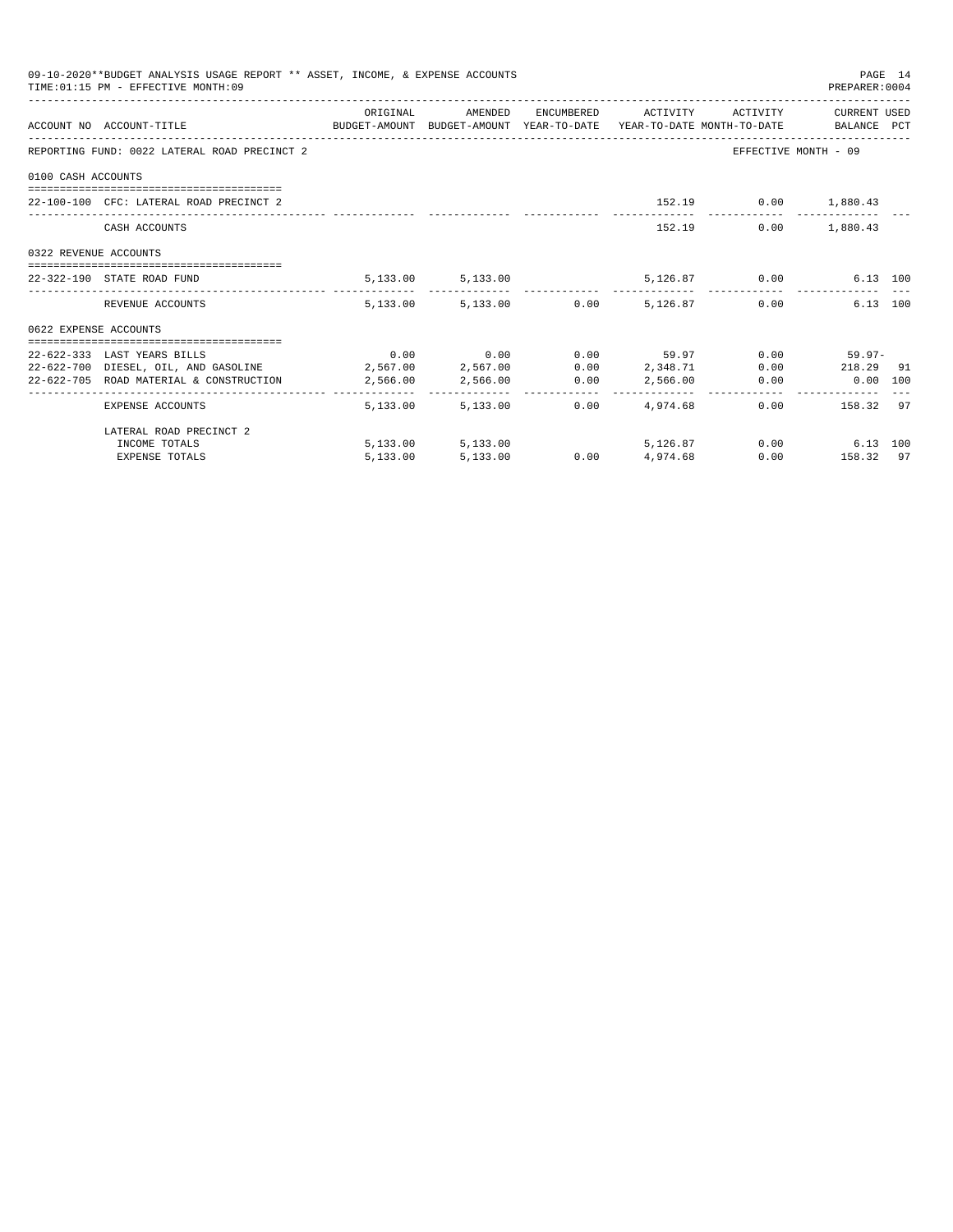|                       | 09-10-2020**BUDGET ANALYSIS USAGE REPORT ** ASSET, INCOME, & EXPENSE ACCOUNTS<br>TIME: 01:15 PM - EFFECTIVE MONTH: 09 |          |                        |      |                              |               | PREPARER: 0004       | PAGE 15 |
|-----------------------|-----------------------------------------------------------------------------------------------------------------------|----------|------------------------|------|------------------------------|---------------|----------------------|---------|
|                       |                                                                                                                       | ORIGINAL | AMENDED                |      | ENCUMBERED ACTIVITY ACTIVITY |               | CURRENT USED         |         |
|                       | ACCOUNT NO ACCOUNT-TITLE COMPUTE BUDGET-AMOUNT BUDGET-AMOUNT YEAR-TO-DATE YEAR-TO-DATE MONTH-TO-DATE BALANCE PCT      |          |                        |      |                              |               |                      |         |
|                       | REPORTING FUND: 0023 LATERAL ROAD PRECINCT 3                                                                          |          |                        |      |                              |               | EFFECTIVE MONTH - 09 |         |
| 0100 CASH ACCOUNTS    |                                                                                                                       |          |                        |      |                              |               |                      |         |
|                       | 23-100-100 CFC: LATERAL ROAD PRECINCT 3                                                                               |          |                        |      |                              |               | $6.14 - 0.00$ 19.91- |         |
|                       | CASH ACCOUNTS                                                                                                         |          |                        |      |                              | $6.14-$       | $0.00$ 19.91-        |         |
| 0323 REVENUE ACCOUNTS |                                                                                                                       |          |                        |      |                              |               |                      |         |
|                       | 23-323-190 STATE ROAD FUND                                                                                            |          | 5, 133.00 5, 133.00    |      |                              | 5,126.86 0.00 | 6.14 100             |         |
|                       | REVENUE ACCOUNTS                                                                                                      |          | 5,133.00 5,133.00 0.00 |      | 5,126.86                     |               | 6.14 100<br>0.00     |         |
| 0623 EXPENSE ACCOUNTS |                                                                                                                       |          |                        |      |                              |               |                      |         |
|                       | 23-623-700 DIESEL. OIL. AND GASOLINE $2.567.00$ $2.567.00$ $0.00$ $2.567.00$                                          |          |                        |      |                              |               | 0.00 100             |         |
|                       | 23-623-705 ROAD MATERIAL & CONSTRUCTION 2,566.00                                                                      |          | 2,566.00 0.00          |      | 2,566.00                     |               | 0.00<br>0.00 100     |         |
|                       | ______________________________________<br>EXPENSE ACCOUNTS                                                            |          | 5,133,00 5,133,00      | 0.00 | 5,133,00                     |               | 0.00<br>0.00 100     |         |
|                       | LATERAL ROAD PRECINCT 3                                                                                               |          |                        |      |                              |               |                      |         |
|                       | INCOME TOTALS                                                                                                         |          | 5,133.00 5,133.00      |      | 5,126,86                     |               | 0.00<br>6.14 100     |         |
|                       | <b>EXPENSE TOTALS</b>                                                                                                 | 5.133.00 | 5,133.00               | 0.00 | 5,133.00                     | 0.00          | $0.00$ 100           |         |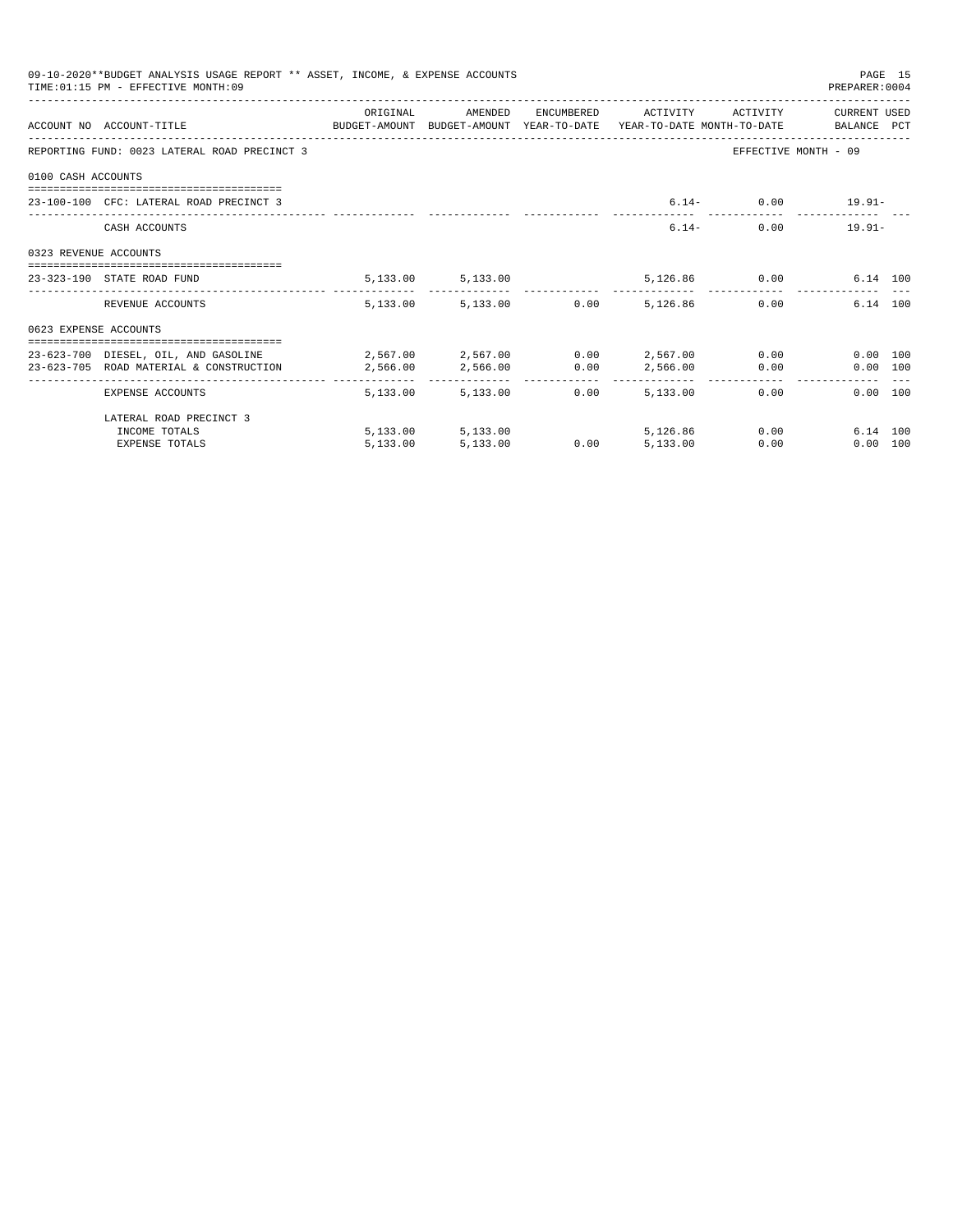|                       | 09-10-2020**BUDGET ANALYSIS USAGE REPORT ** ASSET, INCOME, & EXPENSE ACCOUNTS<br>TIME: 01:15 PM - EFFECTIVE MONTH: 09 |            |                                 |                  |                   |                                           | PREPARER: 0004       | PAGE 16 |
|-----------------------|-----------------------------------------------------------------------------------------------------------------------|------------|---------------------------------|------------------|-------------------|-------------------------------------------|----------------------|---------|
|                       |                                                                                                                       | ORIGINAL   | AMENDED                         |                  |                   | ENCUMBERED ACTIVITY ACTIVITY              | CURRENT USED         |         |
|                       | ACCOUNT NO ACCOUNT-TITLE CONTROL SUDGET-AMOUNT BUDGET-AMOUNT YEAR-TO-DATE YEAR-TO-DATE MONTH-TO-DATE BALANCE PCT      |            |                                 |                  |                   |                                           |                      |         |
|                       | REPORTING FUND: 0024 LATERAL ROAD PRECINCT 4                                                                          |            |                                 |                  |                   |                                           | EFFECTIVE MONTH - 09 |         |
| 0100 CASH ACCOUNTS    |                                                                                                                       |            |                                 |                  |                   |                                           |                      |         |
|                       | 24-100-100 CFC: LATERAL ROAD PRECINCT 4                                                                               |            |                                 |                  |                   | 1,653.20 550.00- 3,166.44                 |                      |         |
|                       | CASH ACCOUNTS                                                                                                         |            |                                 |                  |                   | 1,653.20 550.00- 3,166.44                 |                      |         |
| 0324 REVENUE ACCOUNTS |                                                                                                                       |            |                                 |                  |                   |                                           |                      |         |
|                       | 24-324-190 STATE ROAD FUND                                                                                            |            | 5, 133.00 5, 133.00             |                  |                   | 5,126.87 0.00                             | 6.13 100             |         |
|                       | REVENUE ACCOUNTS                                                                                                      |            | 5,133.00 5,133.00 0.00 5,126.87 |                  |                   |                                           | 6.13 100<br>0.00     |         |
| 0624 EXPENSE ACCOUNTS |                                                                                                                       |            |                                 |                  |                   |                                           |                      |         |
|                       | 24-624-700 DIESEL, OIL, AND GASOLINE $2,567.00$ $2,567.00$ $0.00$ $2,567.00$ $0.00$ $0.00$ $0.00$ $0.00$              |            |                                 |                  |                   |                                           |                      |         |
|                       | 24-624-705 ROAD MATERIAL & CONSTRUCTION 2,566.00                                                                      |            |                                 |                  |                   | $2,566.00$ 0.00 906.67 550.00 1,659.33 35 |                      |         |
|                       | EXPENSE ACCOUNTS                                                                                                      | -------- - | 5,133,00 5,133,00               |                  | $0.00$ $3.473.67$ |                                           | 550.00 1,659.33 68   |         |
|                       | LATERAL ROAD PRECINCT 4                                                                                               |            |                                 |                  |                   |                                           |                      |         |
|                       | INCOME TOTALS                                                                                                         |            | 5,133.00 5,133.00               |                  |                   | 5,126.87 0.00                             | 6.13 100             |         |
|                       | <b>EXPENSE TOTALS</b>                                                                                                 | 5,133.00   | 5,133.00                        | $0.00$ 3, 473.67 |                   | 550.00                                    | 1,659.33 68          |         |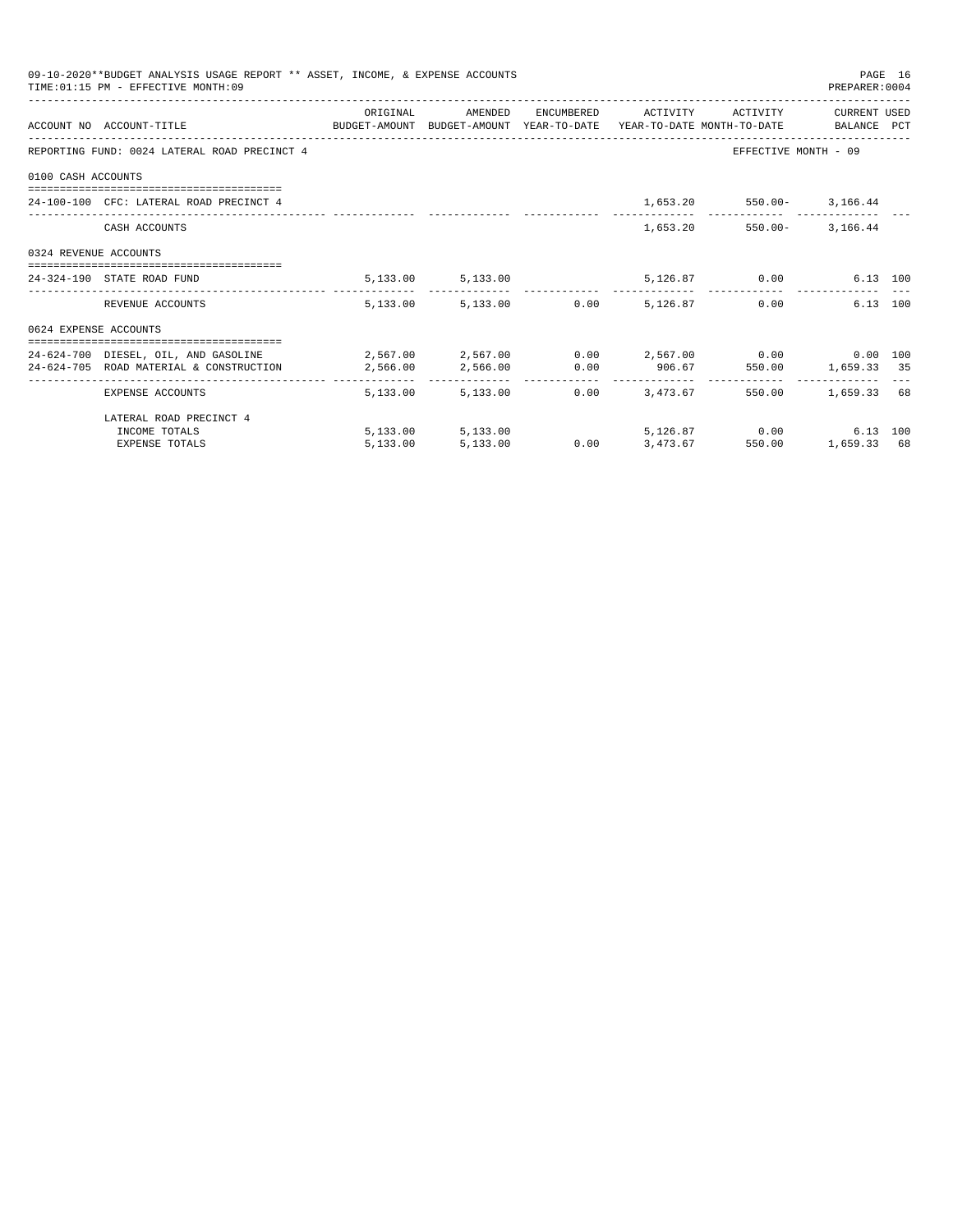|            | 09-10-2020**BUDGET ANALYSIS USAGE REPORT ** ASSET, INCOME, & EXPENSE ACCOUNTS<br>TIME: 01:15 PM - EFFECTIVE MONTH: 09 |                       |                                                     |                       |                                        |                      | PAGE 17<br>PREPARER:0004           |
|------------|-----------------------------------------------------------------------------------------------------------------------|-----------------------|-----------------------------------------------------|-----------------------|----------------------------------------|----------------------|------------------------------------|
|            | ACCOUNT NO ACCOUNT-TITLE                                                                                              | ORIGINAL              | AMENDED<br>BUDGET-AMOUNT BUDGET-AMOUNT YEAR-TO-DATE | ENCUMBERED            | ACTIVITY<br>YEAR-TO-DATE MONTH-TO-DATE | ACTIVITY             | <b>CURRENT USED</b><br>BALANCE PCT |
|            | REPORTING FUND: 0026 IT YEARLY SERVICES                                                                               |                       |                                                     |                       |                                        | EFFECTIVE MONTH - 09 |                                    |
|            | 0100 IT YEARLY SERVICES CASH                                                                                          |                       |                                                     |                       |                                        |                      |                                    |
|            | 26-100-100 IT YEARLY SERVICES CASH ACCOUNT                                                                            |                       |                                                     |                       | 66,810.50-                             | 0.00                 | $66, 810.50 -$                     |
|            | IT YEARLY SERVICES CASH                                                                                               |                       |                                                     |                       | $66, 810.50 -$                         | 0.00                 | $66, 810.50 -$                     |
|            | 0200 LIABILITY ACCOUNT                                                                                                |                       |                                                     |                       |                                        |                      |                                    |
|            |                                                                                                                       |                       |                                                     |                       |                                        |                      |                                    |
|            | 26-200-999 SYSTEM ADDED FUND BALANCE                                                                                  | 0.00                  | 0.00                                                | 0.00                  | 0.00                                   | 0.00                 | 0.00                               |
|            | LIABILITY ACCOUNT                                                                                                     | 0.00                  | 0.00                                                | 0.00                  | 0.00                                   | 0.00                 | 0.00                               |
|            | 0330 IT YEARLY SERVICES REVENUE                                                                                       |                       |                                                     |                       |                                        |                      |                                    |
|            |                                                                                                                       |                       |                                                     |                       |                                        |                      |                                    |
|            | 26-330-185 IT YEARLY REVENUE                                                                                          | 0.00<br>$\frac{1}{2}$ | 0.00<br>-----                                       |                       | 0.00                                   | 0.00                 | 0.00                               |
|            | IT YEARLY SERVICES REVENUE                                                                                            | 0.00                  | 0.00                                                | 0.00                  | 0.00                                   | 0.00                 | 0.00                               |
|            | 0660 IT YEARLY SERVICES EXPENSE                                                                                       |                       |                                                     |                       |                                        |                      |                                    |
|            |                                                                                                                       |                       |                                                     |                       |                                        |                      |                                    |
|            | 26-660-600 COPIERS & PRINTERS                                                                                         | 0.00                  | 0.00                                                | 0.00                  | 0.00                                   | 0.00                 | 0.00                               |
|            | 26-660-601 BACKUP & DISASTER                                                                                          | 0.00                  | 0.00                                                | 0.00                  | 3,630.00                               | 0.00                 | $3,630.00 -$                       |
|            | 26-660-602 CORE FIREWALL                                                                                              | 0.00                  | 0.00                                                | 0.00                  | 4,740.00                               | 0.00                 | $4,740.00 -$                       |
|            | 26-660-603 LEC NETWORK                                                                                                | 0.00                  | 0.00                                                | 1,567.60              | 12,055.60                              | 0.00                 | $13,623.20 -$                      |
|            | 26-660-604 CH NETWORK                                                                                                 | 0.00                  | 0.00                                                | 2,501.40              | 16,028.40                              | 0.00                 | 18,529.80-                         |
|            | 26-660-605 LEC SECURITY SOFTWARE                                                                                      | 0.00                  | 0.00                                                | 0.00                  | 2,700.00                               | 0.00                 | $2,700.00-$                        |
|            | 26-660-606 CH SECURITY SOFTWARE                                                                                       | 0.00                  | 0.00                                                | 0.00                  | 2,400.00                               | 0.00                 | $2,400.00-$                        |
|            | 26-660-607 NEW SECURE EMAIL                                                                                           | 0.00                  | 0.00                                                | 0.00                  | 1,120.00                               | 0.00                 | $1,120.00 -$                       |
|            | 26-660-608 EXISTING HOST TAC WEBSITE                                                                                  | 0.00                  | 0.00                                                | 0.00                  | 0.00                                   | 0.00                 | 0.00                               |
| 26-660-609 | OFFICE 365                                                                                                            | 0.00                  | 0.00                                                | 0.00                  | 750.00                                 | 0.00                 | 750.00-                            |
|            | 26-660-610 ADOBE PDF SOFTWARE                                                                                         | 0.00                  | 0.00                                                | 0.00                  | 4,186.50                               | 0.00                 | $4,186.50-$                        |
|            | 26-660-611 LEC MONITOR GENERATOR                                                                                      | 0.00                  | 0.00                                                | 0.00                  | 0.00                                   | 0.00                 | 0.00                               |
|            | 26-660-612 EST BACKUP INTERNET                                                                                        | 0.00                  | 0.00                                                | 0.00                  | 0.00                                   | 0.00                 | 0.00<br>0.00                       |
|            | 26-660-613 INTERNET FOR PATROL CARS                                                                                   | 0.00                  | 0.00                                                | 0.00                  | 0.00                                   | 0.00<br>0.00         |                                    |
|            | 26-660-614 INTERNET FOR SENIOR CITIZENS                                                                               | 0.00                  | 0.00                                                | 0.00                  | 0.00                                   |                      | 0.00                               |
|            | 26-660-615 AT& FIBER CH                                                                                               | 0.00                  | 0.00                                                | 0.00                  | 0.00                                   | 0.00                 | 0.00                               |
|            | 26-660-616 PHONE LINE COST                                                                                            | 0.00                  | 0.00                                                | 0.00                  | 0.00                                   | 0.00                 | 0.00                               |
| 26-660-618 | 26-660-617 SPARE SUPPLIES KEPT ON SITE<br>SUPPORT FOR IT SYSTEMS                                                      | 0.00<br>0.00          | 0.00<br>0.00                                        | 0.00<br>3,200.00      | 0.00<br>19,200.00                      | 0.00<br>0.00         | 0.00<br>$22,400.00-$               |
|            | -------------------------<br>IT YEARLY SERVICES EXPENSE                                                               | $- - - -$<br>0.00     | $- - - -$<br>0.00                                   | ---------<br>7,269.00 | -----------<br>66,810.50               | -----<br>0.00        | ----------<br>74,079.50-           |
|            | IT YEARLY SERVICES                                                                                                    |                       |                                                     |                       |                                        |                      |                                    |
|            | INCOME TOTALS                                                                                                         | 0.00                  | 0.00                                                |                       | 0.00                                   | 0.00                 | 0.00                               |
|            | <b>EXPENSE TOTALS</b>                                                                                                 | 0.00                  | 0.00                                                | 7,269.00              | 66,810.50                              | 0.00                 | $74,079.50 -$                      |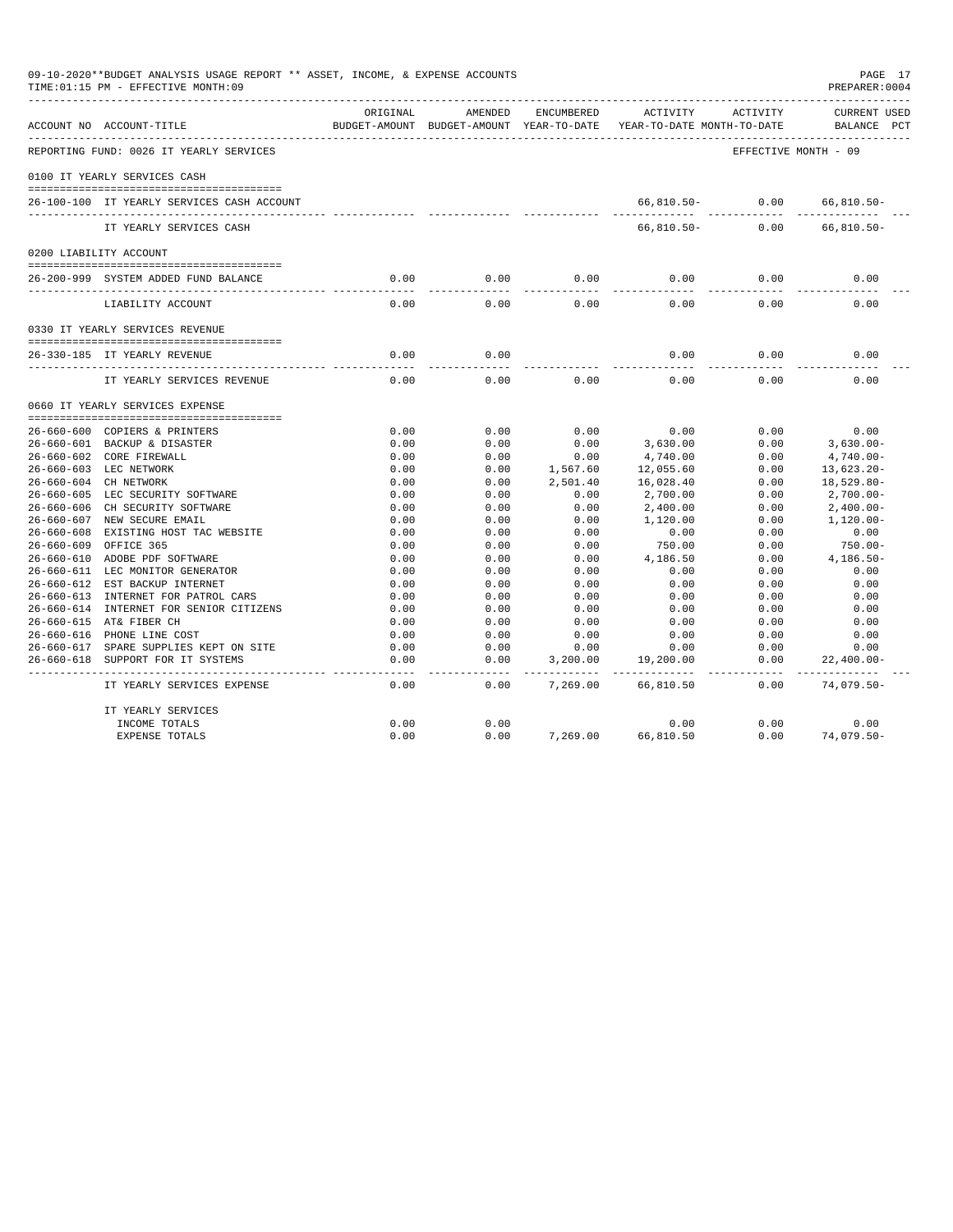| 09-10-2020**BUDGET ANALYSIS USAGE REPORT ** ASSET, INCOME, & EXPENSE ACCOUNTS<br>PAGE 18<br>PREPARER: 0004<br>TIME: 01:15 PM - EFFECTIVE MONTH: 09<br>ORIGINAL<br>ENCUMBERED<br>ACTIVITY<br>AMENDED<br>ACTIVITY<br>YEAR-TO-DATE<br>ACCOUNT NO ACCOUNT-TITLE<br>BUDGET-AMOUNT<br>BUDGET-AMOUNT<br>YEAR-TO-DATE MONTH-TO-DATE<br>BALANCE<br>REPORTING FUND: 0027 IT DEPARTMENT CAPITAL NOV 2019<br>EFFECTIVE MONTH - 09<br>0100 IT CASH ACCOUNT<br>0.00<br>187,193.75-<br>159, 283. 25-<br>27-100-100 IT DEPARTMENT CHECKING<br>$187.193.75-$<br>159, 283. 25-<br>0.00<br>IT CASH ACCOUNT<br>0200 LIABILITY ACCOUNT<br>0.00<br>0.00<br>$27,910.50 -$<br>27-200-180 ACCOUNTS PAYABLE<br>0.00<br>0.00<br>0.00<br>27-200-999 SYSTEM ADDED FUND BALANCE<br>0.00<br>0.00<br>0.00<br>0.00<br>0.00<br>0.00<br>0.00<br>0.00<br>$27,910.50 -$<br>LIABILITY ACCOUNT<br>0327 IT REVENUE ACCOUNT<br>0.00<br>0.00<br>0.00<br>0.00<br>0.00<br>27-327-180 IT INTEREST<br>0.00<br>0.00<br>0.00<br>0.00<br>0.00<br>27-327-181 IT REVENUE<br>IT REVENUE ACCOUNT<br>0.00<br>0.00<br>0.00<br>0.00<br>0.00<br>0.00<br>0627 IT EXPENSE ACCOUNT<br>0.00<br>0.00<br>0.00<br>27,910.50<br>0.00<br>27-627-333 LAST YEARS BILLS<br>27,910.50-<br>0.00<br>27-627-621 PROJECT MANAGEMENT<br>0.00<br>0.00<br>13,833.75<br>0.00<br>13,833.75-<br>27-627-622 NTEGRATION & SUPPORT<br>15,000.00<br>15,000.00<br>0.00<br>15,000.00<br>0.00<br>0.00 100<br>27-627-625 HARDWARE<br>4,614.98<br>38,376.71<br>$42,991.69-$<br>0.00<br>0.00<br>0.00<br>$27 - 627 - 626$<br>25,000.00<br>CABLING<br>0.00<br>0.00<br>0.00<br>0.00<br>$25,000.00 -$<br>0.00<br>27-627-627<br>PHONE SYSTEM CHANGES<br>0.00<br>0.00<br>0.00<br>0.00<br>0.00<br>11,844.32<br>27-627-628 ELECTRICAL & HVAC<br>0.00<br>0.00<br>0.00<br>0.00<br>11,844.32-<br>0.00<br>27-627-629 CONTRACT PAY-OFF<br>0.00<br>0.00<br>4,353.47<br>0.00<br>4,353.47-<br>0.00<br>0.00<br>0.00<br>$27 - 627 - 630$<br>PROJECT INTEGRATION & SUPPORT<br>0.00<br>50,875.00<br>$50,875.00 -$<br>----------<br>15,000.00<br>15,000.00<br>4,614.98<br>0.00<br>IT EXPENSE ACCOUNT<br>187,193.75 |                                |           |           |  |                     |      |                              |  |
|-----------------------------------------------------------------------------------------------------------------------------------------------------------------------------------------------------------------------------------------------------------------------------------------------------------------------------------------------------------------------------------------------------------------------------------------------------------------------------------------------------------------------------------------------------------------------------------------------------------------------------------------------------------------------------------------------------------------------------------------------------------------------------------------------------------------------------------------------------------------------------------------------------------------------------------------------------------------------------------------------------------------------------------------------------------------------------------------------------------------------------------------------------------------------------------------------------------------------------------------------------------------------------------------------------------------------------------------------------------------------------------------------------------------------------------------------------------------------------------------------------------------------------------------------------------------------------------------------------------------------------------------------------------------------------------------------------------------------------------------------------------------------------------------------------------------------------------------------------------------------------------------------------------------------------------------------------------------------------------------------------------------------------------------------------------------------------------------------------|--------------------------------|-----------|-----------|--|---------------------|------|------------------------------|--|
|                                                                                                                                                                                                                                                                                                                                                                                                                                                                                                                                                                                                                                                                                                                                                                                                                                                                                                                                                                                                                                                                                                                                                                                                                                                                                                                                                                                                                                                                                                                                                                                                                                                                                                                                                                                                                                                                                                                                                                                                                                                                                                     |                                |           |           |  |                     |      | CURRENT USED<br>$_{\rm PCT}$ |  |
|                                                                                                                                                                                                                                                                                                                                                                                                                                                                                                                                                                                                                                                                                                                                                                                                                                                                                                                                                                                                                                                                                                                                                                                                                                                                                                                                                                                                                                                                                                                                                                                                                                                                                                                                                                                                                                                                                                                                                                                                                                                                                                     |                                |           |           |  |                     |      |                              |  |
|                                                                                                                                                                                                                                                                                                                                                                                                                                                                                                                                                                                                                                                                                                                                                                                                                                                                                                                                                                                                                                                                                                                                                                                                                                                                                                                                                                                                                                                                                                                                                                                                                                                                                                                                                                                                                                                                                                                                                                                                                                                                                                     |                                |           |           |  |                     |      |                              |  |
|                                                                                                                                                                                                                                                                                                                                                                                                                                                                                                                                                                                                                                                                                                                                                                                                                                                                                                                                                                                                                                                                                                                                                                                                                                                                                                                                                                                                                                                                                                                                                                                                                                                                                                                                                                                                                                                                                                                                                                                                                                                                                                     |                                |           |           |  |                     |      |                              |  |
|                                                                                                                                                                                                                                                                                                                                                                                                                                                                                                                                                                                                                                                                                                                                                                                                                                                                                                                                                                                                                                                                                                                                                                                                                                                                                                                                                                                                                                                                                                                                                                                                                                                                                                                                                                                                                                                                                                                                                                                                                                                                                                     |                                |           |           |  |                     |      |                              |  |
|                                                                                                                                                                                                                                                                                                                                                                                                                                                                                                                                                                                                                                                                                                                                                                                                                                                                                                                                                                                                                                                                                                                                                                                                                                                                                                                                                                                                                                                                                                                                                                                                                                                                                                                                                                                                                                                                                                                                                                                                                                                                                                     |                                |           |           |  |                     |      |                              |  |
|                                                                                                                                                                                                                                                                                                                                                                                                                                                                                                                                                                                                                                                                                                                                                                                                                                                                                                                                                                                                                                                                                                                                                                                                                                                                                                                                                                                                                                                                                                                                                                                                                                                                                                                                                                                                                                                                                                                                                                                                                                                                                                     |                                |           |           |  |                     |      |                              |  |
|                                                                                                                                                                                                                                                                                                                                                                                                                                                                                                                                                                                                                                                                                                                                                                                                                                                                                                                                                                                                                                                                                                                                                                                                                                                                                                                                                                                                                                                                                                                                                                                                                                                                                                                                                                                                                                                                                                                                                                                                                                                                                                     |                                |           |           |  |                     |      |                              |  |
|                                                                                                                                                                                                                                                                                                                                                                                                                                                                                                                                                                                                                                                                                                                                                                                                                                                                                                                                                                                                                                                                                                                                                                                                                                                                                                                                                                                                                                                                                                                                                                                                                                                                                                                                                                                                                                                                                                                                                                                                                                                                                                     |                                |           |           |  |                     |      |                              |  |
|                                                                                                                                                                                                                                                                                                                                                                                                                                                                                                                                                                                                                                                                                                                                                                                                                                                                                                                                                                                                                                                                                                                                                                                                                                                                                                                                                                                                                                                                                                                                                                                                                                                                                                                                                                                                                                                                                                                                                                                                                                                                                                     |                                |           |           |  |                     |      |                              |  |
|                                                                                                                                                                                                                                                                                                                                                                                                                                                                                                                                                                                                                                                                                                                                                                                                                                                                                                                                                                                                                                                                                                                                                                                                                                                                                                                                                                                                                                                                                                                                                                                                                                                                                                                                                                                                                                                                                                                                                                                                                                                                                                     |                                |           |           |  |                     |      |                              |  |
|                                                                                                                                                                                                                                                                                                                                                                                                                                                                                                                                                                                                                                                                                                                                                                                                                                                                                                                                                                                                                                                                                                                                                                                                                                                                                                                                                                                                                                                                                                                                                                                                                                                                                                                                                                                                                                                                                                                                                                                                                                                                                                     |                                |           |           |  |                     |      |                              |  |
|                                                                                                                                                                                                                                                                                                                                                                                                                                                                                                                                                                                                                                                                                                                                                                                                                                                                                                                                                                                                                                                                                                                                                                                                                                                                                                                                                                                                                                                                                                                                                                                                                                                                                                                                                                                                                                                                                                                                                                                                                                                                                                     |                                |           |           |  |                     |      |                              |  |
|                                                                                                                                                                                                                                                                                                                                                                                                                                                                                                                                                                                                                                                                                                                                                                                                                                                                                                                                                                                                                                                                                                                                                                                                                                                                                                                                                                                                                                                                                                                                                                                                                                                                                                                                                                                                                                                                                                                                                                                                                                                                                                     |                                |           |           |  |                     |      |                              |  |
|                                                                                                                                                                                                                                                                                                                                                                                                                                                                                                                                                                                                                                                                                                                                                                                                                                                                                                                                                                                                                                                                                                                                                                                                                                                                                                                                                                                                                                                                                                                                                                                                                                                                                                                                                                                                                                                                                                                                                                                                                                                                                                     |                                |           |           |  |                     |      |                              |  |
|                                                                                                                                                                                                                                                                                                                                                                                                                                                                                                                                                                                                                                                                                                                                                                                                                                                                                                                                                                                                                                                                                                                                                                                                                                                                                                                                                                                                                                                                                                                                                                                                                                                                                                                                                                                                                                                                                                                                                                                                                                                                                                     |                                |           |           |  |                     |      |                              |  |
|                                                                                                                                                                                                                                                                                                                                                                                                                                                                                                                                                                                                                                                                                                                                                                                                                                                                                                                                                                                                                                                                                                                                                                                                                                                                                                                                                                                                                                                                                                                                                                                                                                                                                                                                                                                                                                                                                                                                                                                                                                                                                                     |                                |           |           |  |                     |      |                              |  |
|                                                                                                                                                                                                                                                                                                                                                                                                                                                                                                                                                                                                                                                                                                                                                                                                                                                                                                                                                                                                                                                                                                                                                                                                                                                                                                                                                                                                                                                                                                                                                                                                                                                                                                                                                                                                                                                                                                                                                                                                                                                                                                     |                                |           |           |  |                     |      |                              |  |
|                                                                                                                                                                                                                                                                                                                                                                                                                                                                                                                                                                                                                                                                                                                                                                                                                                                                                                                                                                                                                                                                                                                                                                                                                                                                                                                                                                                                                                                                                                                                                                                                                                                                                                                                                                                                                                                                                                                                                                                                                                                                                                     |                                |           |           |  |                     |      |                              |  |
|                                                                                                                                                                                                                                                                                                                                                                                                                                                                                                                                                                                                                                                                                                                                                                                                                                                                                                                                                                                                                                                                                                                                                                                                                                                                                                                                                                                                                                                                                                                                                                                                                                                                                                                                                                                                                                                                                                                                                                                                                                                                                                     |                                |           |           |  |                     |      |                              |  |
|                                                                                                                                                                                                                                                                                                                                                                                                                                                                                                                                                                                                                                                                                                                                                                                                                                                                                                                                                                                                                                                                                                                                                                                                                                                                                                                                                                                                                                                                                                                                                                                                                                                                                                                                                                                                                                                                                                                                                                                                                                                                                                     |                                |           |           |  |                     |      |                              |  |
|                                                                                                                                                                                                                                                                                                                                                                                                                                                                                                                                                                                                                                                                                                                                                                                                                                                                                                                                                                                                                                                                                                                                                                                                                                                                                                                                                                                                                                                                                                                                                                                                                                                                                                                                                                                                                                                                                                                                                                                                                                                                                                     |                                |           |           |  |                     |      |                              |  |
|                                                                                                                                                                                                                                                                                                                                                                                                                                                                                                                                                                                                                                                                                                                                                                                                                                                                                                                                                                                                                                                                                                                                                                                                                                                                                                                                                                                                                                                                                                                                                                                                                                                                                                                                                                                                                                                                                                                                                                                                                                                                                                     |                                |           |           |  |                     |      |                              |  |
|                                                                                                                                                                                                                                                                                                                                                                                                                                                                                                                                                                                                                                                                                                                                                                                                                                                                                                                                                                                                                                                                                                                                                                                                                                                                                                                                                                                                                                                                                                                                                                                                                                                                                                                                                                                                                                                                                                                                                                                                                                                                                                     |                                |           |           |  |                     |      |                              |  |
|                                                                                                                                                                                                                                                                                                                                                                                                                                                                                                                                                                                                                                                                                                                                                                                                                                                                                                                                                                                                                                                                                                                                                                                                                                                                                                                                                                                                                                                                                                                                                                                                                                                                                                                                                                                                                                                                                                                                                                                                                                                                                                     |                                |           |           |  |                     |      |                              |  |
|                                                                                                                                                                                                                                                                                                                                                                                                                                                                                                                                                                                                                                                                                                                                                                                                                                                                                                                                                                                                                                                                                                                                                                                                                                                                                                                                                                                                                                                                                                                                                                                                                                                                                                                                                                                                                                                                                                                                                                                                                                                                                                     |                                |           |           |  |                     |      |                              |  |
|                                                                                                                                                                                                                                                                                                                                                                                                                                                                                                                                                                                                                                                                                                                                                                                                                                                                                                                                                                                                                                                                                                                                                                                                                                                                                                                                                                                                                                                                                                                                                                                                                                                                                                                                                                                                                                                                                                                                                                                                                                                                                                     |                                |           |           |  |                     |      | 176,808.73- 279              |  |
|                                                                                                                                                                                                                                                                                                                                                                                                                                                                                                                                                                                                                                                                                                                                                                                                                                                                                                                                                                                                                                                                                                                                                                                                                                                                                                                                                                                                                                                                                                                                                                                                                                                                                                                                                                                                                                                                                                                                                                                                                                                                                                     | IT DEPARTMENT CAPITAL NOV 2019 |           |           |  |                     |      |                              |  |
|                                                                                                                                                                                                                                                                                                                                                                                                                                                                                                                                                                                                                                                                                                                                                                                                                                                                                                                                                                                                                                                                                                                                                                                                                                                                                                                                                                                                                                                                                                                                                                                                                                                                                                                                                                                                                                                                                                                                                                                                                                                                                                     | INCOME TOTALS                  | 0.00      | 0.00      |  | 0.00                | 0.00 | 0.00                         |  |
|                                                                                                                                                                                                                                                                                                                                                                                                                                                                                                                                                                                                                                                                                                                                                                                                                                                                                                                                                                                                                                                                                                                                                                                                                                                                                                                                                                                                                                                                                                                                                                                                                                                                                                                                                                                                                                                                                                                                                                                                                                                                                                     | <b>EXPENSE TOTALS</b>          | 15,000.00 | 15,000.00 |  | 4,614.98 187,193.75 | 0.00 | 176,808.73-279               |  |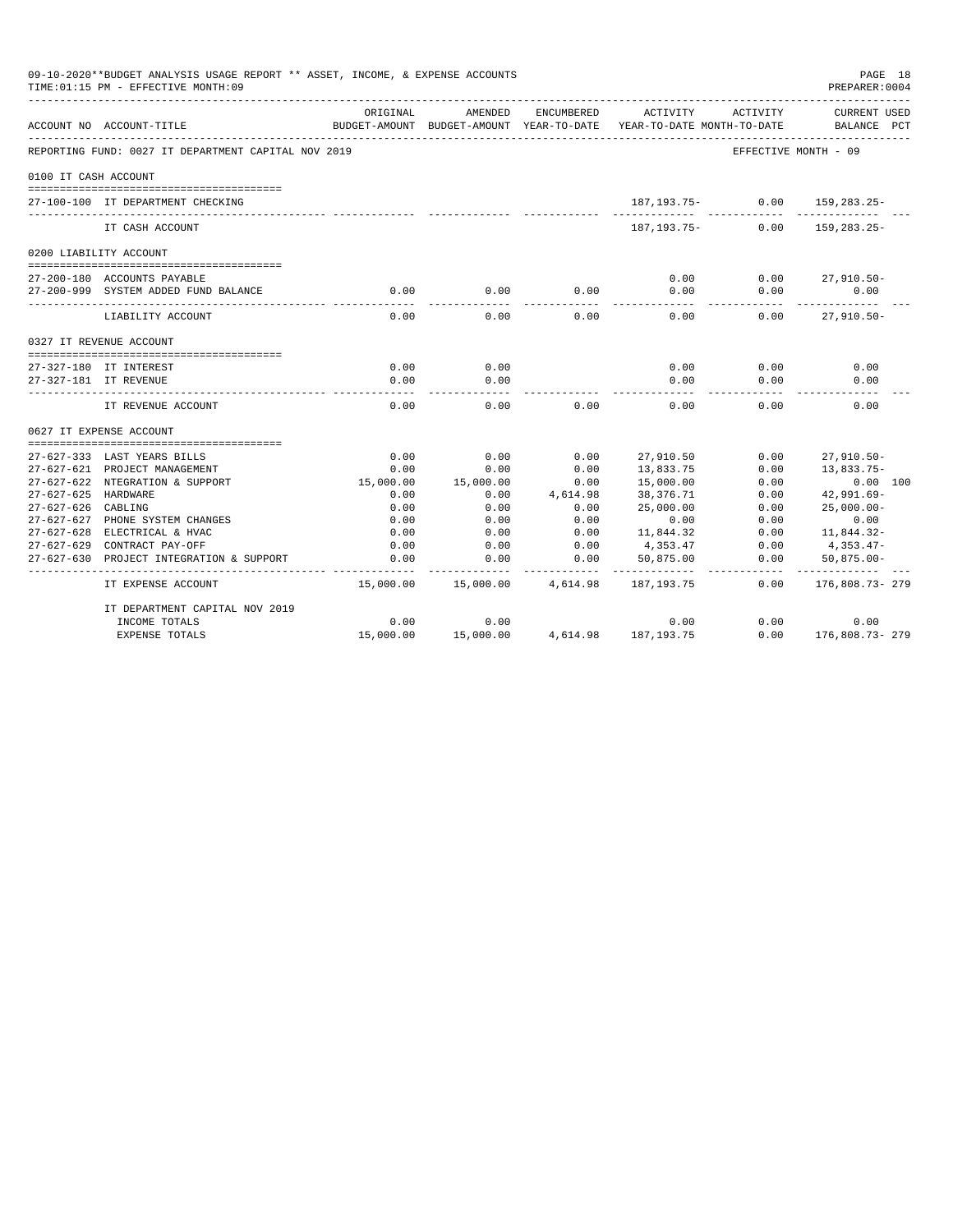|                       | 09-10-2020**BUDGET ANALYSIS USAGE REPORT ** ASSET, INCOME, & EXPENSE ACCOUNTS<br>TIME: 01:15 PM - EFFECTIVE MONTH: 09 |                                                                                 |          |            |                     |          | PREPARER: 0004              | PAGE 19        |
|-----------------------|-----------------------------------------------------------------------------------------------------------------------|---------------------------------------------------------------------------------|----------|------------|---------------------|----------|-----------------------------|----------------|
|                       | ACCOUNT NO ACCOUNT-TITLE                                                                                              | ORTGINAL<br>BUDGET-AMOUNT BUDGET-AMOUNT YEAR-TO-DATE YEAR-TO-DATE MONTH-TO-DATE | AMENDED  | ENCUMBERED | ACTIVITY            | ACTIVITY | CURRENT USED<br>BALANCE PCT |                |
|                       | REPORTING FUND: 0028 CONTINGENCY FUND                                                                                 |                                                                                 |          |            |                     |          | EFFECTIVE MONTH - 09        |                |
| 0100 CONTINGENCY CASH |                                                                                                                       |                                                                                 |          |            |                     |          |                             |                |
|                       | 28-100-100 CONTINGENCY FUND CHECKING                                                                                  | 0.00                                                                            | 0.00     |            | 0.00<br>----------- | 0.00     | 0.00                        |                |
|                       | CONTINGENCY CASH                                                                                                      | 0.00                                                                            | 0.00     | 0.00       | 0.00                | 0.00     | 0.00                        |                |
| 0200 LIABILITY        |                                                                                                                       |                                                                                 |          |            |                     |          |                             |                |
|                       | 28-200-999 SYSTEM ADDED FUND BALANCE                                                                                  | 0.00                                                                            | 0.00     | 0.00       | 0.00                | 0.00     | 0.00                        |                |
|                       | LIABILITY                                                                                                             | 0.00                                                                            | 0.00     | 0.00       | 0.00                | 0.00     | 0.00                        |                |
|                       | 0328 CONTIGENCY REVENUE                                                                                               |                                                                                 |          |            |                     |          |                             |                |
|                       | 28-328-100 WIND TAX REVENUE                                                                                           | 0.00                                                                            | 0.00     |            | 0.00                | 0.00     | 0.00                        |                |
|                       | CONTIGENCY REVENUE                                                                                                    | 0.00                                                                            | 0.00     | 0.00       | 0.00                | 0.00     | 0.00                        |                |
|                       | 0628 CONTIGENCY EXPENSE                                                                                               |                                                                                 |          |            |                     |          |                             |                |
|                       | 28-628-628 CONTIGENCY MISC EXPENSE                                                                                    | 8,446,00                                                                        | 8,446.00 | 0.00       | 0.00                | 0.00     | 8,446,00 00                 |                |
|                       | CONTIGENCY EXPENSE                                                                                                    | 8,446.00                                                                        | 8,446,00 | 0.00       | 0.00                | 0.00     | 8,446.00                    | 0 <sub>0</sub> |
|                       | CONTINGENCY FUND                                                                                                      |                                                                                 |          |            |                     |          |                             |                |
|                       | INCOME TOTALS                                                                                                         | 0.00                                                                            | 0.00     |            | 0.00                |          | 0.00<br>0.00                |                |
|                       | <b>EXPENSE TOTALS</b>                                                                                                 | 8,446.00                                                                        | 8,446.00 | 0.00       | 0.00                | 0.00     | 8,446.00                    | 00             |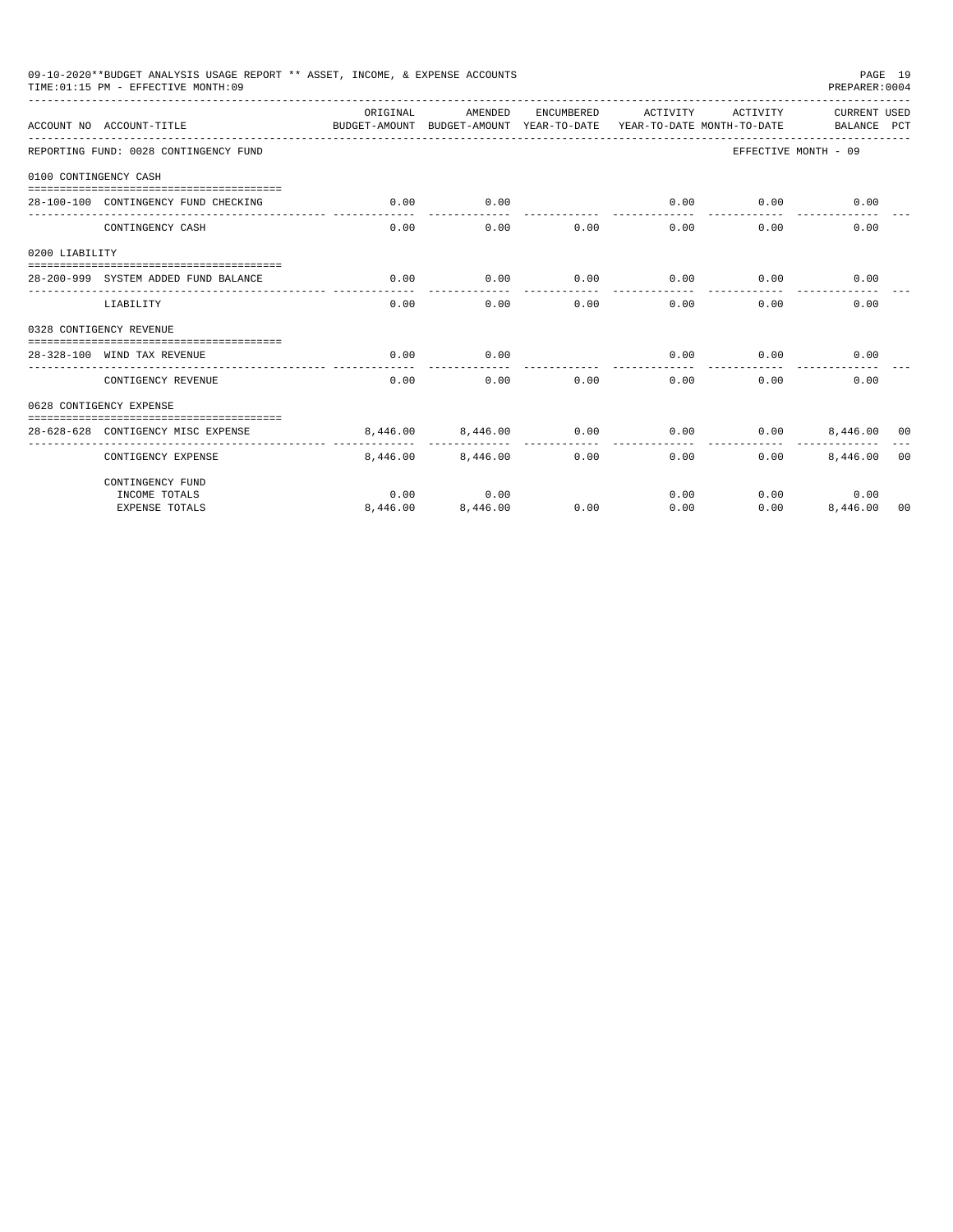|                    | 09-10-2020**BUDGET ANALYSIS USAGE REPORT ** ASSET, INCOME, & EXPENSE ACCOUNTS<br>PAGE 20<br>TIME: 01:15 PM - EFFECTIVE MONTH: 09<br>PREPARER: 0004<br>ORIGINAL<br>AMENDED<br>ENCUMBERED<br>ACTIVITY<br>ACTIVITY<br>CURRENT USED<br>ACCOUNT NO ACCOUNT-TITLE<br>BUDGET-AMOUNT BUDGET-AMOUNT YEAR-TO-DATE YEAR-TO-DATE MONTH-TO-DATE<br>BALANCE PCT<br>REPORTING FUND: 0029 COUNTY COURT REPORTER FUND<br>EFFECTIVE MONTH - 09<br>$12.00 - 0.00$ 12.00<br>29-100-100 COUNTY COURT REPORTER<br>CASH ACCOUNTS<br>$12.00 -$<br>0.00<br>12.00<br>0.00<br>29-390-390 COUNTY CLERK REPORTER FEES<br>0.00<br>$12.00$ 0.00 $12.00+$<br>0.00<br>REVENUE<br>0.00<br>0.00<br>12.00<br>0.00<br>$12.00+$<br>0690 EXPENSE ACCOUNTS<br>0.00<br>0.00<br>0.00<br>0.00<br>0.00<br>0.00<br>29-690-395 COURT REPORTER EXPENSE |      |      |      |       |              |          |
|--------------------|---------------------------------------------------------------------------------------------------------------------------------------------------------------------------------------------------------------------------------------------------------------------------------------------------------------------------------------------------------------------------------------------------------------------------------------------------------------------------------------------------------------------------------------------------------------------------------------------------------------------------------------------------------------------------------------------------------------------------------------------------------------------------------------------------------|------|------|------|-------|--------------|----------|
|                    |                                                                                                                                                                                                                                                                                                                                                                                                                                                                                                                                                                                                                                                                                                                                                                                                         |      |      |      |       |              |          |
|                    |                                                                                                                                                                                                                                                                                                                                                                                                                                                                                                                                                                                                                                                                                                                                                                                                         |      |      |      |       |              |          |
| 0100 CASH ACCOUNTS |                                                                                                                                                                                                                                                                                                                                                                                                                                                                                                                                                                                                                                                                                                                                                                                                         |      |      |      |       |              |          |
|                    |                                                                                                                                                                                                                                                                                                                                                                                                                                                                                                                                                                                                                                                                                                                                                                                                         |      |      |      |       |              |          |
|                    |                                                                                                                                                                                                                                                                                                                                                                                                                                                                                                                                                                                                                                                                                                                                                                                                         |      |      |      |       |              |          |
| 0390 REVENUE       |                                                                                                                                                                                                                                                                                                                                                                                                                                                                                                                                                                                                                                                                                                                                                                                                         |      |      |      |       |              |          |
|                    |                                                                                                                                                                                                                                                                                                                                                                                                                                                                                                                                                                                                                                                                                                                                                                                                         |      |      |      |       |              |          |
|                    |                                                                                                                                                                                                                                                                                                                                                                                                                                                                                                                                                                                                                                                                                                                                                                                                         |      |      |      |       |              |          |
|                    |                                                                                                                                                                                                                                                                                                                                                                                                                                                                                                                                                                                                                                                                                                                                                                                                         |      |      |      |       |              |          |
|                    |                                                                                                                                                                                                                                                                                                                                                                                                                                                                                                                                                                                                                                                                                                                                                                                                         |      |      |      |       |              |          |
|                    | <b>EXPENSE ACCOUNTS</b>                                                                                                                                                                                                                                                                                                                                                                                                                                                                                                                                                                                                                                                                                                                                                                                 | 0.00 | 0.00 |      | 0.00  | 0.00<br>0.00 | 0.00     |
|                    | COUNTY COURT REPORTER FUND                                                                                                                                                                                                                                                                                                                                                                                                                                                                                                                                                                                                                                                                                                                                                                              |      |      |      |       |              |          |
|                    | INCOME TOTALS                                                                                                                                                                                                                                                                                                                                                                                                                                                                                                                                                                                                                                                                                                                                                                                           | 0.00 | 0.00 |      | 12.00 | 0.00         | $12.00+$ |
|                    | <b>EXPENSE TOTALS</b>                                                                                                                                                                                                                                                                                                                                                                                                                                                                                                                                                                                                                                                                                                                                                                                   | 0.00 | 0.00 | 0.00 | 0.00  | 0.00         | 0.00     |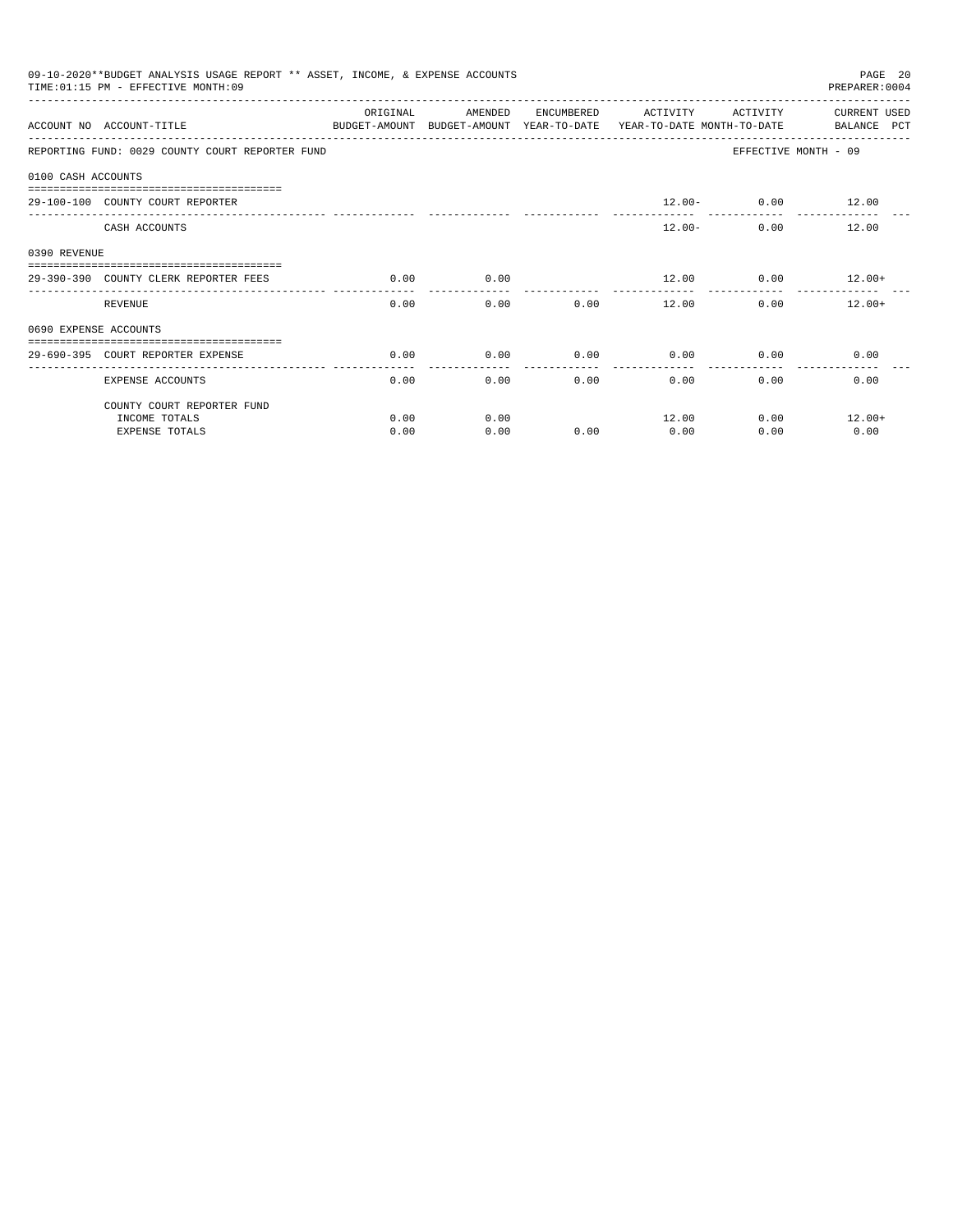|                       | 09-10-2020**BUDGET ANALYSIS USAGE REPORT ** ASSET, INCOME, & EXPENSE ACCOUNTS<br>TIME: 01:15 PM - EFFECTIVE MONTH: 09                                              |                |                |      |                     |                                                 | PAGE 21<br>PREPARER:0004 |     |
|-----------------------|--------------------------------------------------------------------------------------------------------------------------------------------------------------------|----------------|----------------|------|---------------------|-------------------------------------------------|--------------------------|-----|
|                       | ACCOUNT NO ACCOUNT-TITLE<br>BUDGET-AMOUNT BUDGET-AMOUNT YEAR-TO-DATE YEAR-TO-DATE MONTH-TO-DATE BALANCE PCT                                                        | ORIGINAL       | AMENDED        |      | ENCUMBERED ACTIVITY |                                                 | ACTIVITY CURRENT USED    |     |
|                       | REPORTING FUND: 0030 COURT RECORDS PRESERVATION FUND                                                                                                               |                |                |      |                     |                                                 | EFFECTIVE MONTH - 09     |     |
| 0100 CASH ACCOUNTS    |                                                                                                                                                                    |                |                |      |                     |                                                 |                          |     |
|                       | -------------------------------------<br>30-100-100 CFC: COURT RECORDS PRES FUND<br>30-100-230 DISTRICT CREDIT CARD ACCOUNT<br>30-100-231 COUNTY CLERK CREDIT CARD |                |                |      | 10.00<br>0.00       | 580.00 80.00 5,272.67<br>$50.00 -$<br>$20.00 -$ | 200.00<br>140.00         |     |
|                       | CASH ACCOUNTS                                                                                                                                                      |                |                |      | --------<br>590.00  | 10.00                                           | 5.612.67                 |     |
| 0330 REVENUE ACCOUNTS |                                                                                                                                                                    |                |                |      |                     |                                                 |                          |     |
|                       | --------------------------------<br>30-330-180 INTEREST EARNED<br>30-330-730 RECORDS PRESERVATION FEES                                                             | 0.00<br>500.00 | 0.00<br>500.00 |      | 450.00              | $0.00$ $0.00$ $0.00$ $0.00$<br>10.00            | 50.00                    | -90 |
|                       | REVENUE ACCOUNTS                                                                                                                                                   | 500.00         | 500.00         | 0.00 |                     | 450.00<br>10.00                                 | 50.00                    | 90  |
| 0730 EXPENSE ACCOUNTS |                                                                                                                                                                    |                |                |      |                     |                                                 |                          |     |
|                       | 30-730-730 RECORDS PRES EXPENSES                                                                                                                                   | 0.00           | 0.00           | 0.00 | 0.00                | 0.00                                            | 0.00                     |     |
|                       | <b>EXPENSE ACCOUNTS</b>                                                                                                                                            | 0.00           | 0.00           | 0.00 | 0.00                | 0.00                                            | 0.00                     |     |
|                       | COURT RECORDS PRESERVATION FUND                                                                                                                                    |                |                |      |                     |                                                 |                          |     |
|                       | INCOME TOTALS<br><b>EXPENSE TOTALS</b>                                                                                                                             | 500.00<br>0.00 | 500.00<br>0.00 | 0.00 | 450.00<br>0.00      | 10.00<br>0.00                                   | 50.00<br>0.00            | 90  |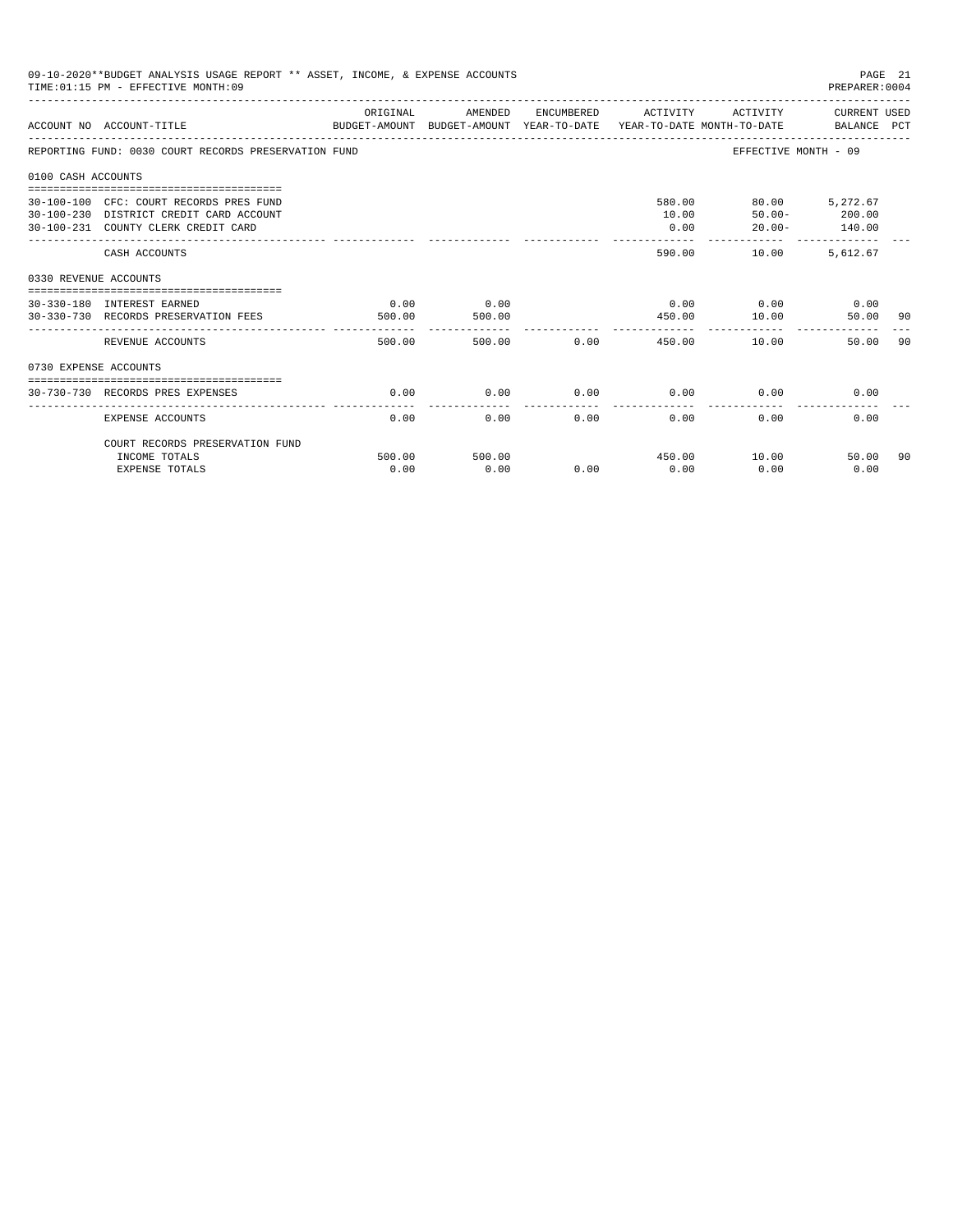|                       | 09-10-2020**BUDGET ANALYSIS USAGE REPORT ** ASSET, INCOME, & EXPENSE ACCOUNTS<br>TIME: 01:15 PM - EFFECTIVE MONTH: 09 |                    |                                                                                |            |          |              | PAGE 22<br>PREPARER: 0004   |
|-----------------------|-----------------------------------------------------------------------------------------------------------------------|--------------------|--------------------------------------------------------------------------------|------------|----------|--------------|-----------------------------|
|                       | ACCOUNT NO ACCOUNT-TITLE                                                                                              | ORIGINAL           | AMENDED<br>BUDGET-AMOUNT BUDGET-AMOUNT YEAR-TO-DATE YEAR-TO-DATE_MONTH-TO-DATE | ENCUMBERED | ACTIVITY | ACTIVITY     | CURRENT USED<br>BALANCE PCT |
|                       | REPORTING FUND: 0031 COUNTY JURY FUND                                                                                 |                    |                                                                                |            |          |              | EFFECTIVE MONTH - 09        |
| 0100 CASH ACCOUNTS    |                                                                                                                       |                    |                                                                                |            |          |              |                             |
|                       | 31-100-100 COUNTY CLERK JURY FEES                                                                                     |                    |                                                                                |            | 4.00     |              | $0.00$ 4.00                 |
|                       | CASH ACCOUNTS                                                                                                         |                    |                                                                                |            | 4.00     | 0.00         | 4.00                        |
| 0380 REVENUE ACCOUNTS |                                                                                                                       |                    |                                                                                |            |          |              |                             |
|                       | 31-380-380 COUNTY CLERK JURY FEES                                                                                     | 0.00               | 0.00                                                                           |            | 4.00     |              | $0.00$ 4.00+                |
|                       | REVENUE ACCOUNTS                                                                                                      | ----------<br>0.00 | 0.00                                                                           | 0.00       | 4.00     | 0.00         | $4.00+$                     |
| 0680 EXPENSE ACCOUNTS |                                                                                                                       |                    |                                                                                |            |          |              |                             |
|                       | 31-680-680 COUNTY PETIT JURY                                                                                          | 0.00               | 0.00                                                                           | 0.00       | 0.00     | 0.00         | 0.00                        |
|                       | <b>EXPENSE ACCOUNTS</b>                                                                                               | 0.00               | 0.00                                                                           |            | 0.00     | 0.00<br>0.00 | 0.00                        |
|                       | COUNTY JURY FUND                                                                                                      |                    |                                                                                |            |          |              |                             |
|                       | INCOME TOTALS                                                                                                         | 0.00               | 0.00                                                                           |            | 4.00     | 0.00         | $4.00+$                     |
|                       | <b>EXPENSE TOTALS</b>                                                                                                 | 0.00               | 0.00                                                                           | 0.00       | 0.00     | 0.00         | 0.00                        |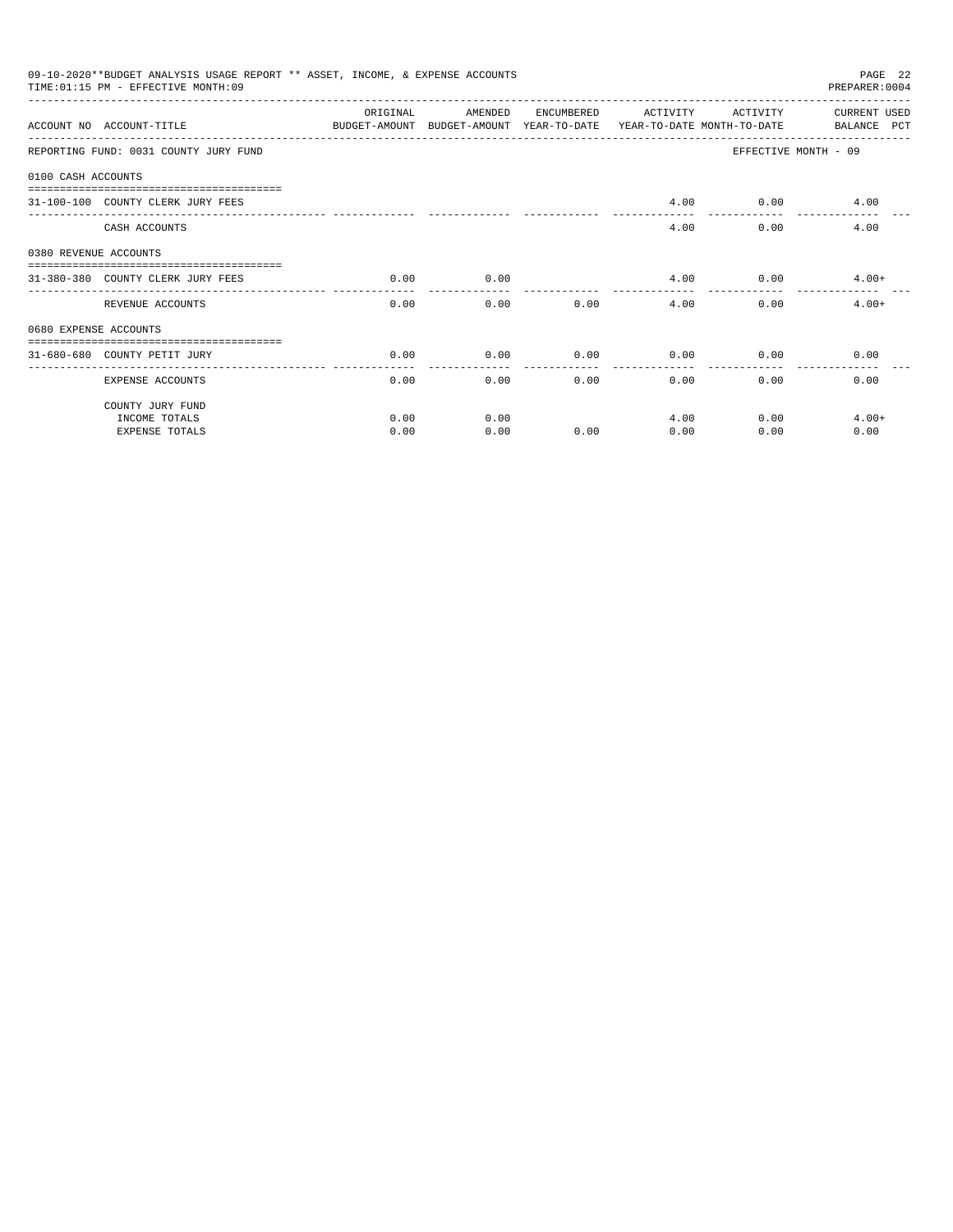| 09-10-2020**BUDGET ANALYSIS USAGE REPORT ** ASSET, INCOME, & EXPENSE ACCOUNTS<br>PAGE 23<br>TIME: 01:15 PM - EFFECTIVE MONTH: 09<br>PREPARER: 0004<br>ORIGINAL<br>ACTIVITY CURRENT USED<br>AMENDED<br>ENCUMBERED ACTIVITY<br>ACCOUNT NO ACCOUNT-TITLE COMPUTER THE BUDGET-AMOUNT BUDGET-AMOUNT YEAR-TO-DATE YEAR-TO-DATE MONTH-TO-DATE BALANCE PCT<br>EFFECTIVE MONTH - 09<br>REPORTING FUND: 0033 C&D COURT TECHNOLOGY FUND<br>0100 CASH ACCOUNTS<br>43.20<br>33-100-100 CFC: C&D COURT TECHNOLOGY FUND<br>$0.00$ and $0.00$<br>575.16<br>0.00<br>0.00<br>33-100-230 DISTRICT CLERK CC ACCOUNT<br>0.00<br>33-100-231 COUNTY CLERK CC ACCOUNT<br>0.00<br>0.00<br>0.00<br>43.20<br>0.00<br>575.16<br>CASH ACCOUNTS<br>0333 REVENUE ACCOUNTS<br>0.00<br>0.00<br>$0.00$ 0.00<br>33-333-180 INTEREST EARNED<br>0.00<br>50.00<br>33-333-733 C&D COURT TECH FEES<br>50.00<br>43.20<br>0.00<br>6.80 86<br>50.00 0.00<br>6.80<br>REVENUE ACCOUNTS<br>50.00<br>43.20<br>0.00<br>0733 EXPENSE ACCOUNTS<br>50.00<br>$0.00$ $0.00$ $0.00$ $0.00$<br>33-733-733 C&D COURT TECH EXPENSES<br>50.00<br>50.00 00<br>50.00<br>50.00<br>0.00<br>0.00<br>0.00<br>EXPENSE ACCOUNTS<br>50.00 |                           |                |                |      |      |       |              |                |
|------------------------------------------------------------------------------------------------------------------------------------------------------------------------------------------------------------------------------------------------------------------------------------------------------------------------------------------------------------------------------------------------------------------------------------------------------------------------------------------------------------------------------------------------------------------------------------------------------------------------------------------------------------------------------------------------------------------------------------------------------------------------------------------------------------------------------------------------------------------------------------------------------------------------------------------------------------------------------------------------------------------------------------------------------------------------------------------------------------------------------------------------------------------------|---------------------------|----------------|----------------|------|------|-------|--------------|----------------|
|                                                                                                                                                                                                                                                                                                                                                                                                                                                                                                                                                                                                                                                                                                                                                                                                                                                                                                                                                                                                                                                                                                                                                                        |                           |                |                |      |      |       |              |                |
|                                                                                                                                                                                                                                                                                                                                                                                                                                                                                                                                                                                                                                                                                                                                                                                                                                                                                                                                                                                                                                                                                                                                                                        |                           |                |                |      |      |       |              |                |
|                                                                                                                                                                                                                                                                                                                                                                                                                                                                                                                                                                                                                                                                                                                                                                                                                                                                                                                                                                                                                                                                                                                                                                        |                           |                |                |      |      |       |              |                |
|                                                                                                                                                                                                                                                                                                                                                                                                                                                                                                                                                                                                                                                                                                                                                                                                                                                                                                                                                                                                                                                                                                                                                                        |                           |                |                |      |      |       |              |                |
|                                                                                                                                                                                                                                                                                                                                                                                                                                                                                                                                                                                                                                                                                                                                                                                                                                                                                                                                                                                                                                                                                                                                                                        |                           |                |                |      |      |       |              |                |
|                                                                                                                                                                                                                                                                                                                                                                                                                                                                                                                                                                                                                                                                                                                                                                                                                                                                                                                                                                                                                                                                                                                                                                        |                           |                |                |      |      |       |              |                |
|                                                                                                                                                                                                                                                                                                                                                                                                                                                                                                                                                                                                                                                                                                                                                                                                                                                                                                                                                                                                                                                                                                                                                                        |                           |                |                |      |      |       |              |                |
|                                                                                                                                                                                                                                                                                                                                                                                                                                                                                                                                                                                                                                                                                                                                                                                                                                                                                                                                                                                                                                                                                                                                                                        |                           |                |                |      |      |       |              | 86             |
|                                                                                                                                                                                                                                                                                                                                                                                                                                                                                                                                                                                                                                                                                                                                                                                                                                                                                                                                                                                                                                                                                                                                                                        |                           |                |                |      |      |       |              |                |
|                                                                                                                                                                                                                                                                                                                                                                                                                                                                                                                                                                                                                                                                                                                                                                                                                                                                                                                                                                                                                                                                                                                                                                        |                           |                |                |      |      |       |              |                |
|                                                                                                                                                                                                                                                                                                                                                                                                                                                                                                                                                                                                                                                                                                                                                                                                                                                                                                                                                                                                                                                                                                                                                                        |                           |                |                |      |      |       |              | 0 <sup>0</sup> |
|                                                                                                                                                                                                                                                                                                                                                                                                                                                                                                                                                                                                                                                                                                                                                                                                                                                                                                                                                                                                                                                                                                                                                                        | C&D COURT TECHNOLOGY FUND |                |                |      |      |       |              |                |
|                                                                                                                                                                                                                                                                                                                                                                                                                                                                                                                                                                                                                                                                                                                                                                                                                                                                                                                                                                                                                                                                                                                                                                        | INCOME TOTALS             | 50.00<br>50.00 | 50.00<br>50.00 | 0.00 | 0.00 | 43.20 | 0.00<br>6.80 | 86             |
|                                                                                                                                                                                                                                                                                                                                                                                                                                                                                                                                                                                                                                                                                                                                                                                                                                                                                                                                                                                                                                                                                                                                                                        | <b>EXPENSE TOTALS</b>     |                |                |      |      | 0.00  | 50.00        | 00             |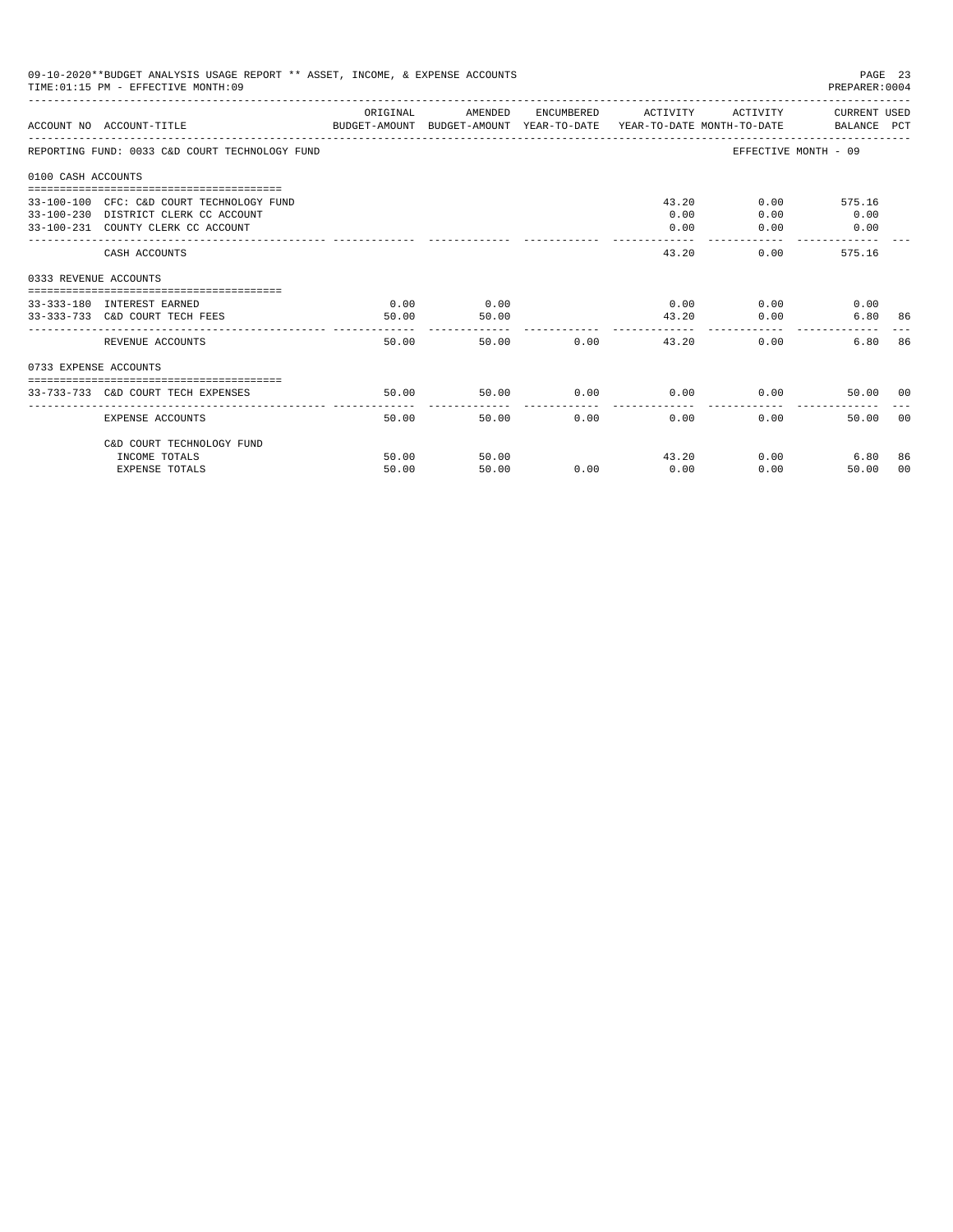|                       | 09-10-2020**BUDGET ANALYSIS USAGE REPORT ** ASSET, INCOME, & EXPENSE ACCOUNTS<br>TIME: 01:15 PM - EFFECTIVE MONTH: 09 |                       |                        |            |                             |                                                                                 | PAGE 24<br>PREPARER: 0004 |                |
|-----------------------|-----------------------------------------------------------------------------------------------------------------------|-----------------------|------------------------|------------|-----------------------------|---------------------------------------------------------------------------------|---------------------------|----------------|
|                       | ACCOUNT NO ACCOUNT-TITLE                                                                                              | ORIGINAL              | AMENDED                | ENCUMBERED | ACTIVITY                    | BUDGET-AMOUNT BUDGET-AMOUNT YEAR-TO-DATE YEAR-TO-DATE MONTH-TO-DATE BALANCE PCT | ACTIVITY CURRENT USED     |                |
|                       | REPORTING FUND: 0036 DISTRICT COURT RECORDS TECH FUND                                                                 |                       |                        |            |                             | EFFECTIVE MONTH - 09                                                            |                           |                |
| 0100 CASH ACCOUNTS    |                                                                                                                       |                       |                        |            |                             |                                                                                 |                           |                |
|                       | 36-100-100 CFC: DIST COURT RECORDS TECH FUND<br>36-100-230 DISTRICT CLERK CC ACCOUNT                                  |                       |                        |            | 0.00                        | 600.00 80.00 4,681.71<br>$70.00 - 280.00$                                       |                           |                |
|                       | CASH ACCOUNTS                                                                                                         |                       |                        |            | 600.00                      | 10.00                                                                           | 4,961.71                  |                |
| 0336 REVENUE ACCOUNTS |                                                                                                                       |                       |                        |            |                             |                                                                                 |                           |                |
|                       | 36-336-180 INTEREST EARNED                                                                                            | 3.00                  | 3.00                   |            |                             | $0.00$ $0.00$ $3.00$ $00$                                                       |                           |                |
|                       | 36-336-736 DIST COURT REC TECH FEES                                                                                   | 800.00<br>----------- | 800.00<br>------------ |            | 470.00<br>--------          | 10.00 330.00<br>------------                                                    |                           | 59             |
|                       | REVENUE ACCOUNTS                                                                                                      | 803.00                | 803.00                 |            | $0.00$ and $0.00$<br>470.00 | 10.00                                                                           | 333.00                    | 59             |
| 0736 EXPENSE ACCOUNTS |                                                                                                                       |                       |                        |            |                             |                                                                                 |                           |                |
|                       | 36-736-736 DIST COURT REC TECH EXPENSES                                                                               | 800.00                | 800.00                 |            |                             | $0.00$ $0.00$ $0.00$ $0.00$ $0.00$ $0.00$ $0.00$                                |                           |                |
|                       | <b>EXPENSE ACCOUNTS</b>                                                                                               | 800.00                | 800.00                 | .<br>0.00  | ------------<br>0.00        | 0.00                                                                            | 800.00                    | 00             |
|                       | DISTRICT COURT RECORDS TECH FUND                                                                                      |                       |                        |            |                             |                                                                                 |                           |                |
|                       | INCOME TOTALS                                                                                                         | 803.00                | 803.00                 |            |                             | 470.00    10.00    333.00                                                       |                           | 59             |
|                       | <b>EXPENSE TOTALS</b>                                                                                                 | 800.00                | 800.00                 | 0.00       | 0.00                        | 0.00                                                                            | 800.00                    | 0 <sup>0</sup> |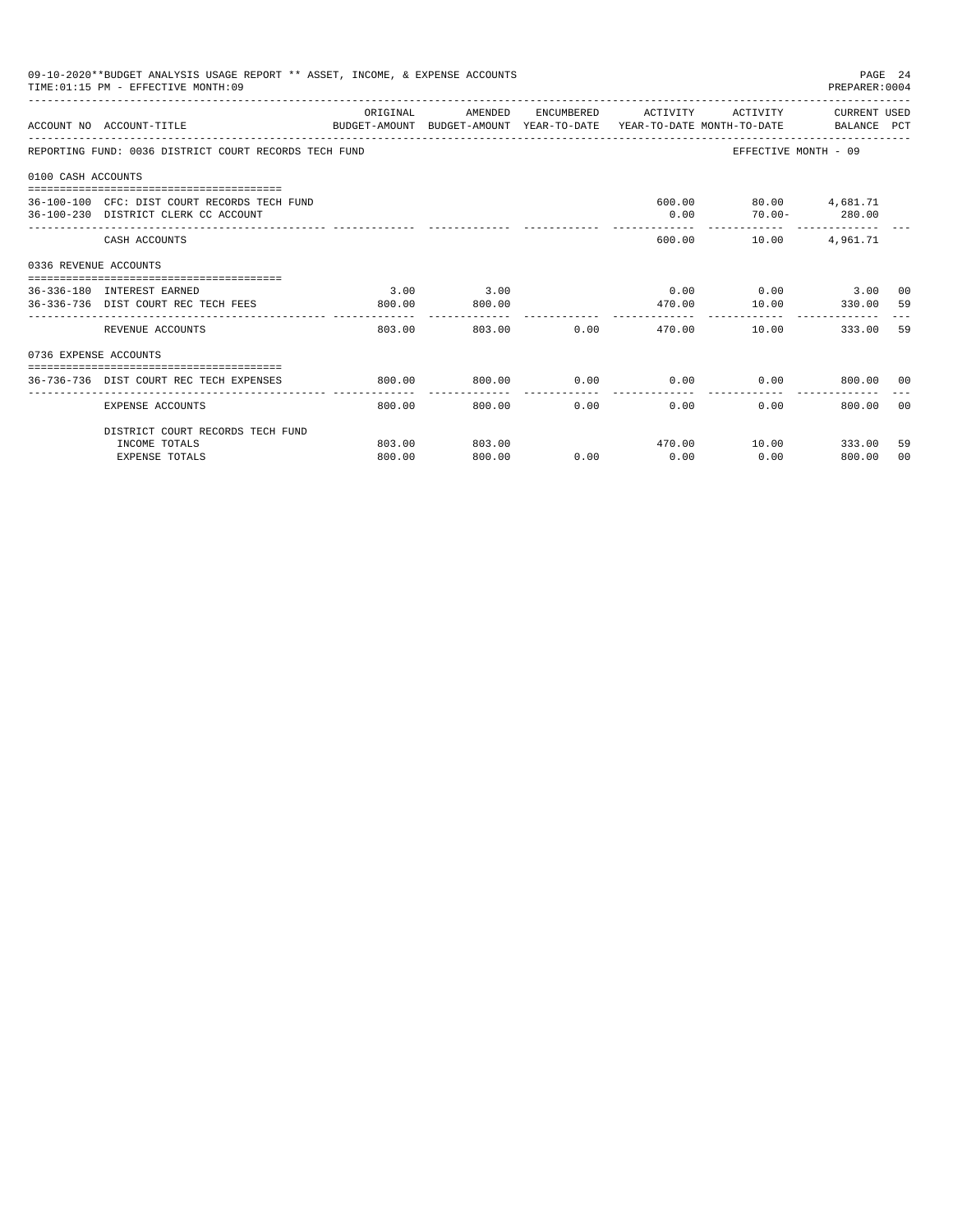|                    | 09-10-2020**BUDGET ANALYSIS USAGE REPORT ** ASSET, INCOME, & EXPENSE ACCOUNTS<br>TIME: 01:15 PM - EFFECTIVE MONTH: 09 |                       |                   |      |                     |          | PREPARER: 0004           | PAGE 25 |
|--------------------|-----------------------------------------------------------------------------------------------------------------------|-----------------------|-------------------|------|---------------------|----------|--------------------------|---------|
|                    | ACCOUNT NO ACCOUNT-TITLE CONTROL SUDGET-AMOUNT BUDGET-AMOUNT YEAR-TO-DATE YEAR-TO-DATE MONTH-TO-DATE BALANCE PCT      | ORIGINAL              | AMENDED           |      | ENCUMBERED ACTIVITY | ACTIVITY | CURRENT USED             |         |
|                    | REPORTING FUND: 0039 COMMISSARY PROFIT ACCOUNT                                                                        |                       |                   |      |                     |          | EFFECTIVE MONTH - 09     |         |
| 0100 CASH ACCOUNTS |                                                                                                                       |                       |                   |      |                     |          |                          |         |
|                    | 39-100-170 COMMISSARY CHECKING                                                                                        |                       |                   |      |                     |          | 700.40   0.00   3,295.48 |         |
|                    | CASH ACCOUNTS                                                                                                         |                       |                   |      | 700.40              | 0.00     | 3,295.48                 |         |
|                    | 0300 COMMISSARY REVENUE ACCOUNT<br>-----------------------------------                                                |                       |                   |      |                     |          |                          |         |
|                    | 39-300-110 REVENUE COMMISSARY                                                                                         |                       | 1,000.00 1,000.00 |      | 607.87              |          | $0.00$ 392.13            | 61      |
|                    | 39-300-120 INTEREST EARNED                                                                                            | 27.00                 | 27.00             |      | 19.48               | 0.00     | 7.52                     | 72      |
|                    | COMMISSARY REVENUE ACCOUNT                                                                                            | $1,027,00$ $1,027,00$ |                   | 0.00 | 627.35              |          | 0.00<br>399.65 61        |         |
|                    | 0400 COMMISSARY EXPENSE                                                                                               |                       |                   |      |                     |          |                          |         |
| 39-400-110 EXPENSE |                                                                                                                       | 0.00                  | 0.00              | 0.00 | 0.00                | 0.00     | 0.00                     |         |
|                    |                                                                                                                       |                       |                   |      |                     |          |                          |         |
|                    | COMMISSARY EXPENSE                                                                                                    | 0.00                  | 0.00              | 0.00 | 0.00                | 0.00     | 0.00                     |         |
|                    | COMMISSARY PROFIT ACCOUNT                                                                                             |                       |                   |      |                     |          |                          |         |
|                    | INCOME TOTALS                                                                                                         |                       | 1,027.00 1,027.00 |      | 627.35              |          | $0.00$ 399.65            | 61      |
|                    | <b>EXPENSE TOTALS</b>                                                                                                 | 0.00                  | 0.00              | 0.00 | 0.00                | 0.00     | 0.00                     |         |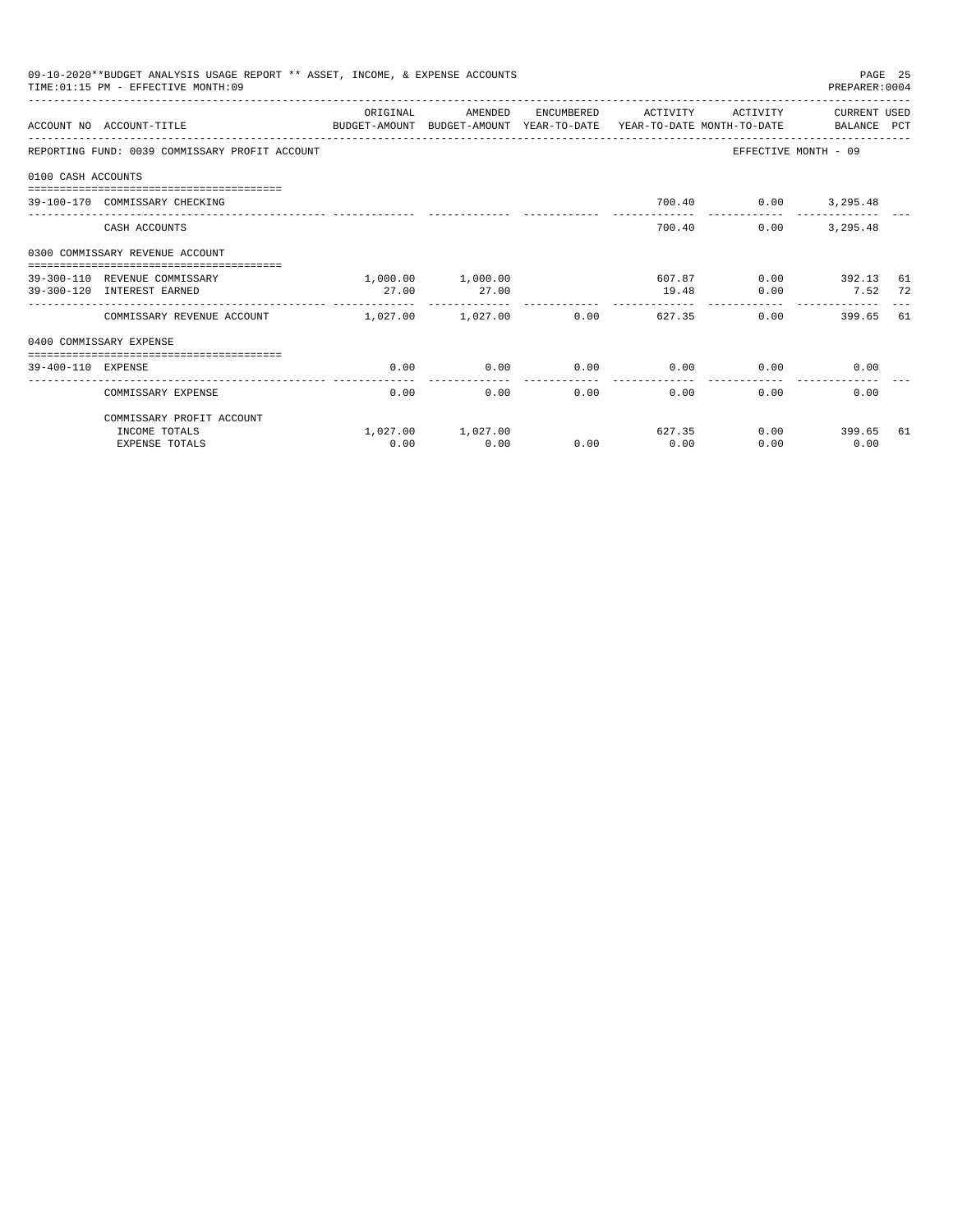| 09-10-2020**BUDGET ANALYSIS USAGE REPORT ** ASSET, INCOME, & EXPENSE ACCOUNTS<br>PAGE 26<br>TIME: 01:15 PM - EFFECTIVE MONTH: 09<br>PREPARER:0004<br>ORIGINAL<br>AMENDED<br>ENCUMBERED ACTIVITY ACTIVITY<br>CURRENT USED<br>ACCOUNT NO ACCOUNT-TITLE COMPUTE SUDGET-AMOUNT BUDGET-AMOUNT YEAR-TO-DATE YEAR-TO-DATE MONTH-TO-DATE BALANCE PCT<br>REPORTING FUND: 0040 ELECTION SERVICE CONTRACT FUND<br>EFFECTIVE MONTH - 09<br>0100 CASH ACCOUNTS<br>40-100-100 CFC: ELECTION SERVICES CONT FUND<br>660.84 0.00 1,082.33<br>660.84<br>$0.00$ 1,082.33<br>CASH ACCOUNTS<br>0340 REVENUE ACCOUNTS<br>0.00<br>$0.00$ $0.00$ $0.00$ $0.00$<br>0.00<br>40-340-180 INTEREST EARNED<br>660.84 0.00 260.84+ 165<br>40-340-740 ELECTION SERVICE REVENUES<br>400.00<br>400.00<br>0.00<br>400.00<br>$0.00$ 260.84+165<br>REVENUE ACCOUNTS<br>400.00<br>660.84<br>0740 EXPENSE ACCOUNTS<br>$1,400.00$ $0.00$ $0.00$ $0.00$ $0.00$ $0.00$ $0.00$ $0.00$ $0.00$ $0.00$ $0.00$ $0.00$ $0.00$ $0.00$<br>--------------<br>$1.400.00$ $1.400.00$<br>0.00<br>$0.00$ and $0.00$ |          |               |      |      |        |                       |  |
|--------------------------------------------------------------------------------------------------------------------------------------------------------------------------------------------------------------------------------------------------------------------------------------------------------------------------------------------------------------------------------------------------------------------------------------------------------------------------------------------------------------------------------------------------------------------------------------------------------------------------------------------------------------------------------------------------------------------------------------------------------------------------------------------------------------------------------------------------------------------------------------------------------------------------------------------------------------------------------------------------------------------------------------------------------------|----------|---------------|------|------|--------|-----------------------|--|
|                                                                                                                                                                                                                                                                                                                                                                                                                                                                                                                                                                                                                                                                                                                                                                                                                                                                                                                                                                                                                                                              |          |               |      |      |        |                       |  |
|                                                                                                                                                                                                                                                                                                                                                                                                                                                                                                                                                                                                                                                                                                                                                                                                                                                                                                                                                                                                                                                              |          |               |      |      |        |                       |  |
|                                                                                                                                                                                                                                                                                                                                                                                                                                                                                                                                                                                                                                                                                                                                                                                                                                                                                                                                                                                                                                                              |          |               |      |      |        |                       |  |
|                                                                                                                                                                                                                                                                                                                                                                                                                                                                                                                                                                                                                                                                                                                                                                                                                                                                                                                                                                                                                                                              |          |               |      |      |        |                       |  |
|                                                                                                                                                                                                                                                                                                                                                                                                                                                                                                                                                                                                                                                                                                                                                                                                                                                                                                                                                                                                                                                              |          |               |      |      |        |                       |  |
|                                                                                                                                                                                                                                                                                                                                                                                                                                                                                                                                                                                                                                                                                                                                                                                                                                                                                                                                                                                                                                                              |          |               |      |      |        |                       |  |
|                                                                                                                                                                                                                                                                                                                                                                                                                                                                                                                                                                                                                                                                                                                                                                                                                                                                                                                                                                                                                                                              |          |               |      |      |        |                       |  |
|                                                                                                                                                                                                                                                                                                                                                                                                                                                                                                                                                                                                                                                                                                                                                                                                                                                                                                                                                                                                                                                              |          |               |      |      |        |                       |  |
|                                                                                                                                                                                                                                                                                                                                                                                                                                                                                                                                                                                                                                                                                                                                                                                                                                                                                                                                                                                                                                                              |          |               |      |      |        |                       |  |
|                                                                                                                                                                                                                                                                                                                                                                                                                                                                                                                                                                                                                                                                                                                                                                                                                                                                                                                                                                                                                                                              |          |               |      |      |        |                       |  |
|                                                                                                                                                                                                                                                                                                                                                                                                                                                                                                                                                                                                                                                                                                                                                                                                                                                                                                                                                                                                                                                              |          |               |      |      |        |                       |  |
|                                                                                                                                                                                                                                                                                                                                                                                                                                                                                                                                                                                                                                                                                                                                                                                                                                                                                                                                                                                                                                                              |          |               |      |      |        |                       |  |
| EXPENSE ACCOUNTS                                                                                                                                                                                                                                                                                                                                                                                                                                                                                                                                                                                                                                                                                                                                                                                                                                                                                                                                                                                                                                             |          |               |      |      |        | $0.00$ 1,400.00 00    |  |
| ELECTION SERVICE CONTRACT FUND                                                                                                                                                                                                                                                                                                                                                                                                                                                                                                                                                                                                                                                                                                                                                                                                                                                                                                                                                                                                                               |          |               |      |      |        |                       |  |
| INCOME TOTALS                                                                                                                                                                                                                                                                                                                                                                                                                                                                                                                                                                                                                                                                                                                                                                                                                                                                                                                                                                                                                                                |          | 400.00 400.00 |      |      | 660.84 | $0.00$ $260.84 + 165$ |  |
| <b>EXPENSE TOTALS</b>                                                                                                                                                                                                                                                                                                                                                                                                                                                                                                                                                                                                                                                                                                                                                                                                                                                                                                                                                                                                                                        | 1,400.00 | 1,400.00      | 0.00 | 0.00 | 0.00   | 1,400.00 00           |  |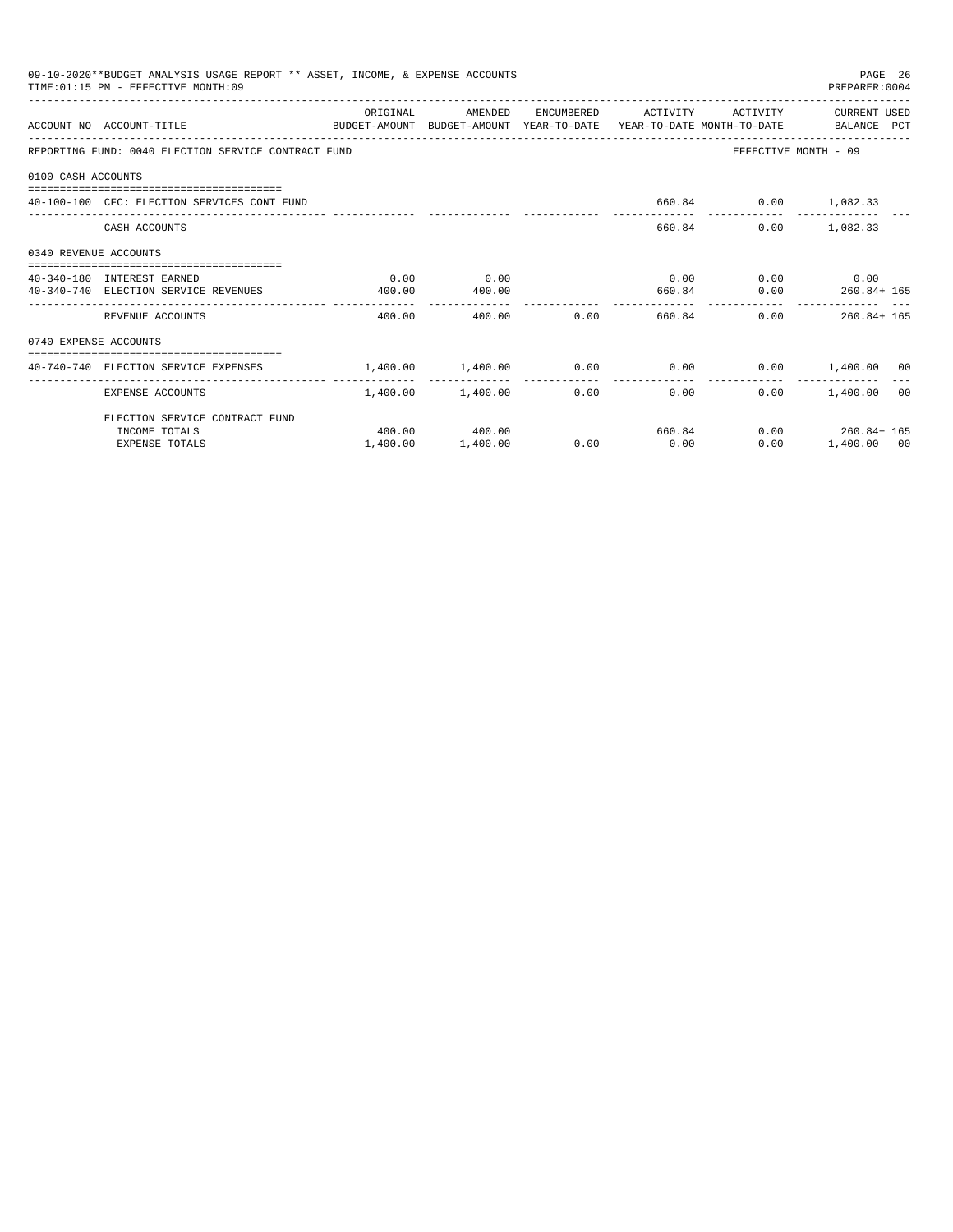|                       | 09-10-2020**BUDGET ANALYSIS USAGE REPORT ** ASSET, INCOME, & EXPENSE ACCOUNTS<br>TIME: 01:15 PM - EFFECTIVE MONTH: 09 |           |                                       |                         |                     |                                   | PAGE 27<br>PREPARER: 0004 |
|-----------------------|-----------------------------------------------------------------------------------------------------------------------|-----------|---------------------------------------|-------------------------|---------------------|-----------------------------------|---------------------------|
|                       | BUDGET-AMOUNT BUDGET-AMOUNT YEAR-TO-DATE YEAR-TO-DATE MONTH-TO-DATE BALANCE PCT<br>ACCOUNT NO ACCOUNT-TITLE           | ORIGINAL  | AMENDED                               |                         | ENCUMBERED ACTIVITY | ACTIVITY                          | CURRENT USED              |
|                       |                                                                                                                       |           |                                       |                         |                     |                                   |                           |
|                       | REPORTING FUND: 0050 COUNTY CLERK ARCHIVES FUND                                                                       |           |                                       |                         |                     | EFFECTIVE MONTH - 09              |                           |
| 0100 CASH ACCOUNTS    |                                                                                                                       |           |                                       |                         |                     |                                   |                           |
|                       | 50-100-100 CFC: COUNTY CLERK ARCHIVES FUND                                                                            |           |                                       |                         |                     | 118.28 516.39- 68.993.17          |                           |
|                       | 50-100-231 COUNTY CLERK CC ACCOUNT                                                                                    |           |                                       |                         |                     | $10.00 - 90.00 - 476.00$          |                           |
|                       | CASH ACCOUNTS                                                                                                         |           |                                       |                         |                     | 108.28 606.39- 69.469.17          |                           |
| 0350 REVENUE ACCOUNTS |                                                                                                                       |           |                                       |                         |                     |                                   |                           |
|                       | 50-350-180 INTEREST EARNED                                                                                            | 9.00      | 9.00                                  |                         |                     | $0.00$ $0.00$                     | 9.00 00                   |
|                       | 50-350-750 COUNTY CLERK ARCHIVE FEES 15,000.00 15,000.00                                                              |           |                                       |                         |                     | 19,958.00 540.00                  | 4,958.00+ 133             |
|                       | REVENUE ACCOUNTS                                                                                                      |           | 15,009.00 15,009.00                   |                         | $0.00$ 19,958.00    | 540.00                            | $4.949.00 + 133$          |
| 0750 EXPENSE ACCOUNTS |                                                                                                                       |           |                                       |                         |                     |                                   |                           |
|                       | 50-750-110 COUNTY CLERK ADMIN ASSISTANT                                                                               |           | 20,000.00 20,000.00                   |                         |                     | 0.00 17,596.79 892.50 2,403.21 88 |                           |
|                       | 50-750-200 FICA EXPENSE                                                                                               | 1,000.00  | 1,000.00                              | 0.00                    | 1,322.58            |                                   | 68.29 322.58 - 132        |
|                       | 50-750-205 RETIREMENT EXPENSE                                                                                         | 1,000.00  | 1,000.00                              | 0.00                    |                     | 1,456.71 74.07 456.71 - 146       |                           |
|                       | 50-750-750 COUNTY CLERK ARCHIVE EXPENSES                                                                              | 0.00      | 0.00                                  | 0.00                    | 0.00                | $0.00$ 0.00                       |                           |
|                       | <b>EXPENSE ACCOUNTS</b>                                                                                               |           | --------------<br>22,000.00 22,000.00 | _______________<br>0.00 | .                   | 20,376.08 1,034.86 1,623.92 93    |                           |
|                       | COUNTY CLERK ARCHIVES FUND                                                                                            |           |                                       |                         |                     |                                   |                           |
|                       | INCOME TOTALS                                                                                                         |           | 15,009.00 15,009.00                   |                         |                     | 19,958.00 540.00                  | 4,949.00+ 133             |
|                       | <b>EXPENSE TOTALS</b>                                                                                                 | 22,000.00 | 22,000.00                             | 0.00                    | 20,376.08           | 1,034.86                          | 1,623.92 93               |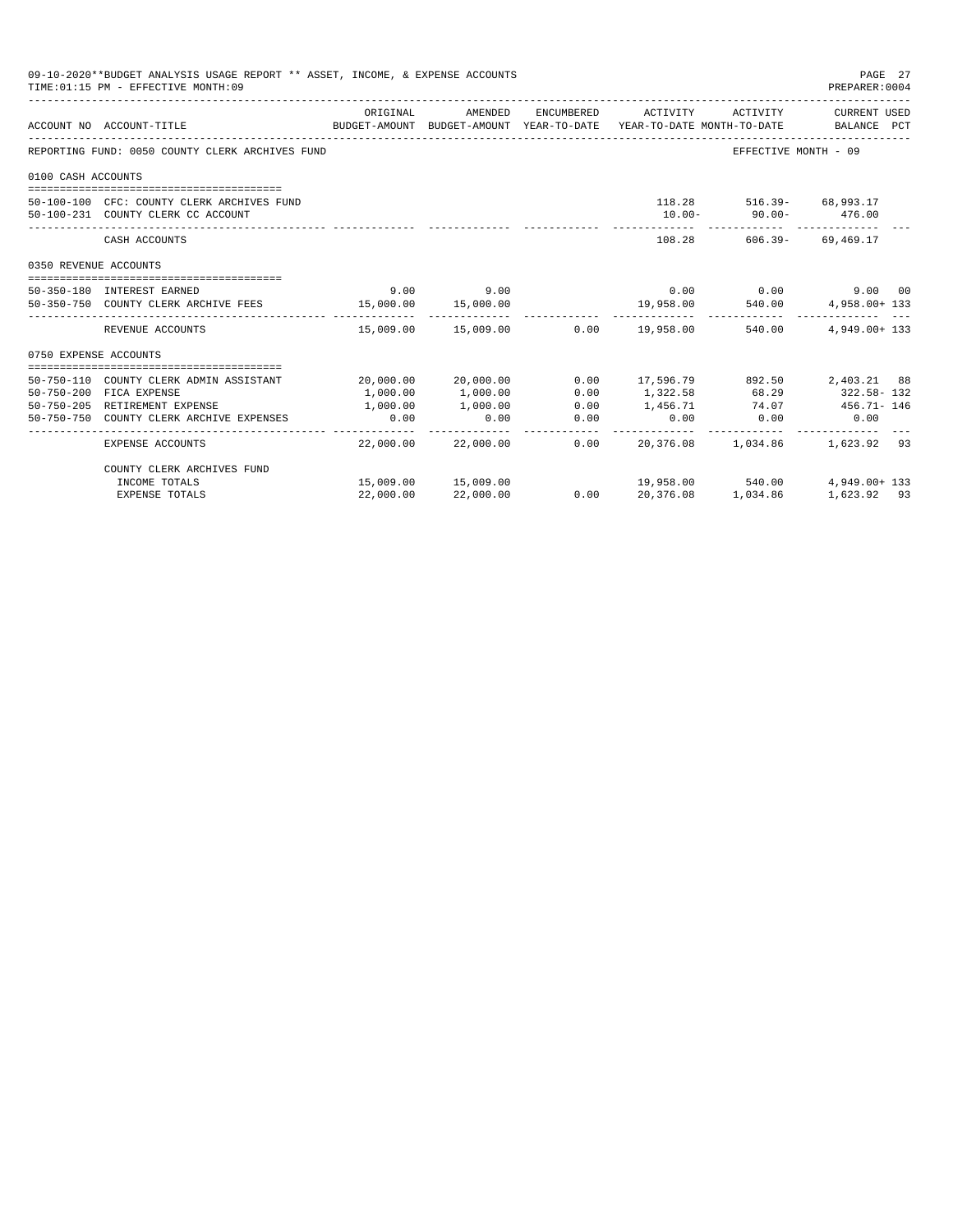|                       | 09-10-2020**BUDGET ANALYSIS USAGE REPORT ** ASSET, INCOME, & EXPENSE ACCOUNTS<br>TIME: 01:15 PM - EFFECTIVE MONTH: 09 |          |         |       | PREPARER: 0004      |                             |                            | PAGE 28 |  |
|-----------------------|-----------------------------------------------------------------------------------------------------------------------|----------|---------|-------|---------------------|-----------------------------|----------------------------|---------|--|
|                       | ACCOUNT NO ACCOUNT-TITLE CONTROL SUDGET-AMOUNT BUDGET-AMOUNT YEAR-TO-DATE YEAR-TO-DATE MONTH-TO-DATE BALANCE PCT      | ORIGINAL | AMENDED |       | ENCUMBERED ACTIVITY | ACTIVITY                    | CURRENT USED               |         |  |
|                       | REPORTING FUND: 0053 JUDICIAL TRAINING FUND                                                                           |          |         |       |                     |                             | EFFECTIVE MONTH - 09       |         |  |
| 0100 CASH ACCOUNTS    |                                                                                                                       |          |         |       |                     |                             |                            |         |  |
|                       |                                                                                                                       |          |         |       |                     | 90.00 10.00 966.01          |                            |         |  |
|                       | 53-100-100 JUDICIAL TRAINING FUND<br>53-100-231 COUNTY CLERK CC ACCOUNT                                               |          |         |       | 0.00                |                             | $10.00 - 65.00$            |         |  |
|                       |                                                                                                                       |          |         |       |                     |                             |                            |         |  |
|                       | CASH ACCOUNTS                                                                                                         |          |         |       | 90.00               |                             | $0.00$ 1,031.01            |         |  |
| 0353 REVENUE ACCOUNTS |                                                                                                                       |          |         |       |                     |                             |                            |         |  |
|                       | 53-353-180 INTEREST EARNED                                                                                            | 0.00     | 0.00    |       |                     | $0.00$ $0.00$ $0.00$ $0.00$ |                            |         |  |
|                       | 53-353-753 JUDICIAL TRAINING FEES                                                                                     | 85.00    | 85.00   |       | 65.00               | 0.00                        | 20.00 76                   |         |  |
|                       |                                                                                                                       | -------  |         |       |                     |                             |                            |         |  |
|                       | REVENUE ACCOUNTS                                                                                                      | 85.00    |         | 85.00 | 0.00                | 65.00<br>0.00               | 20.00                      | 76      |  |
| 0753 EXPENSE ACCOUNTS |                                                                                                                       |          |         |       |                     |                             |                            |         |  |
|                       |                                                                                                                       |          |         |       |                     |                             |                            |         |  |
|                       | 53-753-753 JUDICIAL TRAINING EXPENSES                                                                                 | 85.00    | 85.00   |       |                     | $0.00$ $0.00$ $0.00$        | 85.00 00                   |         |  |
|                       | EXPENSE ACCOUNTS                                                                                                      | 85.00    | 85.00   | 0.00  | 0.00                | $0.00 -$                    | 85.00                      | - 0.0   |  |
|                       | JUDICIAL TRAINING FUND                                                                                                |          |         |       |                     |                             |                            |         |  |
|                       | INCOME TOTALS                                                                                                         | 85.00    | 85.00   |       | 65.00               |                             | $0.00$ and $0.00$<br>20.00 | -76     |  |
|                       | <b>EXPENSE TOTALS</b>                                                                                                 | 85.00    | 85.00   | 0.00  | 0.00                | 0.00                        | 85.00                      | 00      |  |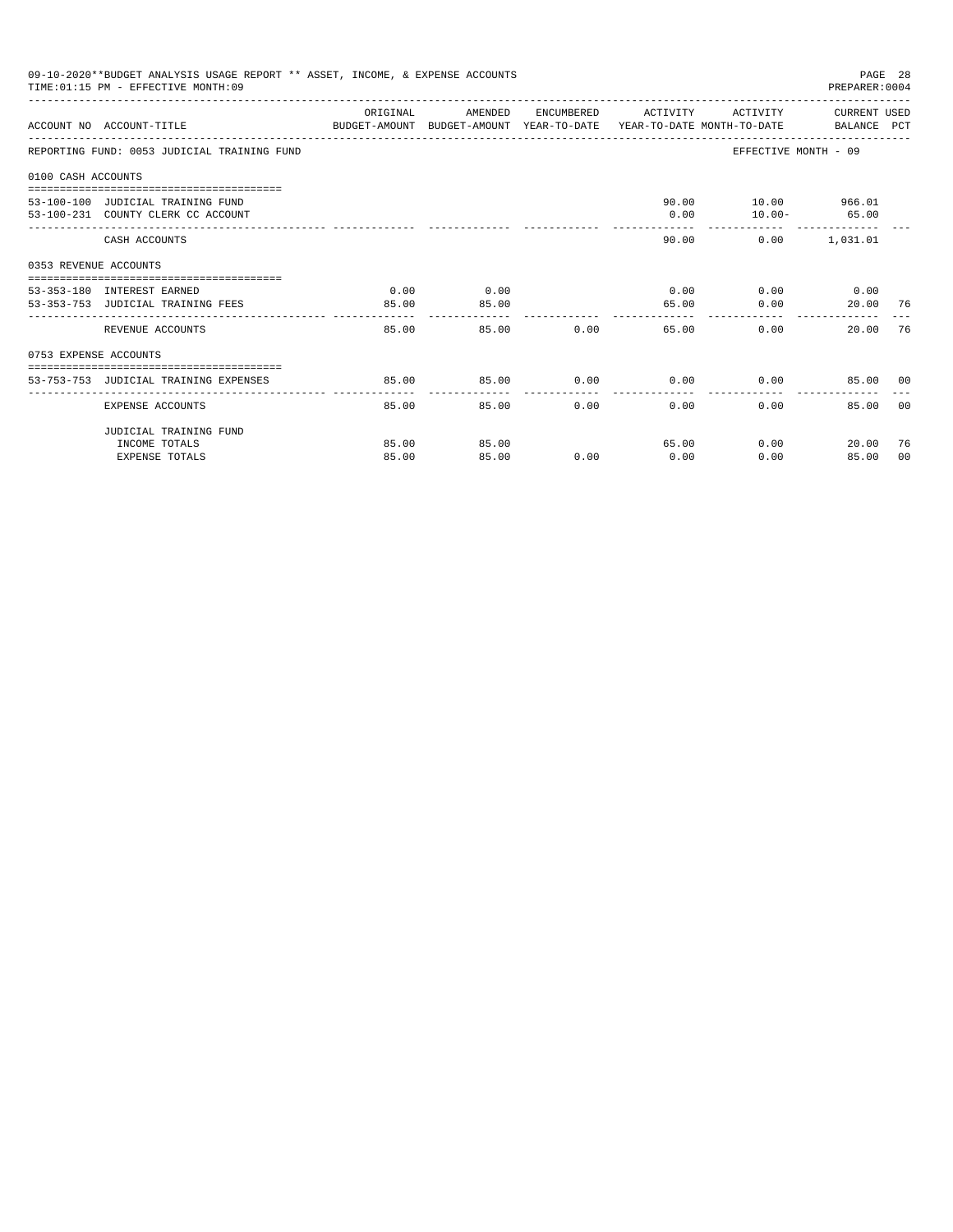|                       | 09-10-2020**BUDGET ANALYSIS USAGE REPORT ** ASSET, INCOME, & EXPENSE ACCOUNTS<br>TIME: 01:15 PM - EFFECTIVE MONTH: 09 |             |                                                     |                 |                                    |                            | PAGE 29<br>PREPARER: 0004                                                                       |
|-----------------------|-----------------------------------------------------------------------------------------------------------------------|-------------|-----------------------------------------------------|-----------------|------------------------------------|----------------------------|-------------------------------------------------------------------------------------------------|
|                       | ACCOUNT NO ACCOUNT-TITLE                                                                                              | ORIGINAL    | AMENDED                                             |                 | ENCUMBERED ACTIVITY                | ACTIVITY                   | CURRENT USED<br>BUDGET-AMOUNT BUDGET-AMOUNT YEAR-TO-DATE YEAR-TO-DATE MONTH-TO-DATE BALANCE PCT |
|                       | REPORTING FUND: 0056 COUNTY CLERK PRESERVATION FUND                                                                   |             |                                                     |                 |                                    |                            | EFFECTIVE MONTH - 09                                                                            |
| 0100 CASH ACCOUNTS    |                                                                                                                       |             |                                                     |                 |                                    |                            |                                                                                                 |
|                       |                                                                                                                       |             |                                                     |                 |                                    |                            |                                                                                                 |
|                       | 56-100-100 CFC: COUNTY CLERK PRESERVATION                                                                             |             |                                                     |                 |                                    | 15,607.04 628.00 25,277.55 |                                                                                                 |
|                       | 56-100-231 COUNTY CLERK CC ACCOUNT                                                                                    |             |                                                     |                 |                                    | $7.00 - 81.00 - 383.00$    |                                                                                                 |
|                       | CASH ACCOUNTS                                                                                                         |             |                                                     |                 | - - - - - - - - - - <sup>-</sup> - | 15,600.04 547.00 25,660.55 |                                                                                                 |
| 0356 REVENUE ACCOUNTS |                                                                                                                       |             |                                                     |                 |                                    |                            |                                                                                                 |
|                       | 56-356-180 INTEREST EARNED                                                                                            |             | 50.00 50.00                                         |                 |                                    | $0.00$ 0.00                | 50.00 00                                                                                        |
|                       | 56-356-756 COUNTY CLERK PRESERVATION FEES 14,000.00 14,000.00                                                         |             |                                                     |                 |                                    |                            | $19,955.66$ $540.00$ $5,955.66 + 143$                                                           |
|                       | 56-356-757 PRESERVATION VS HB 1744                                                                                    | 200.00      | 200.00                                              |                 | 241.00                             | 7.00                       | 41.00+ 121                                                                                      |
|                       | REVENUE ACCOUNTS                                                                                                      | ----------- | $14,250.00$ $14,250.00$ $0.00$ $20,196.66$ $547.00$ |                 | -----------                        | -------------              | 5,946.66+ 142                                                                                   |
| 0756 EXPENSE ACCOUNTS |                                                                                                                       |             |                                                     |                 |                                    |                            |                                                                                                 |
|                       |                                                                                                                       |             |                                                     |                 |                                    |                            |                                                                                                 |
|                       | 56-756-110 COUNTY CLERK ADMIN ASSISTANT                                                                               | 7,000.00    | 7,000.00                                            | 0.00            | 0.00                               |                            | $0.00$ 7,000.00<br>00                                                                           |
|                       | 56-756-200 FICA EXPENSE                                                                                               | 850.00      | 850.00                                              | 0.00            | 0.00                               | 0.00                       | 850.00<br>0 <sub>0</sub>                                                                        |
|                       | 56-756-205 RETIREMENT EXPENSE                                                                                         | 800.00      | 800.00                                              | $0.00$ 0.00     |                                    |                            | $0.00$ 800.00<br>0 <sup>0</sup>                                                                 |
|                       | 56-756-756 COUNTY CLERK PRESERVATION EXPENSE 5,600.00 5,600.00 84.54 4,729.62                                         |             |                                                     |                 |                                    |                            | 86<br>0.00 785.84                                                                               |
|                       | 56-756-757 PRESERVATION VS HB 1744                                                                                    | 0.00        | 0.00                                                | 0.00<br>------- | 0.00                               | -----------                | $0.00$ 0.00                                                                                     |
|                       | EXPENSE ACCOUNTS                                                                                                      |             | $14.250.00$ $14.250.00$ $84.54$ $4.729.62$          |                 |                                    | 0.00                       | 9,435.84 34                                                                                     |
|                       | COUNTY CLERK PRESERVATION FUND                                                                                        |             |                                                     |                 |                                    |                            |                                                                                                 |
|                       | INCOME TOTALS                                                                                                         |             | 14,250.00  14,250.00                                |                 |                                    | 20,196.66 547.00           | $5.946.66 + 142$                                                                                |
|                       | EXPENSE TOTALS                                                                                                        | 14,250.00   | 14,250.00                                           | 84.54           | 4,729.62                           | 0.00                       | 9,435.84 34                                                                                     |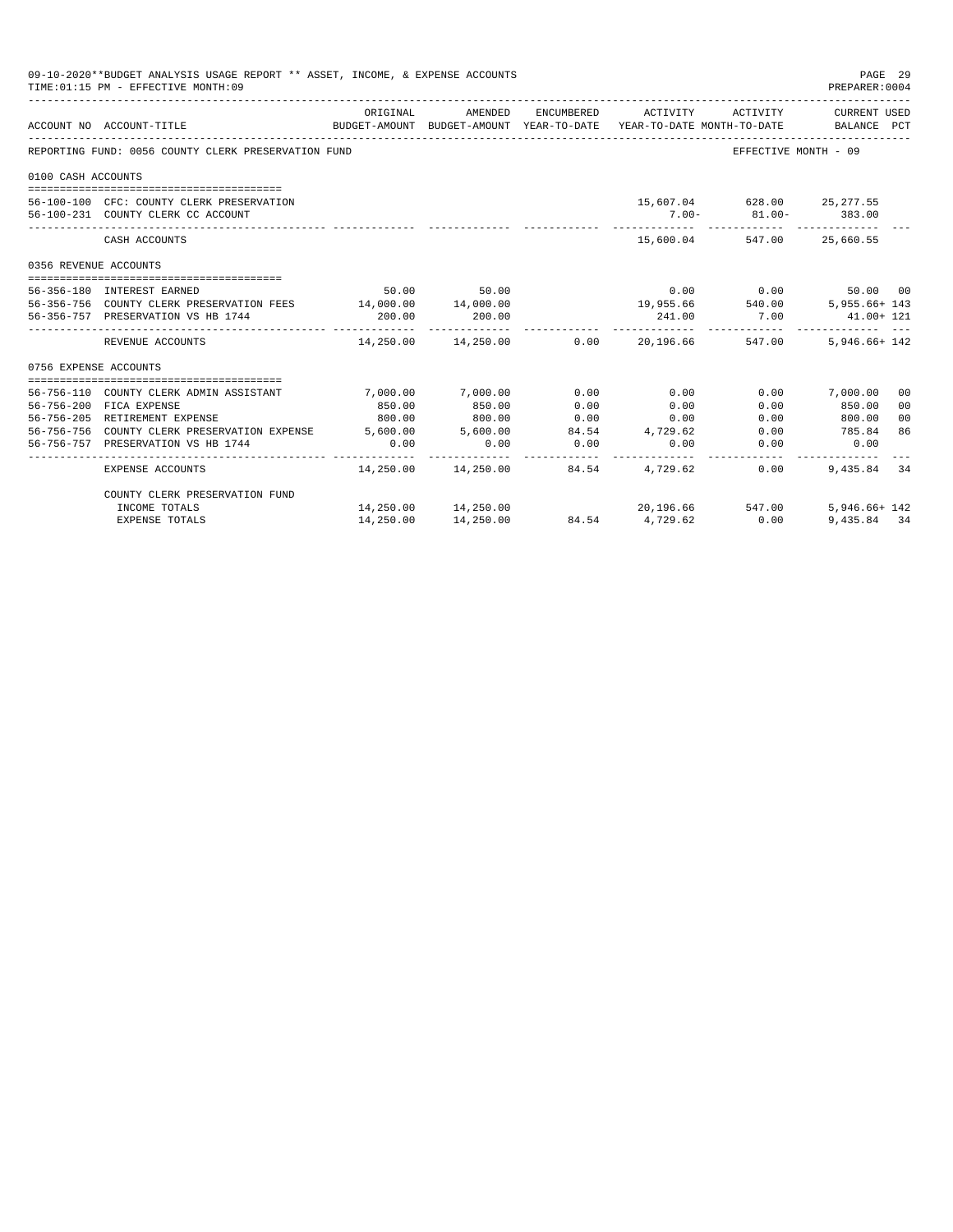|                       | 09-10-2020**BUDGET ANALYSIS USAGE REPORT ** ASSET, INCOME, & EXPENSE ACCOUNTS<br>TIME: 01:15 PM - EFFECTIVE MONTH: 09 |                   |                                         |                     |                                                                                                          | PAGE 30<br>PREPARER: 0004 |                |
|-----------------------|-----------------------------------------------------------------------------------------------------------------------|-------------------|-----------------------------------------|---------------------|----------------------------------------------------------------------------------------------------------|---------------------------|----------------|
|                       | ACCOUNT NO ACCOUNT-TITLE CONTROL SUDGET-AMOUNT BUDGET-AMOUNT YEAR-TO-DATE YEAR-TO-DATE MONTH-TO-DATE BALANCE PCT      | ORIGINAL          | AMENDED                                 | ENCUMBERED ACTIVITY |                                                                                                          | ACTIVITY CURRENT USED     |                |
|                       | REPORTING FUND: 0060 LAW LIBRARY FUND                                                                                 |                   |                                         |                     | EFFECTIVE MONTH - 09                                                                                     |                           |                |
| 0100 CASH ACCOUNTS    |                                                                                                                       |                   |                                         |                     |                                                                                                          |                           |                |
|                       | 60-100-100 CFC: LAW LIBRARY<br>60-100-230 DISTRICT CLERK CC ACCOUNT<br>60-100-231 COUNTY CLERK CC ACCOUNT             |                   |                                         | 70.00               | 1,715.00 280.00 13,816.51<br>35.00 175.00- 700.00<br>$70.00 - 560.00$<br>_______________________________ |                           |                |
|                       | CASH ACCOUNTS                                                                                                         |                   |                                         |                     | 1,820.00 35.00 15,076.51                                                                                 |                           |                |
| 0360 REVENUE ACCOUNTS |                                                                                                                       |                   |                                         |                     |                                                                                                          |                           |                |
|                       | 60-360-180 INTEREST EARNED<br>60-360-760 LAW LIBRARY FEES                                                             | 2,200.00 2,200.00 | $0.00$ 0.00                             |                     | $0.00$ $0.00$ $0.00$ $0.00$<br>1,330.00 35.00                                                            | 870.00                    | 60             |
|                       | REVENUE ACCOUNTS                                                                                                      |                   | $2.200.00$ $2.200.00$ $0.00$ $1.330.00$ |                     | 35.00                                                                                                    | 870.00                    | 60             |
|                       | 0760 EXPENSE ACCOUNTS                                                                                                 |                   |                                         |                     |                                                                                                          |                           |                |
|                       | 60-760-760 LAW LIBRARY EXPENSES                                                                                       | 1,250.00          | 1,250.00                                |                     | $0.00$ $0.00$ $0.00$ $0.00$ $1,250.00$ $00$                                                              |                           |                |
|                       | EXPENSE ACCOUNTS                                                                                                      |                   | $1,250.00$ $1,250.00$ 0.00              | 0.00                | 0.00                                                                                                     | 1,250.00                  | 0 <sup>0</sup> |
|                       | LAW LIBRARY FUND<br>INCOME TOTALS                                                                                     |                   | $2,200.00$ $2,200.00$ $1,330.00$        |                     |                                                                                                          | 35.00 870.00              | 60<br>00       |
|                       | <b>EXPENSE TOTALS</b>                                                                                                 | 1,250.00          | 1,250.00                                | $0.00$ 0.00         | 0.00                                                                                                     | 1,250.00                  |                |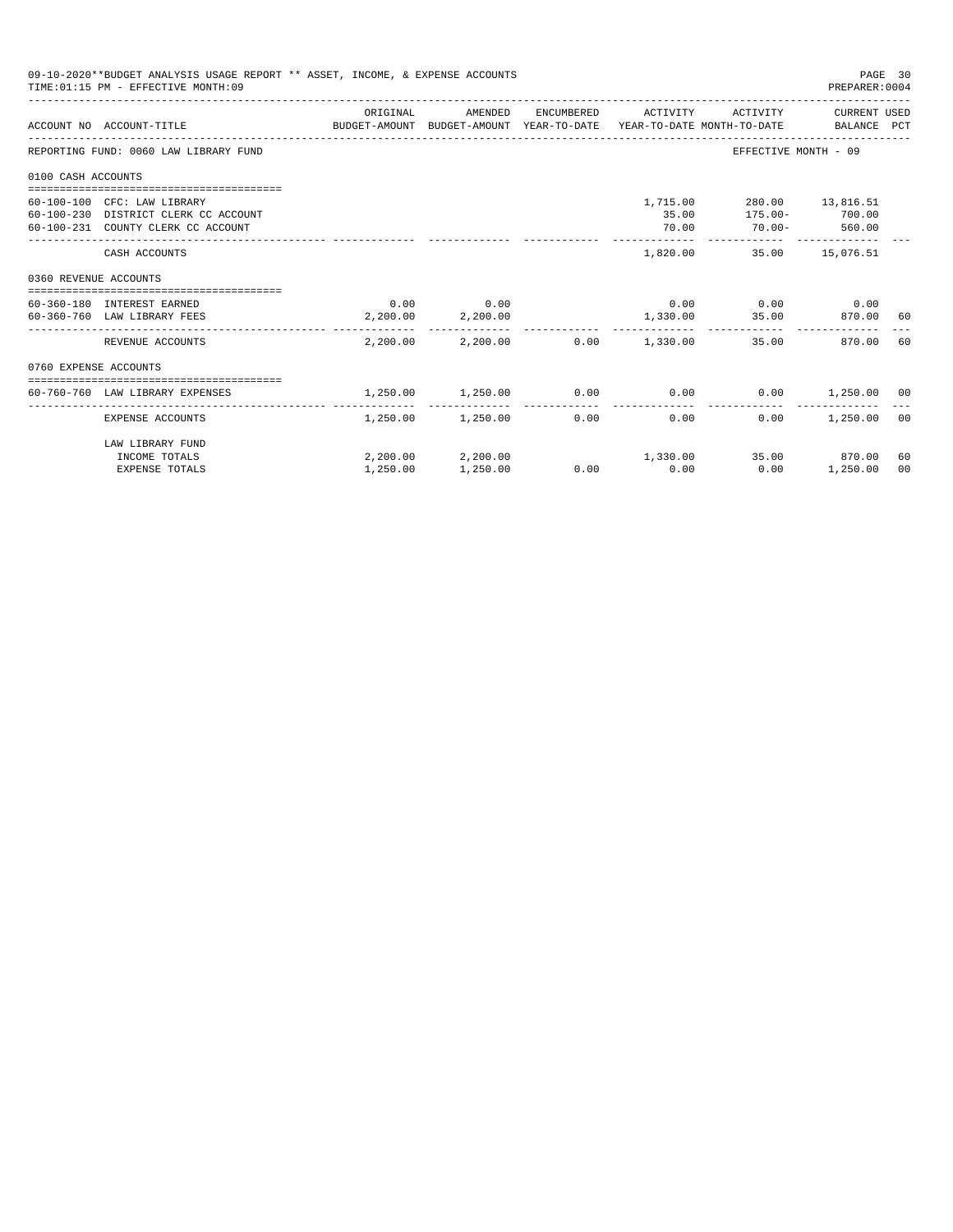|                       | 09-10-2020**BUDGET ANALYSIS USAGE REPORT ** ASSET, INCOME, & EXPENSE ACCOUNTS<br>TIME: 01:15 PM - EFFECTIVE MONTH: 09 |                           |                                       |            |                                        |                                    | PAGE 31<br>PREPARER: 0004          |       |
|-----------------------|-----------------------------------------------------------------------------------------------------------------------|---------------------------|---------------------------------------|------------|----------------------------------------|------------------------------------|------------------------------------|-------|
|                       | ACCOUNT NO ACCOUNT-TITLE                                                                                              | ORIGINAL<br>BUDGET-AMOUNT | AMENDED<br>BUDGET-AMOUNT YEAR-TO-DATE | ENCUMBERED | ACTIVITY<br>YEAR-TO-DATE MONTH-TO-DATE | ACTIVITY                           | <b>CURRENT USED</b><br>BALANCE PCT |       |
|                       | REPORTING FUND: 0063 DISTRICT CLERK ARCHIVE FUND                                                                      |                           |                                       |            |                                        |                                    | EFFECTIVE MONTH - 09               |       |
| 0100 CASH ACCOUNTS    |                                                                                                                       |                           |                                       |            |                                        |                                    |                                    |       |
|                       | 63-100-100 CFC: DISTRICT CLERK PRESERVATION<br>63-100-230 DISTRICT CLERK CC ACCOUNT                                   |                           |                                       |            | 5.00                                   | 237.35 35.00 1,747.99<br>$30.00 -$ | 115.00                             |       |
|                       | CASH ACCOUNTS                                                                                                         |                           |                                       |            | 242.35                                 | 5.00                               | 1,862.99                           |       |
| 0363 REVENUE ACCOUNTS |                                                                                                                       |                           |                                       |            |                                        |                                    |                                    |       |
|                       |                                                                                                                       |                           |                                       |            |                                        |                                    |                                    |       |
|                       | 63-363-180 INTEREST EARNED                                                                                            | 10.00                     | 10.00                                 |            | 0.00                                   | 0.00                               | 10.00                              | - 0.0 |
|                       | 63-363-763 DIST CLERK PRESERVATION FEES                                                                               | 220.00                    | 220.00                                |            | 192.35                                 | 5.00                               | 27.65                              | 87    |
|                       | 63-363-764 DIST CLERK CHILD SUPPORT                                                                                   | 0.00                      | 0.00                                  |            | 0.00                                   | 0.00                               | 0.00                               |       |
|                       | 63-363-765 UNALLOCATED COURT COSTS BEFORE 03                                                                          | 0.00<br>-------------     | 0.00<br>--------                      |            | 0.00                                   | 0.00                               | 0.00                               |       |
|                       | REVENUE ACCOUNTS                                                                                                      | 230.00                    | 230.00                                | 0.00       | 192.35                                 | 5.00                               | 37.65                              | 84    |
| 0763 EXPENSE ACCOUNTS |                                                                                                                       |                           |                                       |            |                                        |                                    |                                    |       |
|                       |                                                                                                                       |                           |                                       |            |                                        |                                    |                                    |       |
|                       | 63-763-763 DIST CLERK PRESERVATION EXPENSE                                                                            | 0.00                      | 0.00                                  | 0.00       | 0.00                                   | 0.00                               | 0.00                               |       |
|                       | 63-763-764 DIST CLERK CHILD SUPPORT                                                                                   | 0.00                      | 0.00                                  | 0.00       | 0.00                                   | 0.00                               | 0.00                               |       |
| 63-763-765            | UNALLOCATED COURT COSTS BEFORE 03                                                                                     | 0.00                      | 0.00                                  | 0.00       | 0.00                                   | 0.00                               | 0.00                               |       |
|                       | <b>EXPENSE ACCOUNTS</b>                                                                                               | 0.00                      | 0.00                                  | 0.00       | 0.00                                   | 0.00                               | 0.00                               |       |
|                       | DISTRICT CLERK ARCHIVE FUND                                                                                           |                           |                                       |            |                                        |                                    |                                    |       |
|                       | INCOME TOTALS                                                                                                         | 230.00                    | 230.00                                |            | 192.35                                 | 5.00                               | 37.65                              | -84   |
|                       | <b>EXPENSE TOTALS</b>                                                                                                 | 0.00                      | 0.00                                  | 0.00       | 0.00                                   | 0.00                               | 0.00                               |       |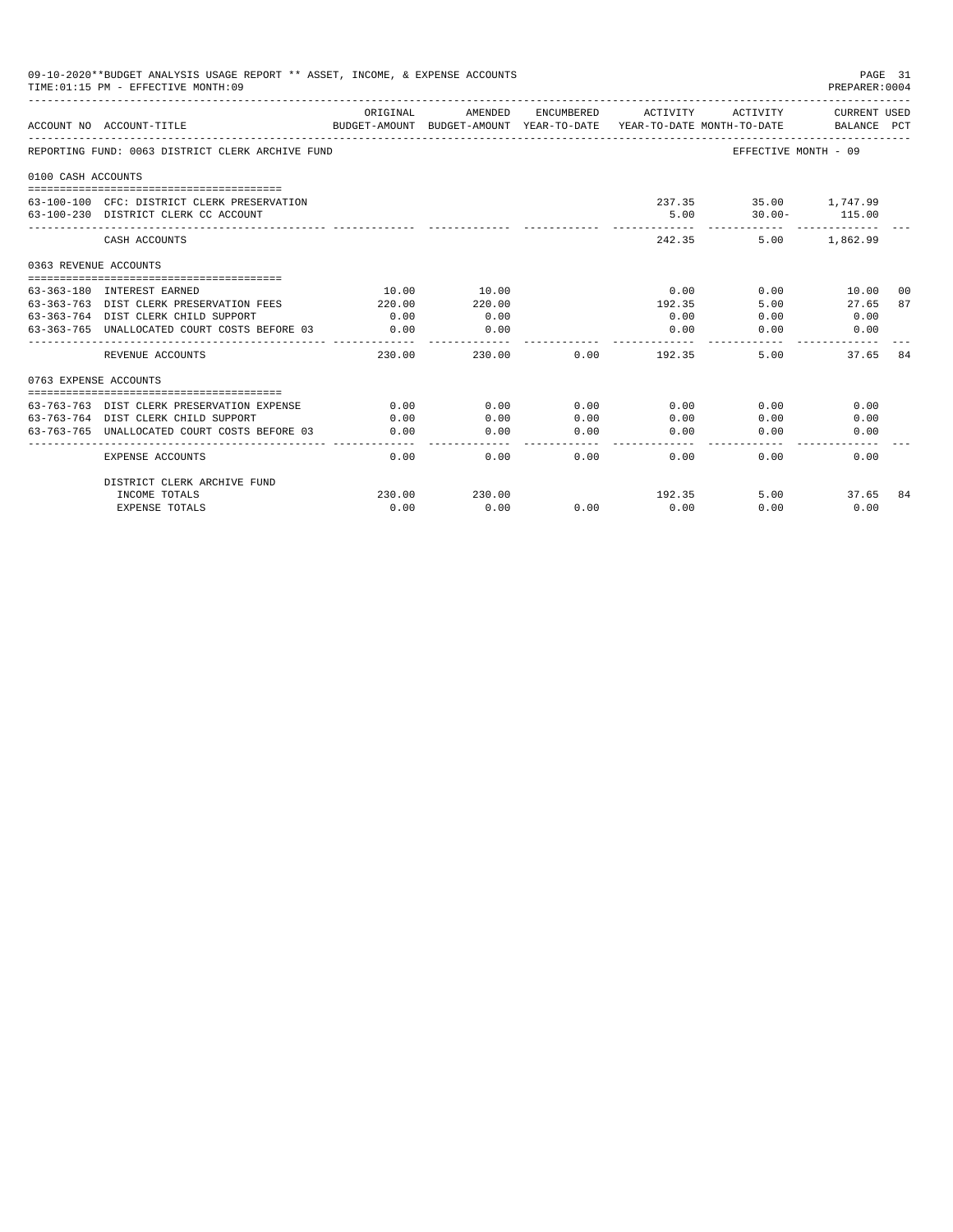|                       | 09-10-2020**BUDGET ANALYSIS USAGE REPORT ** ASSET, INCOME, & EXPENSE ACCOUNTS<br>TIME: 01:15 PM - EFFECTIVE MONTH: 09                      |          |                                   |                       |                         |                                                                                                 | PAGE 32<br>PREPARER: 0004                                           |
|-----------------------|--------------------------------------------------------------------------------------------------------------------------------------------|----------|-----------------------------------|-----------------------|-------------------------|-------------------------------------------------------------------------------------------------|---------------------------------------------------------------------|
|                       | BUDGET-AMOUNT BUDGET-AMOUNT YEAR-TO-DATE YEAR-TO-DATE MONTH-TO-DATE BALANCE PCT<br>ACCOUNT NO ACCOUNT-TITLE                                | ORIGINAL | AMENDED                           | ENCUMBERED            | ACTIVITY                | ACTIVITY                                                                                        | CURRENT USED                                                        |
|                       | REPORTING FUND: 0066 COURTHOUSE SECURITY FUND                                                                                              |          |                                   |                       |                         |                                                                                                 | EFFECTIVE MONTH - 09                                                |
| 0100 CASH ACCOUNTS    |                                                                                                                                            |          |                                   |                       |                         |                                                                                                 |                                                                     |
|                       | 66-100-100 CFC: COURTHOUSE SECURITY<br>66-100-230 DISTRICT CLERK CC ACCOUNT<br>66-100-231 COUNTY CLERK CC ACCOUNT<br>66-100-232 JP ACCOUNT |          |                                   |                       | 5.00                    | 3,538.87 285.04 29,128.71<br>$25.00 - 95.00$<br>$1.00 - 17.00 - 104.80$<br>22.83 142.43- 917.63 |                                                                     |
|                       | CASH ACCOUNTS                                                                                                                              |          |                                   |                       | 3,565.70                | ------------- -------------                                                                     | 100.61 30,246.14                                                    |
| 0366 REVENUE ACCOUNTS |                                                                                                                                            |          |                                   |                       |                         |                                                                                                 |                                                                     |
|                       | 66-366-180 INTEREST EARNED<br>66-366-766 COURTHOUSE SECURITY FEES 3,200.00 3,200.00                                                        | 0.00     | 0.00                              |                       |                         | $0.00$ $0.00$ $0.00$ $0.00$                                                                     | 3,368.76    100.61    168.76+ 105                                   |
|                       | REVENUE ACCOUNTS                                                                                                                           |          |                                   |                       | --------------          | -------------                                                                                   | $3,200.00$ $3,200.00$ $0.00$ $3,368.76$ $100.61$ $168.76+105$       |
| 0766 EXPENSE ACCOUNTS |                                                                                                                                            |          |                                   |                       |                         |                                                                                                 |                                                                     |
|                       | 66-766-766 COURTHOUSE SECURITY EXPENSES                                                                                                    | 1,000.00 | $1,000.00$ $0.00$ $400.00$ $0.00$ |                       |                         |                                                                                                 | 600.00 40                                                           |
|                       | EXPENSE ACCOUNTS                                                                                                                           |          | $1,000.00$ $1,000.00$             | -------------<br>0.00 | -------------<br>400.00 | 0.00                                                                                            | 600.00<br>40                                                        |
|                       | COURTHOUSE SECURITY FUND                                                                                                                   |          |                                   |                       |                         |                                                                                                 |                                                                     |
|                       | INCOME TOTALS<br><b>EXPENSE TOTALS</b>                                                                                                     | 1,000.00 | 1,000.00                          |                       | $0.00$ 400.00           | 0.00                                                                                            | $3,200.00$ $3,200.00$ $3,368.76$ $100.61$ $168.76+105$<br>600.00 40 |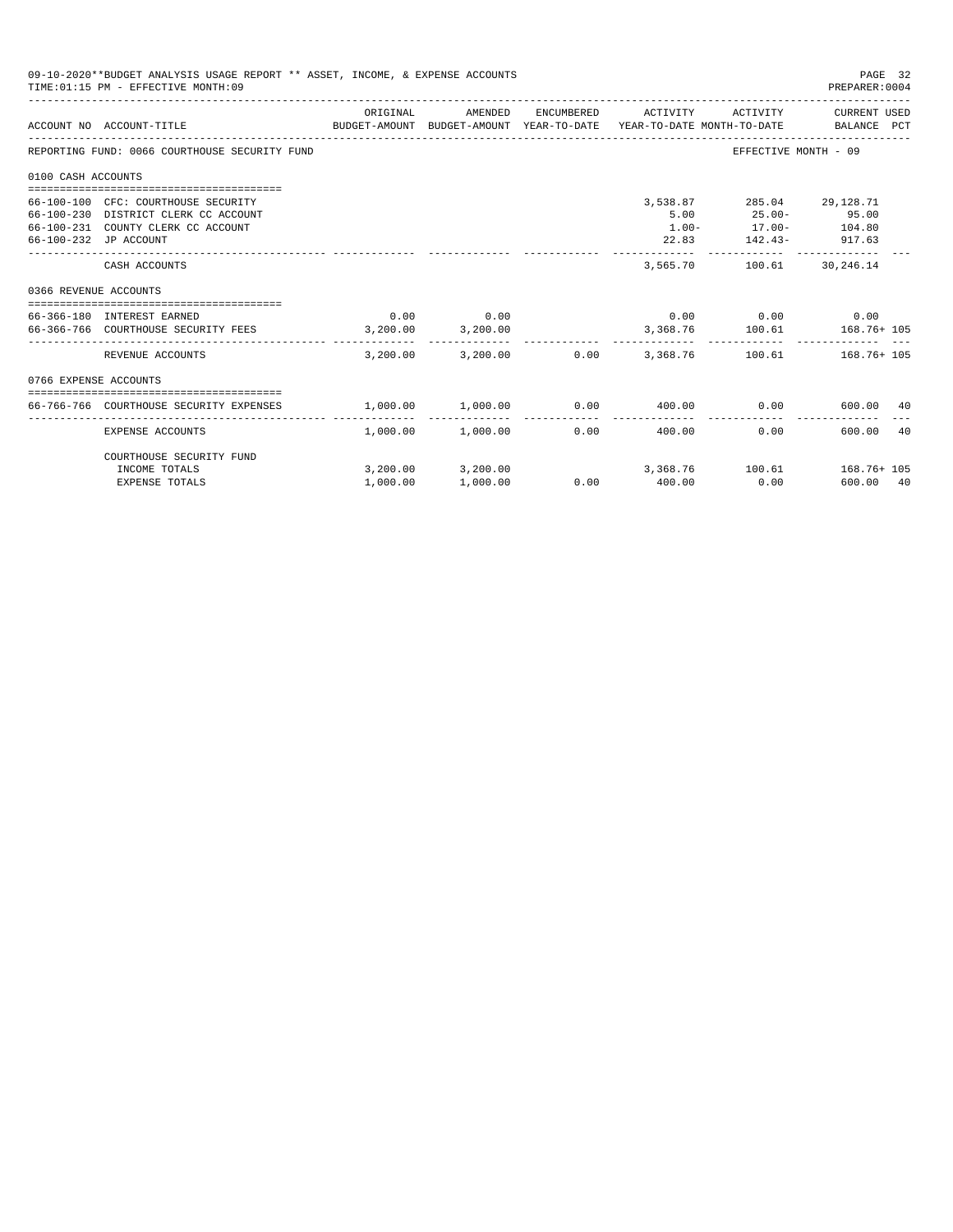| 09-10-2020**BUDGET ANALYSIS USAGE REPORT ** ASSET, INCOME, & EXPENSE ACCOUNTS<br>PAGE 33<br>TIME: 01:15 PM - EFFECTIVE MONTH: 09<br>PREPARER: 0004<br>ACTIVITY CURRENT USED<br>ORIGINAL<br>AMENDED<br>ENCUMBERED ACTIVITY<br>ACCOUNT NO ACCOUNT-TITLE COMPARENT AND BUDGET-AMOUNT BUDGET-AMOUNT YEAR-TO-DATE YEAR-TO-DATE MONTH-TO-DATE BALANCE PCT<br>REPORTING FUND: 0068 COUNTY PRESERVATION FUND<br>EFFECTIVE MONTH - 09<br>0100 CASH ACCOUNTS<br>472.99  45.00  3,852.27<br>68-100-100 CFC: COUNTY PRESERVATION<br>$30.00 - 120.00$<br>68-100-230 DISTRICT CLERK CC ACCOUNT<br>5.00<br>70.00<br>68-100-231 COUNTY CLERK CC ACCOUNT<br>0.00<br>$10.00 -$<br>------------<br>-------------<br>477.99<br>5.00 4.042.27<br>CASH ACCOUNTS<br>0368 REVENUE ACCOUNTS<br>5.00<br>0.00<br>$0.00$ 5.00<br>5.00<br>68-368-180 INTEREST EARNED<br>5.00 247.01 62<br>68-368-768 COUNTY PRESERVATION FEES<br>650.00<br>650.00<br>402.99<br>-------------<br>655.00 0.00<br>5.00<br>252.01<br>REVENUE ACCOUNTS<br>655.00<br>402.99<br>0768 EXPENSE ACCOUNTS<br>0.00<br>$0.00$ 0.00<br>68-768-768 COUNTY PRESERVATION EXPENSES<br>0.00<br>0.00<br>0.00<br>0.00<br>0.00<br>0.00<br>0.00<br>0.00<br>0.00<br><b>EXPENSE ACCOUNTS</b> |                          |        |        |      |      |        |             |    |
|------------------------------------------------------------------------------------------------------------------------------------------------------------------------------------------------------------------------------------------------------------------------------------------------------------------------------------------------------------------------------------------------------------------------------------------------------------------------------------------------------------------------------------------------------------------------------------------------------------------------------------------------------------------------------------------------------------------------------------------------------------------------------------------------------------------------------------------------------------------------------------------------------------------------------------------------------------------------------------------------------------------------------------------------------------------------------------------------------------------------------------------------------------------------------------------------------------------------|--------------------------|--------|--------|------|------|--------|-------------|----|
|                                                                                                                                                                                                                                                                                                                                                                                                                                                                                                                                                                                                                                                                                                                                                                                                                                                                                                                                                                                                                                                                                                                                                                                                                        |                          |        |        |      |      |        |             |    |
|                                                                                                                                                                                                                                                                                                                                                                                                                                                                                                                                                                                                                                                                                                                                                                                                                                                                                                                                                                                                                                                                                                                                                                                                                        |                          |        |        |      |      |        |             |    |
|                                                                                                                                                                                                                                                                                                                                                                                                                                                                                                                                                                                                                                                                                                                                                                                                                                                                                                                                                                                                                                                                                                                                                                                                                        |                          |        |        |      |      |        |             |    |
|                                                                                                                                                                                                                                                                                                                                                                                                                                                                                                                                                                                                                                                                                                                                                                                                                                                                                                                                                                                                                                                                                                                                                                                                                        |                          |        |        |      |      |        |             |    |
|                                                                                                                                                                                                                                                                                                                                                                                                                                                                                                                                                                                                                                                                                                                                                                                                                                                                                                                                                                                                                                                                                                                                                                                                                        |                          |        |        |      |      |        |             |    |
|                                                                                                                                                                                                                                                                                                                                                                                                                                                                                                                                                                                                                                                                                                                                                                                                                                                                                                                                                                                                                                                                                                                                                                                                                        |                          |        |        |      |      |        |             |    |
|                                                                                                                                                                                                                                                                                                                                                                                                                                                                                                                                                                                                                                                                                                                                                                                                                                                                                                                                                                                                                                                                                                                                                                                                                        |                          |        |        |      |      |        |             | 00 |
|                                                                                                                                                                                                                                                                                                                                                                                                                                                                                                                                                                                                                                                                                                                                                                                                                                                                                                                                                                                                                                                                                                                                                                                                                        |                          |        |        |      |      |        |             | 62 |
|                                                                                                                                                                                                                                                                                                                                                                                                                                                                                                                                                                                                                                                                                                                                                                                                                                                                                                                                                                                                                                                                                                                                                                                                                        |                          |        |        |      |      |        |             |    |
|                                                                                                                                                                                                                                                                                                                                                                                                                                                                                                                                                                                                                                                                                                                                                                                                                                                                                                                                                                                                                                                                                                                                                                                                                        |                          |        |        |      |      |        |             |    |
|                                                                                                                                                                                                                                                                                                                                                                                                                                                                                                                                                                                                                                                                                                                                                                                                                                                                                                                                                                                                                                                                                                                                                                                                                        |                          |        |        |      |      |        |             |    |
|                                                                                                                                                                                                                                                                                                                                                                                                                                                                                                                                                                                                                                                                                                                                                                                                                                                                                                                                                                                                                                                                                                                                                                                                                        | COUNTY PRESERVATION FUND |        |        |      |      |        |             |    |
|                                                                                                                                                                                                                                                                                                                                                                                                                                                                                                                                                                                                                                                                                                                                                                                                                                                                                                                                                                                                                                                                                                                                                                                                                        | INCOME TOTALS            | 655.00 | 655.00 |      |      | 402.99 | 5.00 252.01 | 62 |
|                                                                                                                                                                                                                                                                                                                                                                                                                                                                                                                                                                                                                                                                                                                                                                                                                                                                                                                                                                                                                                                                                                                                                                                                                        | <b>EXPENSE TOTALS</b>    | 0.00   | 0.00   | 0.00 | 0.00 | 0.00   | 0.00        |    |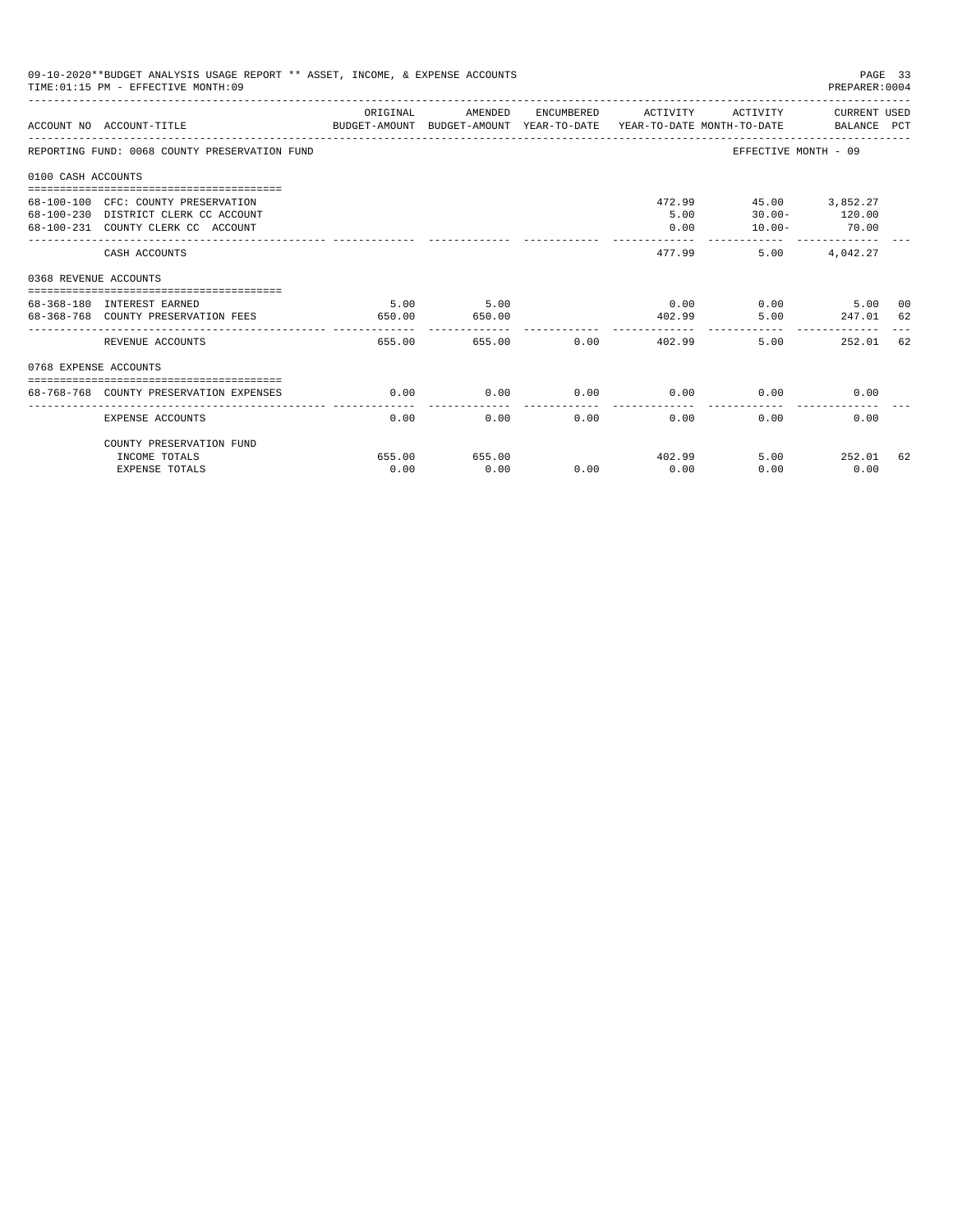|                    | 09-10-2020**BUDGET ANALYSIS USAGE REPORT ** ASSET, INCOME, & EXPENSE ACCOUNTS<br>PAGE 34<br>TIME: 01:15 PM - EFFECTIVE MONTH: 09<br>PREPARER: 0004<br>ORIGINAL<br>AMENDED<br>ENCUMBERED ACTIVITY ACTIVITY CURRENT USED<br>ACCOUNT NO ACCOUNT-TITLE CONTROL PROTECT-AMOUNT BUDGET-AMOUNT YEAR-TO-DATE YEAR-TO-DATE MONTH-TO-DATE BALANCE PCT<br>REPORTING FUND: 0070 INMATE PHONE FUND PROFIT ACCOUNT<br>EFFECTIVE MONTH - 09<br>1,192.14 0.00 4,210.36<br>70-100-100 CFC: INMATE PHONE FUND<br>0.00<br>$0.00$ 0.00<br>70-100-110 INMATE PHONE CHECKING<br>1, 192.14 0.00 4, 210.36<br>CASH ACCOUNTS<br>0370 REVENUE ACCOUNTS<br>$0.00$ 0.00<br>$0.00$ 0.00 0.00 0.00<br>70-370-180 INTEREST EARNED<br>1,000.00 1,000.00<br>1, 192.14 0.00 192.14+ 119<br>70-370-770 INMATE PHONE REVENUES<br>---------<br>-------------<br>--------------<br>$1,000.00$ $1,000.00$ $0.00$ $1,192.14$<br>REVENUE ACCOUNTS<br>$0.00$ 192.14+ 119<br>0770 EXPENSE ACCOUNTS |        |                                            |      |                       |                             |                                         |       |
|--------------------|---------------------------------------------------------------------------------------------------------------------------------------------------------------------------------------------------------------------------------------------------------------------------------------------------------------------------------------------------------------------------------------------------------------------------------------------------------------------------------------------------------------------------------------------------------------------------------------------------------------------------------------------------------------------------------------------------------------------------------------------------------------------------------------------------------------------------------------------------------------------------------------------------------------------------------------------------------|--------|--------------------------------------------|------|-----------------------|-----------------------------|-----------------------------------------|-------|
|                    |                                                                                                                                                                                                                                                                                                                                                                                                                                                                                                                                                                                                                                                                                                                                                                                                                                                                                                                                                         |        |                                            |      |                       |                             |                                         |       |
|                    |                                                                                                                                                                                                                                                                                                                                                                                                                                                                                                                                                                                                                                                                                                                                                                                                                                                                                                                                                         |        |                                            |      |                       |                             |                                         |       |
| 0100 CASH ACCOUNTS |                                                                                                                                                                                                                                                                                                                                                                                                                                                                                                                                                                                                                                                                                                                                                                                                                                                                                                                                                         |        |                                            |      |                       |                             |                                         |       |
|                    |                                                                                                                                                                                                                                                                                                                                                                                                                                                                                                                                                                                                                                                                                                                                                                                                                                                                                                                                                         |        |                                            |      |                       |                             |                                         |       |
|                    |                                                                                                                                                                                                                                                                                                                                                                                                                                                                                                                                                                                                                                                                                                                                                                                                                                                                                                                                                         |        |                                            |      |                       |                             |                                         |       |
|                    |                                                                                                                                                                                                                                                                                                                                                                                                                                                                                                                                                                                                                                                                                                                                                                                                                                                                                                                                                         |        |                                            |      |                       |                             |                                         |       |
|                    |                                                                                                                                                                                                                                                                                                                                                                                                                                                                                                                                                                                                                                                                                                                                                                                                                                                                                                                                                         |        |                                            |      |                       |                             |                                         |       |
|                    |                                                                                                                                                                                                                                                                                                                                                                                                                                                                                                                                                                                                                                                                                                                                                                                                                                                                                                                                                         |        |                                            |      |                       |                             |                                         |       |
|                    |                                                                                                                                                                                                                                                                                                                                                                                                                                                                                                                                                                                                                                                                                                                                                                                                                                                                                                                                                         |        |                                            |      |                       |                             |                                         |       |
|                    | 70-770-770 INMATE PHONE EXPENSES                                                                                                                                                                                                                                                                                                                                                                                                                                                                                                                                                                                                                                                                                                                                                                                                                                                                                                                        | 300.00 | 300.00                                     |      |                       | $0.00$ $0.00$ $0.00$ $0.00$ | 300.00 00                               |       |
|                    | EXPENSE ACCOUNTS                                                                                                                                                                                                                                                                                                                                                                                                                                                                                                                                                                                                                                                                                                                                                                                                                                                                                                                                        | 300.00 | 300.00                                     | 0.00 | -------------<br>0.00 |                             | 0.00<br>300.00                          | - 0.0 |
|                    | INMATE PHONE FUND PROFIT ACCOUNT                                                                                                                                                                                                                                                                                                                                                                                                                                                                                                                                                                                                                                                                                                                                                                                                                                                                                                                        |        |                                            |      |                       |                             |                                         |       |
|                    | INCOME TOTALS<br><b>EXPENSE TOTALS</b>                                                                                                                                                                                                                                                                                                                                                                                                                                                                                                                                                                                                                                                                                                                                                                                                                                                                                                                  | 300.00 | $1,000.00$ $1,000.00$ $1,192.14$<br>300.00 |      | $0.00$ 0.00           |                             | $0.00$ 192.14+ 119<br>0.00<br>300.00 00 |       |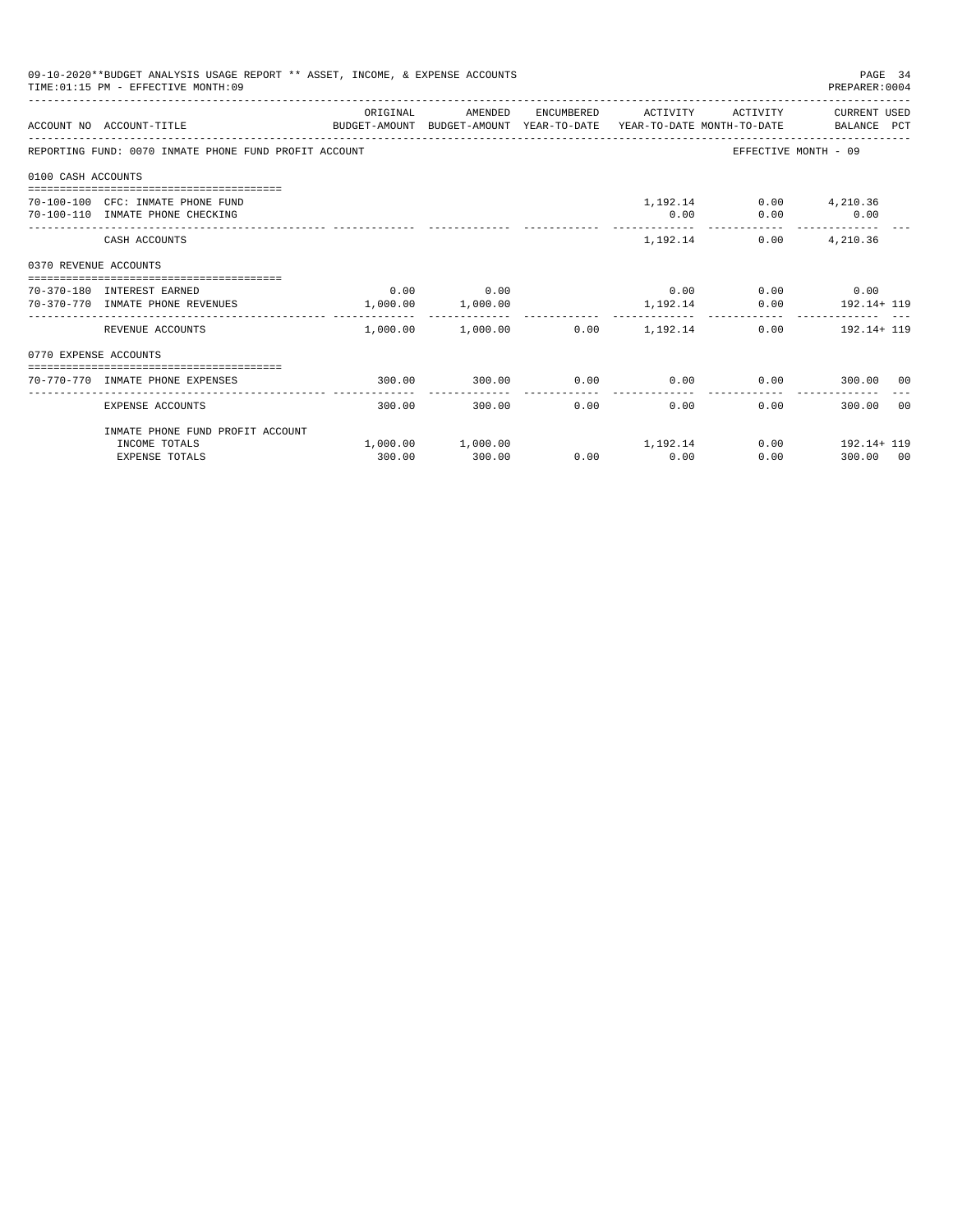| 09-10-2020**BUDGET ANALYSIS USAGE REPORT ** ASSET, INCOME, & EXPENSE ACCOUNTS<br>PAGE 35<br>TIME: 01:15 PM - EFFECTIVE MONTH: 09<br>PREPARER: 0004<br>CURRENT USED<br>OR TGTNAL<br>AMENDED<br>ENCUMBERED<br><b>ACTIVITY</b><br><b>ACTIVITY</b><br>ACCOUNT NO ACCOUNT-TITLE COMPUTER ANOUNT BUDGET-AMOUNT HEAR-TO-DATE YEAR-TO-DATE MONTH-TO-DATE BALANCE PCT<br>EFFECTIVE MONTH - 09<br>REPORTING FUND: 0072 HOT CHECK FUND<br>0100 CASH ACCOUNTS<br>75.00 0.00 2,766.07<br>72-100-100 CFC: HOT CHECK FUND<br>75.00<br>0.00<br>2,766.07<br>CASH ACCOUNTS<br>0372 REVENUE ACCOUNTS<br>0.00<br>0.00<br>72-372-180 INTEREST EARNED<br>0.00<br>$0.00$ 0.00<br>72-372-772 HOT CHECK REVENUES<br>0.00<br>580.00<br>580.00<br>558.12<br>21.88 96<br>-------------- ------------ ----------<br>--------------<br>580.00 0.00<br>0.00<br>96<br>580.00<br>558.12<br>REVENUE ACCOUNTS<br>21.88<br>0772 EXPENSE ACCOUNTS<br>$540.00$ 0.00 $483.12$ 0.00<br>540.00<br>72-772-772 HOT CHECK EXPENSES<br>56.88 89<br>---------------<br>-------------<br>------------<br>0.00<br>0.00<br>89<br>EXPENSE ACCOUNTS<br>540.00<br>540.00<br>483.12<br>56.88<br>HOT CHECK FUND |                       |        |        |      |        |      |               |    |
|-----------------------------------------------------------------------------------------------------------------------------------------------------------------------------------------------------------------------------------------------------------------------------------------------------------------------------------------------------------------------------------------------------------------------------------------------------------------------------------------------------------------------------------------------------------------------------------------------------------------------------------------------------------------------------------------------------------------------------------------------------------------------------------------------------------------------------------------------------------------------------------------------------------------------------------------------------------------------------------------------------------------------------------------------------------------------------------------------------------------------------------------------------------|-----------------------|--------|--------|------|--------|------|---------------|----|
|                                                                                                                                                                                                                                                                                                                                                                                                                                                                                                                                                                                                                                                                                                                                                                                                                                                                                                                                                                                                                                                                                                                                                           |                       |        |        |      |        |      |               |    |
|                                                                                                                                                                                                                                                                                                                                                                                                                                                                                                                                                                                                                                                                                                                                                                                                                                                                                                                                                                                                                                                                                                                                                           |                       |        |        |      |        |      |               |    |
|                                                                                                                                                                                                                                                                                                                                                                                                                                                                                                                                                                                                                                                                                                                                                                                                                                                                                                                                                                                                                                                                                                                                                           |                       |        |        |      |        |      |               |    |
|                                                                                                                                                                                                                                                                                                                                                                                                                                                                                                                                                                                                                                                                                                                                                                                                                                                                                                                                                                                                                                                                                                                                                           |                       |        |        |      |        |      |               |    |
|                                                                                                                                                                                                                                                                                                                                                                                                                                                                                                                                                                                                                                                                                                                                                                                                                                                                                                                                                                                                                                                                                                                                                           |                       |        |        |      |        |      |               |    |
|                                                                                                                                                                                                                                                                                                                                                                                                                                                                                                                                                                                                                                                                                                                                                                                                                                                                                                                                                                                                                                                                                                                                                           |                       |        |        |      |        |      |               |    |
|                                                                                                                                                                                                                                                                                                                                                                                                                                                                                                                                                                                                                                                                                                                                                                                                                                                                                                                                                                                                                                                                                                                                                           |                       |        |        |      |        |      |               |    |
|                                                                                                                                                                                                                                                                                                                                                                                                                                                                                                                                                                                                                                                                                                                                                                                                                                                                                                                                                                                                                                                                                                                                                           |                       |        |        |      |        |      |               |    |
|                                                                                                                                                                                                                                                                                                                                                                                                                                                                                                                                                                                                                                                                                                                                                                                                                                                                                                                                                                                                                                                                                                                                                           |                       |        |        |      |        |      |               |    |
|                                                                                                                                                                                                                                                                                                                                                                                                                                                                                                                                                                                                                                                                                                                                                                                                                                                                                                                                                                                                                                                                                                                                                           |                       |        |        |      |        |      |               |    |
|                                                                                                                                                                                                                                                                                                                                                                                                                                                                                                                                                                                                                                                                                                                                                                                                                                                                                                                                                                                                                                                                                                                                                           |                       |        |        |      |        |      |               |    |
|                                                                                                                                                                                                                                                                                                                                                                                                                                                                                                                                                                                                                                                                                                                                                                                                                                                                                                                                                                                                                                                                                                                                                           |                       |        |        |      |        |      |               |    |
|                                                                                                                                                                                                                                                                                                                                                                                                                                                                                                                                                                                                                                                                                                                                                                                                                                                                                                                                                                                                                                                                                                                                                           |                       |        |        |      |        |      |               |    |
|                                                                                                                                                                                                                                                                                                                                                                                                                                                                                                                                                                                                                                                                                                                                                                                                                                                                                                                                                                                                                                                                                                                                                           | INCOME TOTALS         | 580.00 | 580.00 |      | 558.12 |      | 0.00<br>21.88 | 96 |
|                                                                                                                                                                                                                                                                                                                                                                                                                                                                                                                                                                                                                                                                                                                                                                                                                                                                                                                                                                                                                                                                                                                                                           | <b>EXPENSE TOTALS</b> | 540.00 | 540.00 | 0.00 | 483.12 | 0.00 | 56.88         | 89 |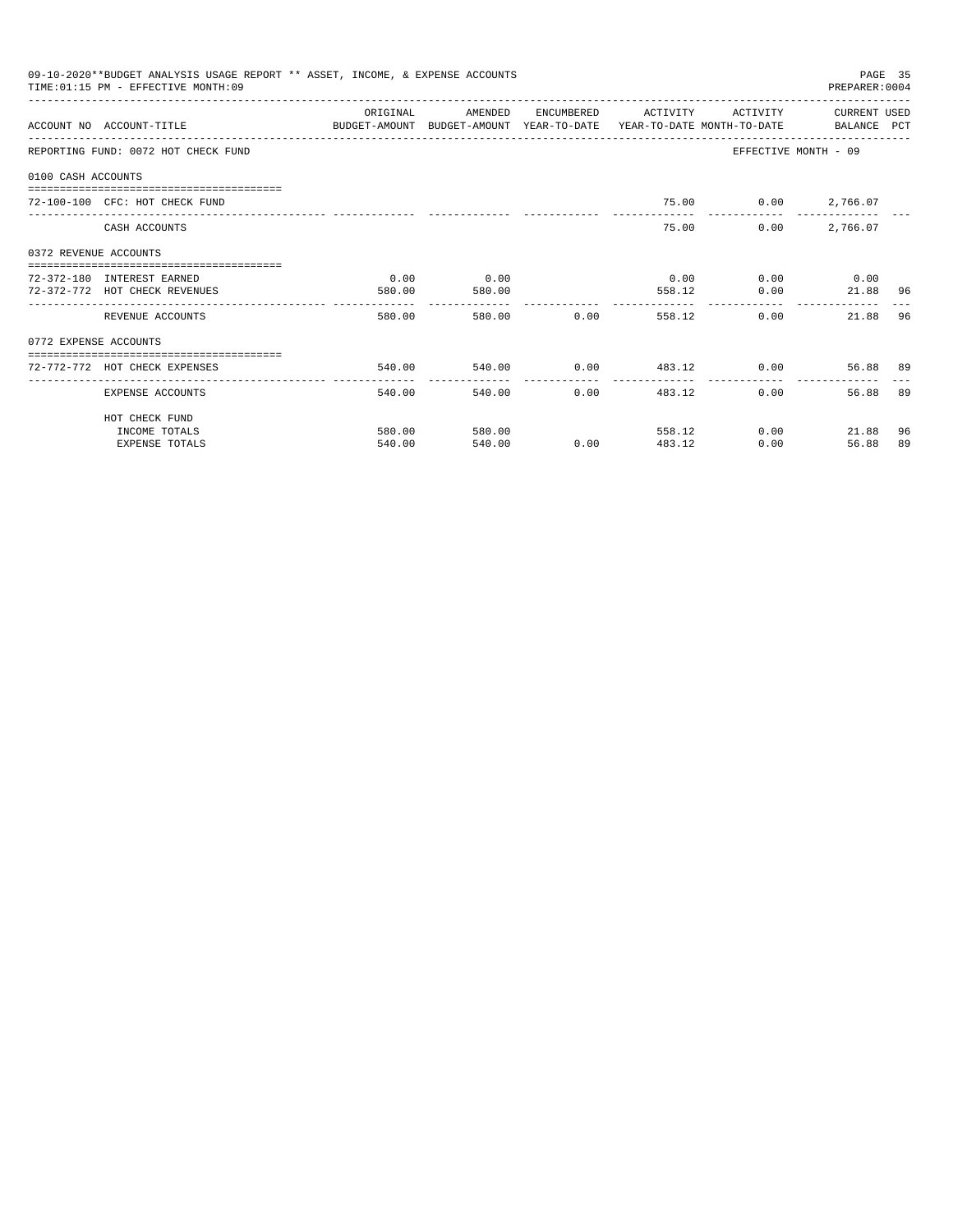|                       | 09-10-2020**BUDGET ANALYSIS USAGE REPORT ** ASSET, INCOME, & EXPENSE ACCOUNTS<br>TIME: 01:15 PM - EFFECTIVE MONTH: 09 |          |                         |            |                                                                                 |                          | PAGE 36<br>PREPARER: 0004   |  |
|-----------------------|-----------------------------------------------------------------------------------------------------------------------|----------|-------------------------|------------|---------------------------------------------------------------------------------|--------------------------|-----------------------------|--|
|                       | ACCOUNT NO ACCOUNT-TITLE                                                                                              | ORIGINAL | AMENDED                 | ENCUMBERED | ACTIVITY<br>BUDGET-AMOUNT BUDGET-AMOUNT YEAR-TO-DATE YEAR-TO-DATE MONTH-TO-DATE | ACTIVITY                 | CURRENT USED<br>BALANCE PCT |  |
|                       | REPORTING FUND: 0074 BAIL BOND FUND                                                                                   |          |                         |            |                                                                                 | EFFECTIVE MONTH - 09     |                             |  |
| 0100 CASH ACCOUNTS    |                                                                                                                       |          |                         |            |                                                                                 |                          |                             |  |
|                       |                                                                                                                       |          |                         |            |                                                                                 |                          |                             |  |
|                       | 74-100-100 CFC: BAIL BOND FUND                                                                                        |          |                         |            |                                                                                 | 2,042.90- 0.00 35,200.98 |                             |  |
|                       | 74-100-232 JP CREDIT CARD ACCOUNT                                                                                     |          |                         |            | 0.00                                                                            | 0.00                     | 985.00                      |  |
|                       | CASH ACCOUNTS                                                                                                         |          |                         |            | $2.042.90-$                                                                     |                          | $0.00$ 36,185.98            |  |
| 0374 REVENUE ACCOUNTS |                                                                                                                       |          |                         |            |                                                                                 |                          |                             |  |
|                       |                                                                                                                       |          |                         |            |                                                                                 |                          |                             |  |
|                       | 74-374-180 INTEREST EARNED                                                                                            | 0.00     | 0.00                    |            | 0.00                                                                            | 0.00                     | 0.00                        |  |
|                       | 74-374-774 BAIL BOND FEES                                                                                             | 360.00   | 360.00                  |            | 315.00                                                                          | 0.00                     | 45.00 88                    |  |
|                       | 74-374-775 SALE OF ESTRAY                                                                                             | 0.00     | 0.00                    |            | 0.00                                                                            | 0.00                     | 0.00                        |  |
|                       | 74-374-776 CASH BOND'S                                                                                                | 4,500.00 | 4,500.00                |            | 12,202.10                                                                       | 0.00                     | 7.702.10+ 271               |  |
|                       | REVENUE ACCOUNTS                                                                                                      |          | --------------          |            | $4,860.00$ $4,860.00$ $0.00$ $12,517.10$                                        | 0.00                     | 7.657.10+ 258               |  |
| 0774 EXPENSE ACCOUNTS |                                                                                                                       |          |                         |            |                                                                                 |                          |                             |  |
|                       |                                                                                                                       |          |                         |            |                                                                                 |                          |                             |  |
|                       | 74-774-774 BAIL BOND EXPENSES                                                                                         | 600.00   | 600.00                  | 0.00       | 40.00                                                                           |                          | $0.00$ 560.00 07            |  |
|                       | 74-774-775 SALE OF ESTRAY                                                                                             | 0.00     | 0.00                    | 0.00       | 0.00                                                                            | 0.00                     | 0.00                        |  |
|                       | 74-774-776 CASH BOND EXPENSES                                                                                         | 600.00   | 600.00<br>------------- | 0.00       | 15,120.00<br>______________________________                                     | 0.00                     | 14,520.00- 520              |  |
|                       | EXPENSE ACCOUNTS                                                                                                      |          | $1,200.00$ $1,200.00$   | 0.00       | 15,160.00                                                                       | 0.00                     | $13,960,00 - 263$           |  |
|                       | BAIL BOND FUND                                                                                                        |          |                         |            |                                                                                 |                          |                             |  |
|                       | INCOME TOTALS                                                                                                         |          | 4,860.00 4,860.00       |            | 12, 517.10                                                                      |                          | $0.00$ 7,657.10+258         |  |
|                       | <b>EXPENSE TOTALS</b>                                                                                                 | 1,200.00 | 1,200.00                |            | 0.00 15,160.00                                                                  | 0.00                     | 13,960.00-263               |  |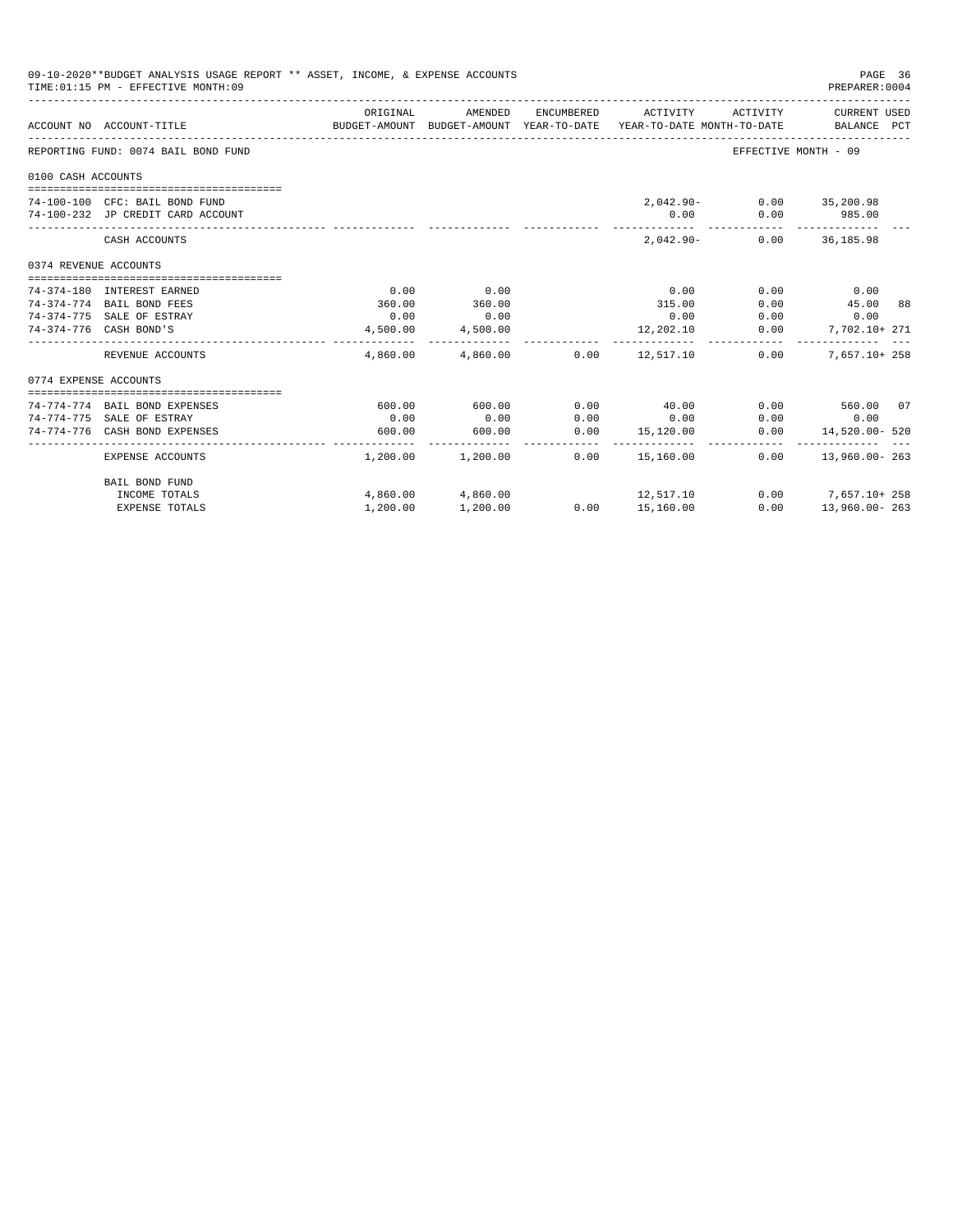| 09-10-2020**BUDGET ANALYSIS USAGE REPORT ** ASSET, INCOME, & EXPENSE ACCOUNTS<br>TIME: 01:15 PM - EFFECTIVE MONTH: 09 |                                                           |                   |                                                     |               |                   |                                                         |                             | PAGE 37<br>PREPARER: 0004 |
|-----------------------------------------------------------------------------------------------------------------------|-----------------------------------------------------------|-------------------|-----------------------------------------------------|---------------|-------------------|---------------------------------------------------------|-----------------------------|---------------------------|
|                                                                                                                       | ACCOUNT NO ACCOUNT-TITLE                                  | ORIGINAL          | AMENDED<br>BUDGET-AMOUNT BUDGET-AMOUNT YEAR-TO-DATE | ENCUMBERED    | ACTIVITY          | ACTIVITY<br>YEAR-TO-DATE MONTH-TO-DATE                  | CURRENT USED<br>BALANCE PCT |                           |
|                                                                                                                       | REPORTING FUND: 0076 STATE CRIMINAL & CIVIL FEES FUND     |                   |                                                     |               |                   | EFFECTIVE MONTH - 09                                    |                             |                           |
| 0100 CASH ACCOUNTS                                                                                                    |                                                           |                   |                                                     |               |                   |                                                         |                             |                           |
|                                                                                                                       | 76-100-100 CFC: STATE CRIMINAL & CIVIL FEES               |                   |                                                     |               |                   | 17, 146. 17 5, 613. 25 99, 466. 39                      |                             |                           |
|                                                                                                                       | 76-100-230 DISTRICT CLERK CC ACCOUNT                      |                   |                                                     |               | 137.00            | $807.00 - 3,074.00$                                     |                             |                           |
|                                                                                                                       | 76-100-231 COUNTY CLERK CC ACCOUNT                        |                   |                                                     |               | 31.80             | $346.60 -$                                              | 2,259.98                    |                           |
|                                                                                                                       | 76-100-232 JP CC ACCOUNT                                  |                   |                                                     |               |                   | 540.44 3,307.51- 18,303.34                              |                             |                           |
|                                                                                                                       | CASH ACCOUNTS                                             |                   |                                                     |               | .                 | ------------ ---------<br>17,855.41 1,152.14 123,103.71 |                             |                           |
| 0376 REVENUE ACCOUNTS                                                                                                 |                                                           |                   |                                                     |               |                   |                                                         |                             |                           |
|                                                                                                                       | 76-376-180 INTEREST EARNED                                | 0.00              | 0.00                                                |               | 0.00              | 0.00                                                    | 0.00                        |                           |
|                                                                                                                       | 76-376-701 DELINQUENT CASES                               | 0.00              | 0.00                                                |               | 0.00              | 0.00                                                    | 0.00                        |                           |
|                                                                                                                       | 76-376-702 GUARDIANSHIP                                   | 380.00            | 380.00                                              |               | 260.00            | 0.00                                                    | 120.00                      | 68                        |
|                                                                                                                       | 76-376-703 DC-CAR-BVS TO TX VITAL STATISTICS              | 6.00              | 6.00                                                |               | 0.00              | 0.00                                                    | 6.00                        | 0 <sub>0</sub>            |
|                                                                                                                       | 76-376-704 PARKS & WILDLIFE                               | 2,000.00          | 2,000.00                                            |               | 529.55            | 0.00                                                    | 1,470.45                    | 26                        |
|                                                                                                                       | 76-376-705 JP OMNI FEE                                    | 0.00              | 0.00                                                |               | 316.00            | 0.00                                                    | $316.00+$                   |                           |
|                                                                                                                       | 76-376-706 OLD DRUG COURT                                 | 0.00              | 0.00                                                |               | 12.21             | 0.00                                                    | $12.21+$                    |                           |
|                                                                                                                       | 76-376-707 NEW SPECIALITY COURT 1-1-2020                  | 0.00              | 0.00                                                |               | 0.00              | 0.00                                                    | 0.00                        |                           |
|                                                                                                                       | 76-376-776 STATE FEE CRIMINAL & CIVIL                     | 49,000.00         | 49,000.00                                           |               | 43,865.19         |                                                         | 1, 152.14 5, 134.81         | 90                        |
|                                                                                                                       | REVENUE ACCOUNTS                                          | .                 | 51,386.00 51,386.00                                 | 0.00          | .                 | 44.982.95 1.152.14 6.403.05                             | . <i>.</i> .                | 88                        |
| 0776 EXPENSE ACCOUNTS                                                                                                 |                                                           |                   |                                                     |               |                   |                                                         |                             |                           |
|                                                                                                                       |                                                           |                   |                                                     |               |                   |                                                         |                             |                           |
|                                                                                                                       | 76-776-701 DELINQUENT CASES                               |                   | 1,000.00 1,000.00                                   | 0.00          | 0.00              | 0.00                                                    | 1,000.00 00                 |                           |
|                                                                                                                       | 76-776-703 DC-CAR-BVS TO TX VITAL STATISTICS              | 75.00             | 75.00                                               | 10.98         | 139.08            | 0.00                                                    | 75.06-200                   |                           |
|                                                                                                                       | 76-776-704 PARKS & WILDLIFE<br>76-776-705 JP OMNI EXPENSE | 1,500.00<br>0.00  | 1,500.00                                            | 0.00<br>0.00  | 1,092.25          | 0.00                                                    | 407.75<br>$54.00 -$         | 73                        |
|                                                                                                                       | 76-776-706 OLD DRUG COURT                                 | 0.00              | 0.00                                                | 0.00          | 54.00             | 0.00<br>0.00                                            | 0.00                        |                           |
|                                                                                                                       | 76-776-707 NEW SPECIALITY COURT 1-1-2020                  |                   | 0.00                                                |               | 0.00              |                                                         |                             |                           |
|                                                                                                                       | 76-776-776 STATE FEE CRIMINAL & CIVIL                     | 0.00<br>47,000.00 | 0.00<br>47,000.00                                   | 0.00<br>10.00 | 0.00<br>39,719.59 | 0.00<br>0.00                                            | 0.00<br>7,270.41            | 85                        |
|                                                                                                                       |                                                           | ______________    | .                                                   | ------- -     | -----------       | ------------                                            |                             |                           |
|                                                                                                                       | EXPENSE ACCOUNTS                                          | 49,575.00         | 49,575.00                                           | 20.98         | 41,004.92         | 0.00                                                    | 8,549.10                    | 83                        |
|                                                                                                                       | STATE CRIMINAL & CIVIL FEES FUND                          |                   |                                                     |               |                   |                                                         |                             |                           |
|                                                                                                                       | INCOME TOTALS                                             |                   | 51,386.00 51,386.00                                 |               |                   | 44,982.95 1,152.14 6,403.05                             |                             | 88                        |
|                                                                                                                       | <b>EXPENSE TOTALS</b>                                     | 49,575.00         | 49,575.00                                           | 20.98         | 41,004.92         | 0.00                                                    | 8,549.10                    | 83                        |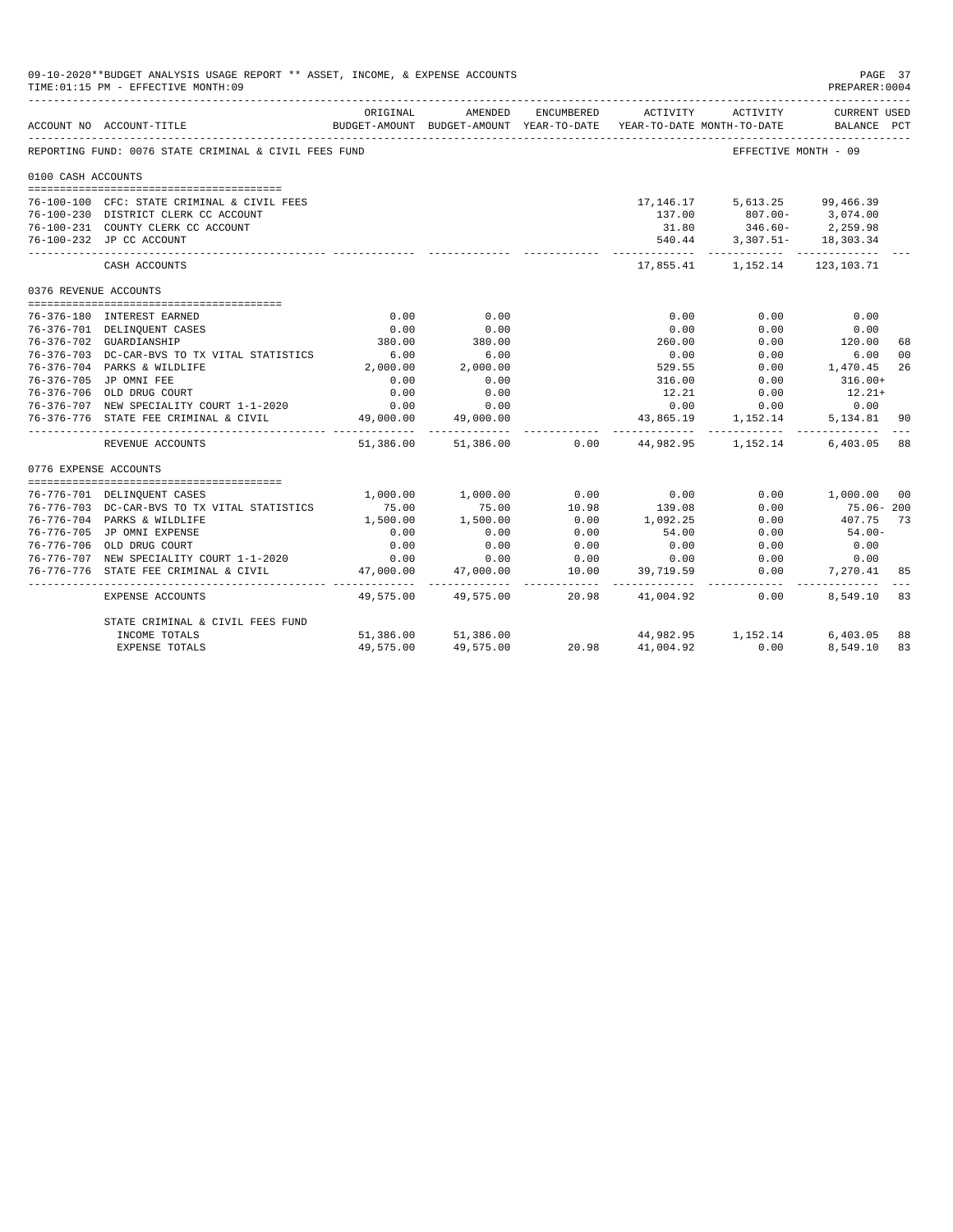|                      | 09-10-2020**BUDGET ANALYSIS USAGE REPORT ** ASSET, INCOME, & EXPENSE ACCOUNTS<br>TIME: 01:15 PM - EFFECTIVE MONTH: 09 |                          |                                                     |                       |                                               |                         | PAGE 38<br>PREPARER: 0004          |                |
|----------------------|-----------------------------------------------------------------------------------------------------------------------|--------------------------|-----------------------------------------------------|-----------------------|-----------------------------------------------|-------------------------|------------------------------------|----------------|
|                      | ACCOUNT NO ACCOUNT-TITLE                                                                                              | ORIGINAL                 | AMENDED<br>BUDGET-AMOUNT BUDGET-AMOUNT YEAR-TO-DATE | ENCUMBERED            | <b>ACTIVITY</b><br>YEAR-TO-DATE MONTH-TO-DATE | ACTIVITY                | <b>CURRENT USED</b><br>BALANCE PCT |                |
|                      | REPORTING FUND: 0078 SENIOR CITIZENS FUND                                                                             |                          |                                                     |                       |                                               | EFFECTIVE MONTH - 09    |                                    |                |
| 0100 CASH ACCOUNTS   |                                                                                                                       |                          |                                                     |                       |                                               |                         |                                    |                |
|                      |                                                                                                                       |                          |                                                     |                       |                                               |                         |                                    |                |
|                      | 78-100-100 CFC: SENIOR CITIZENS                                                                                       |                          |                                                     |                       | 59,929.29-                                    |                         | $3,481.35 - 149.886.88 -$          |                |
|                      | CASH ACCOUNTS                                                                                                         |                          |                                                     |                       | $59,929.29 -$                                 | $3,481.35-$             | 149,886.88-                        |                |
|                      | 0200 LIABILITY ACCOUNTS                                                                                               |                          |                                                     |                       |                                               |                         |                                    |                |
|                      | 78-200-180 ACCOUNTS PAYABLE                                                                                           |                          |                                                     |                       | 0.00                                          | 0.00                    | $7.00 -$                           |                |
|                      | LIABILITY ACCOUNTS                                                                                                    |                          |                                                     |                       | $- - - -$<br>0.00                             | 0.00                    | $7.00 -$                           |                |
|                      | 0378 REVENUE ACCOUNTS                                                                                                 |                          |                                                     |                       |                                               |                         |                                    |                |
|                      |                                                                                                                       |                          |                                                     |                       |                                               |                         |                                    |                |
|                      | 78-378-160 SALE OF FIXED ASSETS                                                                                       | 0.00                     | 0.00                                                |                       | 0.00                                          | 0.00                    | 0.00                               |                |
|                      | 78-378-180 INTEREST EARNED                                                                                            | 0.00                     | 0.00                                                |                       | 0.00                                          | 0.00                    | 0.00                               |                |
|                      | 78-378-710 WCTCOG PROGRAM                                                                                             | 22,000.00                | 22,000.00                                           |                       | 23, 205.06                                    | 0.00                    | 1,205.06+ 105                      |                |
|                      | 78-378-711 DEPT OF HUMAN RESOURCES<br>78-378-712 FOOD DONATIONS                                                       | 0.00                     | 0.00                                                |                       | 0.00                                          | 0.00                    | 0.00                               |                |
|                      | 78-378-713 BUILDING RENT                                                                                              | 10,000.00<br>0.00        | 10,000.00<br>0.00                                   |                       | 6,092.73<br>25.00                             | 237.02<br>0.00          | 3,907.27<br>$25.00+$               | 61             |
|                      | 78-378-714 DEPT OF AGING & DISABILITY                                                                                 | 15,000.00                | 15,000.00                                           |                       | 15,919.38                                     | 0.00                    | $919.38 + 106$                     |                |
|                      | 78-378-715 GIFT DONATIONS                                                                                             | 300.00                   | 300.00                                              |                       | 2,000.00                                      | 0.00                    | 1,700.00+ 667                      |                |
|                      | 78-378-716 OTHER INCOME                                                                                               | 80.00                    | 80.00                                               |                       | 0.00                                          | 0.00                    | 80.00                              | 00             |
|                      | 78-378-815 INCOME FROM OTHER FUNDS                                                                                    | 0.00                     | 0.00                                                |                       | 0.00                                          | 0.00                    | 0.00                               |                |
|                      | REVENUE ACCOUNTS                                                                                                      | -----------<br>47,380.00 | $- - - - - -$<br>47,380.00                          | 0.00                  | ----------<br>47,242.17                       | $- - - - - -$<br>237.02 | 137.83 100                         |                |
|                      | 0778 EXPENSE ACCOUNTS                                                                                                 |                          |                                                     |                       |                                               |                         |                                    |                |
|                      |                                                                                                                       |                          |                                                     |                       |                                               |                         |                                    |                |
|                      | 78-778-100 SALARY - GENERAL PAYROLL                                                                                   | 21,912.00                | 21,912.00                                           | 0.00                  | 21,068.75                                     | 842.75                  | 843.25                             | 96             |
|                      | 78-778-105 LONGEVITY PAY                                                                                              | 600.00                   | 600.00                                              | 0.00                  | 0.00                                          | 0.00                    | 600.00                             | 0 <sub>0</sub> |
|                      | 78-778-110 SALARY - FULL TIME (PART TIME)                                                                             | 33,813.00                | 33,813.00                                           | 0.00                  | 31,160.00                                     | 1,007.00                | 2,653.00                           | 92             |
|                      | 78-778-200 FICA EXPENSE                                                                                               | 4,263.00                 | 4,263.00                                            | 0.00                  | 3,995.35                                      | 141.50                  | 267.65                             | 94             |
| 78-778-300 TRAVEL    | 78-778-205 RETIREMENT                                                                                                 | 4,587.00<br>1,500.00     | 4,587.00<br>1,500.00                                | 0.00<br>0.00          | 4,323.96<br>324.82                            | 153.51<br>0.00          | 263.04<br>1,175.18                 | 94<br>22       |
| 78-778-305 SUPPLIES  |                                                                                                                       | 2,000.00                 | 2,000.00                                            | 0.00                  | 1,601.50                                      | 0.00                    | 398.50                             | 80             |
|                      | 78-778-310 COMMUNICATIONS                                                                                             | 1,182.00                 | 1,182.00                                            | 0.00                  | 1,124.22                                      | 0.00                    | 57.78                              | 95             |
|                      | 78-778-320 REPAIRS & MAINTENANCE                                                                                      | 2,000.00                 | 2,000.00                                            | 1,125.00              | 873.70                                        | 75.00                   | 1.30 100                           |                |
|                      | 78-778-333 LAST YEARS BILLS                                                                                           | 0.00                     | 0.00                                                | 0.00                  | 7.00                                          | 0.00                    | $7.00 -$                           |                |
| 78-778-380 UTILITIES |                                                                                                                       | 6,500.00                 | 6,500.00                                            | 0.00                  | 5,146.92                                      | 0.00                    | 1,353.08                           | 79             |
|                      | 78-778-400 NEW EQUIPMENT                                                                                              | 5,450.00                 | 5,450.00                                            | 0.00                  | 1,819.42                                      | 0.00                    | 3,630.58                           | 33             |
|                      | 78-778-680 VAN EXPENSE                                                                                                | 4,500.00                 | 4,500.00                                            | 1,147.55              | 2,241.32                                      | 0.00                    | 1,111.13                           | 75             |
|                      | 78-778-685 NEW VAN - BUDGET AMENDMENT 2019                                                                            | 0.00                     | 0.00                                                | 0.00                  | 0.00                                          | 0.00                    | 0.00                               |                |
|                      | 78-778-690 EDIBLE GOODS                                                                                               | 25,000.00                | 25,000.00                                           | 0.00                  | 25,000.00                                     | 0.00                    | 0.00 100                           |                |
|                      | 78-778-692 PAPER GOODS                                                                                                | 7,900.00                 | 7,900.00                                            | 0.00                  | 7,900.00                                      | 1,090.55                | 0.00 100                           |                |
|                      | 78-778-693 GIFT EXPENSE                                                                                               | 200.00<br>-------------  | 200.00<br>. _ _ _ _ _ _ _ _ _ _ _ _                 | 0.00<br>------------- | 284.62<br>--------------                      | 0.00<br>------------    | $84.62 - 142$<br>____________      |                |
|                      | EXPENSE ACCOUNTS                                                                                                      | 121,407.00               | 121,407.00                                          | 2,272.55              | 106,871.58                                    | 3,310.31                | 12,262.87                          | 90             |
|                      | SENIOR CITIZENS FUND                                                                                                  |                          |                                                     |                       |                                               |                         |                                    |                |
|                      | INCOME TOTALS                                                                                                         | 47,380.00                | 47,380.00                                           |                       | 47,242.17                                     | 237.02                  | 137.83 100                         |                |
|                      | <b>EXPENSE TOTALS</b>                                                                                                 | 121,407.00               | 121,407.00                                          | 2,272.55              | 106,871.58                                    | 3,310.31                | 12,262.87                          | 90             |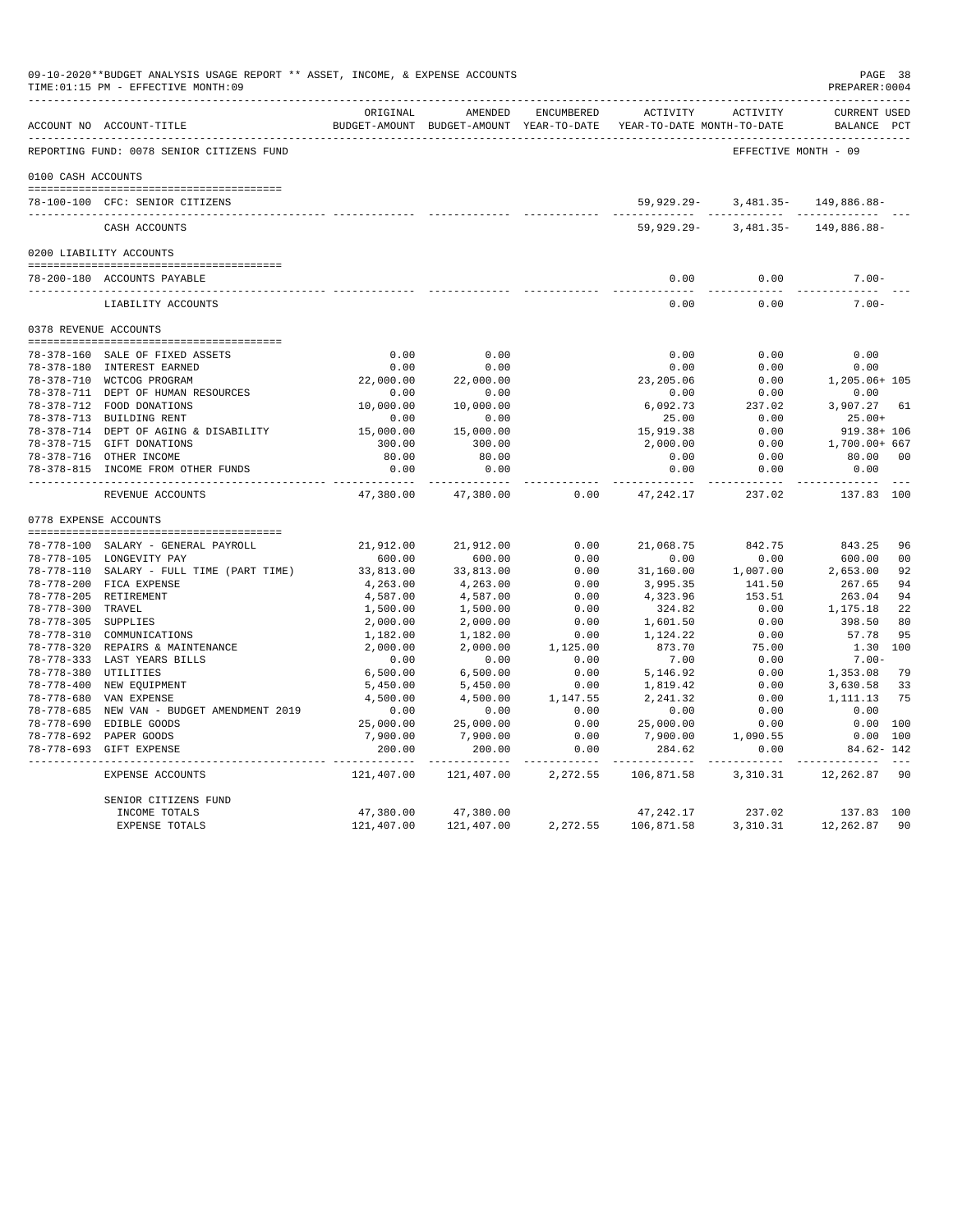|                       | 09-10-2020**BUDGET ANALYSIS USAGE REPORT ** ASSET, INCOME, & EXPENSE ACCOUNTS<br>TIME: 01:15 PM - EFFECTIVE MONTH: 09 |                                                                    |                   |      |                                         |                             | PAGE 39<br>PREPARER:0004 |  |
|-----------------------|-----------------------------------------------------------------------------------------------------------------------|--------------------------------------------------------------------|-------------------|------|-----------------------------------------|-----------------------------|--------------------------|--|
|                       |                                                                                                                       | ORIGINAL                                                           | AMENDED           |      | ENCUMBERED ACTIVITY                     |                             | ACTIVITY CURRENT USED    |  |
|                       | ACCOUNT NO ACCOUNT-TITLE CONTROL BUDGET-AMOUNT BUDGET-AMOUNT YEAR-TO-DATE YEAR-TO-DATE MONTH-TO-DATE BALANCE PCT      |                                                                    |                   |      |                                         |                             |                          |  |
|                       | REPORTING FUND: 0080 LEOSE GRANT FUND                                                                                 |                                                                    |                   |      |                                         | EFFECTIVE MONTH - 09        |                          |  |
| 0100 CASH ACCOUNTS    |                                                                                                                       |                                                                    |                   |      |                                         |                             |                          |  |
|                       | 80-100-100 CFC: LEOSE GRANT CHECKING                                                                                  |                                                                    |                   |      |                                         | 275.41 0.00 3,787.10        |                          |  |
|                       | CASH ACCOUNTS                                                                                                         |                                                                    |                   |      | 275.41                                  | 0.00                        | 3,787.10                 |  |
| 0380 REVENUE ACCOUNTS |                                                                                                                       |                                                                    |                   |      |                                         |                             |                          |  |
|                       | 80-380-180 INTEREST EARNED                                                                                            |                                                                    | $0.00$ 0.00       |      |                                         | $0.00$ $0.00$ $0.00$ $0.00$ |                          |  |
|                       | 80-380-800 LEOSE GRANT REVENUES 1,300.00 1,300.00                                                                     |                                                                    |                   |      |                                         | 1,575.41 0.00 275.41+ 121   |                          |  |
|                       | REVENUE ACCOUNTS                                                                                                      |                                                                    |                   |      | $1,300.00$ $1,300.00$ $0.00$ $1,575.41$ |                             | $0.00$ 275.41+ 121       |  |
| 0800 EXPENSE ACCOUNTS |                                                                                                                       |                                                                    |                   |      |                                         |                             |                          |  |
|                       | -----------------------------------<br>80-800-800 LEOSE GRANT EXPENSES                                                | $1,300.00$ $1,300.00$ $0.00$ $1,300.00$ $0.00$ $0.00$ $0.00$ $100$ |                   |      |                                         |                             |                          |  |
|                       | ------------------------------------ --- -<br>EXPENSE ACCOUNTS                                                        |                                                                    | 1,300.00 1,300.00 |      | $0.00$ 1,300.00                         | $0.00$ and $0.00$           | $0.00$ 100               |  |
|                       | LEOSE GRANT FUND                                                                                                      |                                                                    |                   |      |                                         |                             |                          |  |
|                       | INCOME TOTALS                                                                                                         |                                                                    |                   |      | $1,300.00$ $1,300.00$ $1,575.41$        |                             | $0.00$ 275.41+ 121       |  |
|                       | <b>EXPENSE TOTALS</b>                                                                                                 | 1,300.00                                                           | 1,300.00          | 0.00 | 1,300.00                                | 0.00                        | $0.00$ 100               |  |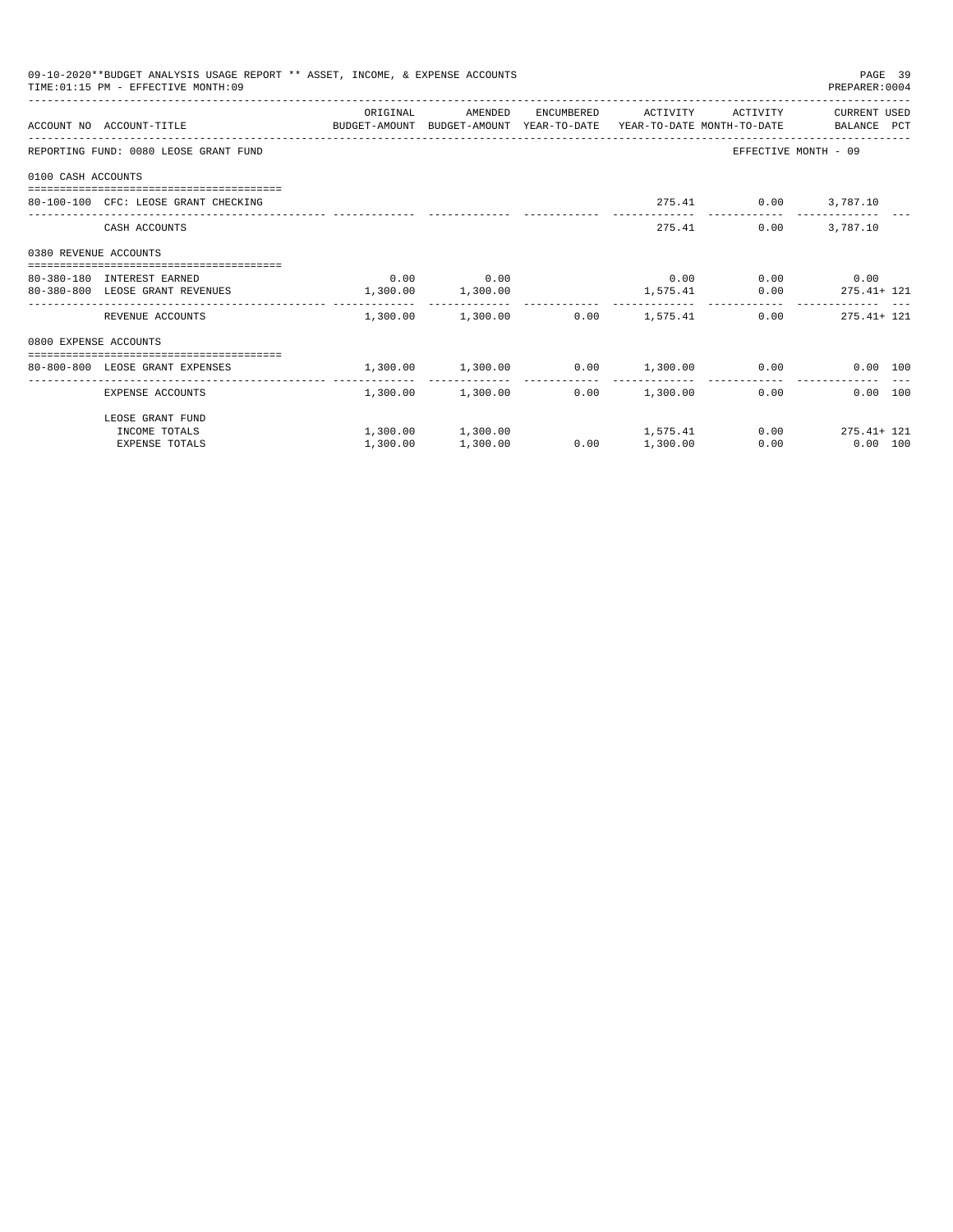| 09-10-2020**BUDGET ANALYSIS USAGE REPORT ** ASSET, INCOME, & EXPENSE ACCOUNTS<br>PAGE 40<br>TIME: 01:15 PM - EFFECTIVE MONTH: 09<br>PREPARER: 0004 |                                                                                                                   |          |             |  |                                                            |                                               |                    |    |
|----------------------------------------------------------------------------------------------------------------------------------------------------|-------------------------------------------------------------------------------------------------------------------|----------|-------------|--|------------------------------------------------------------|-----------------------------------------------|--------------------|----|
|                                                                                                                                                    | ACCOUNT NO ACCOUNT-TITLE COMPUTER SUDGET-AMOUNT BUDGET-AMOUNT YEAR-TO-DATE YEAR-TO-DATE MONTH-TO-DATE BALANCE PCT |          |             |  | ORIGINAL AMENDED ENCUMBERED ACTIVITY ACTIVITY CURRENT USED |                                               |                    |    |
|                                                                                                                                                    | REPORTING FUND: 0082 JUSTICE COURT TECHNOLOGY FUND                                                                |          |             |  |                                                            | EFFECTIVE MONTH - 09                          |                    |    |
| 0100 CASH ACCOUNTS                                                                                                                                 |                                                                                                                   |          |             |  |                                                            |                                               |                    |    |
|                                                                                                                                                    | 82-100-100 CFC: JUSTICE COURT TECH CHECKING<br>82-100-232 JP CC ACCOUNT                                           |          |             |  |                                                            | 75.97 153.48 8,522.21<br>16.97 118.63- 818.94 |                    |    |
|                                                                                                                                                    | CASH ACCOUNTS                                                                                                     |          |             |  |                                                            | 92.94 34.85 9.341.15                          |                    |    |
| 0380 REVENUE ACCOUNTS                                                                                                                              |                                                                                                                   |          |             |  |                                                            |                                               |                    |    |
|                                                                                                                                                    | 82-380-180 INTEREST EARNED                                                                                        |          | $0.00$ 0.00 |  |                                                            | $0.00$ 0.00 0.00                              |                    |    |
|                                                                                                                                                    | 82-380-820 JUSTICE COURT TECH FEES $1,500.00$ $1,500.00$ $1,500.00$ $1,309.95$ $34.85$ $190.05$ $87.5$            |          |             |  |                                                            |                                               |                    |    |
|                                                                                                                                                    | REVENUE ACCOUNTS                                                                                                  |          |             |  | $1.500.00$ $1.500.00$ $0.00$ $1.309.95$                    |                                               | 34.85 190.05       | 87 |
| 0820 EXPENSE ACCOUNTS                                                                                                                              |                                                                                                                   |          |             |  |                                                            |                                               |                    |    |
|                                                                                                                                                    | 82-820-333 LAST YEARS BILLS                                                                                       |          |             |  | $0.00$ $0.00$ $0.00$ $1,740.93$ $0.00$ $1,740.93$ $0.00$   |                                               |                    |    |
|                                                                                                                                                    | 82-820-820 JUSTICE COURT TECH EXPENSES $1,500.00$ $1,500.00$ $0.00$ $0.00$                                        |          |             |  |                                                            |                                               | $0.00$ 1,500.00 00 |    |
|                                                                                                                                                    | EXPENSE ACCOUNTS                                                                                                  |          |             |  | $1,500.00$ $1,500.00$ $0.00$ $1,740.93$                    |                                               | $0.00$ 240.93-116  |    |
|                                                                                                                                                    | JUSTICE COURT TECHNOLOGY FUND                                                                                     |          |             |  |                                                            |                                               |                    |    |
|                                                                                                                                                    | INCOME TOTALS                                                                                                     |          |             |  | $1,500.00$ $1,500.00$ $1,309.95$ $34.85$ $190.05$ $87$     |                                               |                    |    |
|                                                                                                                                                    | <b>EXPENSE TOTALS</b>                                                                                             | 1,500.00 | 1,500.00    |  | $0.00$ 1,740.93 0.00 240.93 116                            |                                               |                    |    |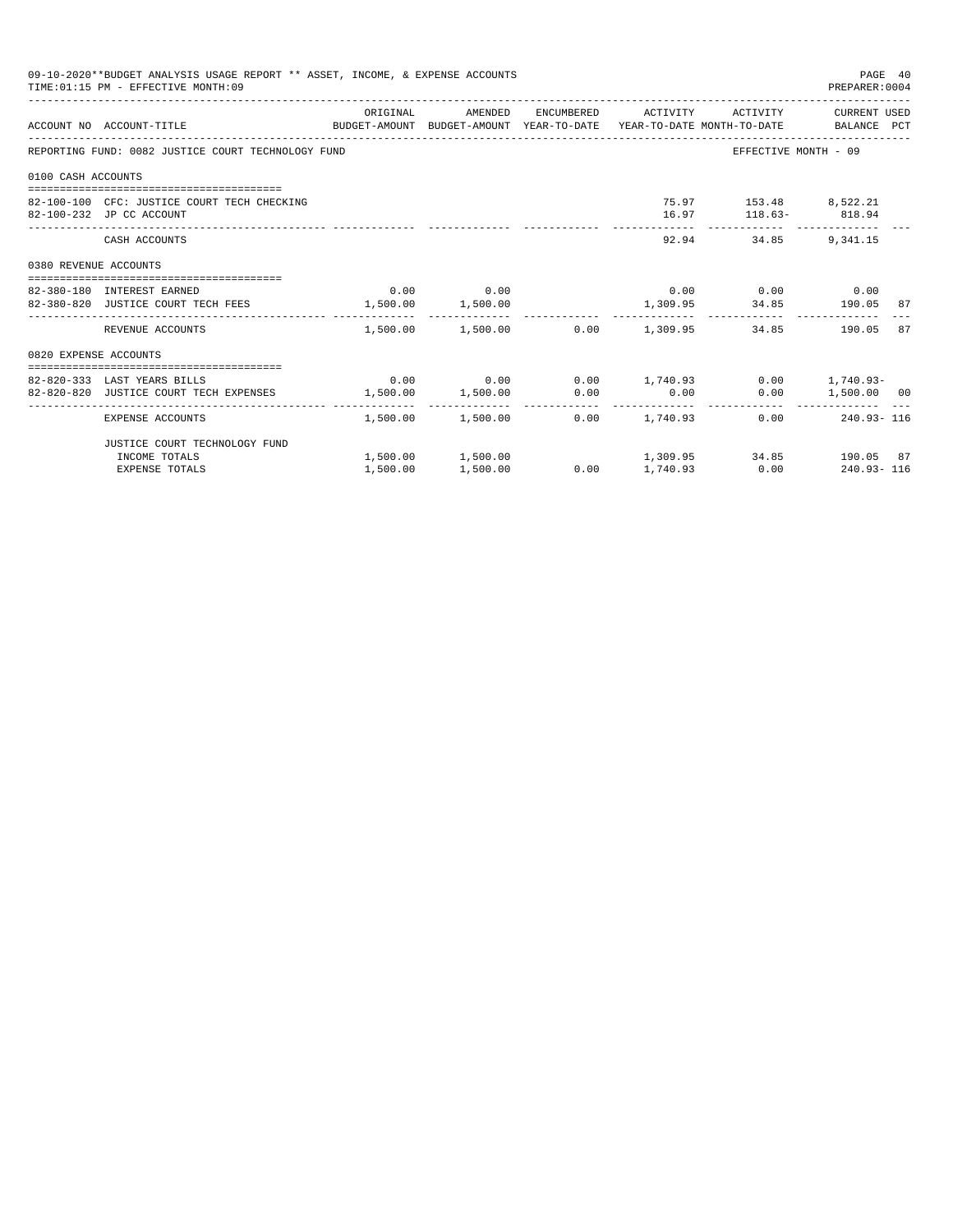|                       | 09-10-2020**BUDGET ANALYSIS USAGE REPORT ** ASSET, INCOME, & EXPENSE ACCOUNTS<br>TIME: 01:15 PM - EFFECTIVE MONTH: 09 |                                                                                             |                                          |                     |                             |                                           | PAGE 41<br>PREPARER:0004  |    |
|-----------------------|-----------------------------------------------------------------------------------------------------------------------|---------------------------------------------------------------------------------------------|------------------------------------------|---------------------|-----------------------------|-------------------------------------------|---------------------------|----|
|                       | ACCOUNT NO ACCOUNT-TITLE                                                                                              | ORIGINAL<br>BUDGET-AMOUNT BUDGET-AMOUNT YEAR-TO-DATE YEAR-TO-DATE MONTH-TO-DATE BALANCE PCT | AMENDED                                  |                     |                             | ENCUMBERED ACTIVITY ACTIVITY CURRENT USED |                           |    |
|                       | REPORTING FUND: 0084 FC DRUG FORFEITURE FUND                                                                          |                                                                                             |                                          |                     |                             |                                           | EFFECTIVE MONTH - 09      |    |
| 0100 CASH ACCOUNTS    |                                                                                                                       |                                                                                             |                                          |                     |                             |                                           |                           |    |
|                       |                                                                                                                       |                                                                                             |                                          |                     |                             |                                           |                           |    |
|                       | 84-100-100 CFC: FC DRUG FORFEITURE CHECKING                                                                           |                                                                                             |                                          |                     |                             | $0.00$ $0.00$ $0.00$                      |                           |    |
|                       | 84-100-150 CFC: FC DRUG FORFEITURE CHECKING                                                                           |                                                                                             |                                          |                     |                             | 1,357.01- 0.00 43,818.95                  |                           |    |
|                       | CASH ACCOUNTS                                                                                                         |                                                                                             |                                          |                     |                             | $1,357.01 - 0.00$ 43,818.95               |                           |    |
| 0384 REVENUE ACCOUNTS |                                                                                                                       |                                                                                             |                                          |                     |                             |                                           |                           |    |
|                       |                                                                                                                       |                                                                                             |                                          |                     |                             |                                           |                           |    |
|                       | 84-384-180 INTEREST EARNED                                                                                            | 0.00                                                                                        | 0.00                                     |                     |                             | $296.46$ 0.00 296.46+                     |                           |    |
|                       | 84-384-840 FC DRUG FORFEITURE REVENUES                                                                                | 0.00                                                                                        | 0.00                                     |                     | 0.00                        | 0.00                                      | 0.00                      |    |
|                       | REVENUE ACCOUNTS                                                                                                      | 0.00                                                                                        | 0.00                                     |                     | $0.00$ 296.46               |                                           | 0.00<br>$296.46+$         |    |
| 0840 EXPENSE ACCOUNTS |                                                                                                                       |                                                                                             |                                          |                     |                             |                                           |                           |    |
|                       |                                                                                                                       |                                                                                             |                                          |                     |                             |                                           |                           |    |
|                       | 84-840-110 ADMIN ASSISTANT - SUPPLEMENT                                                                               | 0.00                                                                                        | 0.00                                     | 0.00                | 0.00                        | 0.00                                      | 0.00                      |    |
|                       | 84-840-200 FICA EXPENSE                                                                                               | 0.00                                                                                        | 0.00                                     | 0.00                | 0.00                        | 0.00                                      | 0.00                      |    |
|                       | 84-840-205 RETIREMENT EXPENSE                                                                                         | 0.00                                                                                        | 0.00                                     | 0.00                | 0.00                        | 0.00                                      | 0.00                      |    |
|                       | 84-840-210 MEDICAL INSURANCE                                                                                          | 0.00                                                                                        | 0.00                                     | 0.00                | 0.00                        |                                           | $0.00$ and $0.00$<br>0.00 |    |
|                       | 84-840-333 LAST YEARS BILLS                                                                                           | 0.00                                                                                        | $0.00$ $1.040.68$ $0.00$                 |                     |                             |                                           | $0.00$ 1,040.68-          |    |
|                       | 84-840-840 FC DRUG FORFEITURE EXPENSES                                                                                | 46,000.00<br>-----------                                                                    | 46,000.00<br>-------------               | 0.00<br>----------- | 1,643.27                    | ------------ <b>-</b>                     | $0.00$ $44,356.73$<br>.   | 04 |
|                       | <b>EXPENSE ACCOUNTS</b>                                                                                               |                                                                                             | 46,000.00  46,000.00  1,040.68  1,643.27 |                     |                             |                                           | $0.00$ $43.316.05$        | 06 |
|                       | FC DRUG FORFEITURE FUND                                                                                               |                                                                                             |                                          |                     |                             |                                           |                           |    |
|                       | INCOME TOTALS                                                                                                         | 0.00                                                                                        | 0.00                                     |                     | 296.46                      |                                           | $0.00$ 296.46+            |    |
|                       | <b>EXPENSE TOTALS</b>                                                                                                 | 46,000.00                                                                                   |                                          |                     | 46,000.00 1,040.68 1,643.27 | 0.00                                      | 43, 316.05 06             |    |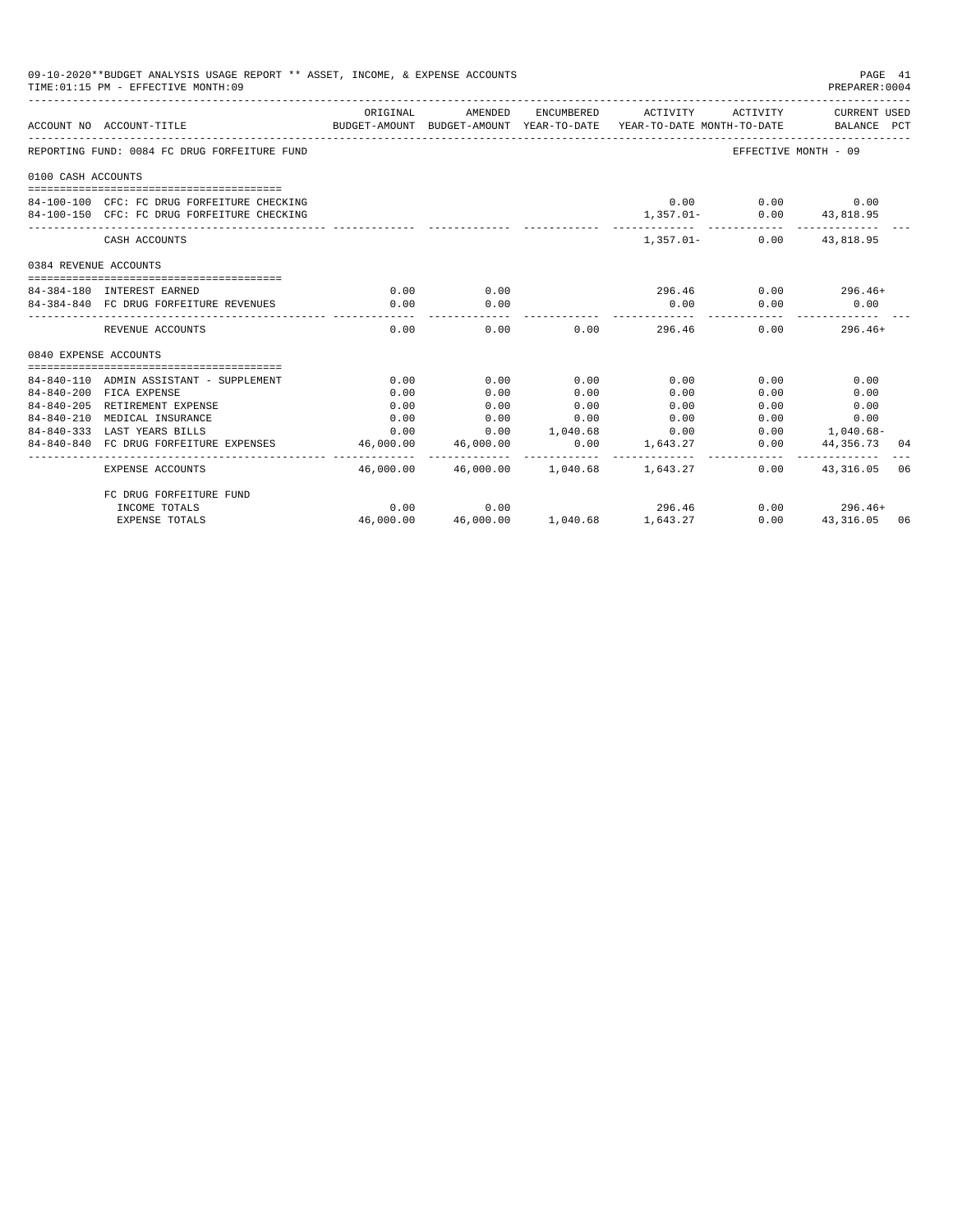| 09-10-2020**BUDGET ANALYSIS USAGE REPORT ** ASSET, INCOME, & EXPENSE ACCOUNTS<br>TIME: 01:15 PM - EFFECTIVE MONTH: 09 |                                                                                                                    |          |             |      |                                         |                                             |                                                                          |
|-----------------------------------------------------------------------------------------------------------------------|--------------------------------------------------------------------------------------------------------------------|----------|-------------|------|-----------------------------------------|---------------------------------------------|--------------------------------------------------------------------------|
|                                                                                                                       | ACCOUNT NO ACCOUNT-TITLE CONTROL CONTROLLER TO BUDGET-AMOUNT BUDGET-AMOUNT YEAR-TO-DATE YEAR-TO-DATE MONTH-TO-DATE | ORIGINAL |             |      |                                         |                                             | AMENDED ENCUMBERED ACTIVITY ACTIVITY CURRENT USED                        |
|                                                                                                                       | REPORTING FUND: 0088 AIRPORT FUND                                                                                  |          |             |      |                                         | EFFECTIVE MONTH - 09                        |                                                                          |
| 0100 CASH ACCOUNTS                                                                                                    |                                                                                                                    |          |             |      |                                         |                                             |                                                                          |
|                                                                                                                       | 88-100-100 CFC - AIRPORT FUND                                                                                      |          |             |      |                                         | $30,721.32 - 25,438.49 - 10,115.74 -$       |                                                                          |
|                                                                                                                       | CASH ACCOUNTS                                                                                                      |          |             |      |                                         | $30, 721, 32 - 25, 438, 49 - 10, 115, 74 -$ |                                                                          |
| 0380 REVENUE ACCOUNTS                                                                                                 |                                                                                                                    |          |             |      |                                         |                                             |                                                                          |
|                                                                                                                       | 88-380-180 INTEREST EARNED                                                                                         |          | $0.00$ 0.00 |      |                                         | $0.00$ $0.00$ $0.00$ $0.00$                 |                                                                          |
|                                                                                                                       | 88-380-810 AIRPORT REVENUES                                                                                        |          |             |      |                                         |                                             | $4,780.00$ $4,780.00$ $6,105.00$ $0.00$ $1,325.00+128$                   |
|                                                                                                                       | REVENUE ACCOUNTS                                                                                                   |          |             |      | $4,780.00$ $4,780.00$ $0.00$ $6,105.00$ | 0.00                                        | 1,325.00+ 128                                                            |
| 0800 EXPENSE ACCOUNTS                                                                                                 |                                                                                                                    |          |             |      |                                         |                                             |                                                                          |
|                                                                                                                       | 88-800-120 PART TIME SALARY                                                                                        | 0.00     | 0.00        | 0.00 | 0.00                                    | 0.00                                        | 0.00                                                                     |
|                                                                                                                       | 88-800-200 FICA - EMPLOYER MATCH                                                                                   | 0.00     | 0.00        | 0.00 | 0.00                                    | $0.00$ and $0.00$                           | 0.00                                                                     |
|                                                                                                                       | 88-800-205 RETIREMENT - EMPLOYER MATCH                                                                             | 0.00     | 0.00        |      | $0.00$ 0.00                             | 0.00                                        | 0.00                                                                     |
|                                                                                                                       | 88-800-810 AIRPORT EXPENSES                                                                                        |          |             |      |                                         |                                             | $3,000.00$ $3,000.00$ $241.25$ $36,826.32$ $25,438.49$ $34,067.57 - 236$ |
|                                                                                                                       | EXPENSE ACCOUNTS                                                                                                   |          |             |      |                                         |                                             | 3,000.00 3,000.00 241.25 36,826.32 25,438.49 34,067.57 236               |
|                                                                                                                       | AIRPORT FUND                                                                                                       |          |             |      |                                         |                                             |                                                                          |
|                                                                                                                       | INCOME TOTALS                                                                                                      |          |             |      | $4,780.00$ $4,780.00$ $6,105.00$        |                                             | $0.00$ 1,325.00+ 128                                                     |
|                                                                                                                       | <b>EXPENSE TOTALS</b>                                                                                              | 3.000.00 | 3,000.00    |      |                                         |                                             | 241.25 36,826.32 25,438.49 34,067.57-236                                 |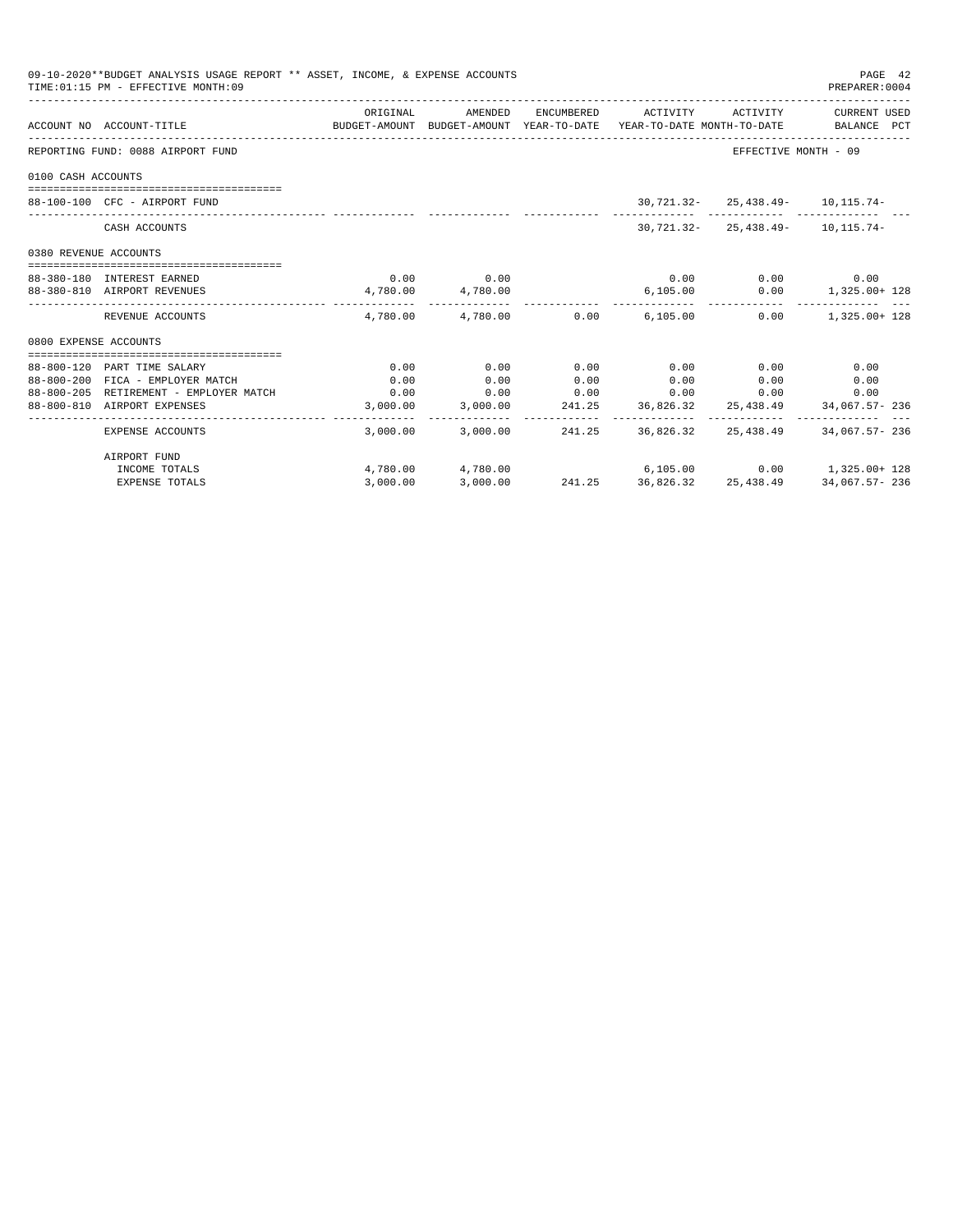|                       | 09-10-2020**BUDGET ANALYSIS USAGE REPORT ** ASSET, INCOME, & EXPENSE ACCOUNTS<br>TIME: 01:15 PM - EFFECTIVE MONTH: 09 |          |                                  |      |                          |                                                  | PAGE 43<br>PREPARER: 0004            |  |
|-----------------------|-----------------------------------------------------------------------------------------------------------------------|----------|----------------------------------|------|--------------------------|--------------------------------------------------|--------------------------------------|--|
|                       | ACCOUNT NO ACCOUNT-TITLE<br>BUDGET-AMOUNT BUDGET-AMOUNT YEAR-TO-DATE YEAR-TO-DATE MONTH-TO-DATE BALANCE PCT           | ORIGINAL | AMENDED                          |      | ENCUMBERED ACTIVITY      | ACTIVITY                                         | CURRENT USED                         |  |
|                       | REPORTING FUND: 0092 PRE-TRIAL DIVERSION PROGRAM                                                                      |          |                                  |      |                          |                                                  | EFFECTIVE MONTH - 09                 |  |
| 0100 CASH ACCOUNTS    |                                                                                                                       |          |                                  |      |                          |                                                  |                                      |  |
|                       | =====================================<br>92-100-100 PRE-TRIAL CHECKING<br>92-100-222 PRE-TRIAL CHECKING               |          |                                  |      |                          | 0.00<br>$6,902.91$ $0.00$ $31,640.22$            | $0.00$ 0.00                          |  |
|                       | CASH ACCOUNTS                                                                                                         |          |                                  |      |                          | __________________________<br>6.902.91           | --------------<br>$0.00$ $31.640.22$ |  |
| 0399 REVENUE ACCOUNTS |                                                                                                                       |          |                                  |      |                          |                                                  |                                      |  |
|                       | 92-399-180 INTEREST EARNED<br>92-399-920 PRE-TRIAL FEES                                                               |          | 3.00 3.00<br>12,500.00 12,500.00 |      |                          | $196.40$ 0.00 $193.40 + 547$<br>6,710.00<br>0.00 | 5,790.00 54                          |  |
|                       | REVENUE ACCOUNTS                                                                                                      |          | 12,503.00 12,503.00 0.00         |      | ------------<br>6,906.40 | 0.00                                             | 5,596.60 55                          |  |
| 0929 EXPENSE ACCOUNT  |                                                                                                                       |          |                                  |      |                          |                                                  |                                      |  |
|                       | 92-929-929 PRE-TRIAL EXPENSE                                                                                          | 0.00     | 0.00                             | 0.00 | 0.00                     |                                                  | 0.00<br>0.00                         |  |
|                       | EXPENSE ACCOUNT                                                                                                       | 0.00     | 0.00                             | 0.00 | 0.00                     | 0.00                                             | 0.00                                 |  |
|                       | PRE-TRIAL DIVERSION PROGRAM                                                                                           |          |                                  |      |                          |                                                  |                                      |  |
|                       | INCOME TOTALS<br><b>EXPENSE TOTALS</b>                                                                                | 0.00     | 12,503.00 12,503.00<br>0.00      | 0.00 | 6,906.40<br>0.00         | 0.00<br>0.00                                     | 5,596.60 55<br>0.00                  |  |